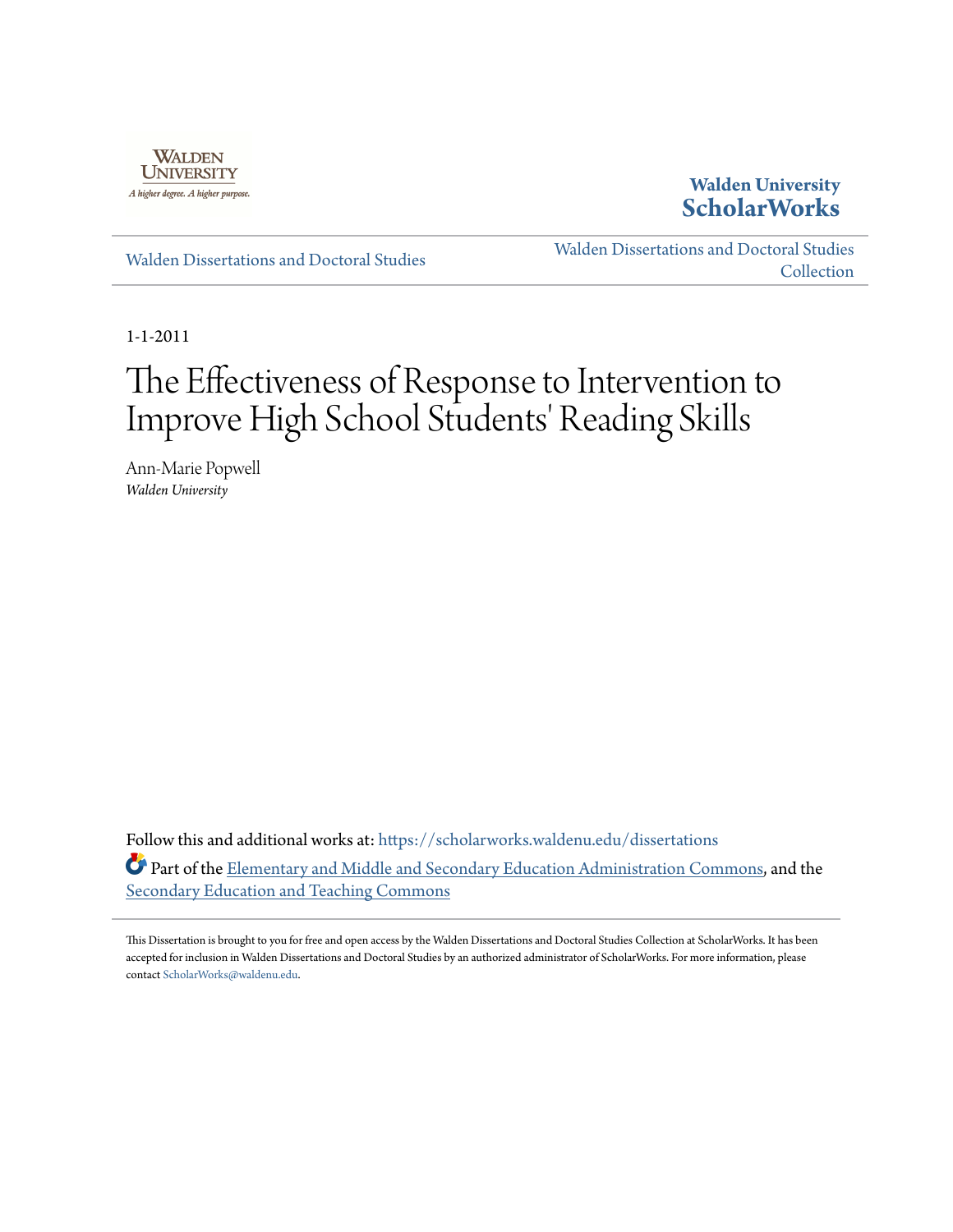# Walden University

### COLLEGE OF EDUCATION

This is to certify that the doctoral study by

Ann-Marie Popwell

has been found to be complete and satisfactory in all respects, and that any and all revisions required by the review committee have been made.

Review Committee Dr. David Weintraub, Committee Chairperson, Education Faculty Dr. Edward Kim, Committee Member, Education Faculty Dr. Wallace Southerland, III., University Reviewer, Education Faculty

Chief Academic Officer

Eric Riedel, Ph.D.

Walden University 2014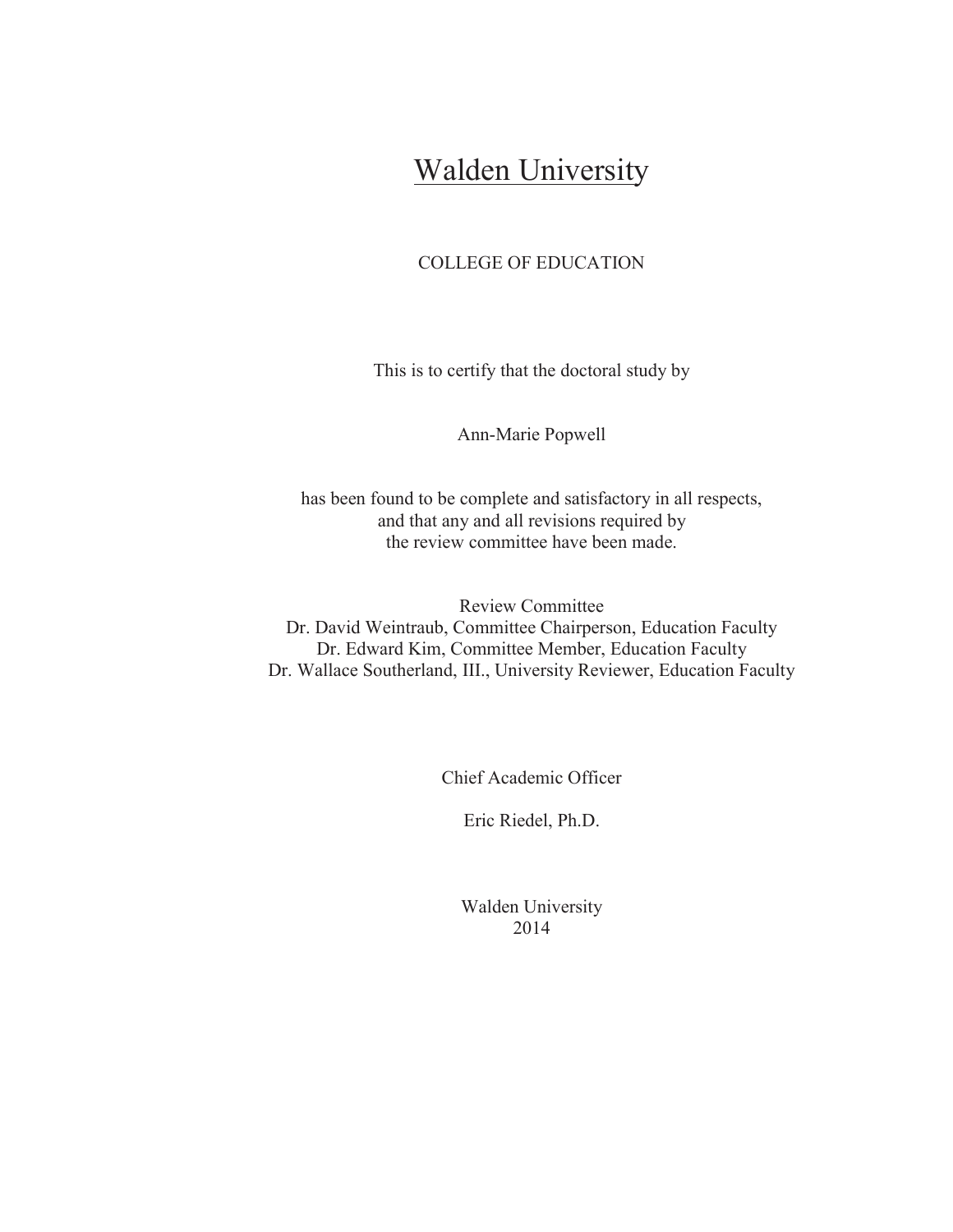Abstract

The Effectiveness of Response to Intervention

to Improve High School Students' Reading Skills

by

Ann-Marie Popwell

MA, Walden University, 2006

BS, Mercer University, 2004

Doctoral Study Submitted in Fulfillment of the Requirements for the Degree of

Doctor of Education

Walden University

September 2014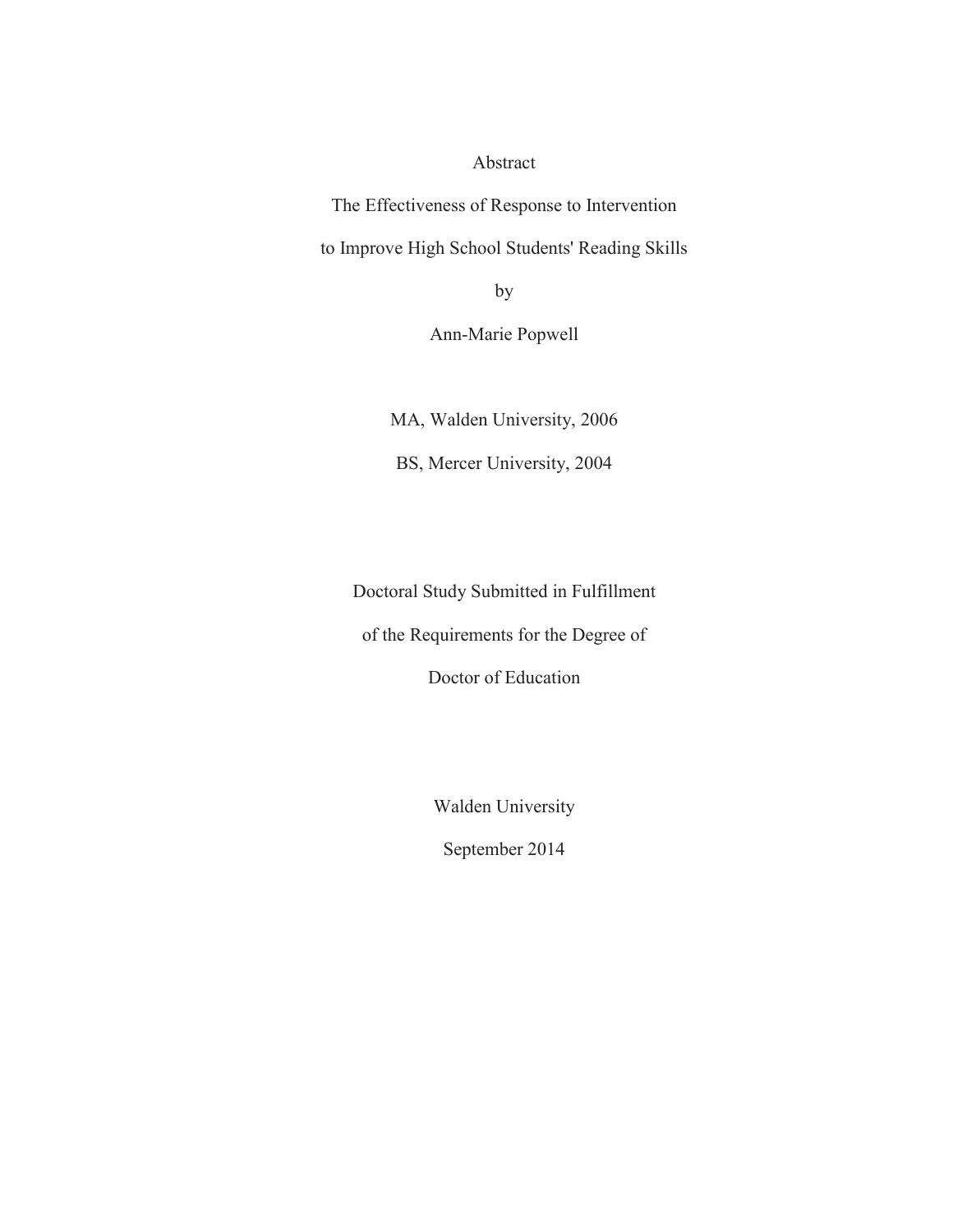Abstract

High School students in a local school district were having reading-related difficulties in certain subject areas and were at risk of failing high school courses. Success in reading is important because students must read the content within the End of Course Test in core content subjects, and their success on this test determines their eligibility for high school graduation. The purpose of the study was to examine the effectiveness of a Response to Intervention (RTI) reading class designed to improve reading skills for at-risk high school students. The constructivist learning theory was the theoretical framework for this study. The research questions addressed how teachers conceptualized RTI as it applied to students' performance in the reading intervention class and the benefits and challenges of the reading class. The research design was a qualitative instrumental case study with the reading class serving as the case. Data were collected from semistructured interviews with 7 educators, reading work samples, and RTI data from the school. Data were analyzed via open coding techniques to determine emergent themes. The findings indicate that the reading class was not effective in improving students' reading. Recommendations include creating reading resources, promoting a professional development plan for teachers, and designing or refining a reading curriculum. The implications for positive social change include better mastery of grade-level content reading, improved instructional practices and RTI intervention, improved students' scores on state assessments, and higher numbers of high school graduates.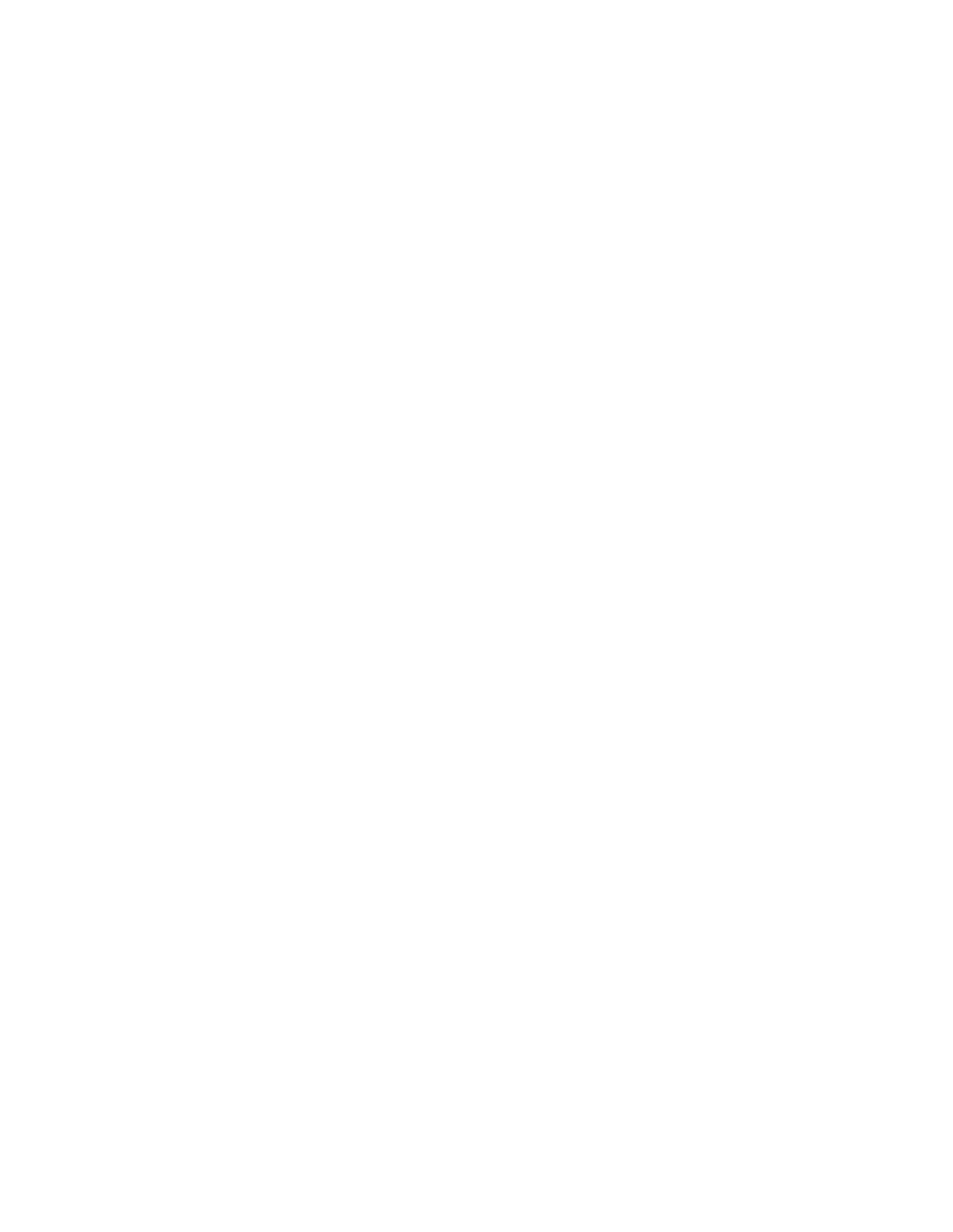The Effectiveness of Response to Intervention

to Improve High School Students' Reading Skills

by

Ann-Marie Popwell

MA, Walden University, 2006 BS, Mercer University, 2004

Doctoral Study Submitted in Fulfillment

of the Requirements for the Degree of

Doctor of Education

Administrator Leadership

Walden University

September 2014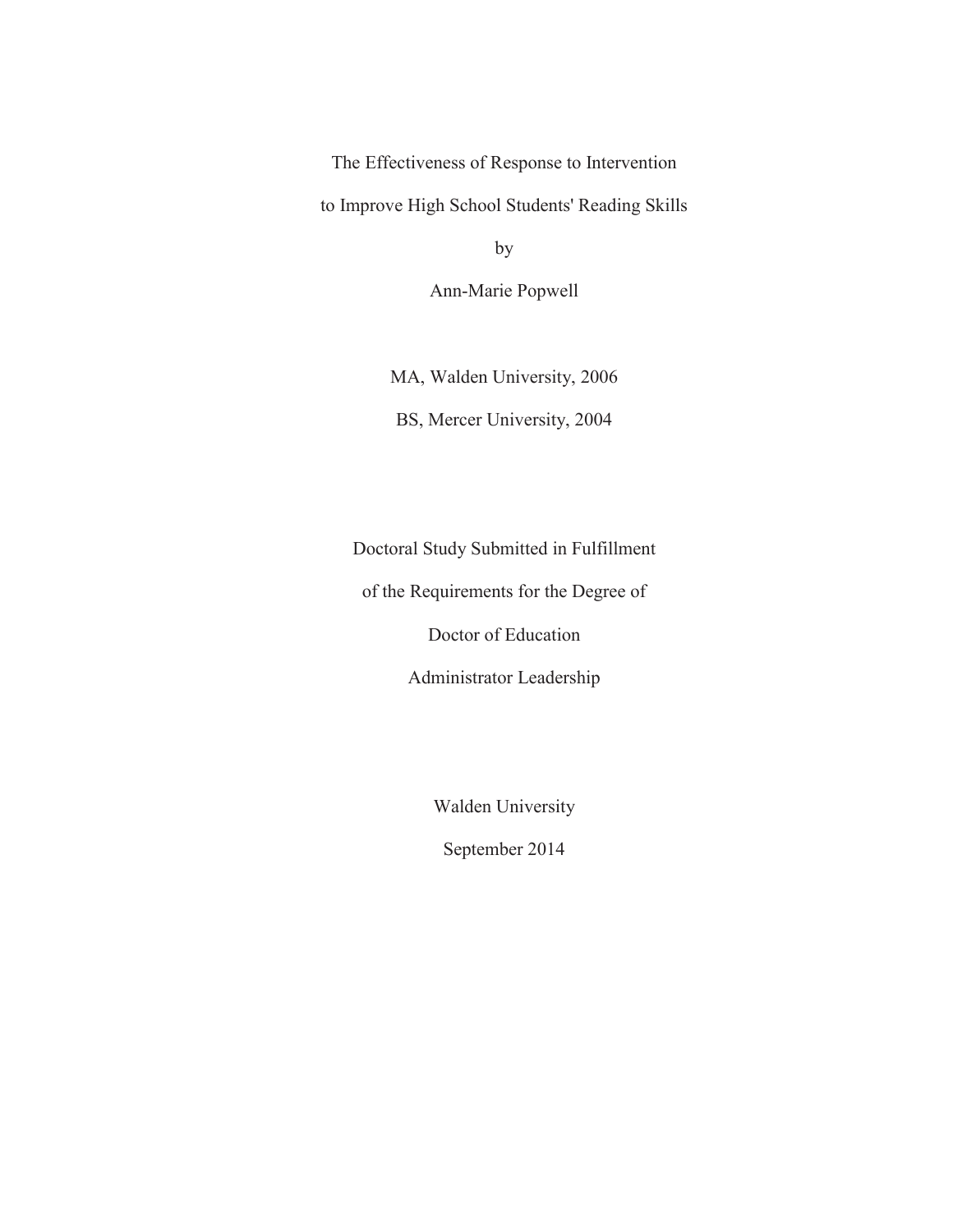UMI Number: 3642828

All rights reserved

INFORMATION TO ALL USERS The quality of this reproduction is dependent upon the quality of the copy submitted.

In the unlikely event that the author did not send a complete manuscript and there are missing pages, these will be noted. Also, if material had to be removed, a note will indicate the deletion.



UMI 3642828

Published by ProQuest LLC (2014). Copyright in the Dissertation held by the Author.

Microform Edition © ProQuest LLC. All rights reserved. This work is protected against unauthorized copying under Title 17, United States Code



ProQuest LLC. 789 East Eisenhower Parkway P.O. Box 1346 Ann Arbor, MI 48106 - 1346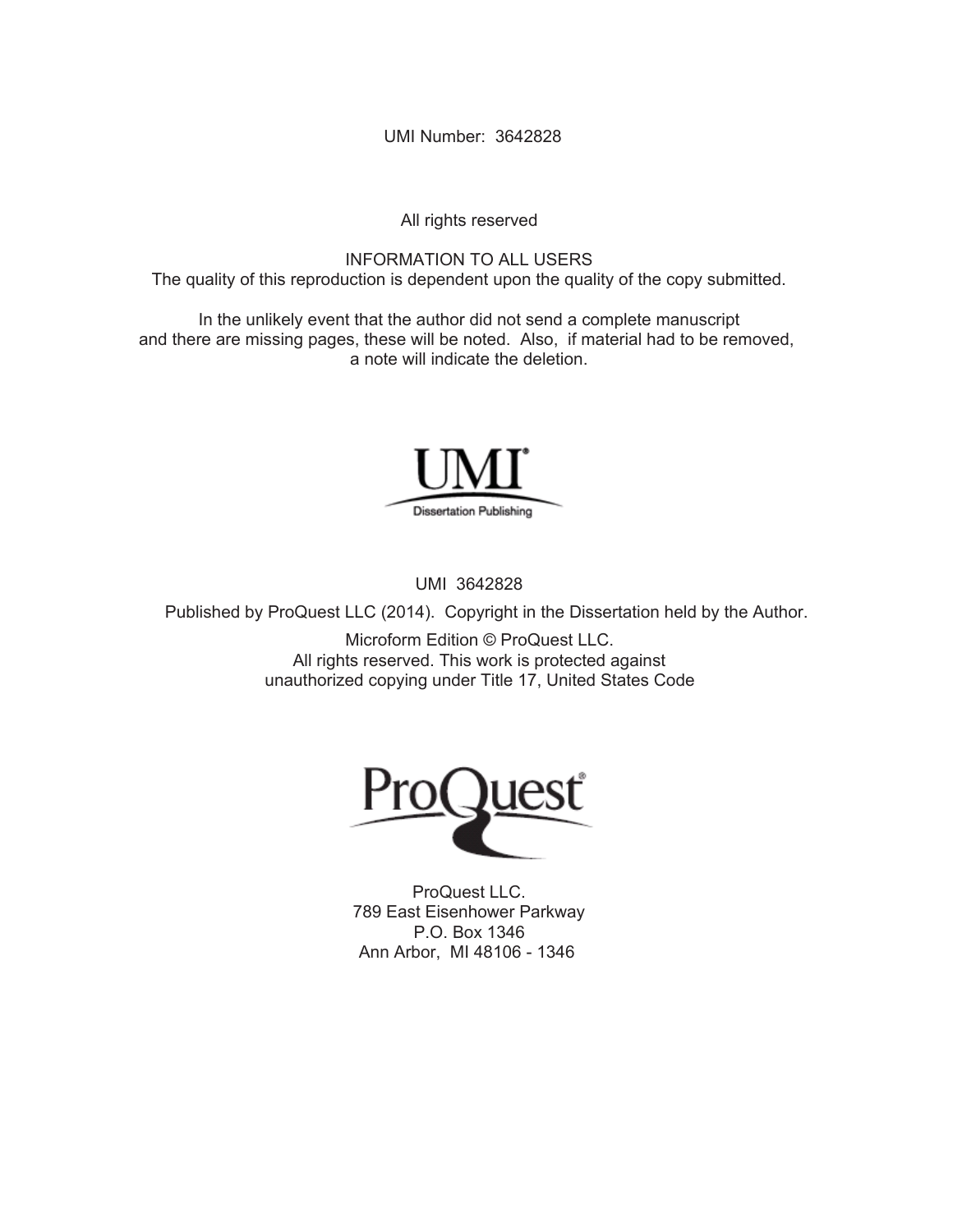#### Dedication

 I am honored to be a part of the lineage of strong, courageous, prayerful women as my deceased grandmother Violet, my mother Pamela, and my mother-in-law Shirley. Without their example and guidance, I would not be where I am today. I have gleaned from each of these exemplary females who taught me that nothing is impossible when you believe you can do it with God at the helm. To them I will be forever grateful. Finally, my biggest fans and cheerleaders are my husband Ainsley, my son Ainsley Jr, and my daughters Abigail and Ariel. This academic accomplishment is dedicated to them and our future generation as an example to never give up on your hopes and dreams, because all things are possible to those who believe that they can be accomplished. "I can do all things through Christ who strengthens me." Phillipians 4:13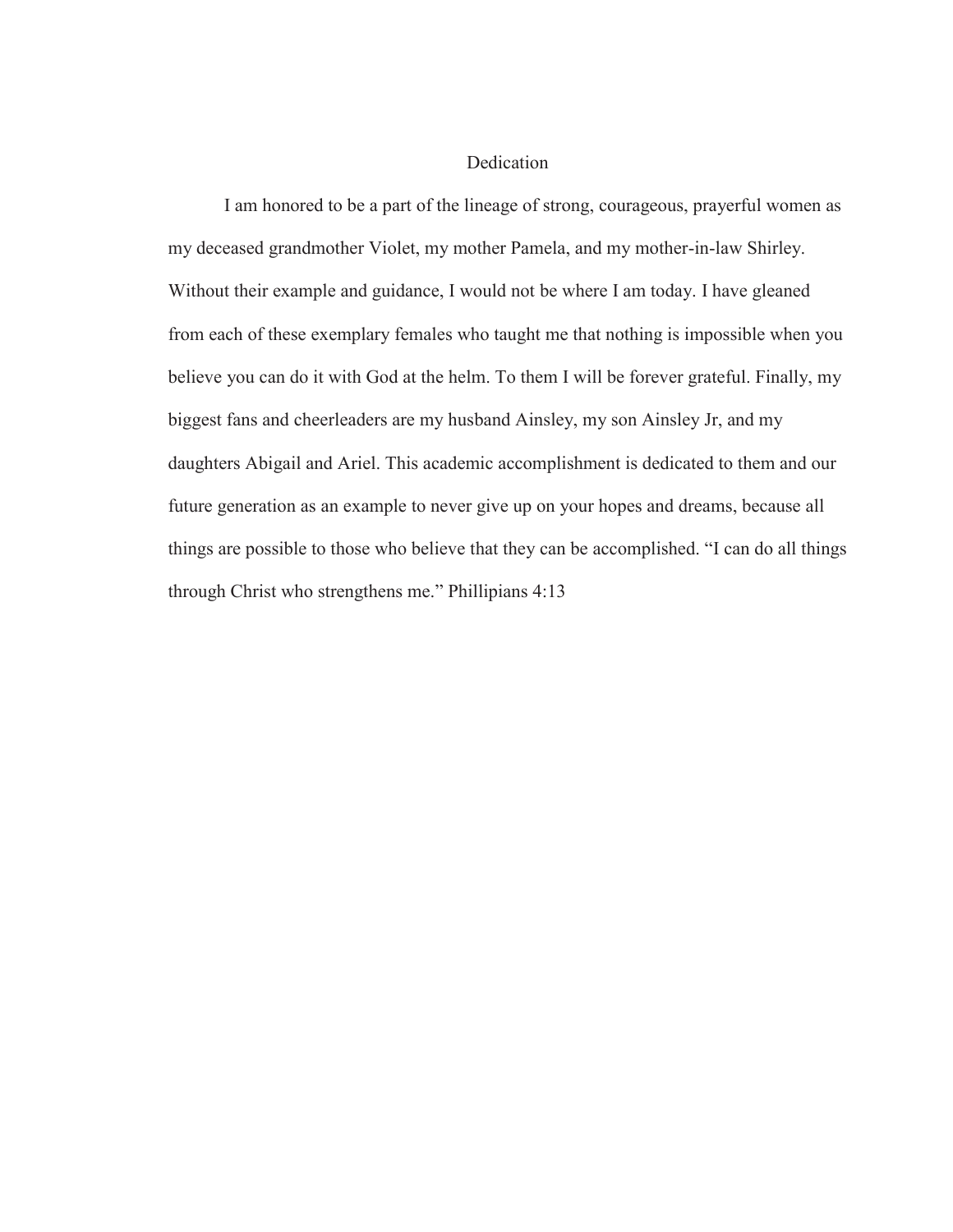#### Acknowledgements

I would like to thank the heroes who have stood by my side throughout this journey. Their prayers, support, and encouragement have been the rainbow in my cloudy days. To the Blake, Daniel, and Popwell families, I am honored to be a part of this awesome lineage of successful men and women. Because of you all, I have been inspired to follow in your paths of success. To my dearest husband Ainsley, you have always been my guardian angel. Your continuous prayers and encouragement sustained me through sleepless nights filled with tears of frustration on the journey. You are a great man of faith and I could not have done it without you. I will forever love you. To my children Ainsley Jr. (Stephen), Abigail, and Ariel, you are my heart, soul, and every breath that I take! God must truly favor me to bless me with such awesome, beautiful children. You all have been my cheerleaders and this doctorate is your trophy. I am very honored to pass this academic legacy to you all, your future offspring, and the generations that I will not see. To Lieutenant Colonel Haynesley Blake, our endless conversations about our struggles, our accomplishments, and our family history helped me stay the course. You've held me accountable to do my best at all times and it has paid off. Thank you! To my dear sisterfriend, Yolandria Wyche, you have been with me from conception to the birth of this doctorate. You have upheld me in prayer and encouraged me along the journey. Finally, I want to thank Dr. David Weintraub, Dr. Edward Kim, and Dr. Wallace Southerland III for their guidance. As my chair, Dr. Weintraub has demonstrated exemplary dedication and commitment to seeing me through with his tough love approach. You are an awesome leader! Thanks to everyone else who contributed to this doctoral milestone- We did it!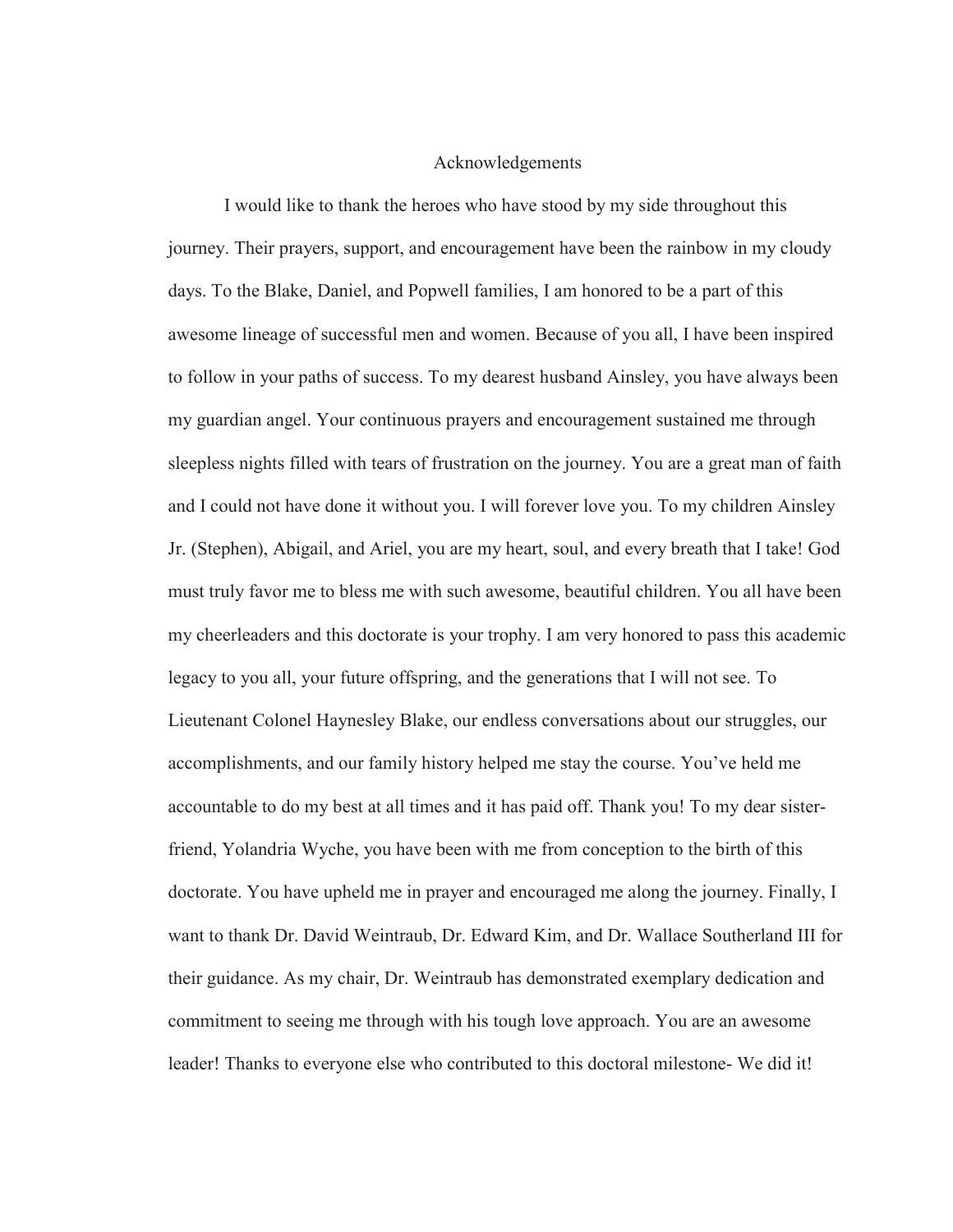# Table of Contents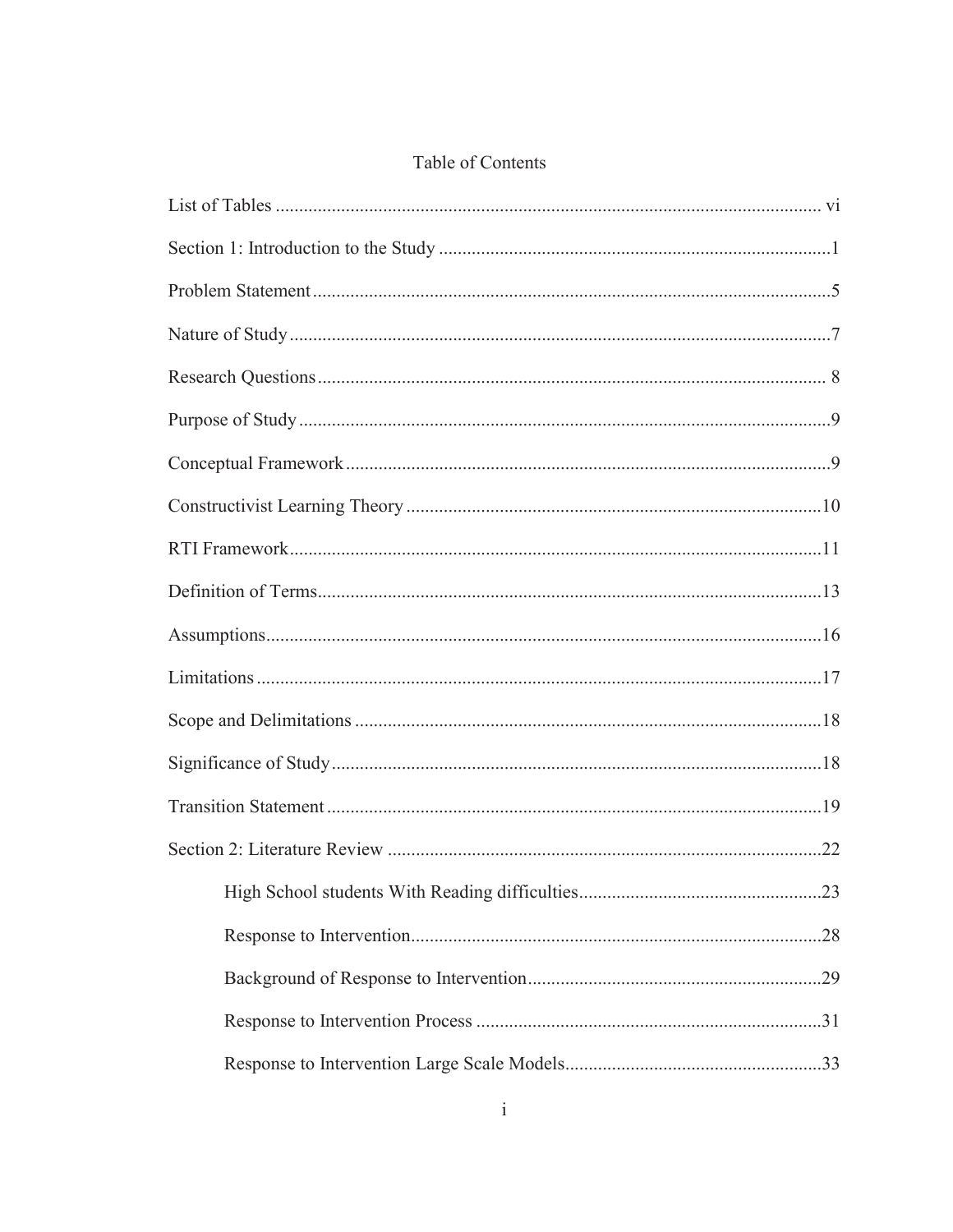| Problem Solving Versus Standard Treatment Approach to RTI 36 |  |
|--------------------------------------------------------------|--|
|                                                              |  |
|                                                              |  |
|                                                              |  |
|                                                              |  |
|                                                              |  |
|                                                              |  |
|                                                              |  |
|                                                              |  |
|                                                              |  |
|                                                              |  |
|                                                              |  |
|                                                              |  |
|                                                              |  |
|                                                              |  |
|                                                              |  |
|                                                              |  |
|                                                              |  |
| $\overline{11}$                                              |  |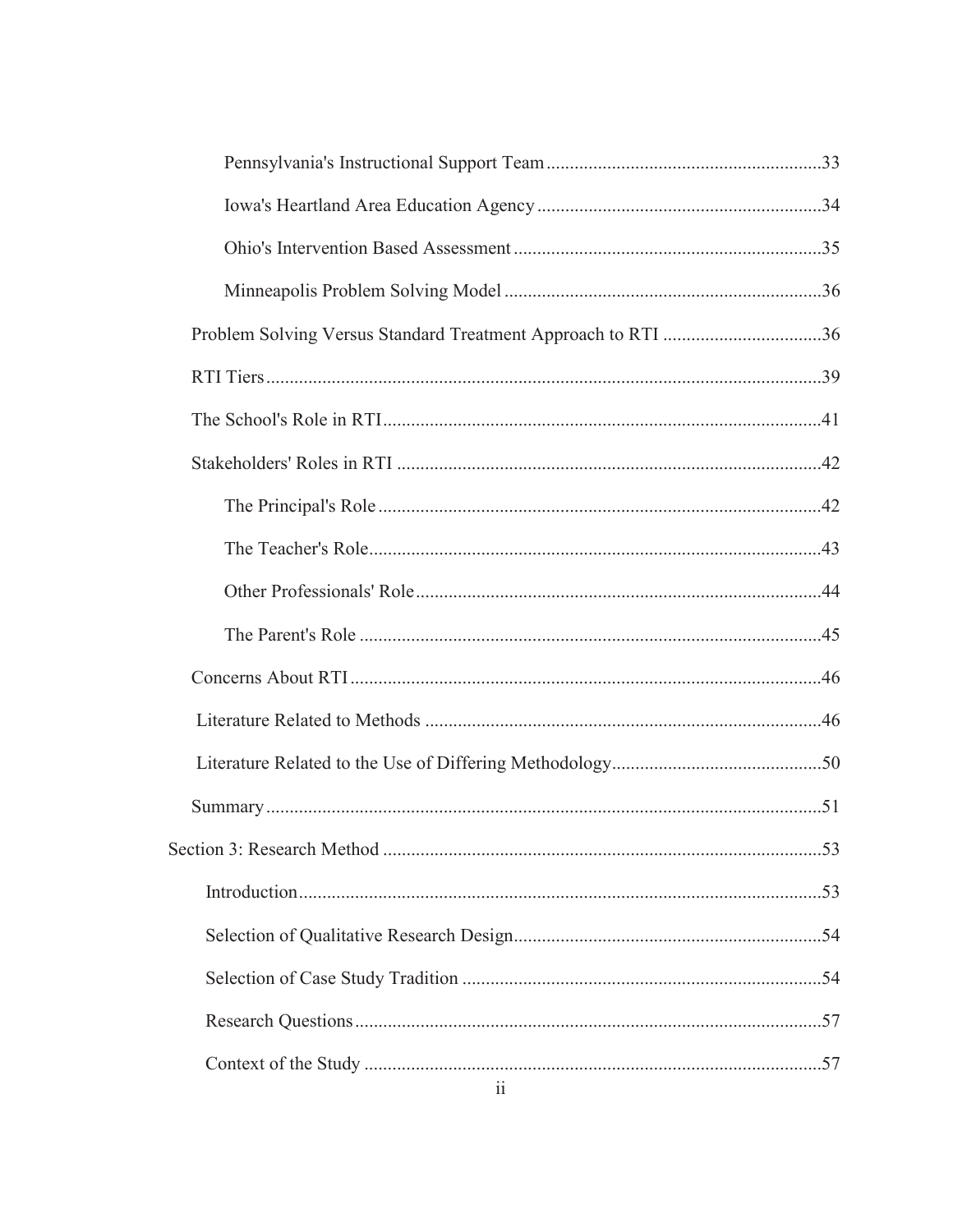| 111 |  |
|-----|--|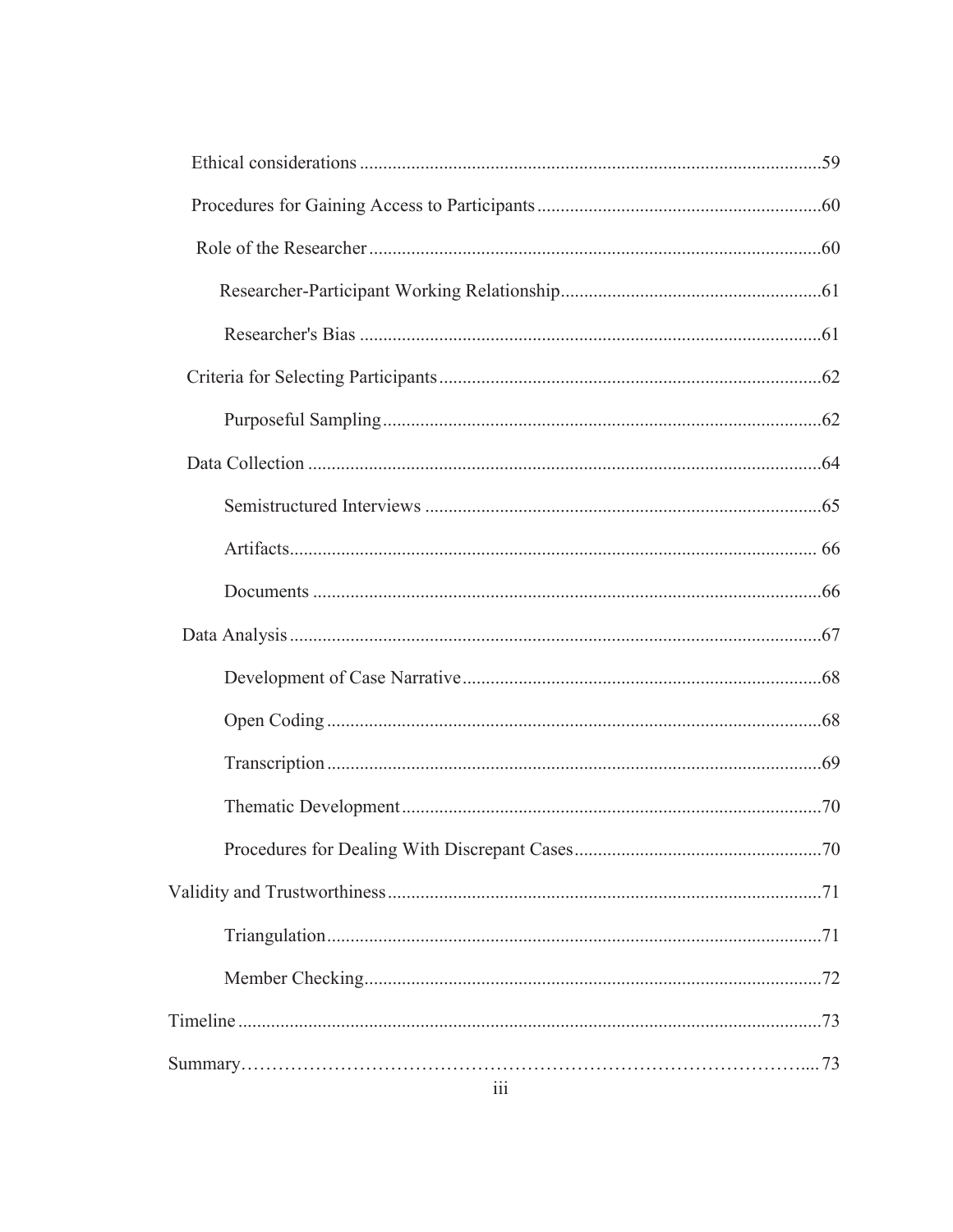|    | .108 |
|----|------|
|    |      |
|    |      |
|    |      |
|    |      |
| iv |      |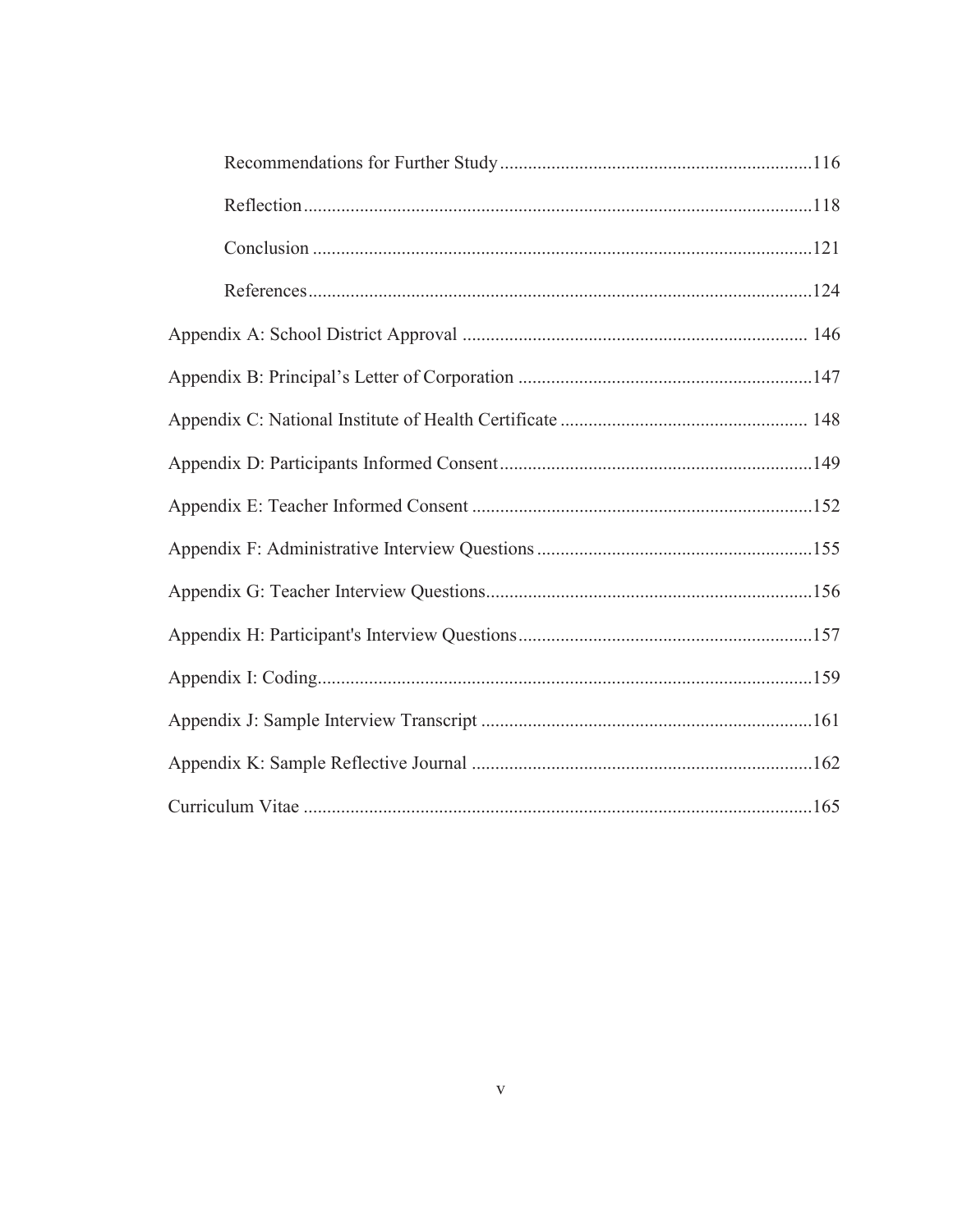# List of Tables

| Table 2. Deidentified Student Data From GRASP Reading Probe 104 |  |
|-----------------------------------------------------------------|--|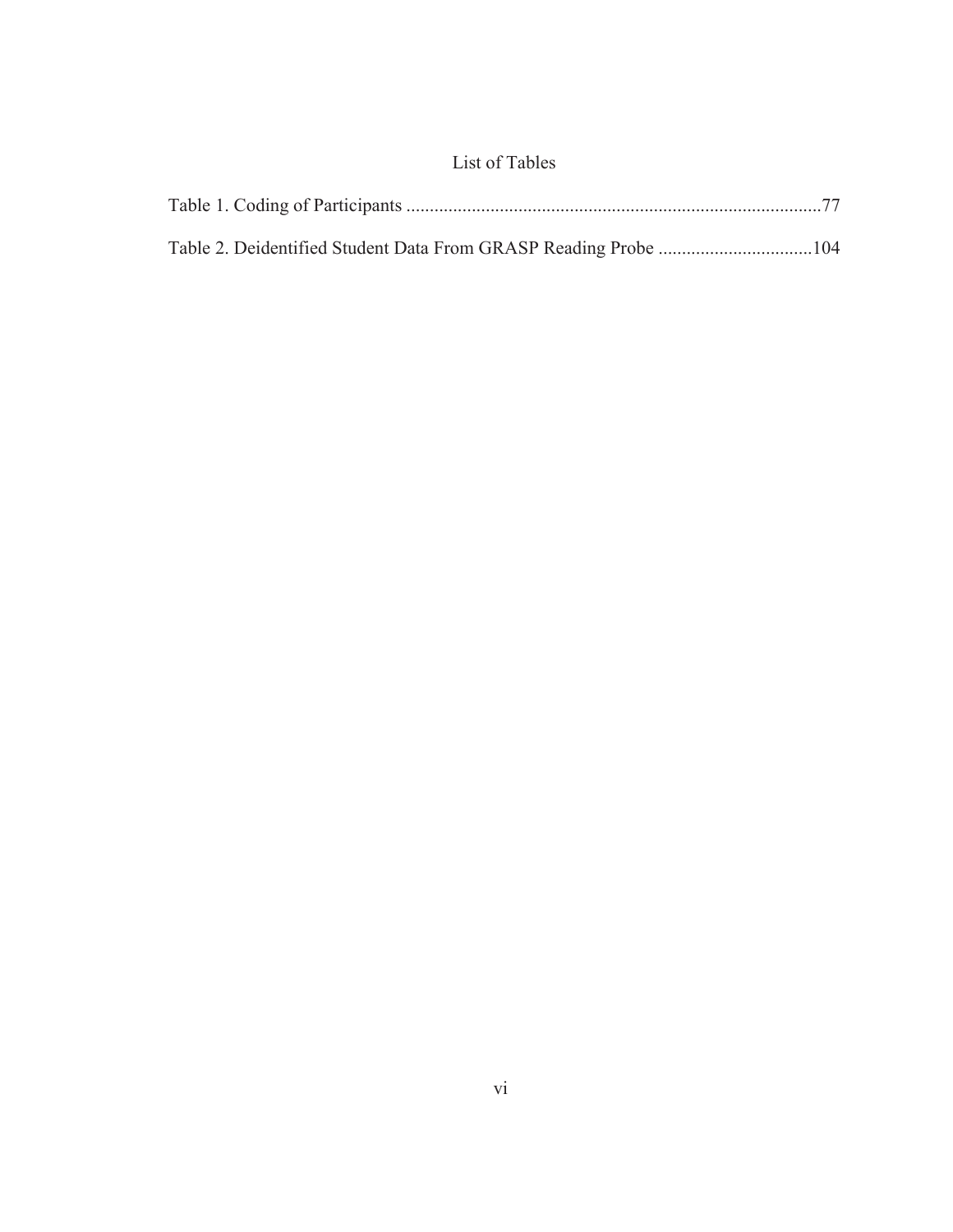#### Section 1: Introduction to the Study

Recent educational reforms have been implemented by the federal government that demands greater accountability at the teacher, student, school, and district level (Quality Counts, 2004). These include the Elementary and Secondary Schools Act (Title 1), the Carl D. Perkins Act, Goals 2000, Individuals with Disabilities Education Act (IDEA), and No Child Left Behind (NCLB) Act of 2001. Their common goal is to provide additional support for students who are struggling in the classroom (U.S. Department of Education [USDOE], 2009; Gerzel-Short & Wilkins, 2009). According to the USDOE, some of NCLB goals are to close the academic achievement gap by using best practices of what works, describe what methods will be used, ensure all students reach academic proficiency, and use data from the school district annual report card to inform stakeholders about the school's progress.

With the implementation of NCLB, each state is required to test and document students' academic progress at public schools. In one Southeastern state, elementary and middle school students' NCLB assessment is the Criterion Reference Competency Test (CRCT). For high schools, it is two assessments: The End of Course Test (EOCT) and the state's High School Graduation Test (HSGT).These standardized state tests measure competency in content areas and are requirements for promotion and graduation based in the Georgia Department of Education (GADOE) standards (GADOE, 2009). Additionally, standardized tests can also serve as a means of identifying students' strengths and weaknesses, and test results can be used to recommend remediation. Yet, in spite of recent efforts, schools' inability to narrow the academic achievement gap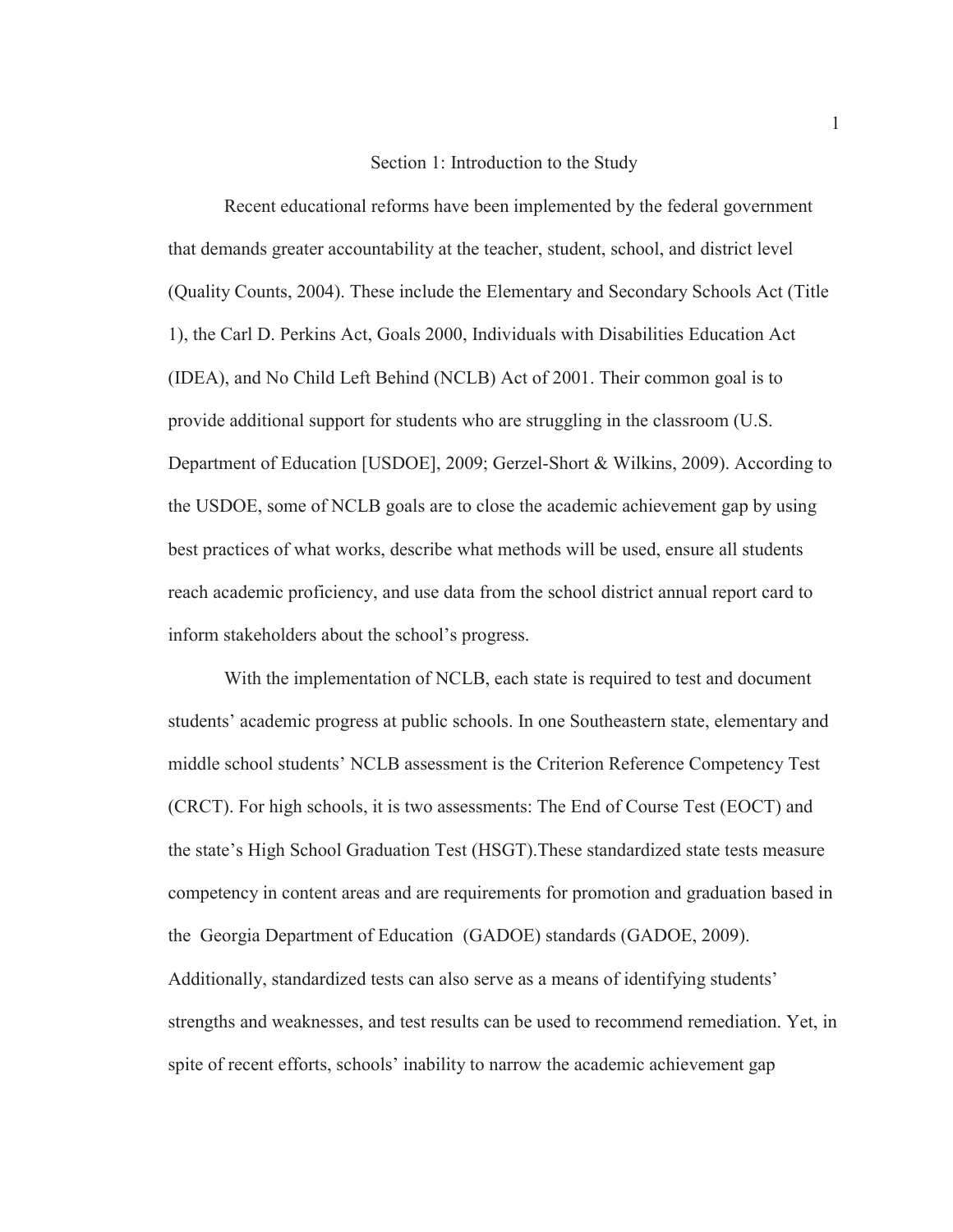continues to be an area of considerable concern at the state and national level (Fletcher, Coulter, Reschley, & Vaughn, 2004). At the state level, legislators' concern about public school education and the nation's educational gains prompted the creation of an intervention program known as Response to Intervention (RTI) geared toward targeting and improving at-risk students' achievement (Burns, Jacob & Wagner, 2008; Desimone, 2002). To address this concern, some schools have implemented RTI to assist students in their areas of literacy difficulty.

 RTI was implemented in schools on a large scale basis when IDEA was introduced in 2004 and NCLB incorporated early intervention support to struggling students in public schools (Wright, 2007). However, researchers have placed more emphasis on the implementation of RTI at elementary grade levels (Fuchs & Fuchs, 2006, 2007). For instance, at elementary levels, federal funds have been provided to states and local school districts to create reading intervention programs from kindergarten through third grade (Katz, Stone, Carlise, Corey, & Zeng, 2008). At the high school level, early intervention is administered in the general education classroom through RTI for students who may have learning difficulties (Mellard & Johnson, 2008). In other words, RTI is a customized approach to intervention geared toward struggling students in the general or regular education setting. Additionally, specialized intervention is implemented based on students' progress (Riley-Tillman, Kalberer, & Chafouleas, 2005).

 This study focused on the implementation of a reading class to improve at-risk students' reading through the RTI process. Once these students are identified as having reading difficulties, preparation is made to implement early intervention to bring them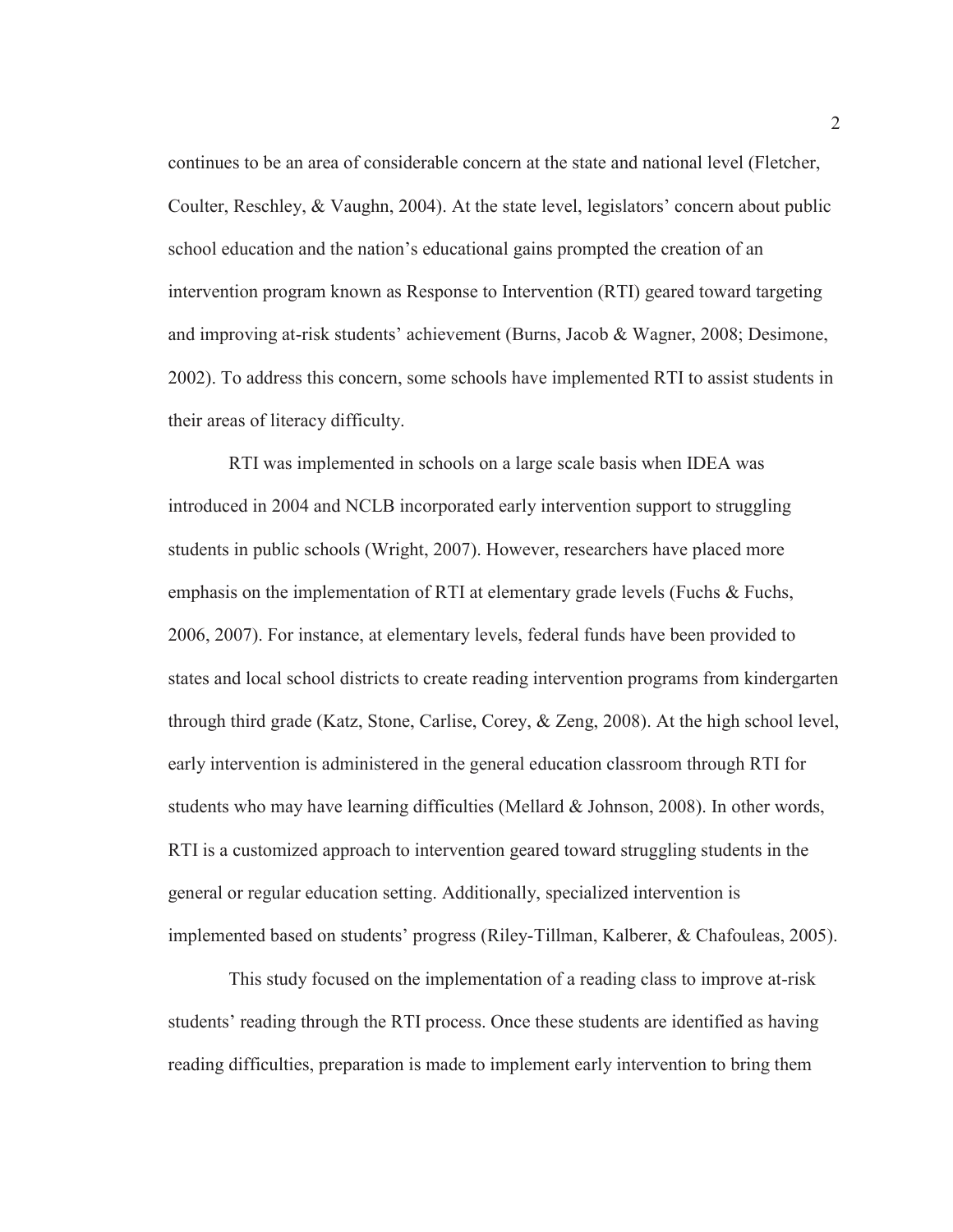back on track to be reading at their grade level (Vaughn et al., 2009). Case studies by Allington (2006), Ambe (2007), Biancrosa and Snow (2006), Rance-Roney (2010), and Smith (2007) are some examples of research related to reading difficulties and interventions. These, along with the causes of poor reading among high school students and RTI interventions, will be discussed at length in Section 2.

Most research on RTI has been focused on the elementary level; however, more emphasis needs to be placed on developing RTI frameworks that are research-based at the high school level (Johnson, Mellard & Byrd, 2005). In some instances, there is no clear cut definition of how RTI should work in high schools. Samuels (2009) noted that research based evidence of what the RTI model should look like is lacking at the high school level. Nonetheless, both elementary and high school students profit from the interventions that address their needs in academic deficits which can result in failure. Shores and Bender (2007) noted that RTI's procedures are based on instructional practices that are scientifically based and high in quality, but more so, are a barometer for measuring growth and effectiveness. These instructional practices can be differentiated to meet the learning needs of the students while monitoring their progress and adjusting instruction accordingly.

 Duffy (2007) noted that RTI has great potential and is a pinpoint focus for intervention at high schools. At the research site, the specific intervention is a reading class for at-risk students with reading difficulties. Students in high school are reading for content mastery and comprehension. These students need a collection of reading strategies that include prereading activities, fluency, and word study to help them make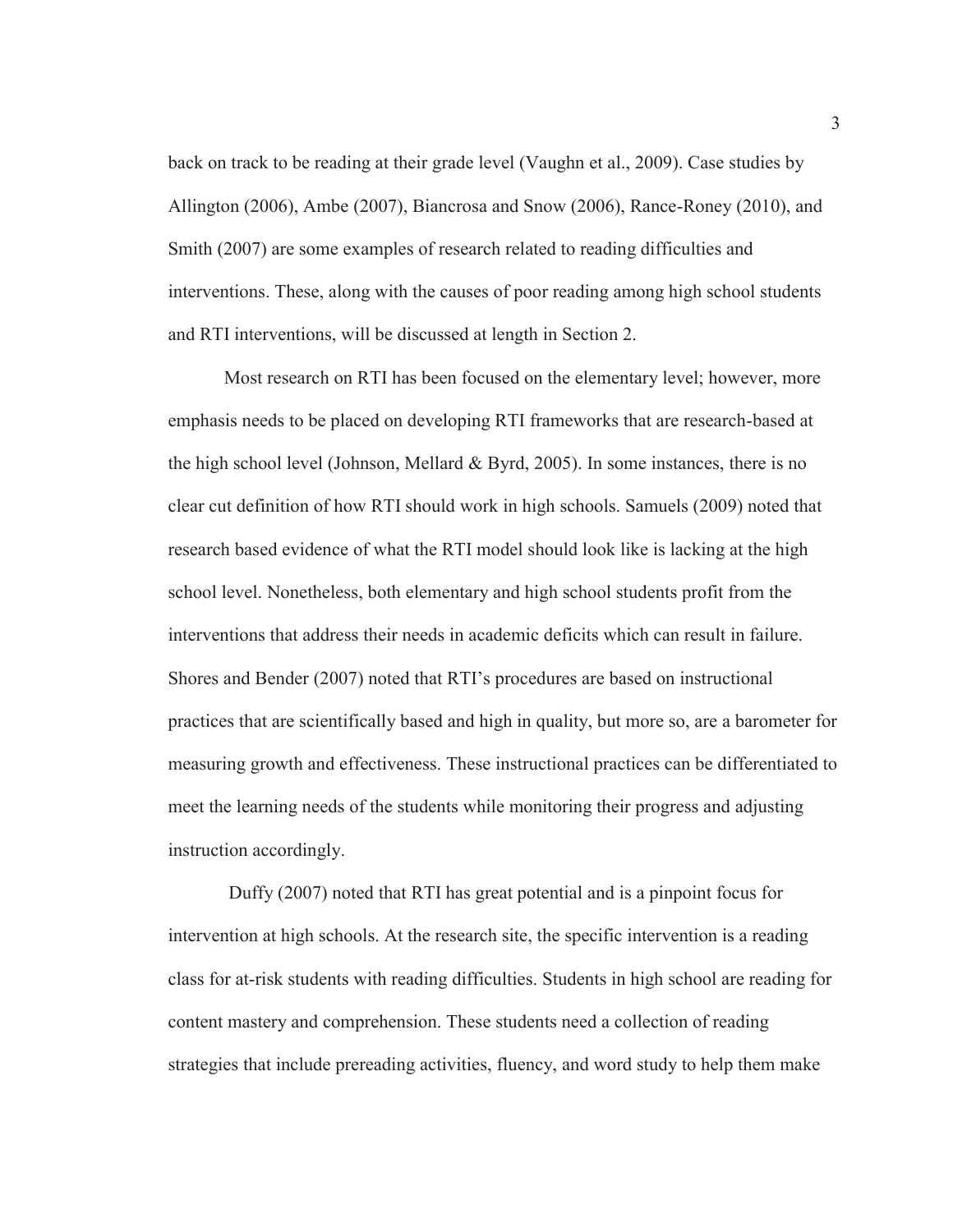meaning of text (Rasinski et al., 2005). Researchers have noted that students with poor reading comprehension and reading skills often become frustrated when reading difficult text and do poorly in course work (Booth, 2006; Lesesne, 2006; Tovani, 2004).

Additionally, high school students need a collection of reading strategies that include prereading activities, fluency, and word study to help them understand what they are reading (Rasinski et al., 2005; Tovani, 2004; Vacca, 2006). Furthermore, the complexity and level of text difficulty makes it necessary to utilize instructional approaches that help students make meaning from their reading (Rasinski et al., 2005; Tovani, 2004). Applegate and Modla (2009) noted that students must be able to engage in critical thinking and also make inferences from what they read. In other words, high school students are expected to be able to read at grade level and understand and make meaning of course content as they advance in grade levels. Critical to the quality education that high school students are expected to receive is the ability to examine and understand a multiplicity of disciplines.

 The National Center for Educational Statistics (NCES; 2007) stated in a report that  $27\%$  of  $12<sup>th</sup>$  grade students could not read a variety of course texts and that there was a decrease in student literacy. On the National Assessment of Educational Progress (NAEP), the number of  $12<sup>th</sup>$  graders performing at or above basic level dropped from 80% in 1992 to 73% in 2005, the last testing year until the 2010 report. Additionally, students who are 20 times more at risk of dropping out of high school are  $9<sup>th</sup>$  graders who entered high school with a reading achievement in the lower 20 percent. This was supported by a reading study from the National Association of Secondary School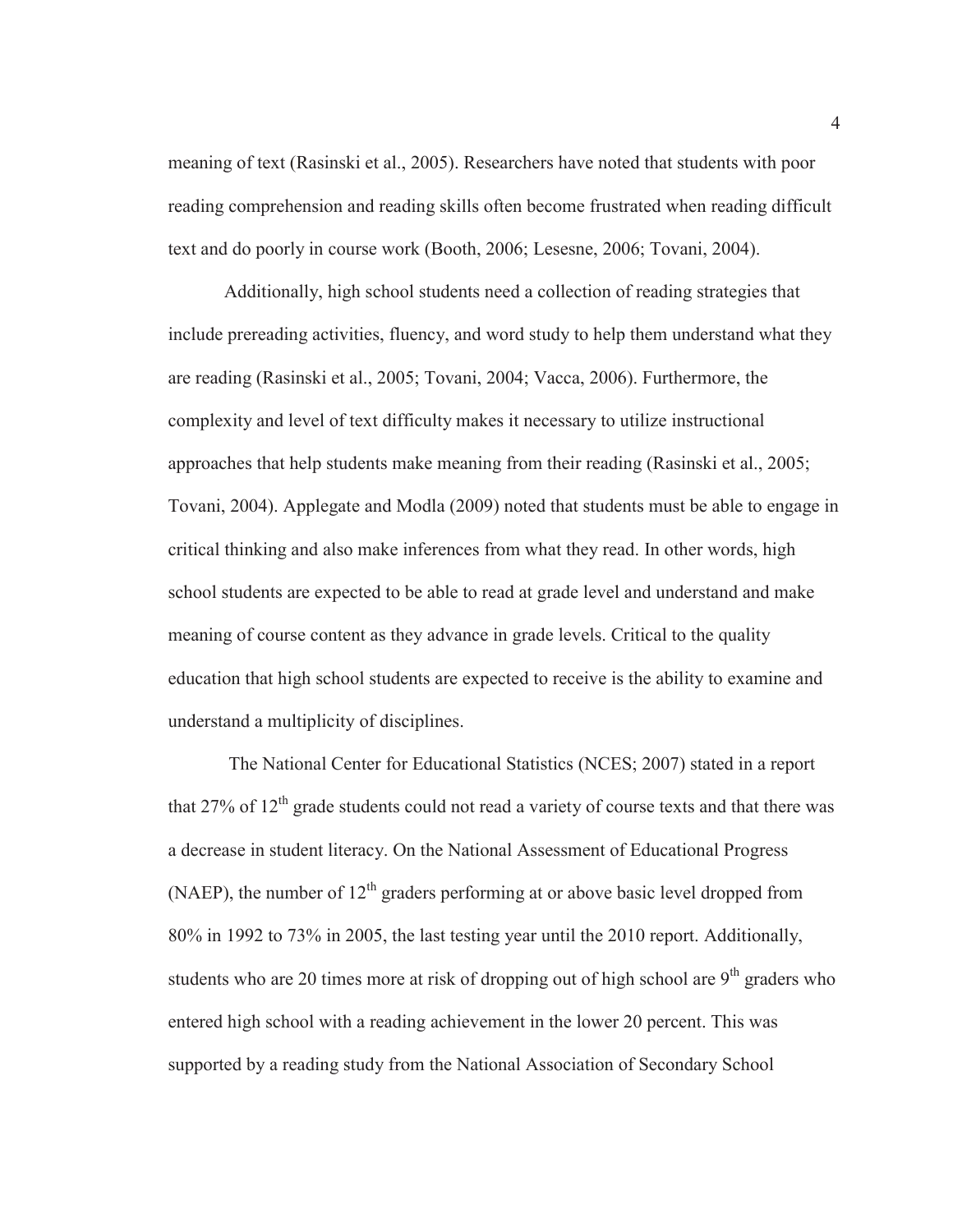Principals (NASSP). The study revealed that for the 59 % of 9<sup>th</sup> graders who graduated, the potential dropout rate was 43 percent. The conclusion was that lower reading skills students were in jeopardy of not graduating. Finally, results of the 2007 NAEP indicated that the nation's public schools average score was 261and Georgia's average score was 259 (NCES, 2007).

 Based on these statistics, reading and writing instruction must continue through high school with targeted intervention for students who struggle with literacy (NASSP, 2009). For these reasons, reading intervention through RTI is needed for high school students. The literature review in Section 2 discusses the reading problems of high school students identified through the RTI process. It gives an overview of RTI, its models, tiers, and approaches. It also examines the effectiveness of a reading program to improve students' reading for comprehension

#### **Problem Statement**

 The problem that existed at the research setting was that some students were having significant difficulties understanding text content in more than one subject area. This was evident from the term grade posting for November, 2011 that indicated a high failure rate in all content areas.

At the end of every term, the graduation coach sends out a report on all students' passing and failing grades. Term results are broken down by grade levels of all enrolled students, both readers and at-risk readers. Bell (2011) sent out the following school report: First, the total number of 9th graders tested was 401. Two hundred and fifty one of those students or 62.59% were failing one or more classes. Of those failing, 89 were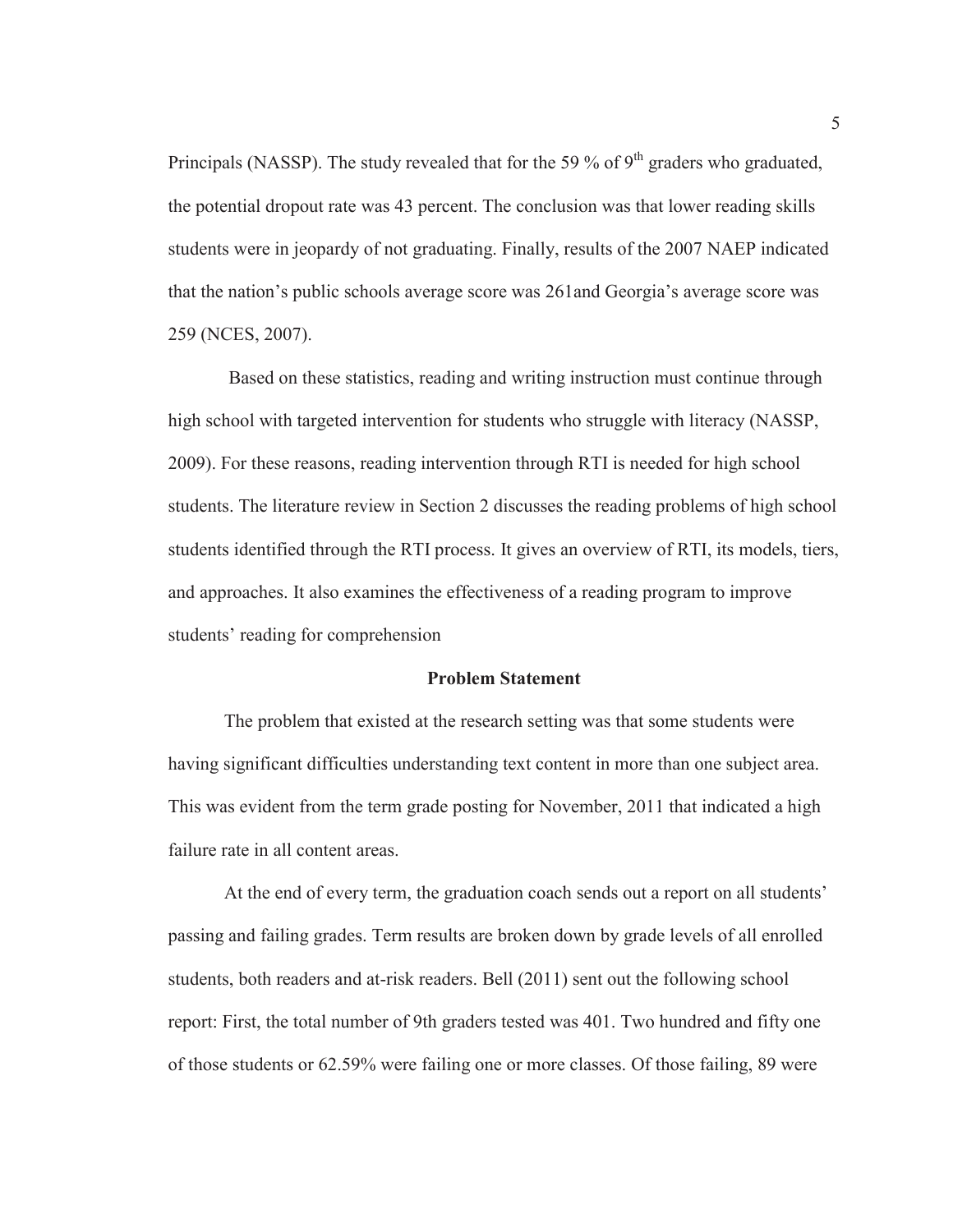failing three or more classes, representing  $34.4\%$  of the 9<sup>th</sup> grade failures. Forty two of those failing were second year  $9<sup>th</sup>$  graders, and at least four were in their third year of high school. Second, of the 360 total  $10^{th}$  graders, 262 or 72.77% were failing one or more classes. One hundred and one were failing three or more classes, representing 38.5% of the  $10^{th}$  grade failures. Third, of the 298 total  $11^{th}$  graders, 211 or 70.8% were failing one or more classes. Thirty-four were failing three or more classes, representing 25.1% of the  $10^{th}$  grade failures. Finally, of the 260 total  $12^{th}$  graders, 136 or 52.3% were failing one or more classes. Thirty four were failing three or more classes, representing 25% of the  $12<sup>th</sup>$  grade failures (Bell, 2011).

Students who fail three or more classes are considered "at-risk" and are targeted for intervention, including students with reading difficulties. These students are identified by the school's Student Support Team (SST) and are targeted for Tier 2 RTI intervention. In order to meet the needs of these students, a reading intervention class was created for the 2011-2012 school year. Since this was the first year of the class implementation, tracking data on students' progress was imperative for improving the program to ensure that students made gains toward positive outcomes.

 For the past 3 years, the school did not meet adequate yearly progress (AYP; GADOE, 2010). At the research site, RTI had been implemented for at least 4 consecutive years; however, 2011-2012 was the first year a specific class had been designated for reading intervention. The first semester had been challenging for the reading class since several students in the class did not improve their reading, and some dropped out of the class before the end of the semester. As a result, effective reading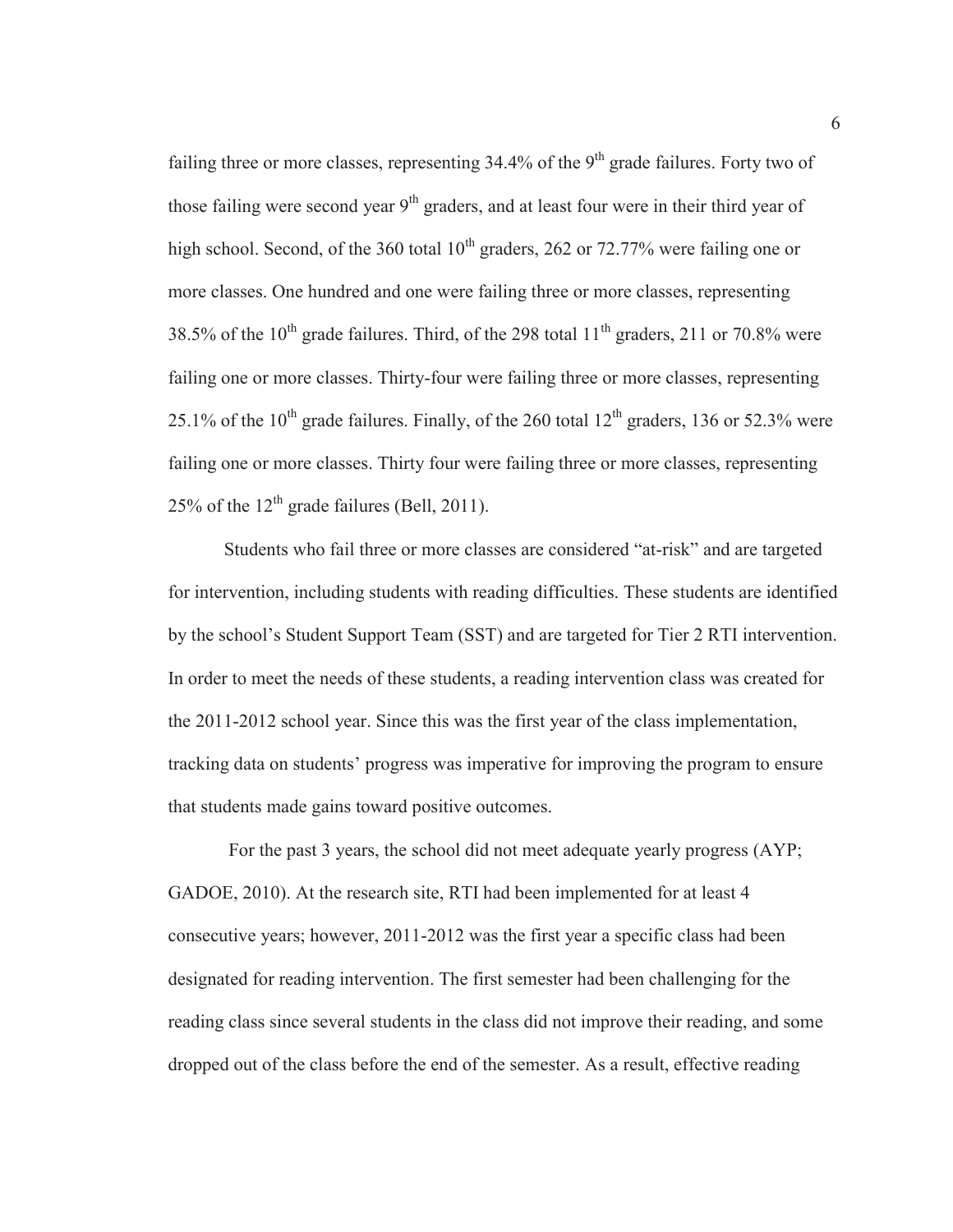intervention within the RTI model must be addressed in order to have successful continuation of the class and improved reading across the curriculum.

#### **Nature of the Study**

This study employed a qualitative case study using interviews and deidentified students' class work to look at the effectiveness of a reading class that was implemented to improve reading of at-risk students with reading difficulties. One main characteristic of case studies is the allowance made for researchers to concentrate on complex facets of investigative discoveries with the intent of understanding a phenomenon (Casey  $\&$ Houghton, 2010).

Elements of this study were context-specific. This was supported by Kyburz-Graber (2004), who noted that case studies are often employed in research that focuses on education, with an emphasis on context-specific conditions where conclusions are made based on the generalization of findings. Moreover, ideas and themes are explored in the natural setting of the phenomenon. Yin (2009) also noted that case studies seek to understand aspects of an organization, group, individual, and a phenomenon. Flyvbjerg (2006) concluded that case studies focus on real-life phenomena, and the revelations derived from the findings. RTI and reading intervention was the phenomenon studied.

For many high school students who find reading to be challenging, completing the basic reading skills and thinking critically can be arduous. Richardson and Morgan (1994) proposed that in order to be an effective reader, content analysis must be ongoing and done independently. The results from such strategies will yield positive reading outcomes. Beers (2003) noted that effectively reading for understanding requires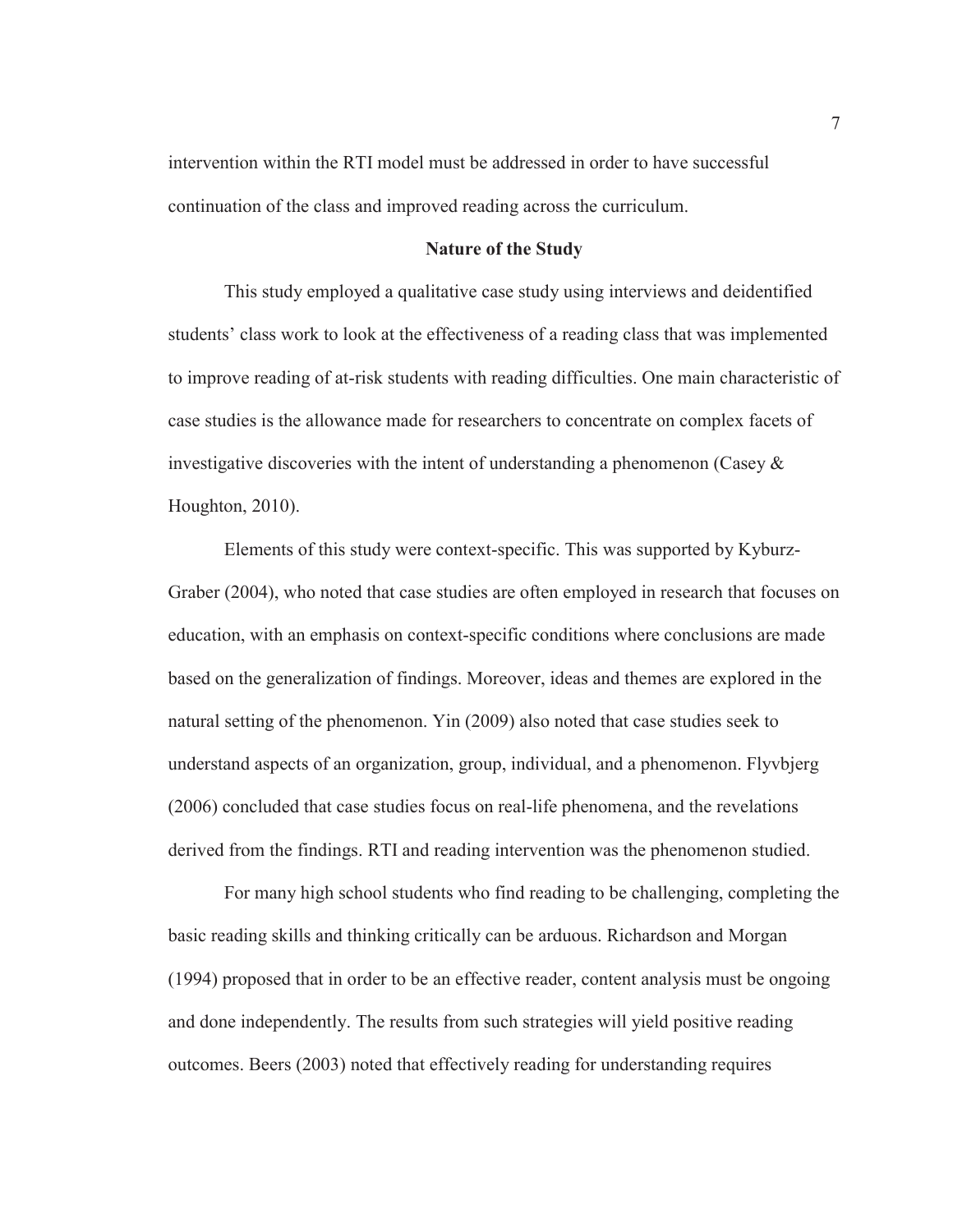purposeful, strategic effort whereby teachers can provide learning opportunities that address reading comprehension deficiencies for at-risk readers. If students are able to read for understanding, academic achievement may increase (Burns, 2001).

The first step in the process of determining eligibility for the reading class was teacher referral. Students who were underperforming in the general education classroom were referred to the RTI team who focused on students' strengths, weaknesses, and learning styles to implement best practices that may work for the individual student in whole group or individual settings. The RTI team members were the participants in the research, and there were no student participants. For this study, data collecting tools were participants' interviews, and documents of deidentified students' 9-week progress reports. All student information was deidentified because the students were not participants. Data collection tools, methods, and procedures are discussed in detail in Section 3. Some learning resources that were used to assist students in the reading intervention class were computer-based test preparation models, various grade level basic reading skills books, and one-on-one differentiated instruction.

#### **Research Questions**

 This qualitative case study examined the effectiveness of a reading intervention program for at-risk readers at the high school level through the RTI model. The ensuing overarching question was the focus of the study: In what ways is the high school reading class effective in improving at-risk students' reading, and how could the program be improved?

Additionally, the following subquestions were addressed: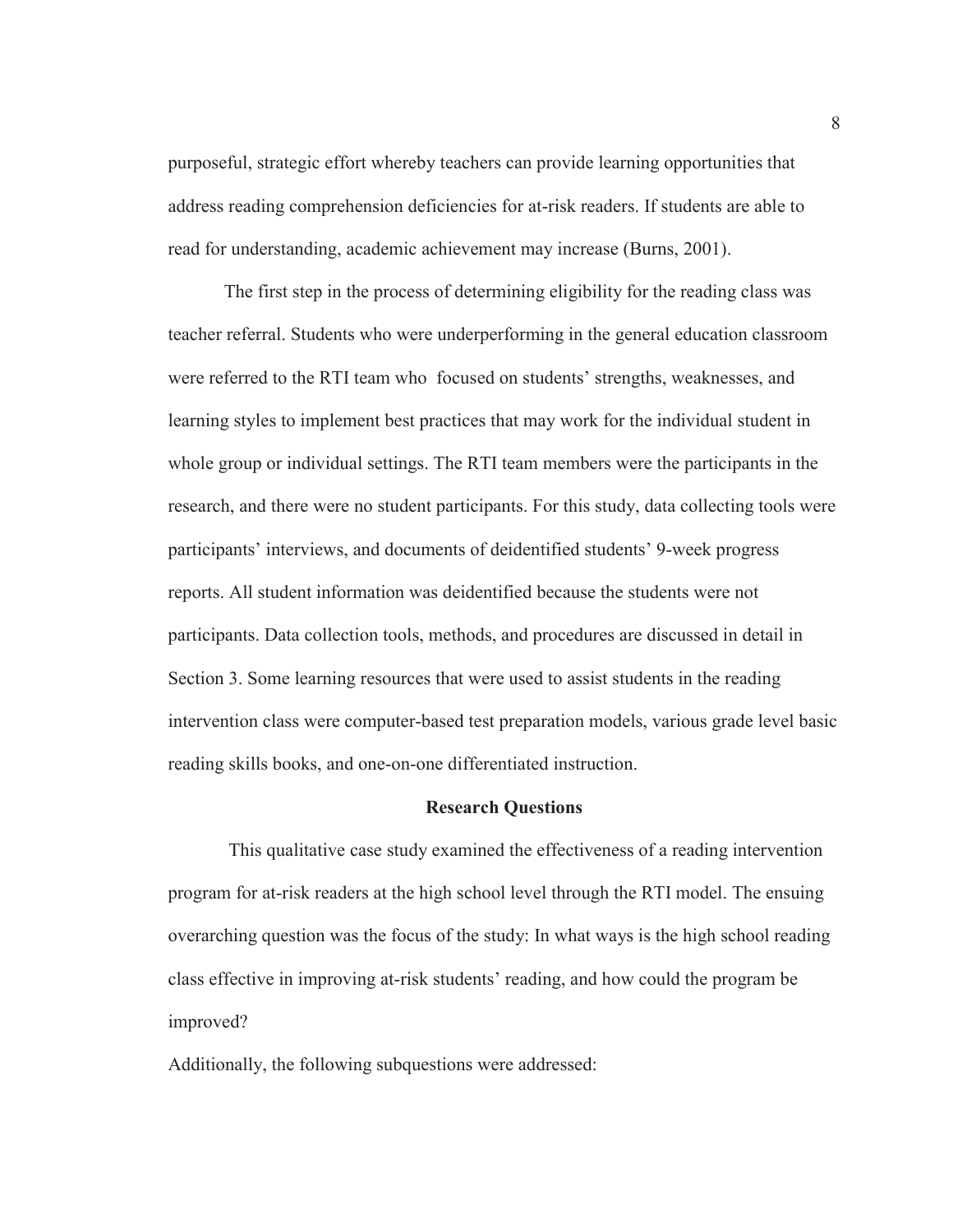- 1. How do teachers teaching the reading class conceptualize RTI?
- 2. How does the RTI team conceptualize the reading class?
- 3. What have been the benefits and challenges of the reading class?

#### **Purpose of the Study**

The purpose of this study was to examine whether the use of RTI was effective in improving reading skills of at-risk high school students with reading difficulties. Additionally, recommendations for next year's improvement for successful reading strategies and higher achievement for at-risk students with reading difficulties were made. In the reading intervention class, students were provided with direct reading instruction emphasizing comprehension attainment.

 At the research site, some students who have difficulty with reading were given the opportunity to remedy the situation through the reading class. Some students embraced the opportunity, while others did not. I aimed to discover what role RTI played in improving students' reading from the perspectives of the intervention teachers, graduation coach, and RTI team members. McCook (2006) noted that if schools can pinpoint students who are failing at the term's beginning, there is greater opportunity for students to catch up without falling significantly behind and with less rigorous intervention strategies.

#### **Conceptual Framework**

The conceptual framework for this research inquiry was based on the constructivist learning theory that takes into account the learner's individual needs (Benjamin, 2002). Theorists such as Piaget, Dewey, Vygotsky, and Bruner have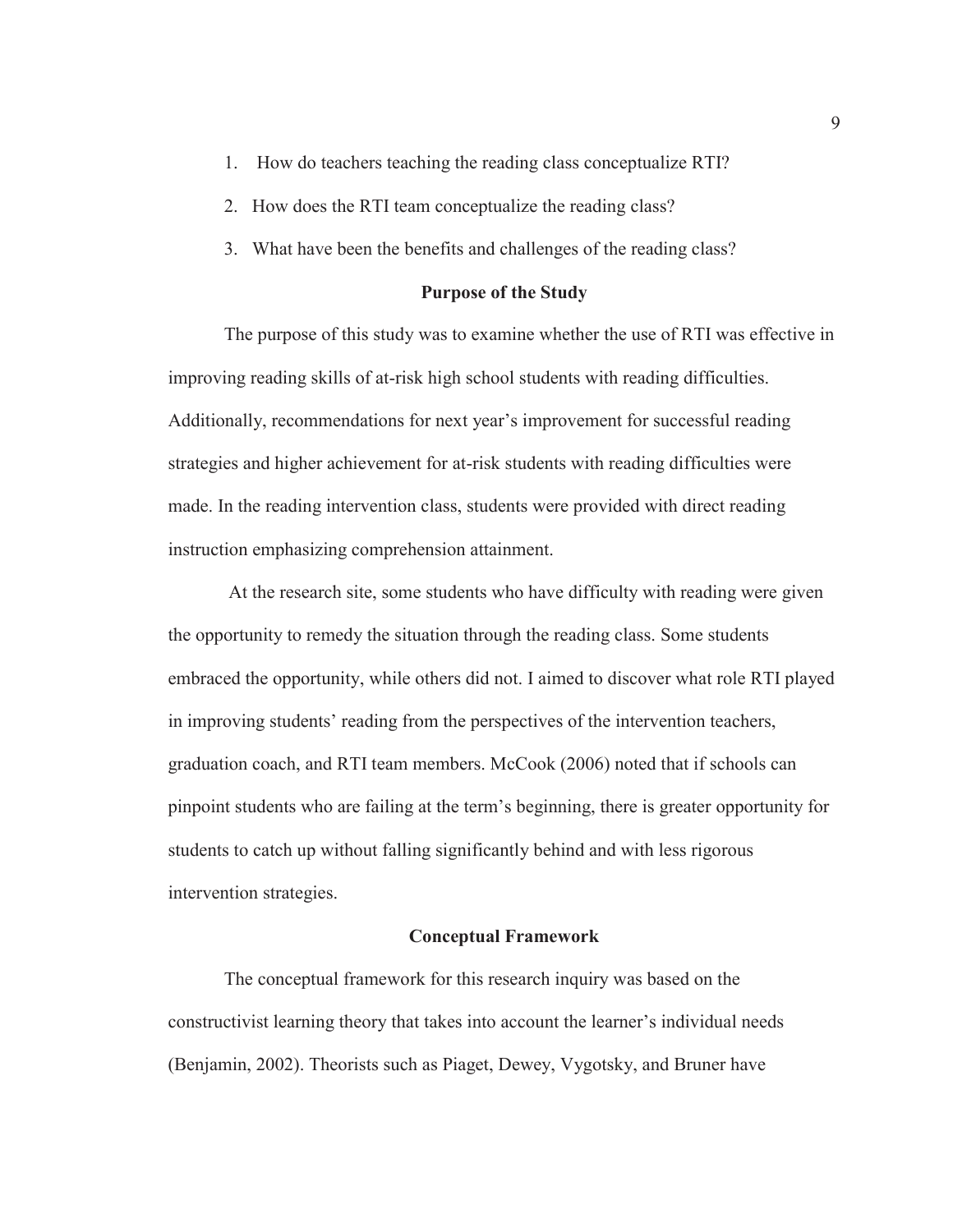contributed to the constructivist theory of learning. Piaget (1971) and Dewey (1938) were the early theorists to develop the idea of constructivism; however, Vygotsky and Bruner made significant contributions to the theory's foundation. Piaget (1971) based his ideas of constructivism on his comprehension that children's psychological development occurs in stages where they derive meaning and construct learning through progression. Likewise, Dewey (1938) affirmed that learning occurs from doing or action. Piaget and Inhelder (1969) purported that the nature of knowing functions within the constructivist domain. As such, all new learning is intertwined into a schema or knowledge framework where new learning is established. According to Airasian and Walsh (1997), constructivism is viewed as a philosophy that investigates the nature, methods, and limits of human knowledge. On the other hand, Walker (2002) viewed constructivism as a theory of learning emanating out of a theory of knowing.

#### **Constructivist Learning Theory**

Educators use the theoretical view of constructivism as a foundational basis for teaching and learning. In the constructivist classroom, a variety of teaching practices are employed to facilitate students' learning. One model of the theoretical view of constructivism in the classroom is small group instruction with a concentration on teaching reading skills and strategies. Benefits to the constructivist learning approach include differentiated instruction with small groups based on the ratio of student to teacher (Benjamin 2002; Tomlinson, 2001).

Differentiated instruction, according to Benjamin (2002), is the process where the students are active participants in the learning process rather than being passive learners.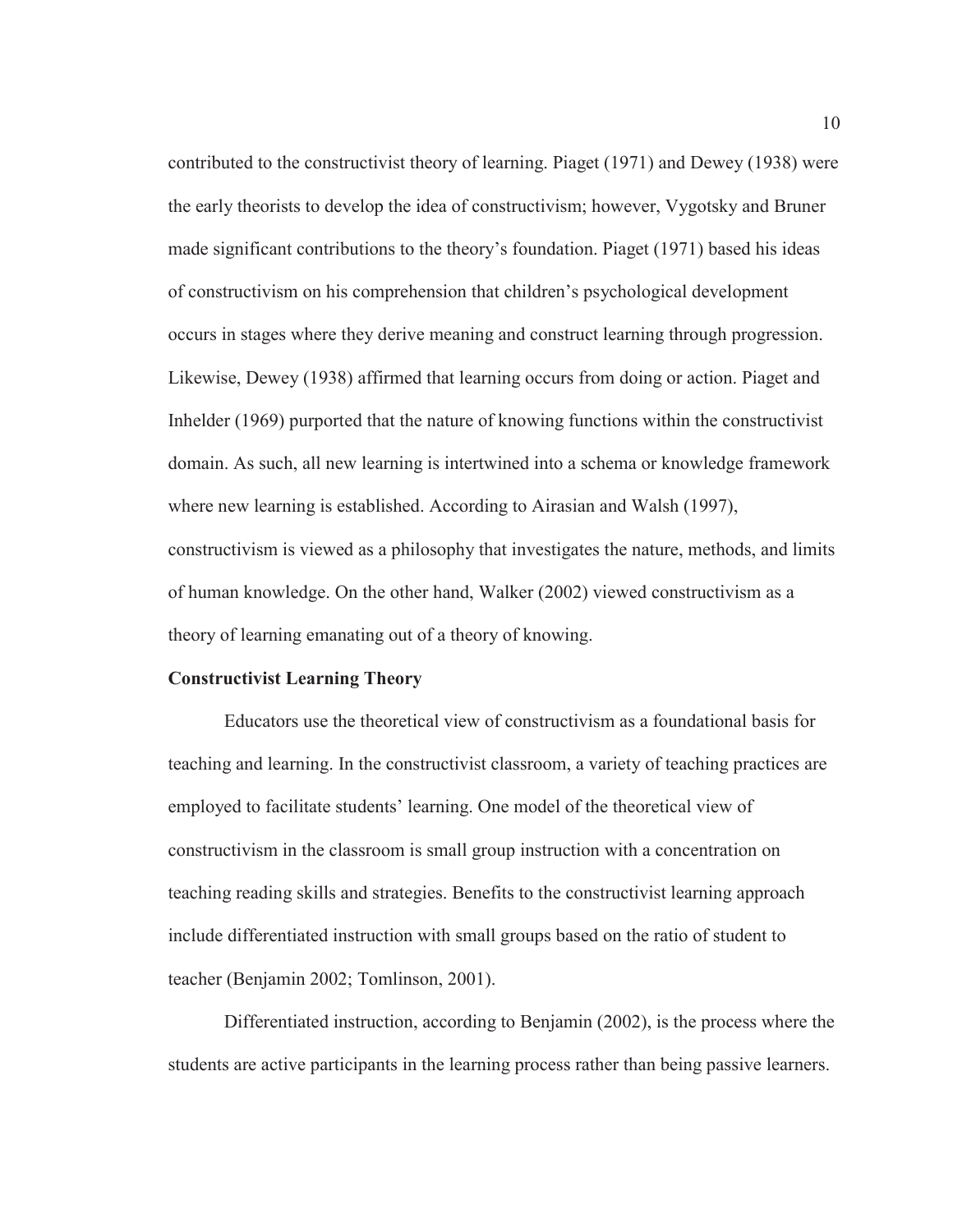Tomlinson (2003) believed that applying a differentiated approach to teaching helps students maximize their learning potential. Dantonio and Beisenherz (2001) noted that constructivism requires students to demonstrate their understanding by actively constructing their learning based on instructional methods that include strategies of differentiation. Once teachers are in tune with who they teach, they are more likely to be flexible in how they impart instruction (Tomlinson 2003). With constructivist pedagogy, students are allocated time to comprehend and apply new concepts to what they learned (Carpenter, 2003). In a constructivist classroom, the teacher becomes the facilitator as students continue to connect new information to prior knowledge and as they strive toward attaining meaningful goals (Alesandrini & Larson, 2002; Tomlinson, 2003). In essence, students learn by discovering their own answers in comparison to listening to a lecture. Tomlinson (2003) encouraged the use of differentiated instruction as a way for both teacher and students to maximize instruction. Bender (2008) noted that when the teacher and student can focus on the specific skill that challenges the student, and the teacher can closely monitor struggling students' progress, then RTI provides the strongest basis for differentiation of instruction. Hence, RTI is the second framework for this study. **RTI Framework** 

RTI provides a substantiated framework of support for instructional improvement that would benefit students (Tilly, Harken, Robinson, & Kurns, 2008). Thus, RTI allows educators to utilize research-based instructional methods, strategies, and assessments in the classroom where assessments help teachers gauge students' learning phase and also help determine instructional effectiveness so changes can be made to facilitate learning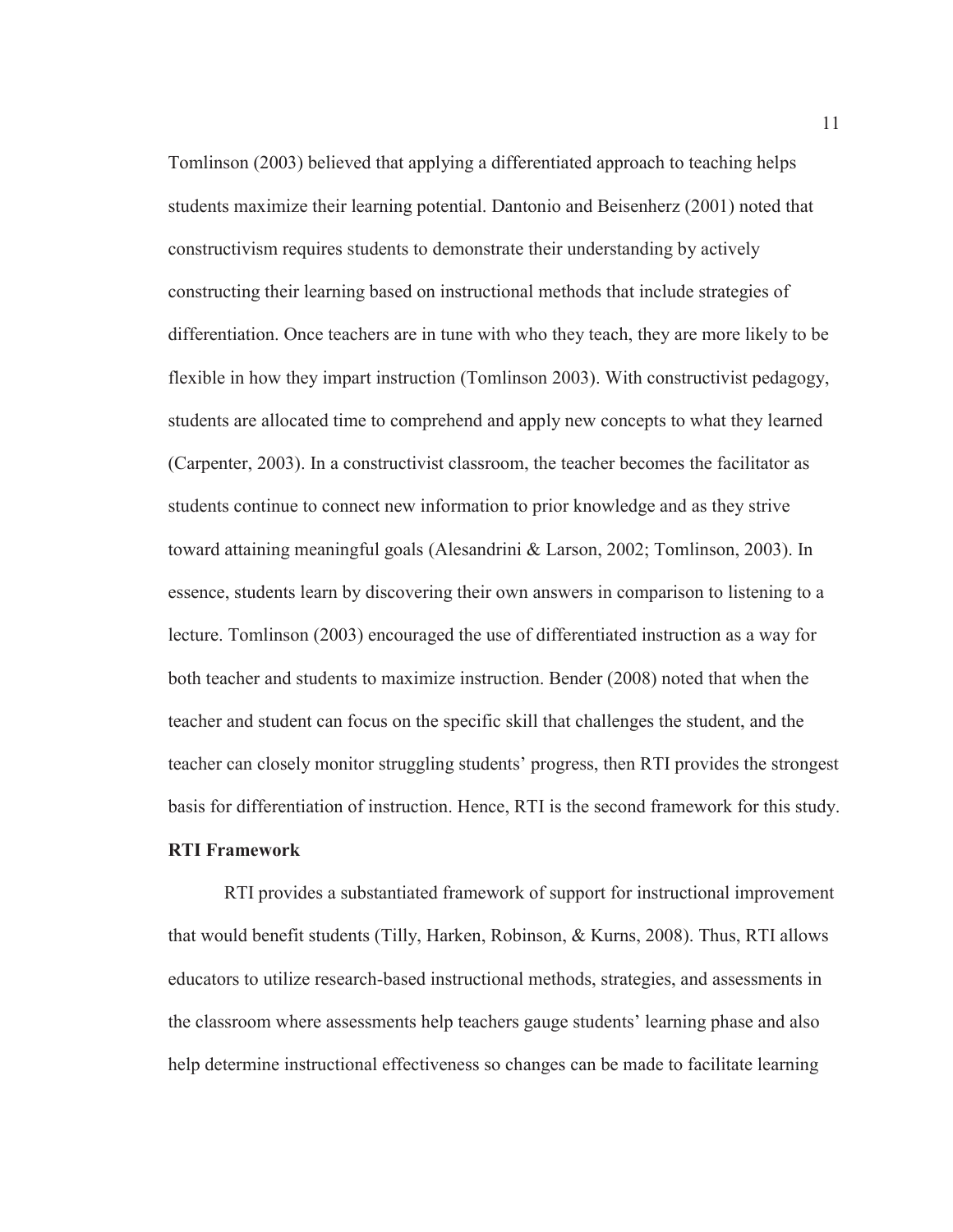(Tilly, et al., 2008). According to Stecker, Fuchs, and Fuchs (2008), data that monitor students' progress and evaluate instructional practices based on students' performance should be a part of the RTI framework. For these reasons, RTI was the best framework to help me in the data collecting process. Hence, the conceptual framework to support this study was based on RTI, with an emphasis on the problem solving model.

Problem solving and standard protocol are two RTI models that have been widely implemented on a national level (GADOE, 2009).The problem solving model looks at student achievement to implement interventions and evaluate student performance after intervention. The standard protocol model uses predetermined interventions in a specific order with students who are identified as at-risk. According to the Georgia Department of Education, both models are a strong structure that supports student achievement (GADOE, 2009).

The RTI program used was a tiered framework designed to identify and assist struggling students (GADOE, 2009), and was aimed to resolve students' reading difficulties through a multitiered instruction model (Brown-Chidsey & Steege, 2005; Fuchs & Fuchs, 2006). The use of Tier 2 intervention from the three instructional tiers in the RTI model was explored. In the models, Tier 1 provides instructional and behavioral support for students who are experiencing difficulty in the general education setting. Tier 2 provides more specialized instructional support where teams can vary or customize the instruction based on student need. Tier 3 provides a comprehensive student evaluation for those who experience significant academic difficulties, and is also used to determine eligibility for special education services (National Joint Commission on Learning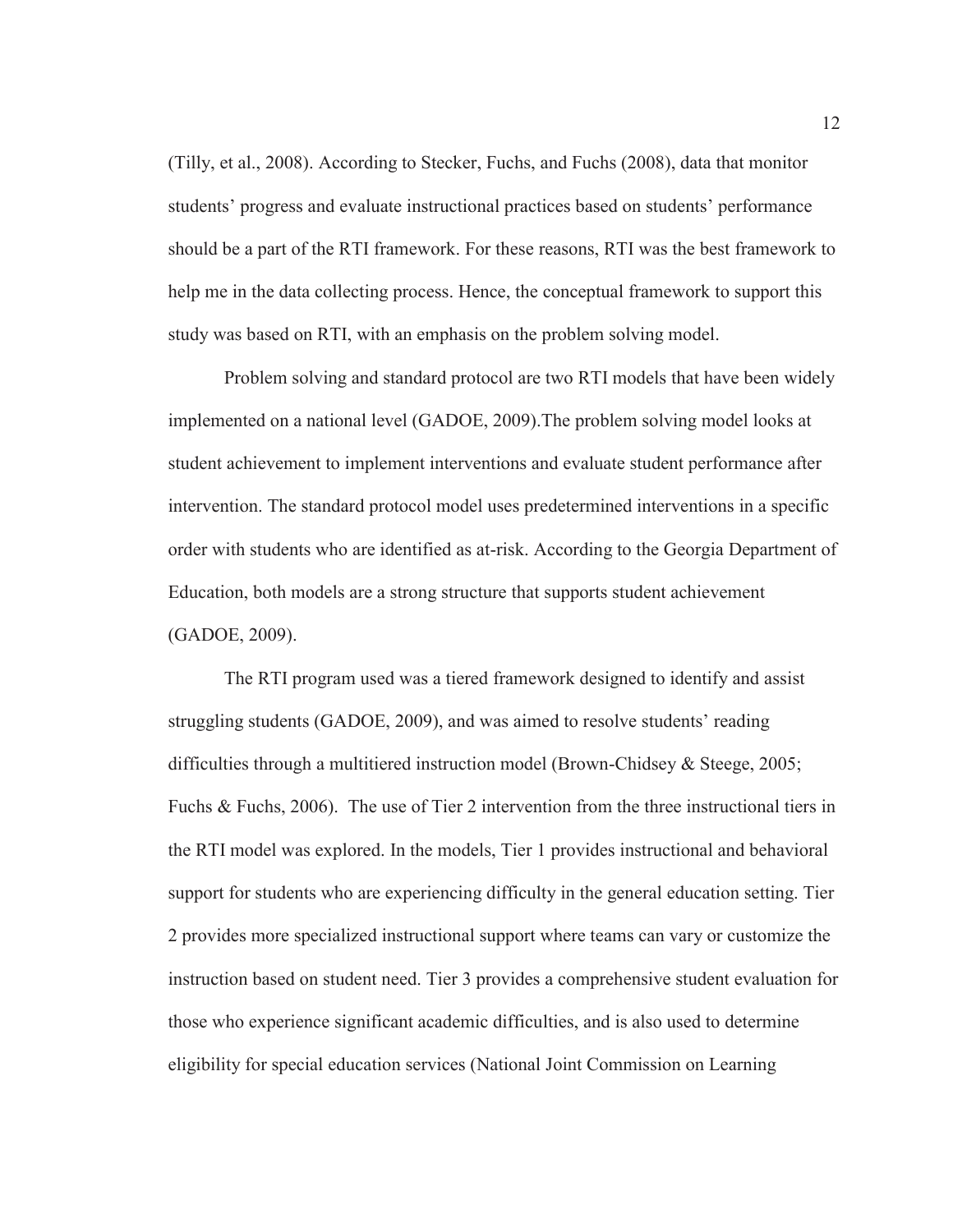Disabilities, 2005). Hiebert and Taylor (1994) noted that two options are derived from research: Students either master established reading goals or the intervention stops because of lack of progress. If the latter occurs, other reading treatments are considered. The qualitative design included collecting data from term reports to determine the progress of at-risk students with reading difficulties referred for intervention through the RTI model.

 Finally, the conceptual framework of the constructivist learning theory and RTI was best for this research because students are actively involved in their learning, and their needs are a priority in these frameworks. Consideration of the framework helped in determining and narrowing the questions for the study. Through small group instruction, differentiated instruction, knowledge acquisition, and tiered intervention, students who are academically at risk and need reading intervention benefited from the framework's attributes. These attributes were a determining factor for the data collection tools used. They also provided evidence that assisted with interviewing, collecting, sorting, and analyzing data. As the research developed, themes unfolded. These themes were organized by categories, coded, and analyzed.

#### **Definition of Terms**

For this study, the operational definitions of technical terms are defined:

*Acceleration:* Interventions that are implemented to increase the speed at which students acquire skills (GADOE, 2009)

*Adequate Yearly Program (AYP)*: A measurement defined by the United States Federal No Child Left Behind Act that allows the U.S. Department of Education to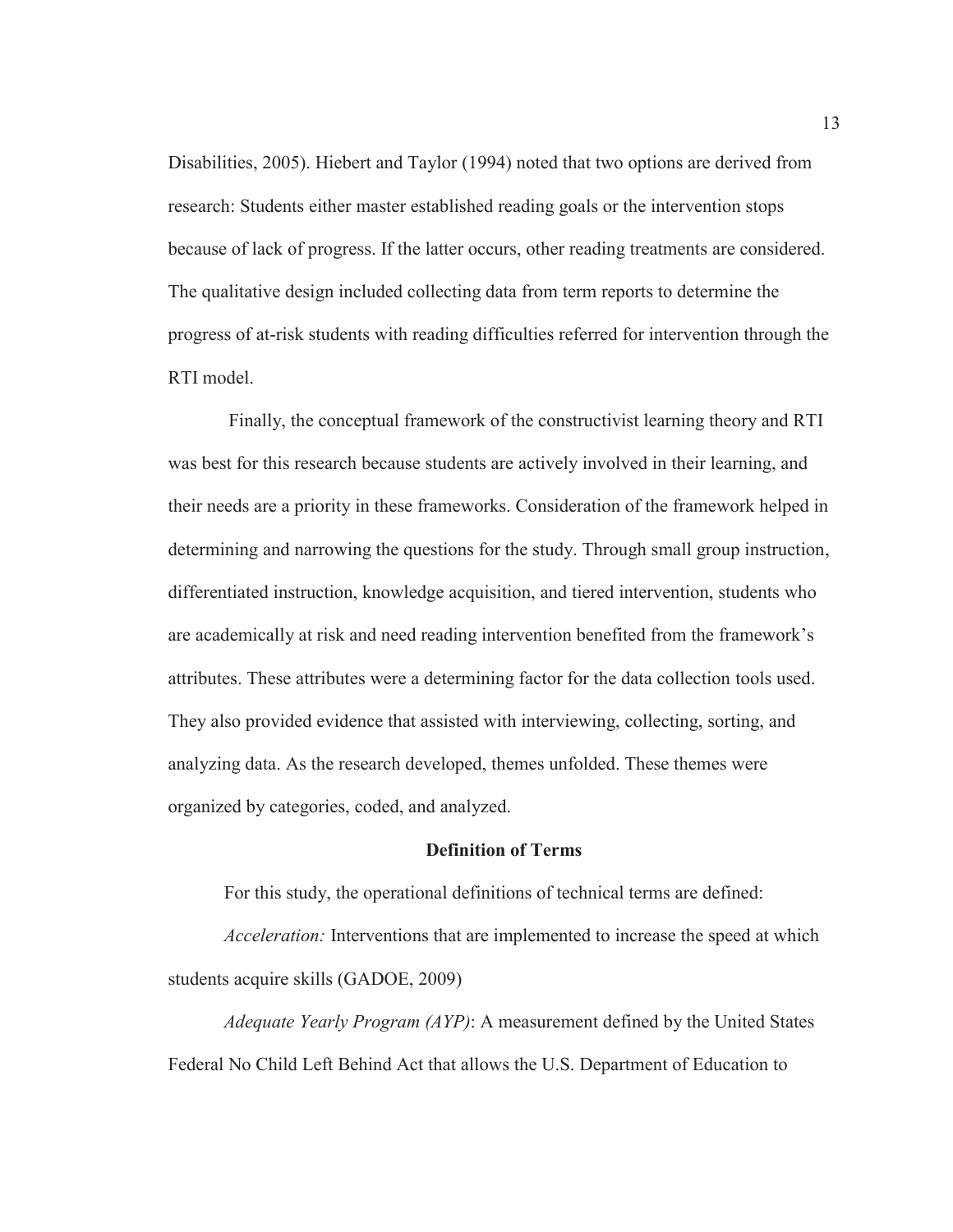determine how every public school and school district in the country is performing academically (GADOE, 2009).

*Assessment:* Assessment is a broad term used to describe the collection of information about student performance in a particular area. Assessments can be formative or summative (GADOE, 2009).

*At-risk students*: Students whose "initial performance level or characteristics predict poor learning outcomes unless intervention occurs to accelerate knowledge, skill, or ability development" (National Center on Response to Intervention, 2010).

*Content area*: A content area refers to a school subject area, such as science, social studies, math, or English (Alger, 2007).

*Data-based Instruction*: An instructional approach in which student performance data are used to assess the effectiveness of the instruction and to make changes in instruction based on data (GADOE, 2009).

*Differentiation*: Differentiation is a broad term referring to the need of educators to tailor the curriculum, teaching environments, and practices to create appropriately different learning experiences for students. To differentiate instruction is to recognize students' varying interest, readiness levels, and learning profiles and to react responsively. Curriculum can be differentiated in content, process, products, and learning environment (GADOE, 2009).

*Fidelity:* Fidelity refers to the provision or delivery of instruction in the manner in which it was designed or prescribed according to the specifications of the developer or researcher. Other related terms to fidelity are intervention integrity or treatment integrity,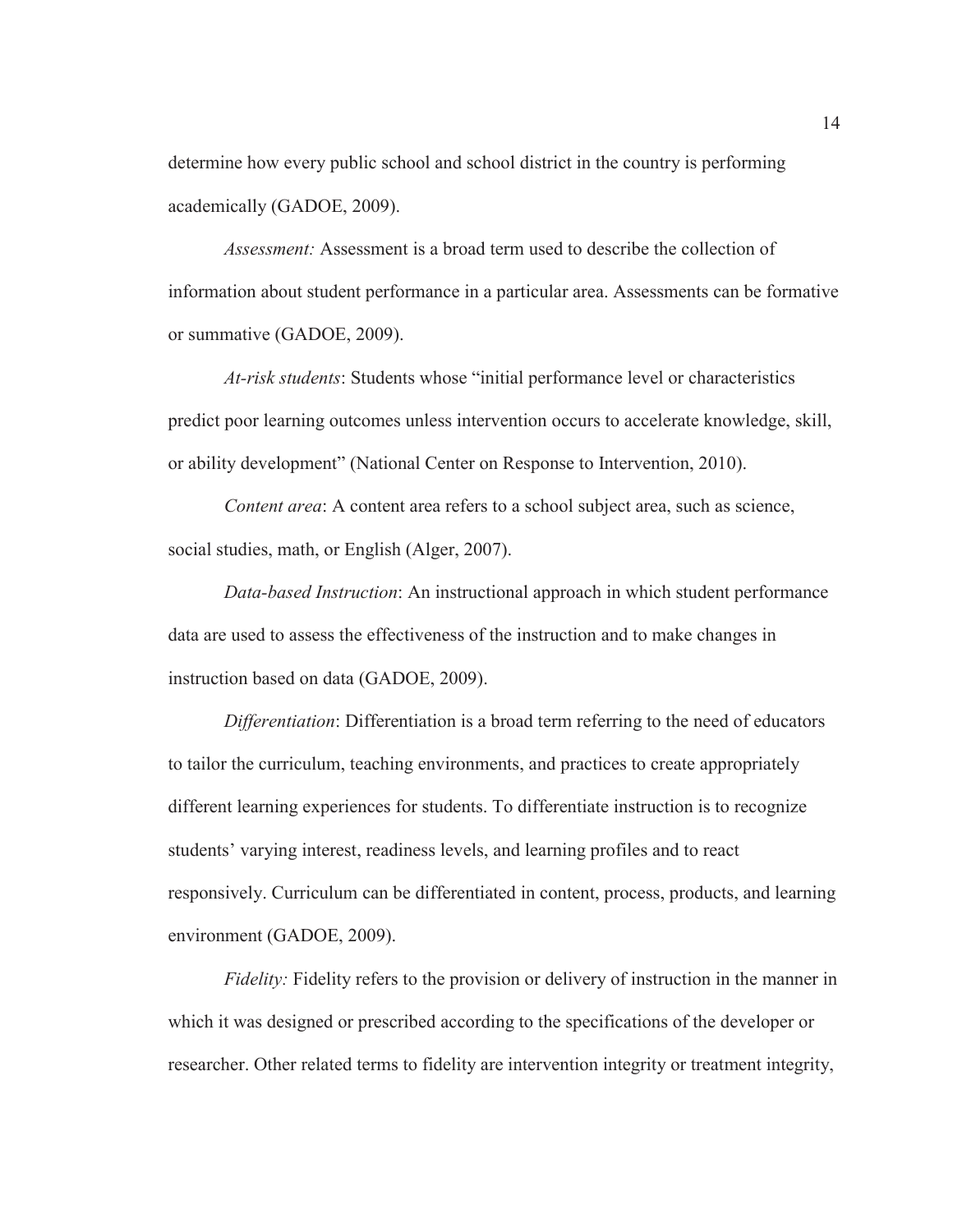which often refers to the same principle (National Center on Response to Intervention, 2010).

*Interventions*: Targeted instruction that is based on student needs. Interventions supplement the general education curriculum. Interventions are a systematic compilation of well researched or evidence-based specific instructional strategies and techniques (GADOE, 2009).

*Progress monitoring*: Progress monitoring is a scientifically based practice that is used to assess students' academic performance and evaluate the effectiveness of instruction (GADOE, 2009).

*Reading comprehension*: Reading comprehension is the process of understanding written language (Snow, 2002).

*Reading intervention:* A reading intervention is one or more techniques, strategies, programs, and supports intended to prevent or remediate reading difficulties (Snow, 2002; Tummer, 2007).

*Response to intervention (RTI):* RTI is a method of academic intervention that is designed to provide early, effective assistance to struggling students. Placement into the program is based on progress monitoring results from assessments (Council for Exceptional Children, 2007).

*Tiered service-delivery model:* A multitiered model of service delivery in which instruction is differentiated to meet learner needs at various levels. Several specific factors or dimensions help distinguish among interventions at the various tier levels. In general, a higher degree of specificity and intensity is associated with a higher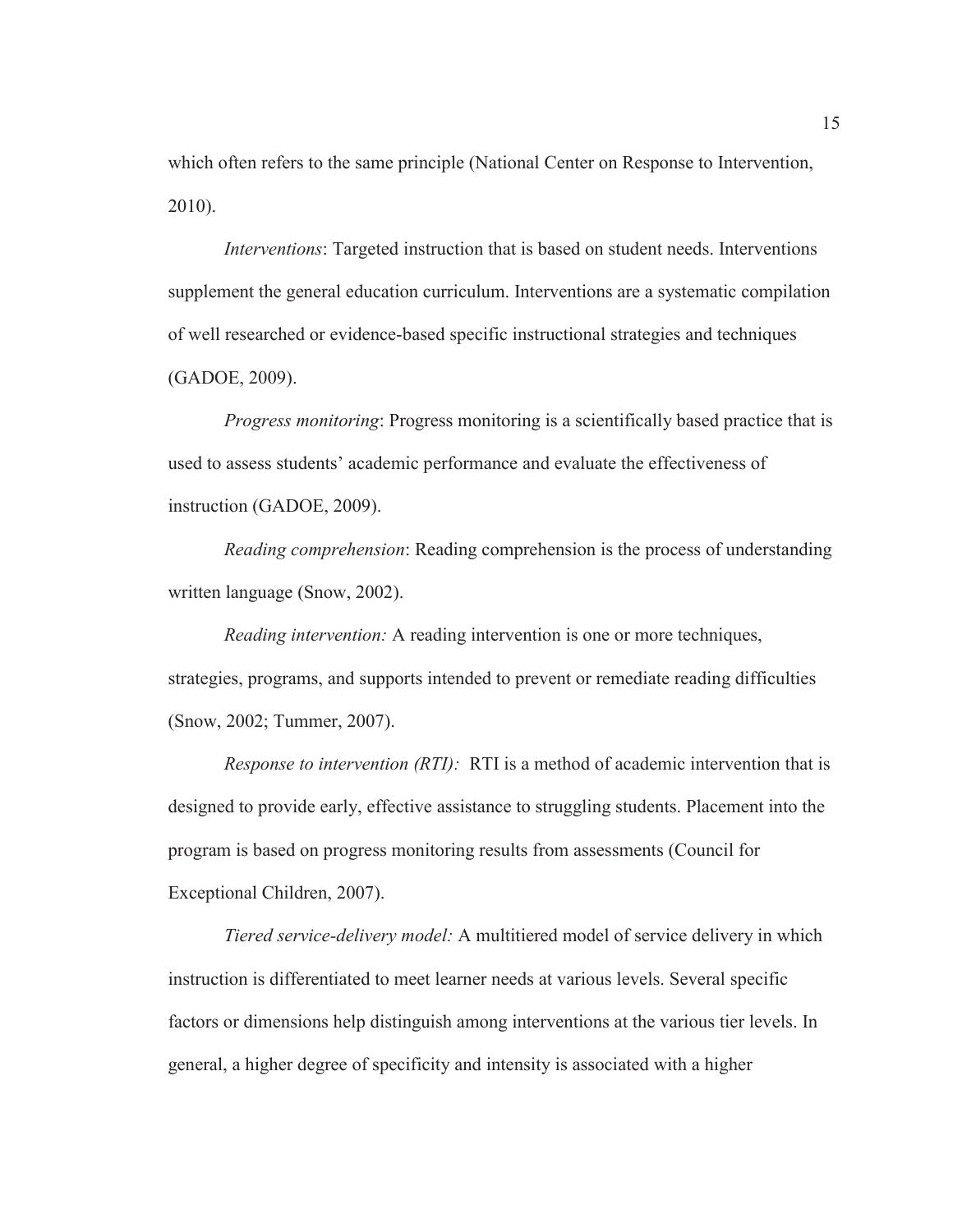tier of intervention (National Center on Response to Intervention, 2010).

*Tier 1*: The first level of a multitiered model, which is the core curriculum within the general classroom instruction with grade-level expectations for all students (Moores, 2008).

*Tier 2*: The second level of a multitierred model of instruction, which involves the identification of students not making adequate progress within Tier I followed by prescribed intervention with ongoing progress monitoring of the intervention's effectiveness (Moores, 2008).

*Tier 3*: The third level of intervention, which is the most intensive layer of general education support following unresponsiveness to Tier 2 intervention (Moores, 2008). In some models, however, a progression to Tier 3 indicates a shift from general education due to a suspected disability and a provision for special education services (Powers et al., 2008).

#### **Assumptions**

 Assumptions as noted by Gay and Airasain (2000) are any fact that can be presumed to be true without verification of its authenticity. For this study, the first assumption was that teachers will know who members of the RTI team are at the site, and those teachers will have a clear understanding of the RTI process. Another assumption was that students who are at risk are taught by certified content area teachers and that students' instruction is in alignment with GPS requirements. Another assumption was that both teachers and administrators are knowledgeable about monitoring students' progress so that the effectiveness of the intervention will be ascertained. A final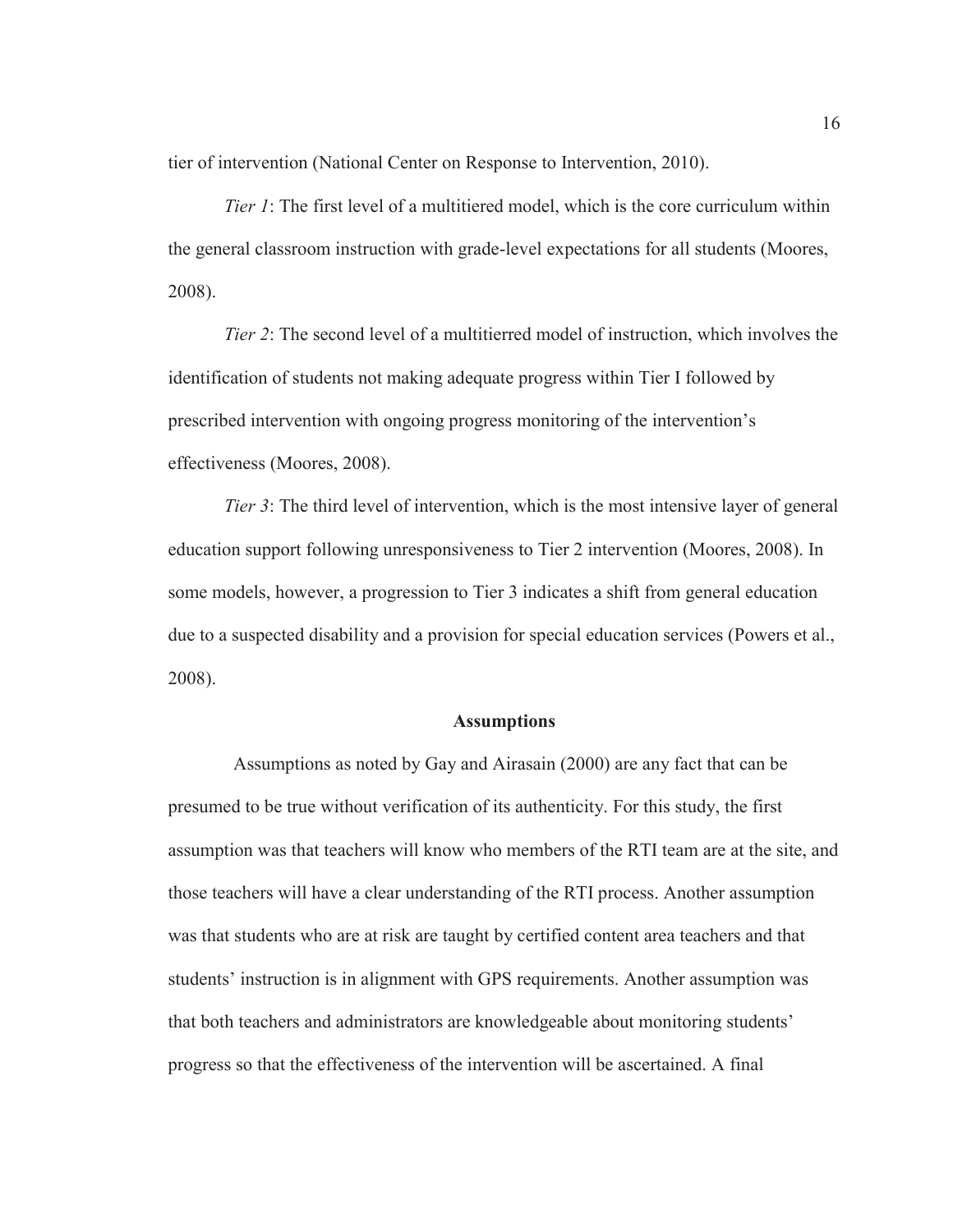assumption was that data reported by the school for students' scores on standardized tests were accurate.

### **Limitations**

 Creswell (2003) noted that limitations are potential weaknesses in a study. This research was limited to one high school in the southeastern United States. One limitation involved time since the study was conducted within an 8-week period. This time constraint prevented the use of a longitudinal study which may have provided more accurate recording of data on strategies for successful implementation and desired academic results. Another limitation to the study involved utility of the framework. This was difficult because many versions of the constructivist framework exist. According to Gordon (2009), major differences and complexities exist among the versions, which may make it challenging to implement, practice, and accomplish in the classroom. Other limitations included the lack of benchmark tests to track students' progress over time. Additionally, students' underachievement in reading may be because of other contributing factors that teachers may not be aware of, and teachers may have preconceived notions about students who do not perform well academically. The research study was also limited to the how RTI was perceived by the participants. Because the participants have a good working relationship with me, their responses to the interview questions may have been influenced by that relationship since they may want me to be successful.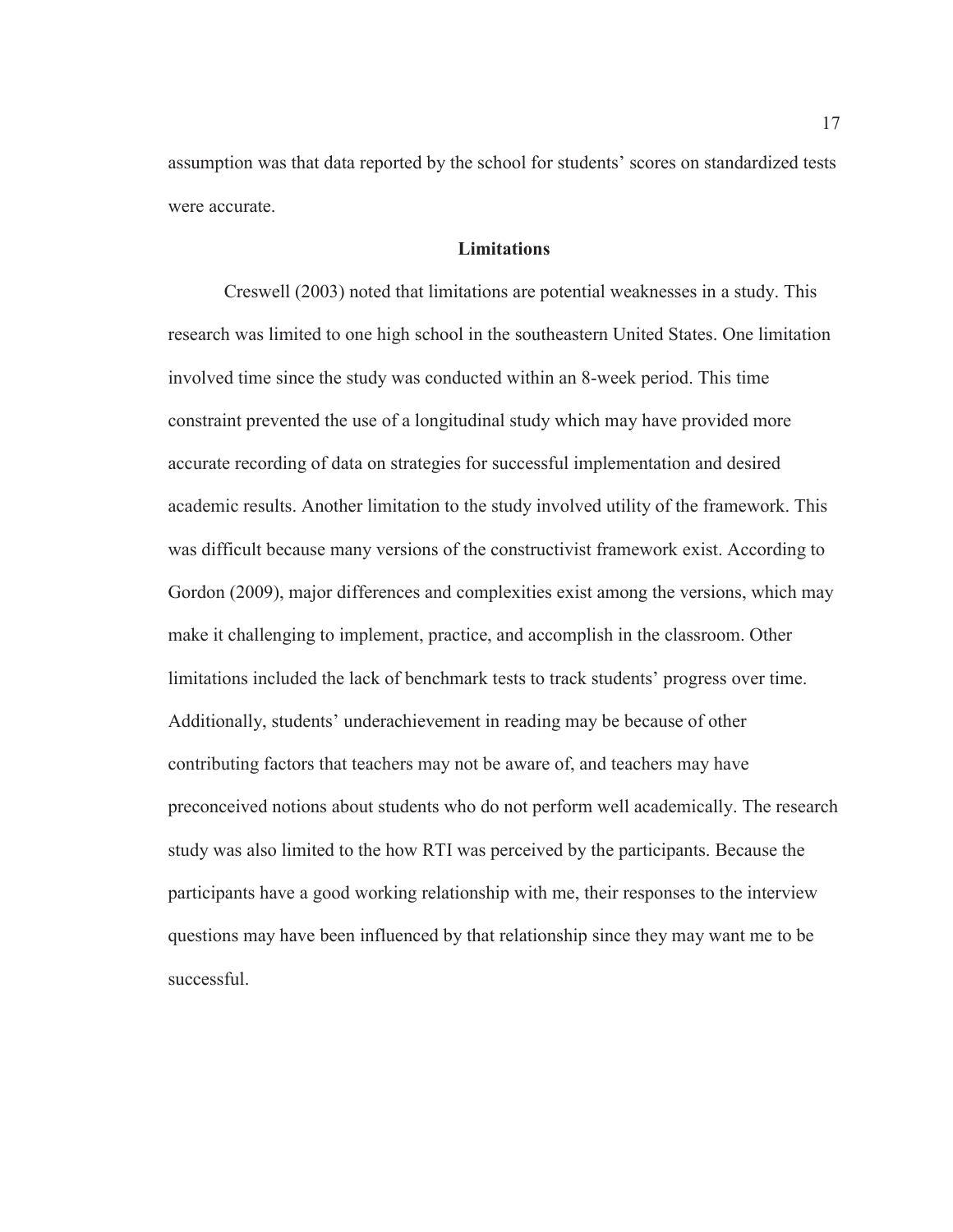#### **Scope and Delimitations**

The scope of a study takes into consideration broad areas to be researched based on generalization and the rationale of the study (Goertz & Mahoney, 2006). The scope of this research was limited to one high school in a geographic area in the South. This high school did not meet AYP for 3 years and was placed on the Needs Improvement (NI) list. The student population is 1,298, and the demographic makeup is 60% Black, 33% White, 4% Hispanic, 3% Multi Racial, and 1% Asian (GADOE, 2009). Typically, case studies focus on small number of participants. The invited participants were one administrator, one graduation coach, one counselor, and seven teachers.

Creswell (2003) noted that delimitations are used to narrow the scope of a study. A delimitation for this research was that that the study was not conducted in several schools but one high school. The implementation of RTI and a reading program in other high schools in the school district was not the focus of the study.

#### **Significance of the Study**

The results are significant to administrators, schools, parents, teachers, and students. With government mandates, societal demands, and parental expectations for students learning and progress, NCLB (2002) and IDEA (1990) made new provisions that would encourage schools to implement research-based remediation programs such as RTI in the general education classrooms to assist struggling students (Wright, 2007). This is beneficial to schools, especially those who are in the initial stages of implementing an RTI reading class. Secondly, the information in this research may be used in the future to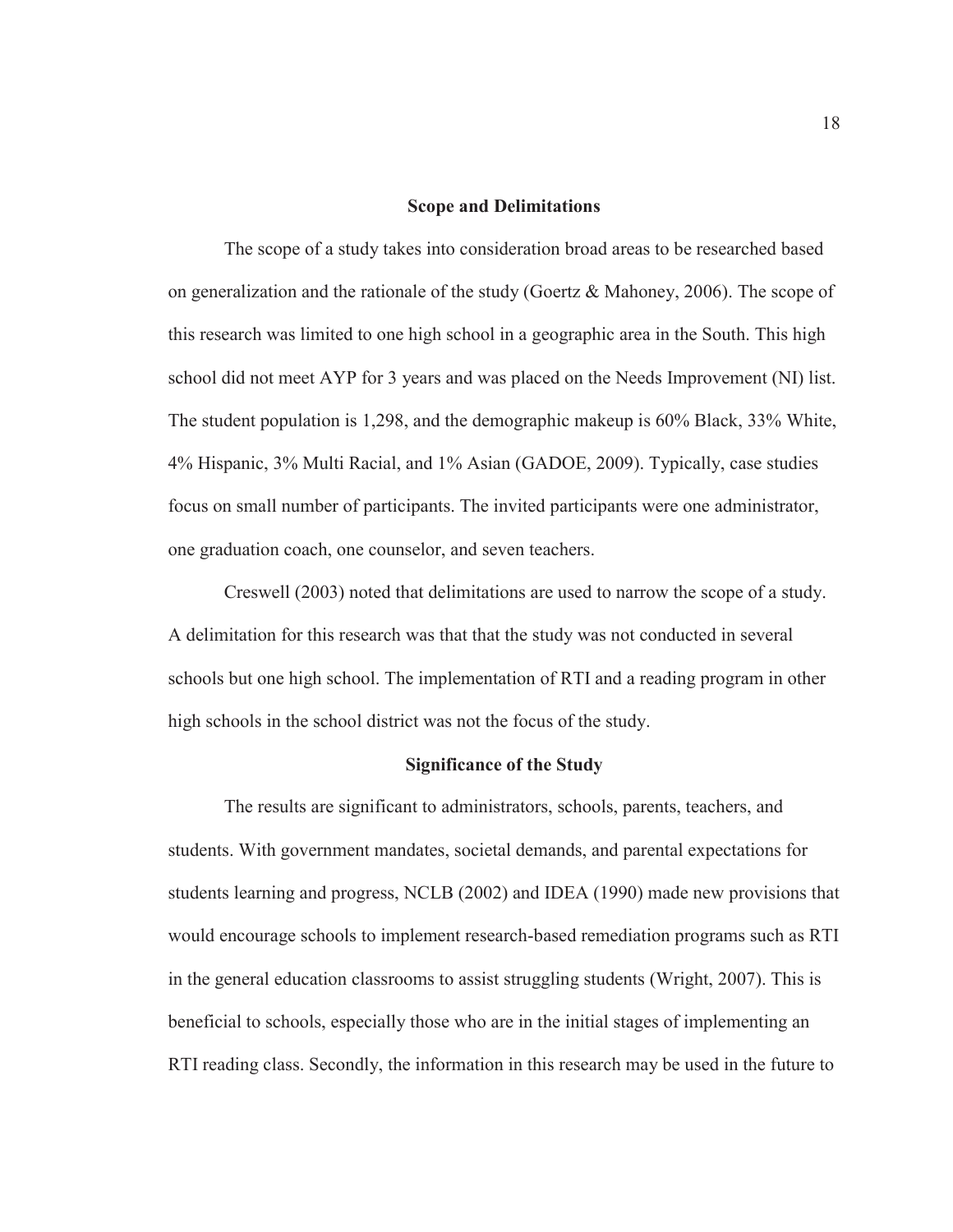help at-risk students make gains in their coursework, thus increasing their chances of being successful.

Additionally, the information may assist the school in identifying existing instructional weaknesses in the RTI reading class. The RTI team may share the data with teachers during professional learning, common planning, and department meetings. Since the school being studied met AYP after 3 years, the results of this study may be beneficial to the administrators, teachers, and parents, since the school does not want to regress to NI status. When the school was on the NI status, parents were given that information and the opportunity to transfer their children to designated schools within the school district that met AYP (GADOE, 2009). If students are passing their coursework, parents may regain confidence in the school's teaching practices and may not have to transfer their children to available schools that meet AYP within the district.

Lastly, the analysis of the reading achievement data determined whether students who struggle with high school course material benefited from the reading intervention class at the school. Results from a study conducted by Rozalski (2010) at a West Virginia high school indicated that the use of the RTI model was instrumental in improving students' reading abilities in all academic areas. The outcome of the study was to have improved reading achievement that positively affected course performance and promotion for at-risk students. Finally, students' morale may increase because of the additional scaffolding, mentoring, and overall investment into their academic success. The RTI team may determine whether it is beneficial to continue the class as designed or to revise the instructional methods in order to improve future students' performance.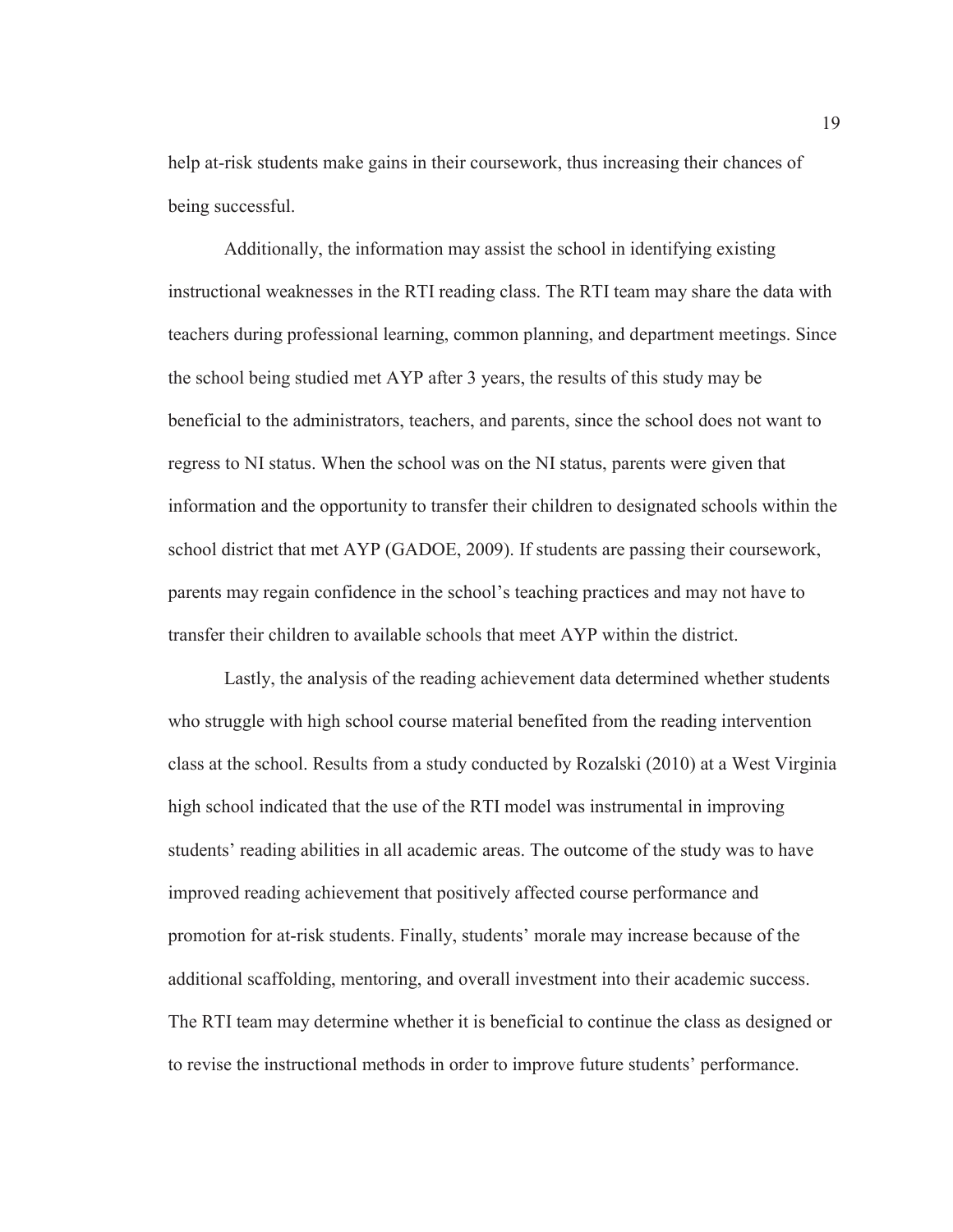#### **Transition Statement**

 Some schools have implemented intervention programs to assist students in their areas of literacy difficulty. One such program is RTI. This intervention program is a process that is facilitated through the use of multitiered models. This study explored the effectiveness of a reading intervention class in improving reading of at-risk high school students with reading difficulties. For many high school students who find reading to be challenging, completing the basic reading skills and thinking critically can be arduous. The study focused on the implementation of a reading class to improve at-risk students' reading through the RTI process. Identifying students' targeted weaknesses and monitoring students' progress provide guidance toward effective instruction. Once these students are identified as having reading difficulties, preparation is made to implement early intervention to bring them back on track to be reading at their grade level (Vaughn et al., 2009).

 The ideal RTI model entails continuous progress monitoring, tracking data, utilizing research-based practices, providing specific interventions for at risk students, and maintaining effective instruction in the general education setting (Hollenbeck, 2007). According to Al Otaiba and Fuchs (2006), students who take part in an RTI tiered intervention for a period of 8 weeks are more likely to see an increase in their learning outcomes. Hence, it is the intention of the RTI team at the research site to monitor the progress of at-risk students with reading difficulties every 9 weeks based of progress reports.

Johnson et al (2005) noted that more research on RTI has been at the elementary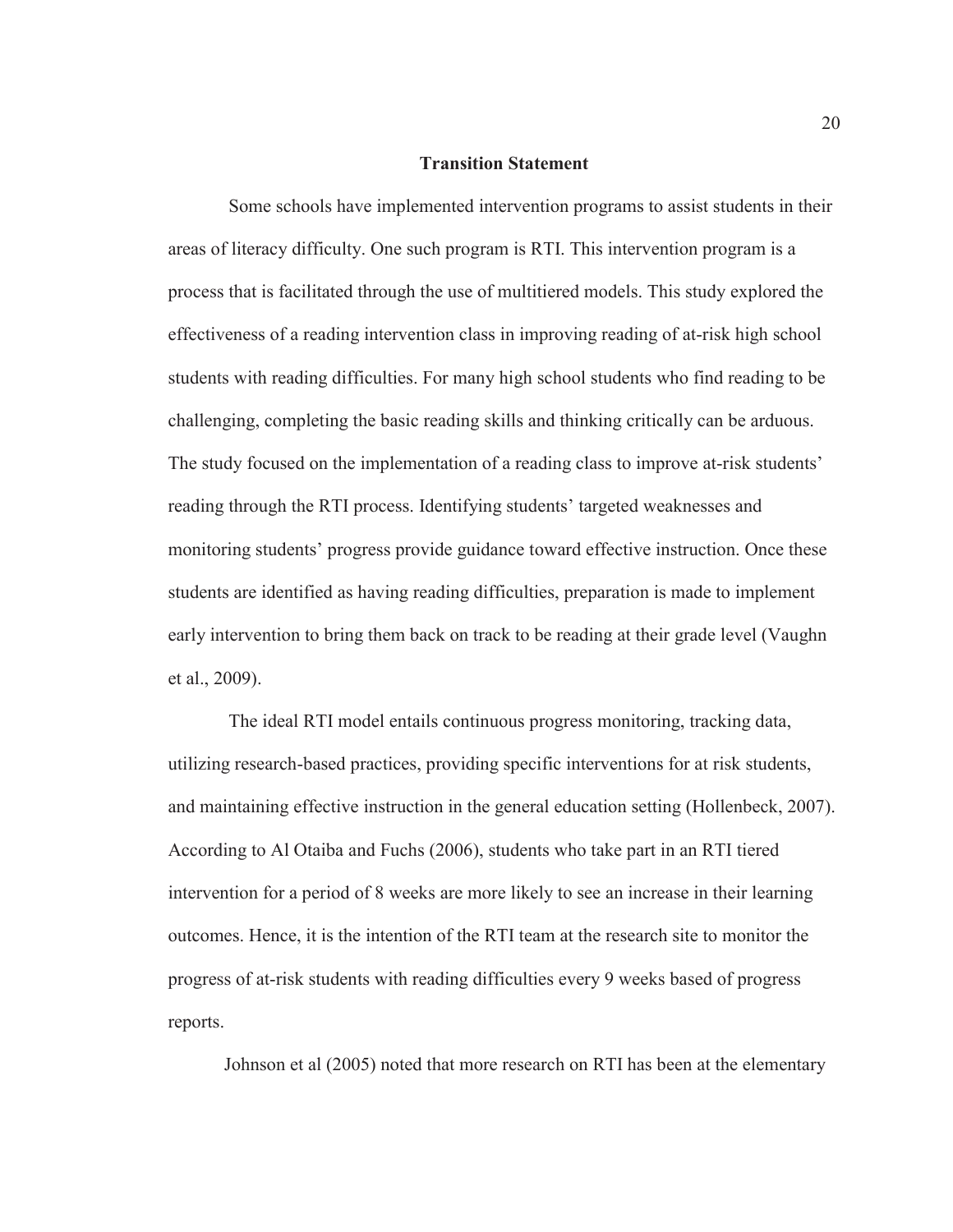school level as opposed to the high school level. Samuels (2009) concurred that there is a lack of research based RTI frameworks in high schools. Additionally, Duffy (2007) asserted there is great potential for RTI at the high school levels. Shores and Bender (2007) concluded that RTI's growth is measured through scientifically based instructional practices that are a true barometer for measuring its effectiveness. These are discussed at length in Section 2 of the literature review. Section 3 outlines the sample population, methodology, instrumentation, data collection, data analysis, findings of the study, and how the study was conducted. Section 4 provides the summary and conclusions, and Section 5 discusses recommendations for future study based on the findings of this research. Results from this research should benefit the school in identifying areas for improvement in high school RTI reading intervention for at-risk students.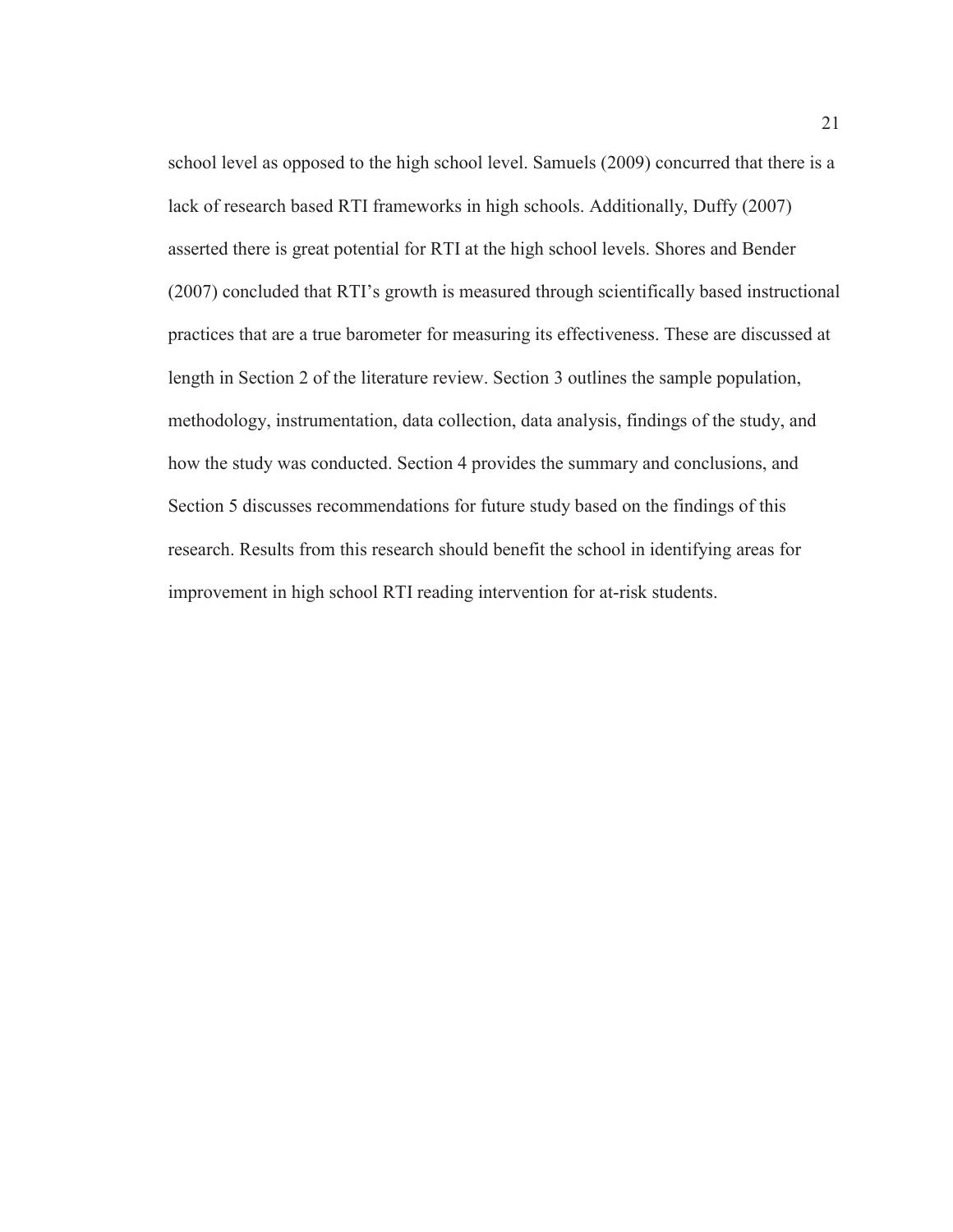### Section 2: Literature Review

The purpose of the study was to address the reading problems of high school students identified through the RTI process and to examine the effectiveness of the reading intervention class. The review on the scholarly literature focused on the descriptors of RTI and reading difficulties of at-risk readers at the high school level. The strategy used for searching the literature was acquiring and synthesizing information from the following databases: Google Scholar, Georgia Department of Education, Walden dissertations and thesis, Walden eLibrary, UMI dissertations publishing, and ProQuest databases. Peer reviewed articles were obtained from Academic search complete, EBCOhost, ERIC, and ProQuest databases. Various search terms were used to collect information for the study. Some of these were *response to intervention, reading difficulties, at-risk readers, reading problems in high school, reading difficulties at the high school level, differentiated instruction, secondary education,* and *high school RTI.* 

The first section of the literature review discussed the causes of poor reading among high school students. According to Denton et al. (2010), many students who currently obtain intervention through RTI receive this assistance because they have difficulty with reading. A report from NCES (2007) noted that students' basic reading level is less than proficient for grade level. The second section gave an overview of RTI. Mellard and Johnson (2008) asserted that using RTI enables educators to make better decisions based on data from high quality instruction. The third section dealt with the background of RTI, and the fourth discussed the RTI process. The fifth section outlined in detail the different models of RTI which included large scale models such as the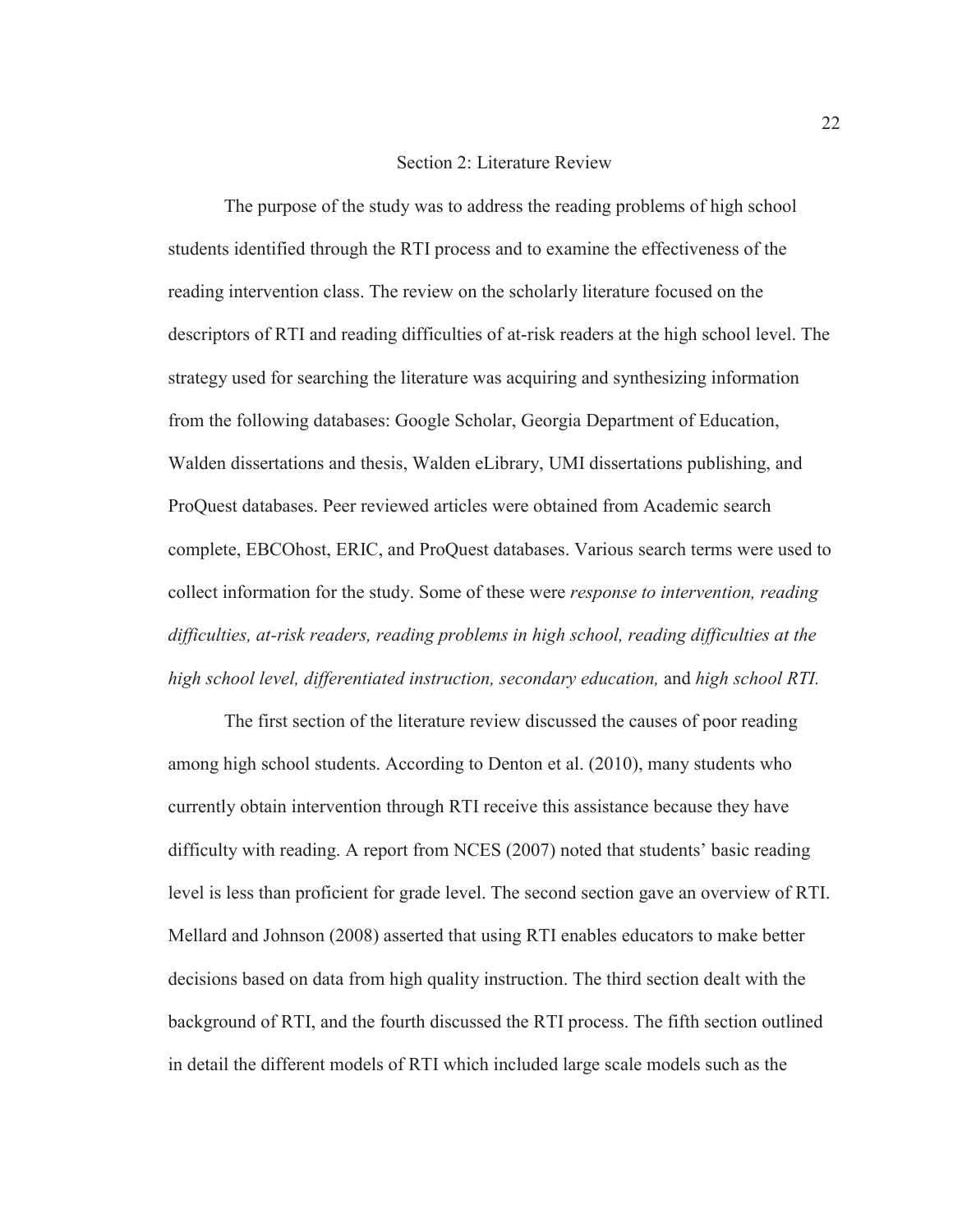Pennsylvania's Instructional Support Team, Iowa's Heartland Area Education Agency, Ohio's Intervention Based Assessment, and the Minneapolis problem solving model. Within the RTI model, interventions are implemented to support students who are identified as having academic difficulties, and differentiated instruction is one of those supports in place to help facilitate students' success (Ardoin, Koeing,, Connell, & Witt, 2005; Brown-Chidsey & Steege, 2005; Fletcher, 2006). The sixth section discussed the problem solving and standard treatment approaches to RTI. The seventh section outlined the three tiers in the RTI models from two perspectives. From an identification perspective, RTI focuses on the student's qualities whereas a prevention perspective focuses on instructional qualities in relation to the student (Johnston, 2010). The eighth section outlined the school's role in RTI, and the ninth section discussed stakeholders' role in RTI. Stakeholders are the principal, teachers, other professionals, and parents. The final section discussed the concerns about RTI, and the summary concluded the literature review.

### **High School Students With Reading Difficulties**

High school students are expected to be academically adept to meet course requirements for promotion. Borasi and Siegel (2000) stated that high schools' curricula are designed with the expectation that students should be able to read and understand the concepts of content literature. However, not all students possess the knowledge base in content literacy. For some high school students, reading across the curriculum may be challenging because of content difficulty. Rampey, Dion, and Donahue (2009) asserted that approximately two thirds of eighth to 12th-grade students read at less than the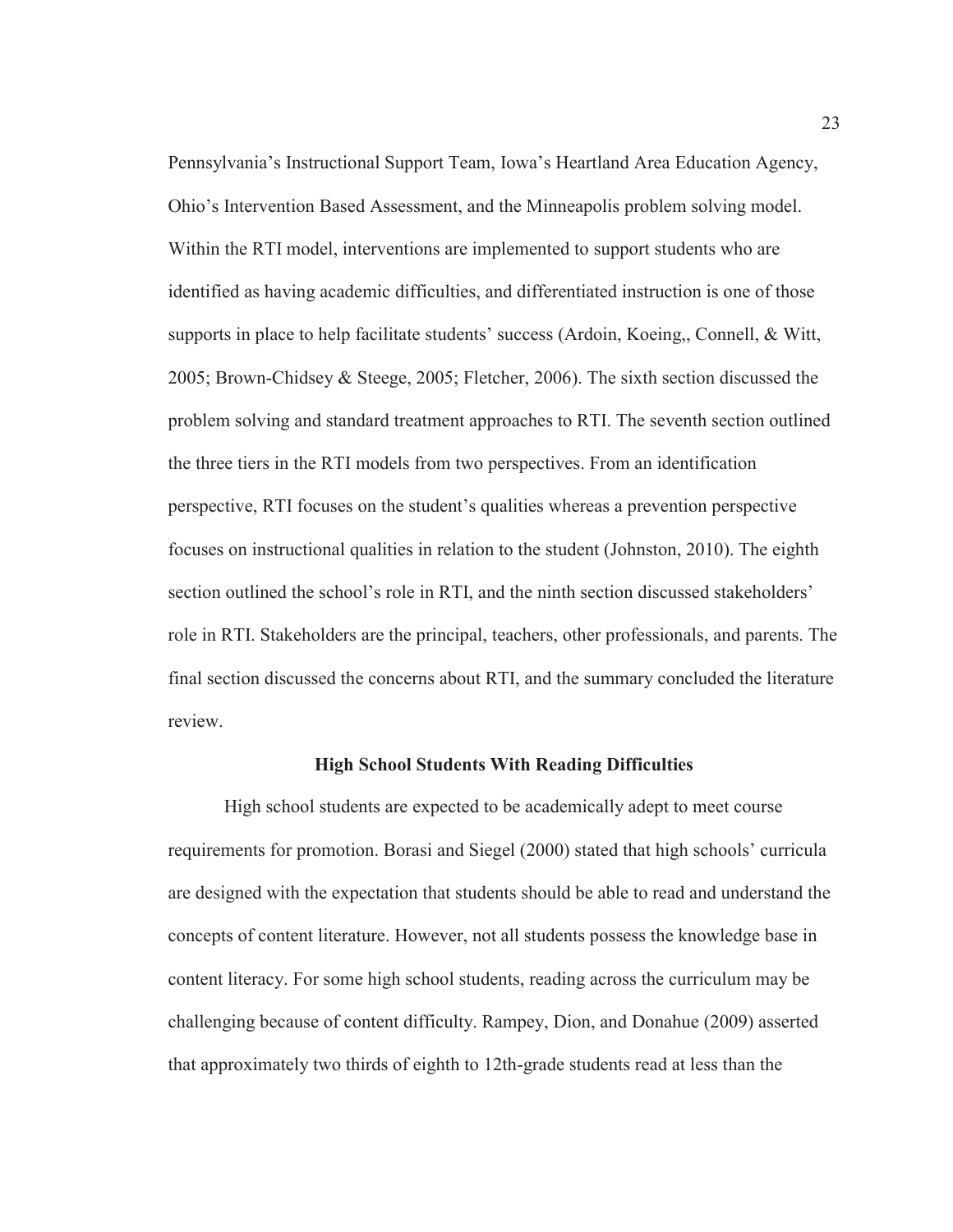proficient level on the National Assessment of Educational Progress. Biancarosa (2006) contended that high school students are challenged to some degree by difficult text reading as well as greater learning expectations in content knowledge (Biancarosa & Snow, 2006; Brozo & Simpson, 2007).

 Worthy and McKool (1996) noted that often high school students struggle with the interpretation and meaning of content found in text books and assignments. Some of these students labor over unfamiliar or technical vocabulary and may lack the ability to formulate questions, while those who cannot comprehend text may give up. Beers (2003) asserted that the challenge for these students is in text interpretation. Students must be able to think about what has been read, analyze it, and compare it to what is already known. Tovani (2000) stated that there are mostly two types of at-risk readers at the high school level: resistive readers and word callers. Resistive readers are those who choose not to read; word callers are those who can decode words, but cannot derive meaning or apply critical thinking to what has been read. As a result, words often become obstacles rather than bridges to understanding.

Some reading advocates (Allington, 2002; Greenleaf et al., 2001; Guthrie, Schafer, & Wang, 1995; Ivey, 1999; Pressley, 1997; Purcell-Gates et al., 2002) recommended a student-centered, constructivist approach to reading that is interdisciplinary in nature. Atwell (1998) and Carbo (1997) noted that reading initiatives should be developed for struggling readers. These researchers supported the use of challenging reading materials that are not overwhelming and relevant to student interest. Both researchers suggested that student interest in reading materials was linked to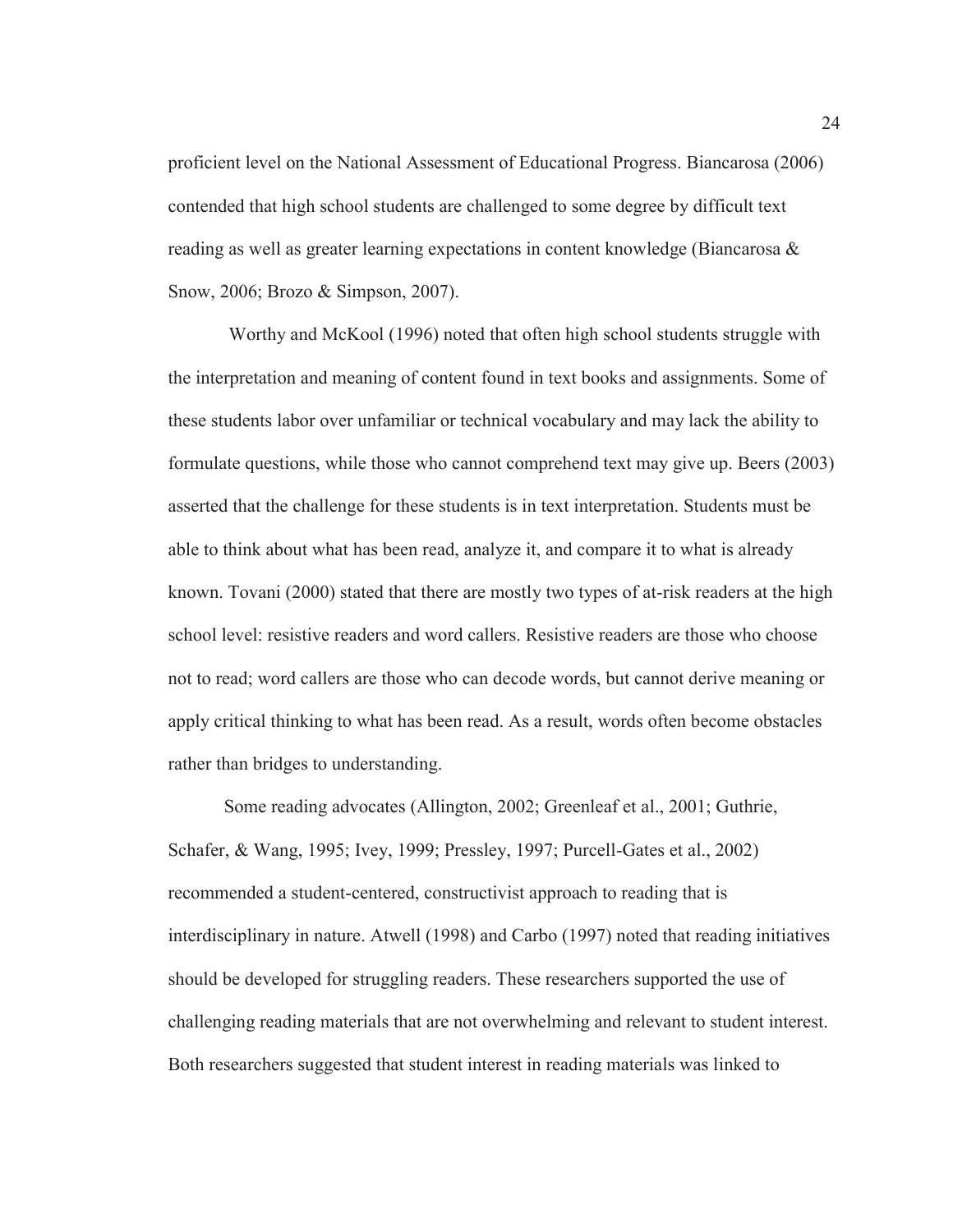motivation to read. The National Research Council (2004) agreed that motivation is an important factor for older students who continue to struggle with reading. Fletcher et al. (2006) claimed that there are good reasons for providing early intervention for younger students. However, improved knowledge about effective interventions for older students is needed. One of the significant issues related to providing standardized interventions to older students with reading difficulties is that the range of reading problems is greater than with younger students with reading difficulties. Consequently, for the vast majority of older readers with reading difficulties, intervention is likely to occur in group-sizes ranging from three to 18 students (Learned Individual Differences, 2008). Therefore, RTI should be used as a diagnostic approach to shaping instructional strategies for students who are not meeting grade level standards (Duffy, 2007).

As noted in Elliot (2008), research supports the core principles on which RTI is based and demonstrates the general effectiveness of RTI through the assumption that all students can learn, that educators must identify areas of concern at an early onset, and that classroom instruction must be differentiated in order for students to achieve high rates of success. For students with reading difficulties, challenges may be derived from one or a combination of the following: activating prior knowledge, vocabulary development, reading comprehension, and fluency. Students in the reading intervention class may have challenges in one or more of these areas. Torgesen et al. (2007) stressed that there is much need for secondary schools to utilize a combination of reading strategies for students who struggle with reading. Allington (2006) agreed that in order to make meaning of text, a combination of differing strategies will have to be in place.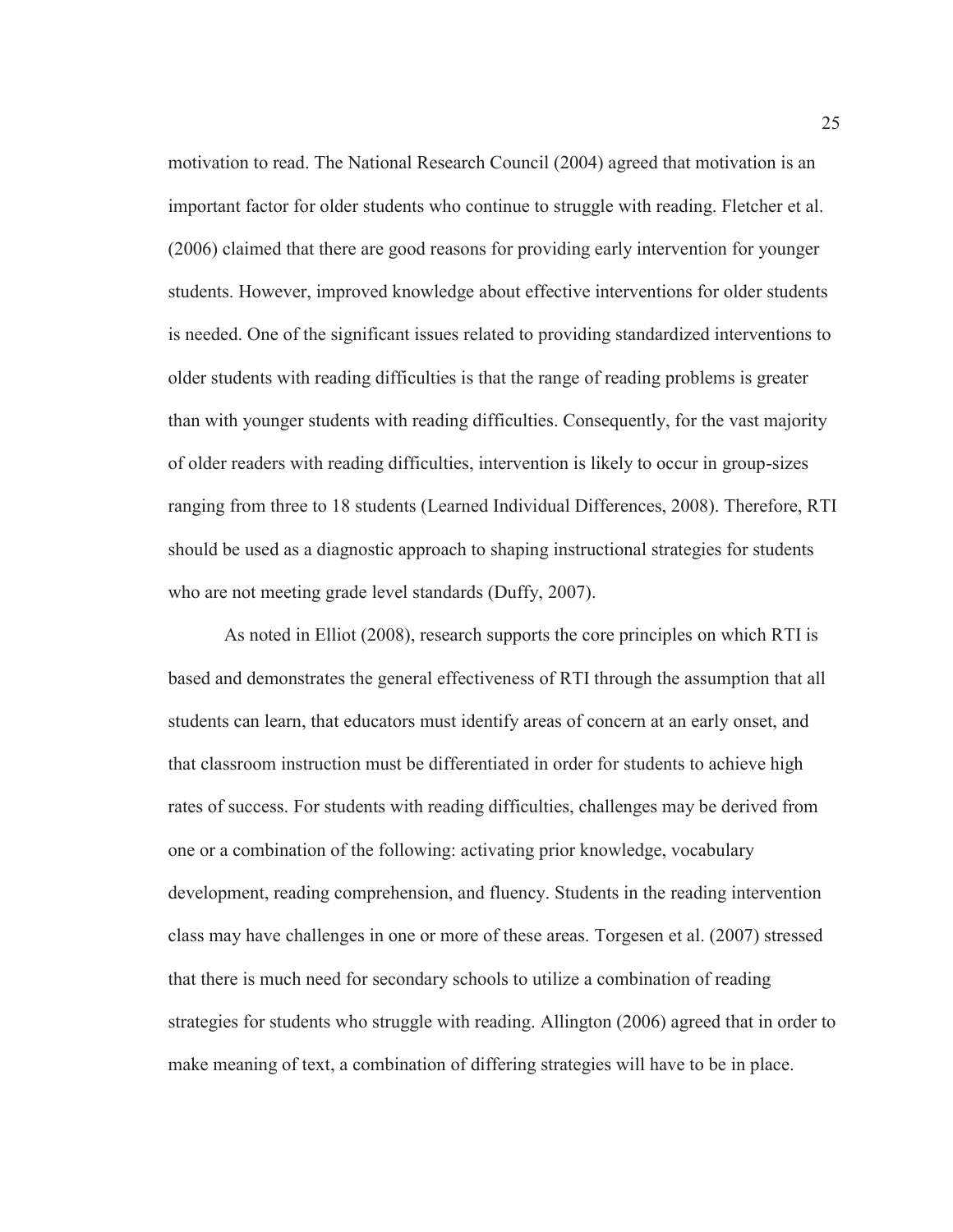One reading strategy to assist students with reading difficulties is activating prior knowledge. Students in the reading intervention class may experience difficulty making connecting what they have learned to what they are learning. Allington (2006) noted that when one activates prior knowledge, it is tapping into information already known and is making predictions before reading and during reading. A case study by Ambe (2007) on adolescent reading explored the use of activating prior knowledge before, during, and after reading. It was discovered that what students learned and retained previously can impact their understanding of information in course texts. Ambe concluded that activating prior knowledge should be developed and encouraged for individual, small group, and classroom instruction in order to facilitate improvement in student reading and making gains toward better reading achievement.

A second reading strategy is vocabulary development. Vocabulary instruction according to Houge, Geier, and Peyton (2008) is an important element for teaching literacy. Flanigan and Greenwood (2007) conducted a case study which focused on content area vocabulary before reading text and after reading text. A similar study by Rance-Roney (2010) supported the findings that preteaching vocabulary plays an integral role in comprehension.

A third strategy to assist students with reading difficulty is comprehension. Lapp, Fisher, and Grant (2008) conducted a qualitative case study which focused on studentcentered activities, discussions, and teacher thinking aloud as interactive strategies toward acquiring comprehension knowledge. Students in the reading intervention class would have to take the state's standardized tests; therefore, acquiring reading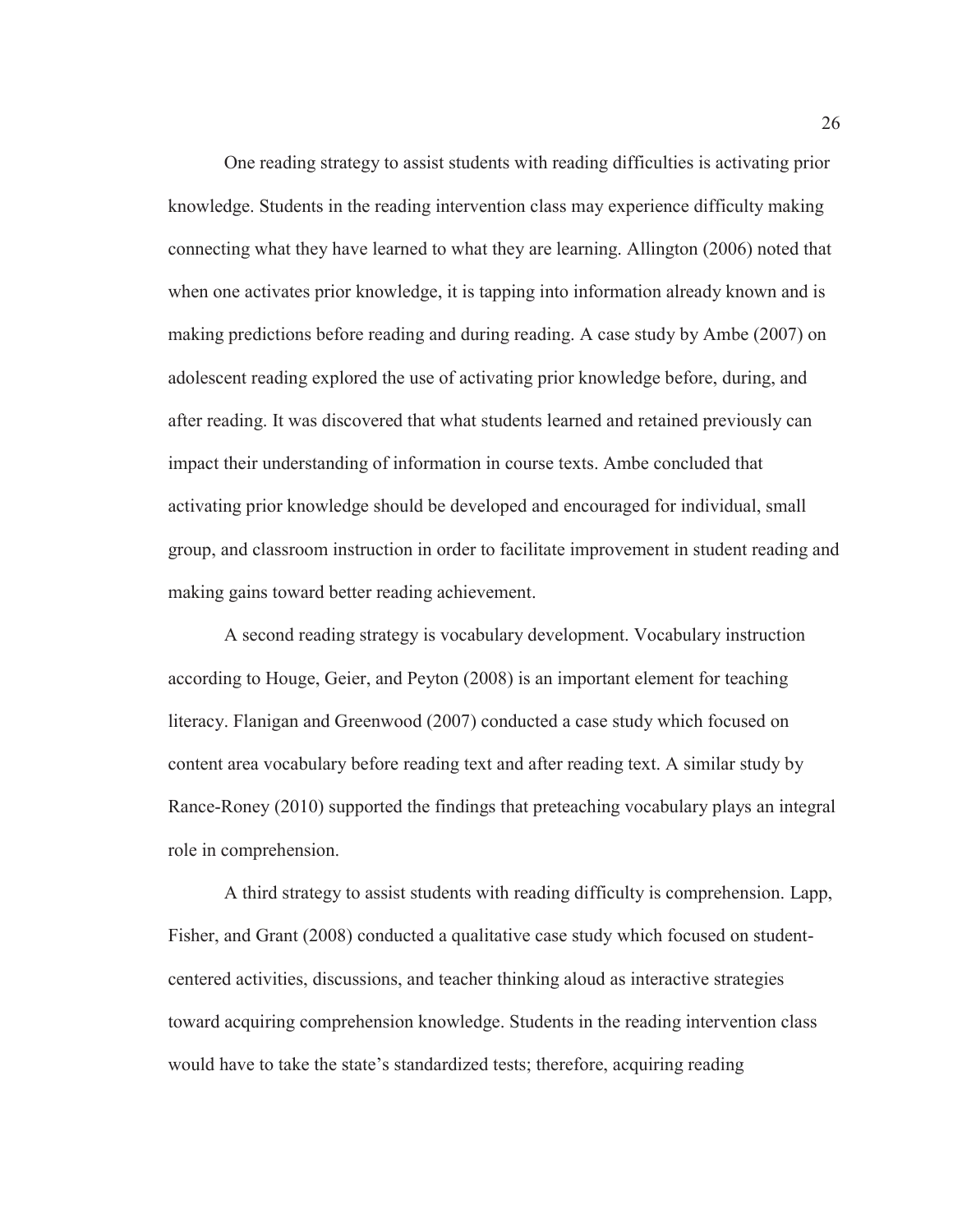comprehension skills and strategies would be a necessary component to succeed in these areas. Lapp et al. (2008) concluded that in order for students to make gains in reading achievement, teachers need to use interactive strategies combined with their expertise in the field. The researchers recommended that less independent work and more interactive strategies be used on a regular basis.

A final strategy is fluency. Biancarosa and Snow's (2006) review of studies for the *Reading Next* report concluded that fluency facilitates comprehension and students who do not struggle with words can focus on the meaning of what they read. The following studies explore the effects of reading fluency on comprehension.

 Rasinski et al. (2005) asserted that fluency is the most important factor to facilitate successful reading with high school students. When fluency is improved, students can make significant gains in reading comprehension. Other researchers such as Allington (2006) and Smith (2007) have made contributions for strategies to improve fluency. Smith (2007) concluded that the act of daily reading will improve students' ability to read. Allington (2006) agreed that if students are provided with texts that are appropriate for their reading level, fluency usually improves, whereby students can read independently and then make gains toward reading comprehension.

 In a report from the NCES (2007), student literacy is decreasing and basic grade level performance is less than proficient. The report also revealed that the percentage of 12th grade students performing at or above the basic level on the National Assessment of Educational Progress decreased from 80% in 1992 to 73% in 2005, the last year of testing until the 2010 report. Efforts are being made at successful implementation of RTI at the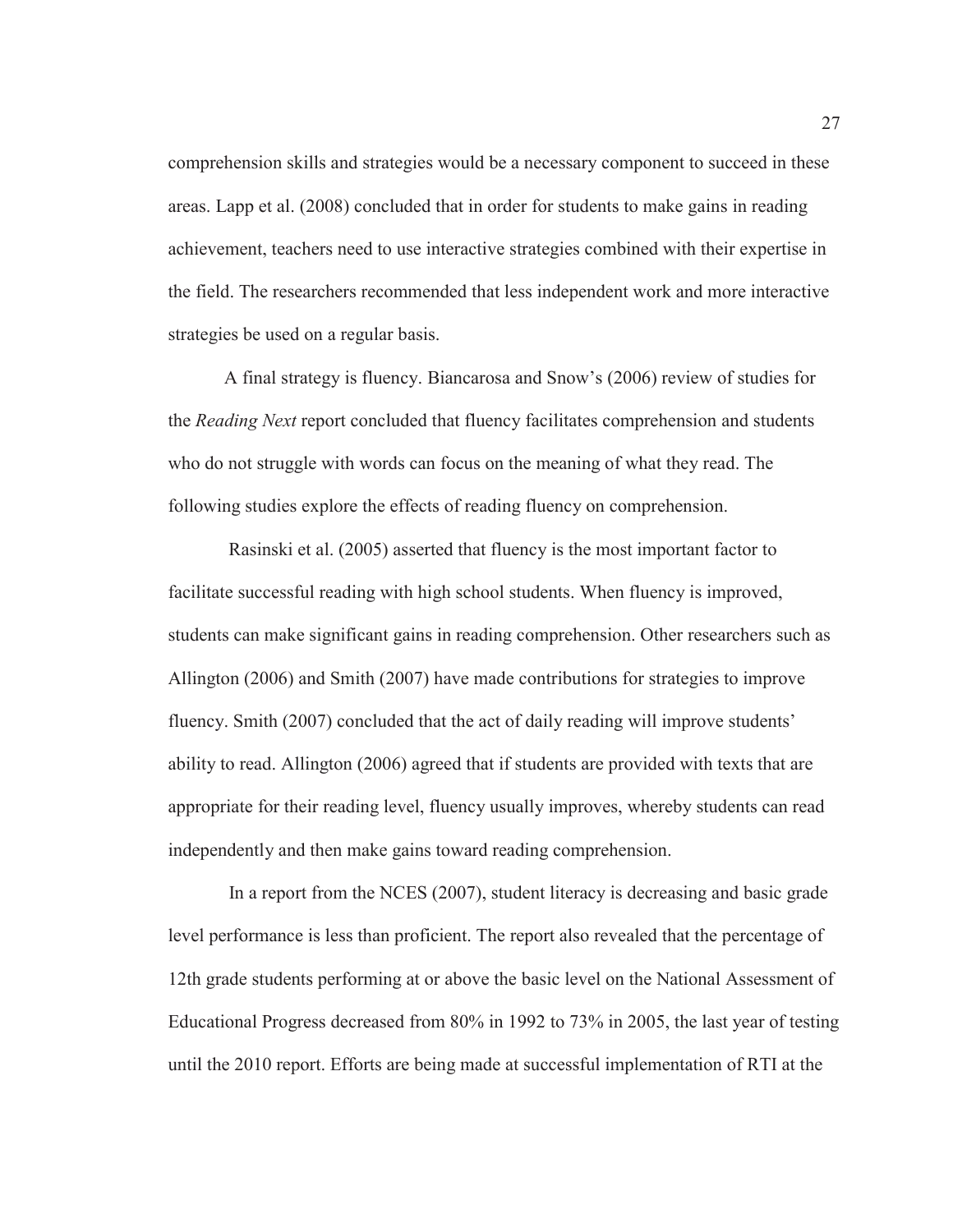high school level, particularly for students who are at risk for academic failure. Reading intervention is the focus of this study. However, future research needs to be conducted on a larger scale because the study was limited to a small sample size.

### **Response to Intervention**

RTI is a multitiered intervention approach that is designed to provide early intervention strategies to students who are at risk for academic failure (Fuchs & Fuchs, 2006). This belief was supported by Bender and Shores (2007), who stated that RTI is a process that supports high-quality, scientifically based instructional practices that involve monitoring student progress and adjusting instruction based on student's response. In addition, other researchers such as Mellard and Johnson (2008) believed that RTI can be used to enhance students' achievement. Fuchs and Deshler (2007) also claimed that RTI can be used as an additional means to identify students with Learning Disabilities (LD).

RTI is governed by a set of principles. Some of these principles include adapting instruction on an as-needs basis, evaluating students' responsiveness to intervention, monitoring students' progress frequently, and providing evidence based instruction with fidelity (National Association of State Directors of Special Education [NASDSE], 2005; Vaughn & Fuchs, 2003). The American Association of School Administrators (AASA), Council of Administrators of Special Education (CASE), National Association of State Directors of Special Education (NASDSE), State Title One Directors, and Spectrum K12 School Solutions conducted a 2-year survey from March 2007 to March 2009 and found that the use of RTI models have increased from 44% in 2007 to 71% in 2009 across school districts (Spectrum K12 School Solutions, 2009). The survey also revealed that in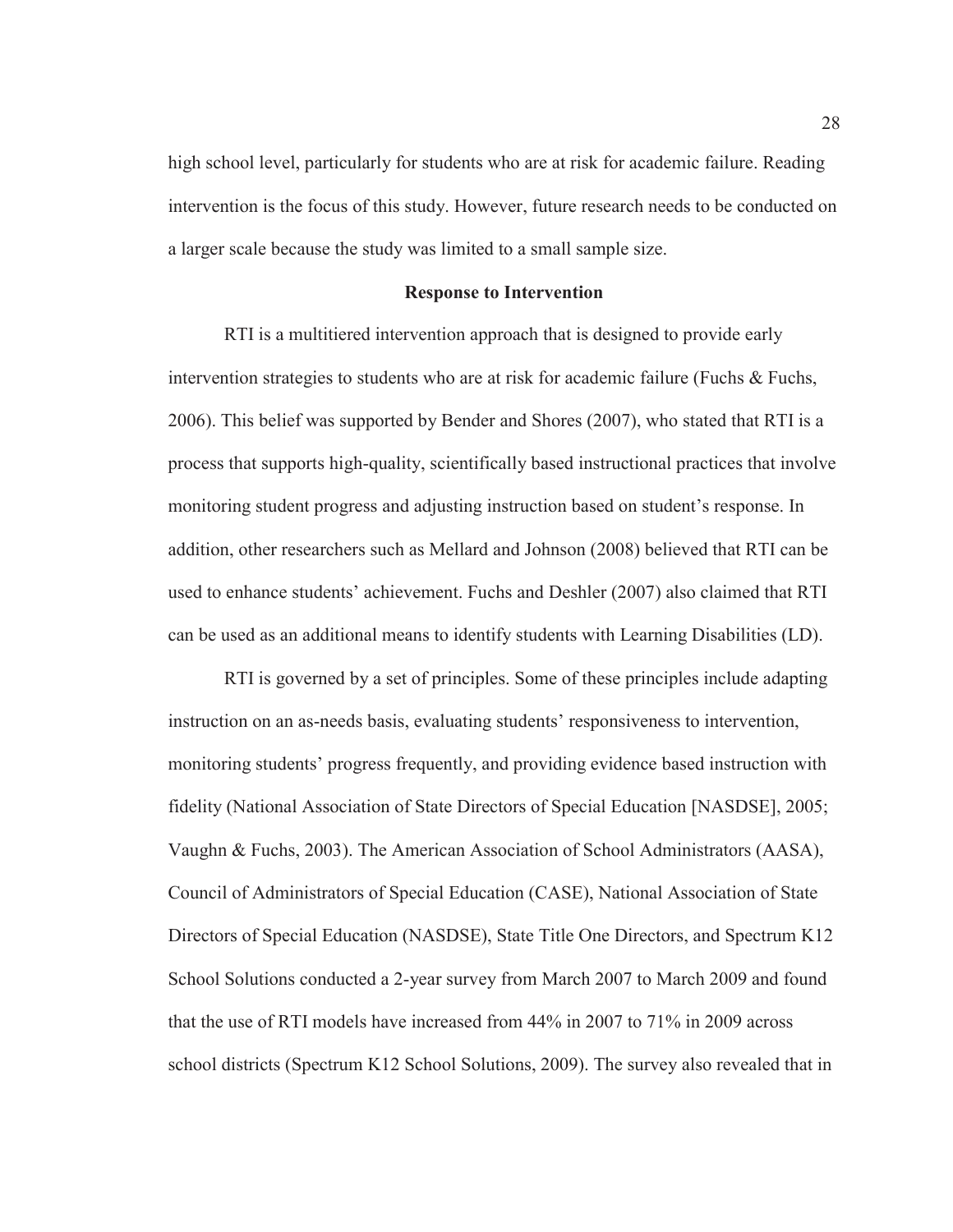2008 and 2009, the use of RTI in all grade levels increased from 16% to 51%.

 RTI can be distinguished from other teaching practices through data-driven and systematic activities designed to improve the outcome of students who are at risk of academic failure due to cognitive or other factors (Compton, 2003; Donovan & Cross, 2002; Gresham, 2002; President's Commission on Excellence in Special Education, 2002; Speece, Case, & Malloy, 2003). In other words, RTI is a set of scientifically-based instructional procedures designed to facilitate the academic deficits of students who are struggling academically. As noted by Fuchs and Fuchs (2006), RTI is designed to provide early, effective instruction for struggling students and to provide a valid way to assess the needs of these learners.

#### **Background of Response to Intervention**

Stanley Deno, along with a team of University of Minnesota researchers have been credited for developing RTI. The initial RTI studies were conducted by Deno, Mirkin, and Bergan in 1977. This study used curriculum based measurement (CBM) as an assessment of students' reading skills and developed goals for students with reading problems based on the outcomes of the assessments (Batsche et al., 2006). Griffiths, Parson, Burns, VanDerheyden, and Tilly (2007) noted that RTI

offers the best opportunity of the past three decades to ensure that every child, no matter how gifted or challenged, will be equally valued in an education system where the progress of every child is monitored and individualized interventions with appropriate levels of intensity are provided for students as needed. (p. i)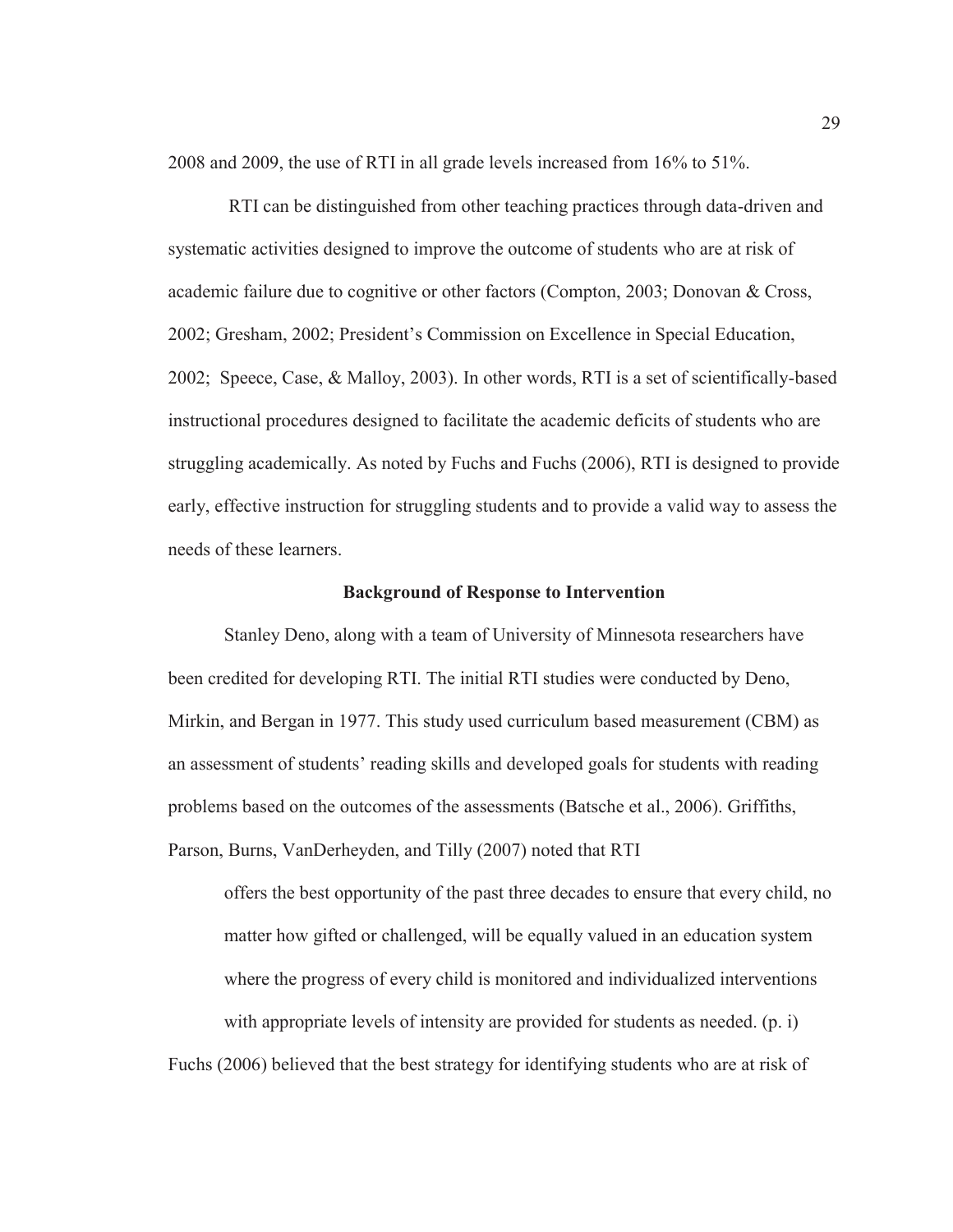academic failure is to give all students an assessment screening at the beginning of the school year. Results from these assessments should be used to compare the performance of struggling students to local, state, or national levels (Fuchs, 2006).

The studies by Bergan (1977) and Deno and Mirkin (1977) varied in their RTI procedures. Bender and Shores (2007) noted that the variations in the procedures evolved into the two RTI models: the problem-solving and standard protocol approach. Bergen (1977) used the problem-solving approach to address the behavioral needs of special education students, while Deno and Mirken (1977) developed a remediation intervention plan for students with disabilities using CBM to assess students' progress over time. This method became known as the standard treatment protocol (Bender & Shores, 2007). Bergen used an intervention team to evaluate data from continuously monitoring students' progress and compared the results to their peers' grade level performance to make a determination for intervention. Thus, this team-based approach evolved into the problem-solving approach (Batsche et al., 2006). Although there are similarities between the two approaches, there are also important differences. For example, Mirkin used CBM to establish benchmarks for student achievement whereas Bergan's problem-solving approach compared students' performance to that of their peers (Kukic, Tilly, & Michelson, 2006). Regardless of the approach used, all students targeted for intervention have to go through a process to determine eligibility for intervention. Overall, a variety of methods may have to be used in order to differentiate intervention and monitor students' progress.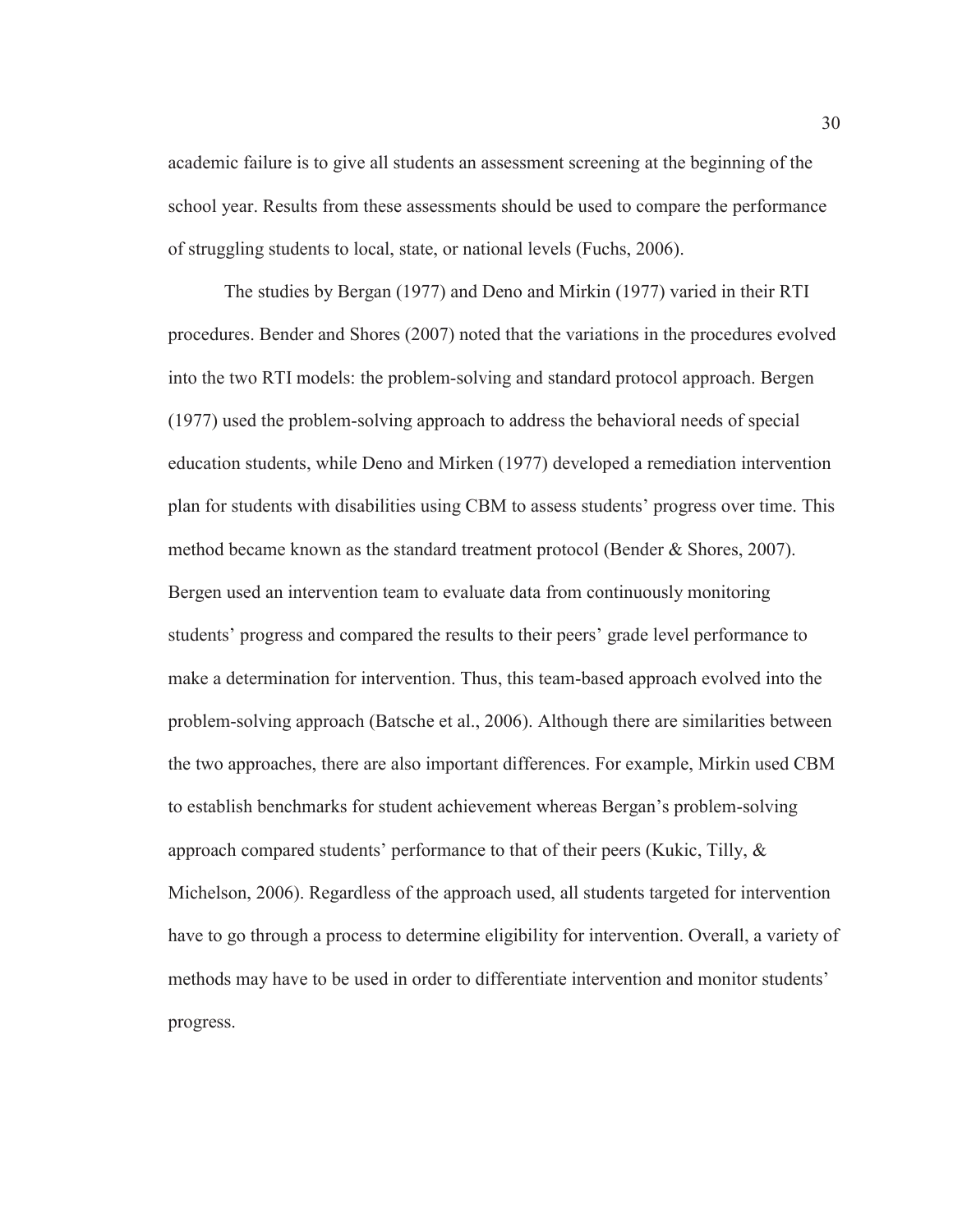#### **Response to Intervention Process**

The RTI process consists of a variety of methods such as assessment, intervention, and instruction to students who may be at risk for academic failure (Fuchs & Fuchs, 2006). This process allows school to make early identification of struggling students and implement the necessary interventions geared toward stabilizing students' grades and keep them on track with grade level placement. Through the RTI process, it is expected that student achievement would increase and the potential for failure and retention minimized.

The RTI process involves (a) screening for at-risk students, (b) monitoring of responsiveness to instruction, and (b) determining the course of action needed (Fuchs  $\&$ Fuchs, 2006). To begin the process, a subgroup of at-risk students is selected. These students are monitored on their classroom performance and response to differentiated instruction (Batsche et al., 2005). Students who are responsive and show progress are returned to their regular classroom prior to the intervention. However, students who are determined not to be responsive to the intervention are placed in the next intervention tier. Here, the program is modified, students' progress is again monitored, placement is determined, and courses of action are implemented (Batsche et al., 2005). At this level, students' failure to respond to the intervention may lead to the diagnosis and evaluation for LD, and referral to special education. (Fuchs & Fuchs, 2006; Fuchs et al., 2003)

Doug and Lynn Fuchs' dual discrepancy model have been used to determine whether a student should be referred to special education (Fuchs  $\&$  Fuchs, 1998). This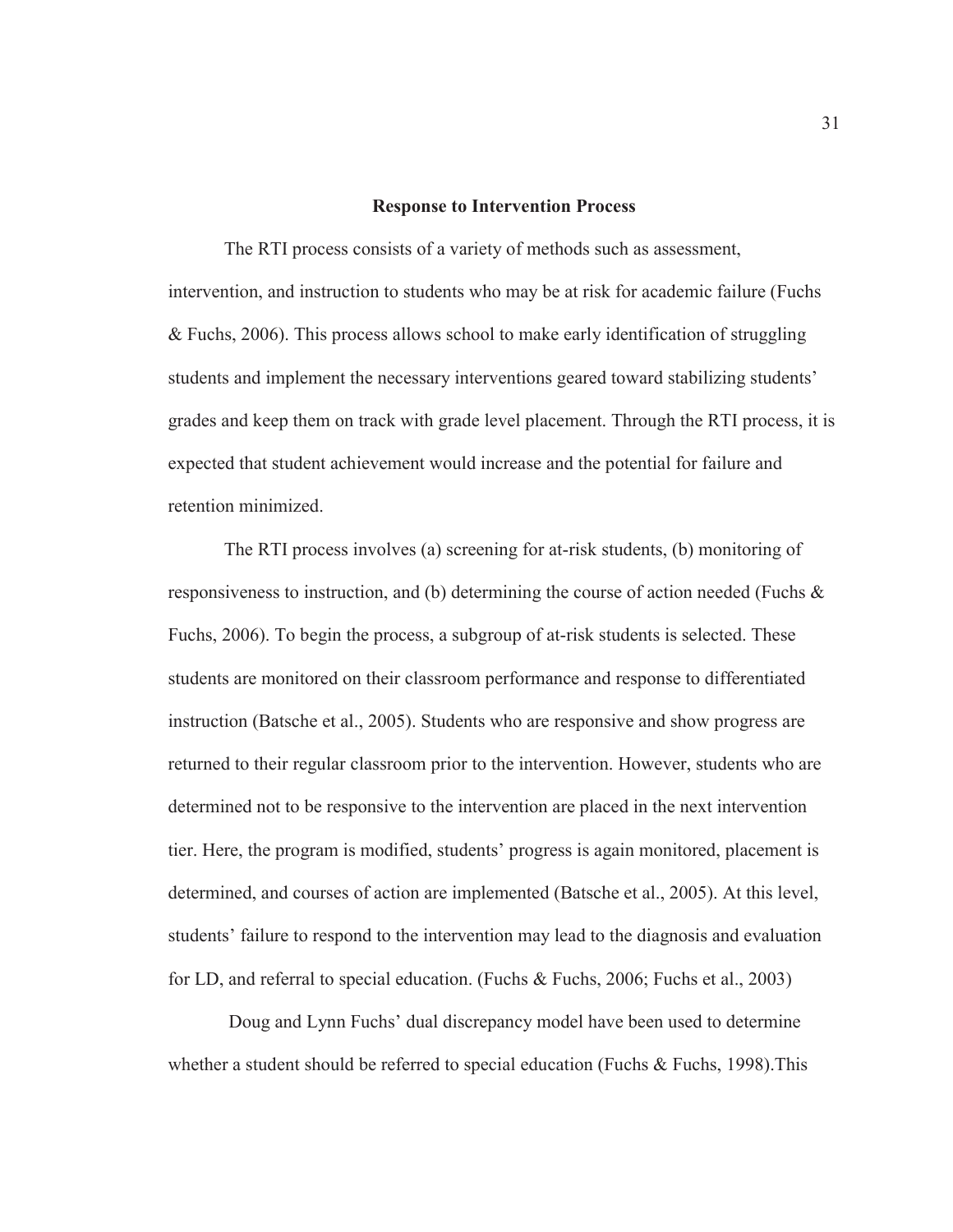model allows teachers to examine the students' level of performance and learning rate (Fuchs & Fuchs, 2006). Students who are not making significant progress after intensive intervention strategies are usually referred for special education evaluation. For example, Center for Exceptional Children (CEC) 2009 stated that in order for a student to be regarded as unresponsive to the intervention, the student's performance on assessments must be lower than the average scores of the class. Additionally, the student's rate of learning must be slower than his classmates. To counteract this, early intervention strategies need to be implemented for students experiencing academic difficulty before they enter a cycle of failure. According to CEC (2009), early intervention might reduce the number of students referred for special education services. Vaughn and Fuchs (2003) support the implementation of high-quality instructional intervention before a student fail, because the intervention will not only benefit students with disabilities, but will also be advantageous to all other students.

 The criteria for determining who qualifies for special education services, and what the deciding factors are is done at the Tier 3 level. Results from diagnostic tests such as norm-reference and standardized tests are used to determine special education eligibility (Batsche et al., 2005). Generally, Tier 4 is reserved for students with a learning disability who have qualified for special education services. Under IDEA (2004) a student can be eligible for Specific Learning Disability (SLD) identification if the student is non-responsive to intervention strategies in either a 3 or 4-Tier model. However, some students who receive these supports might not require an IEP or special education services (Vaughn & Fuchs, 2003).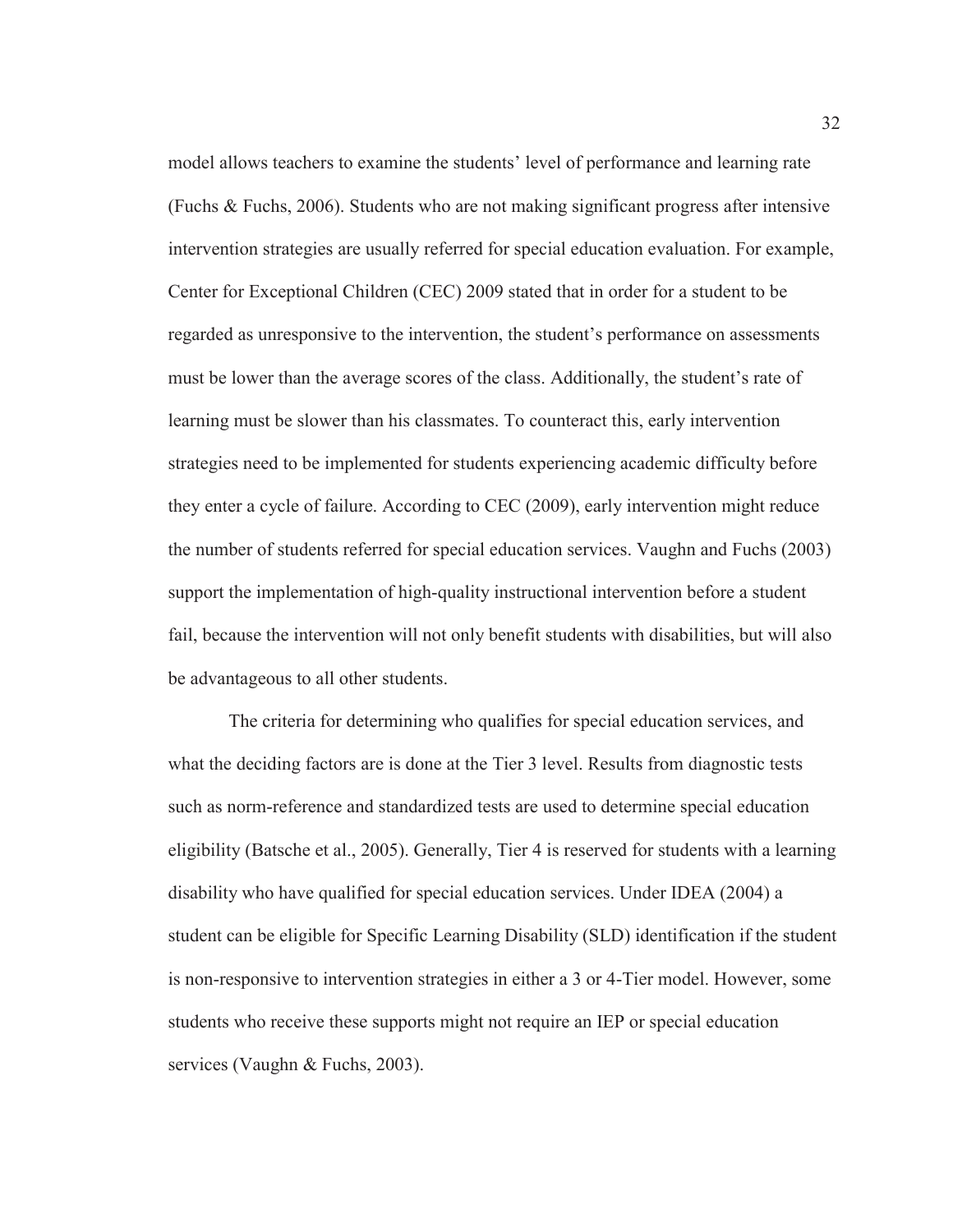#### **Response to Intervention Large Scale Models**

Several large scale RTI models have been implemented in states outside of Georgia. They include:

- 1. Pennsylvania's Instructional Support Teams (IST)
- 2. Iowa's Heartland Area Education Agency (AEA)
- 3. Ohio's Intervention Based Assessment (IBA)
- 4. Minneapolis Public School's Problem-Solving Model (PSM) (Burns et al.,

2005; Burns & Ysseldyke, 2005). Burns et al. (2005) noted that regardless of the RTI model considered, each generally involves a close monitoring of students' progress, group problem solving, implementation of research-based interventions for individual students and consideration for special education services only after a student fails to respond to the intervention practices in a timely manner. This belief was supported by Hollenbeck (2007) who stated that the ideal RTI model consists of ongoing progress monitoring, tracking of data, using research-based practices, having an effective general education instruction, and providing specific interventions for at-risk students. Having knowledge of these four models is important for the school in making decisions for what will work in the best interest of at-risk students seeking remediation in reading. The following describes these four models.

## **Pennsylvania's Instructional Support Team (IST)**

In 1990, Pennsylvania introduced IST as a pre-referral and collaborative problemsolving intervention model where special education students receive instruction in the general education classroom (Burns & Ysseldyke, 2005; Fuchs et al., 2003). To facilitate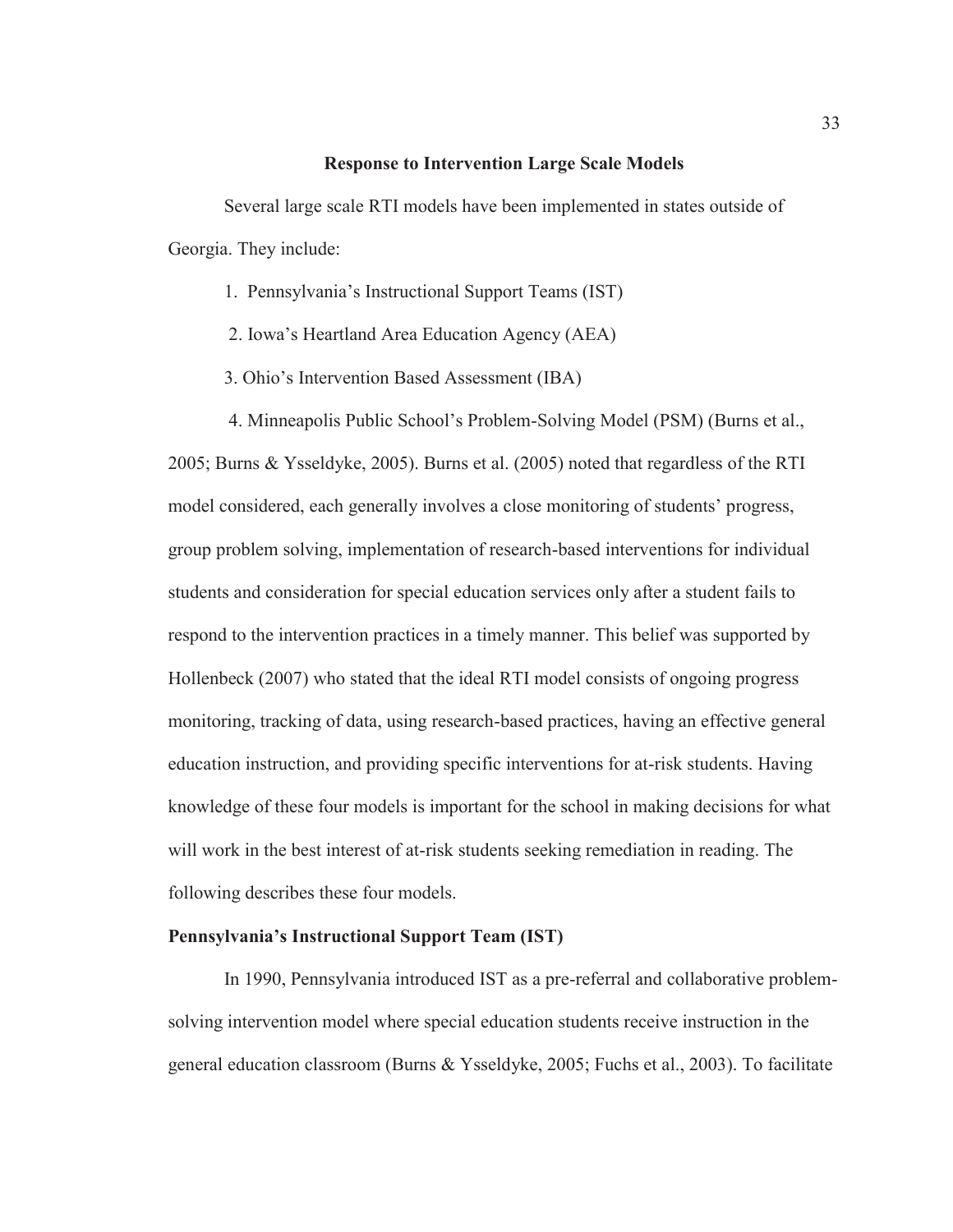this as a collaborative effort, special education teachers received formal training to help regular education teachers implement the intervention (Burns & Ysseldyke, 2005; Fuchs et al., 2003). For example, if a student is experiencing difficulty, the student is assessed and then an intervention plan is designed for the student based on the assessment data (Fuchs et al., 2003).The IST model was implemented in all the Pennsylvania school districts over a five year period (Burns & Ysseldyke, 2005).

# **Iowa's Heartland Area Education Agency (AEA)**

The Heartland Agency Model is a three-tier model that originally started with four tiers. It was implemented in 1985 to identify students with academic difficulties in the classroom ((Burns & Ysseldyke, 2005). The Heartland model gave teachers several opportunities and support geared toward moving students in the right direction of responding to instruction (Fuchs et al., 2003). Since the implementation of the Heartland model, Tilly (2003) noted that the number of students placed in special education has been reduced.

### **Ohio's Intervention Based Assessment (IBA)**

IBA is a data-driven evaluative program that uses data to design and evaluate various interventions to determine who may be the recipients of special education services. (Burns & Ysseldyke, 2005; Fuchs et al., 2003) It was implemented in Ohio during the 1992-1993 school year (Fuchs et al., 2003). Results from a study conducted by McNamara and Hollinger (2003) claimed that the use of IBA decreased the number of students eligible for special education and increased the number of students eligible for intervention.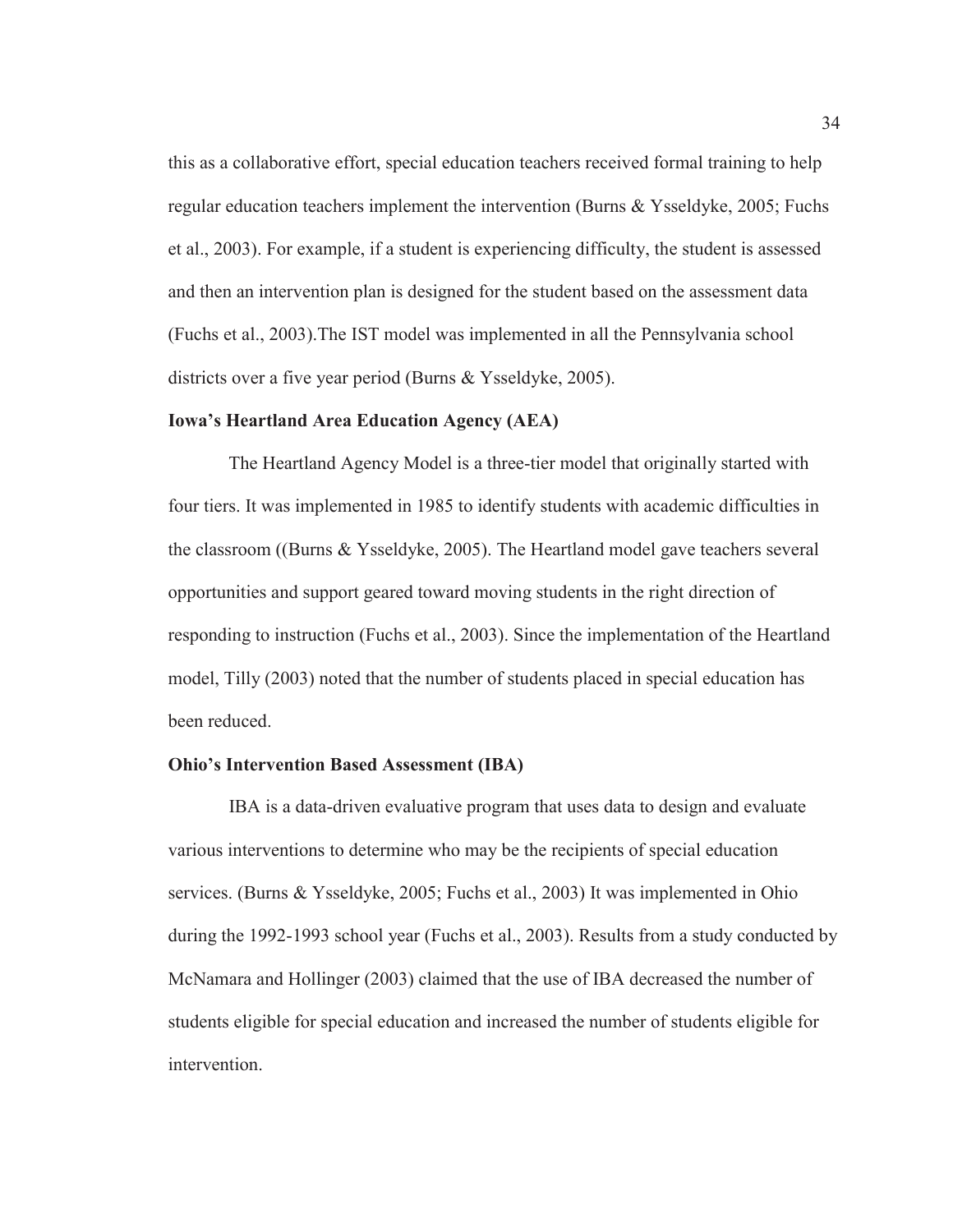### **Minneapolis Problem Solving Model (PSM)**

 Minneapolis Public School developed PSM in 1993 as a means to identify students for services in special education using three steps (Fuchs et al., 2003; Marston, Muyskens, Lau, & Canter, 2003). First, intervention is carried out in the classroom where students are screened in step one. Next, students who are identified receive intervention and progress monitoring from the intervention team in step two. Last, students who are not responding to step two interventions are placed in step three based on referrals from special education teachers for placement in special education classes (Burns & Ysseldyke, 2005; Marston et al., 2003). In all, large scale models have made strides toward students' learning.

 Burns and Ysseldyke (2005), noted that the four large scale models, "demonstrated large effects for improving student learning and systemic variables such as reducing the number of children referred to and placed into special education" (p. 10). Burns et al. (2005) examined a meta-analytic review of the large scale RTI implementation models including the four field-based models and other research-based models. The results indicated that there was compelling evidence for the effectiveness of the large scale models. In particular, both research based and field RTI models had compelling outcomes, yet field based RTI models, including AEA, IBA, IST, and PSM, consistently had stronger effects than research based RTI models. The authors believed that this may be due to the interventions being put into practice, and being implemented for a longer duration. On the other hand, Fuchs et al. (2003) suggest the studies conducted on the four large scale models consisted of small sample and there needs to be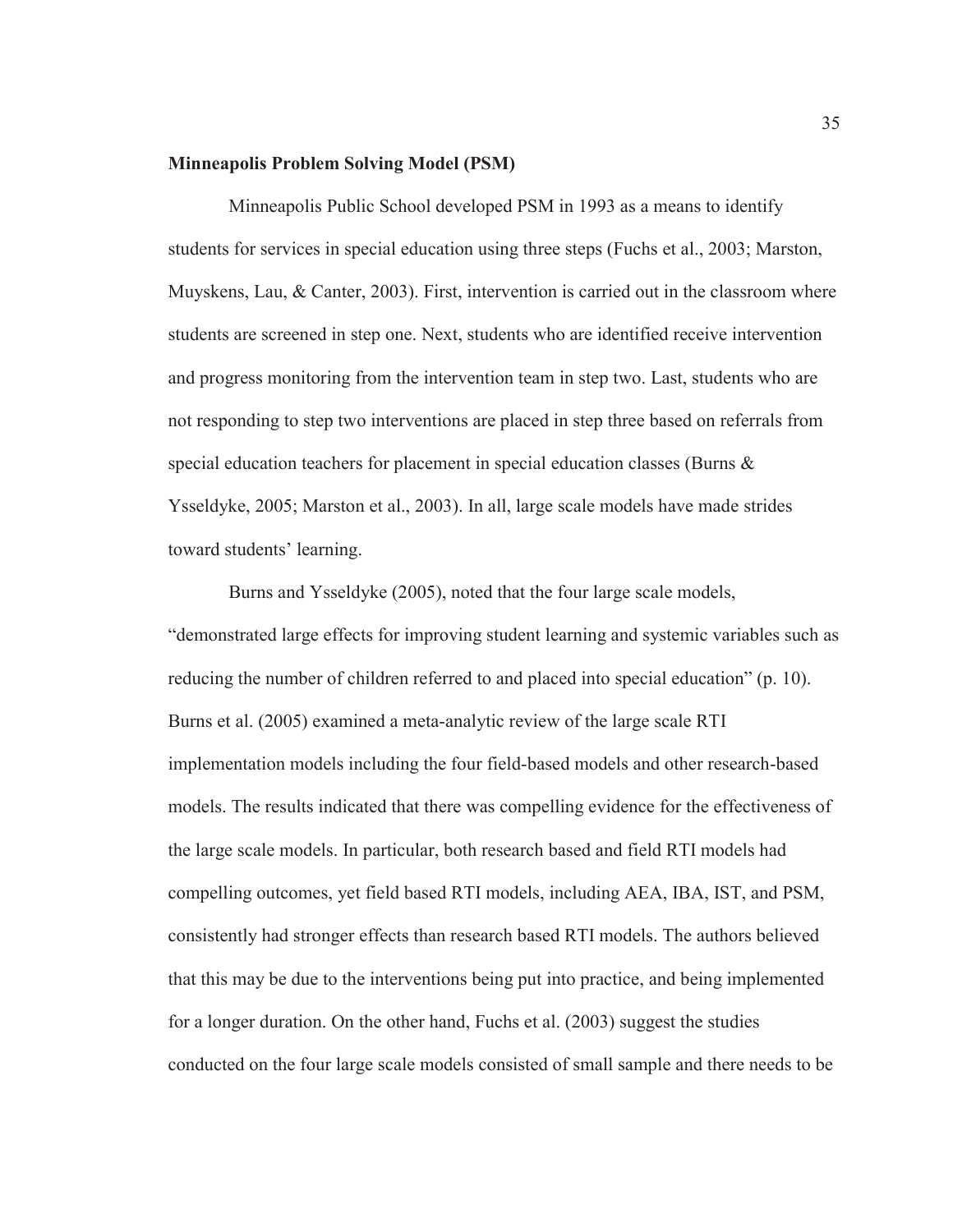more studies on large scale implementation to conclude that RTI models are significantly effective. (Burns & Ysseldyke, 2005).Despite the conclusion, the common factor among the four large scale models is student improvement. The next step in the RTI process is determining whether the problem-solving or standard treatment approach is best suited for the model used.

### **Problem-Solving Versus Standard Treatment Approach to RTI**

The two approaches that are commonly used for RTI are the problem-solving approach and the standard treatment response, which is also called the standard protocol model (Fuchs & Fuchs, 2006). Both approaches utilize universal screening, early intervention, multiple tiers, and student progress monitoring to make informed decisions (Fuchs & Fuchs, 2006). The problem-solving approach or method is generally used by practitioners, while the standard treatment response method is mostly used by researchers in research studies. The main difference between the two approaches lies in how instructional decisions and placements are made, and in how the number of interventions is used with individual students (Bender  $\&$  Shores, 2007). The similarities between the both approaches are the three or four tiers used based on the intensity of the intervention (Bender & Shores, 2007). In the problem-solving approach, the focus is on collaborative team decision making. Here, the team presents a variety of interventions to respond to students' needs. In the standard treatment protocol however, the focus is on providing a specific research based intervention for students with similar difficulties. This is done by using a standardized format to ensure that the implementation is carried out with fidelity (Shores & Chester, 2008).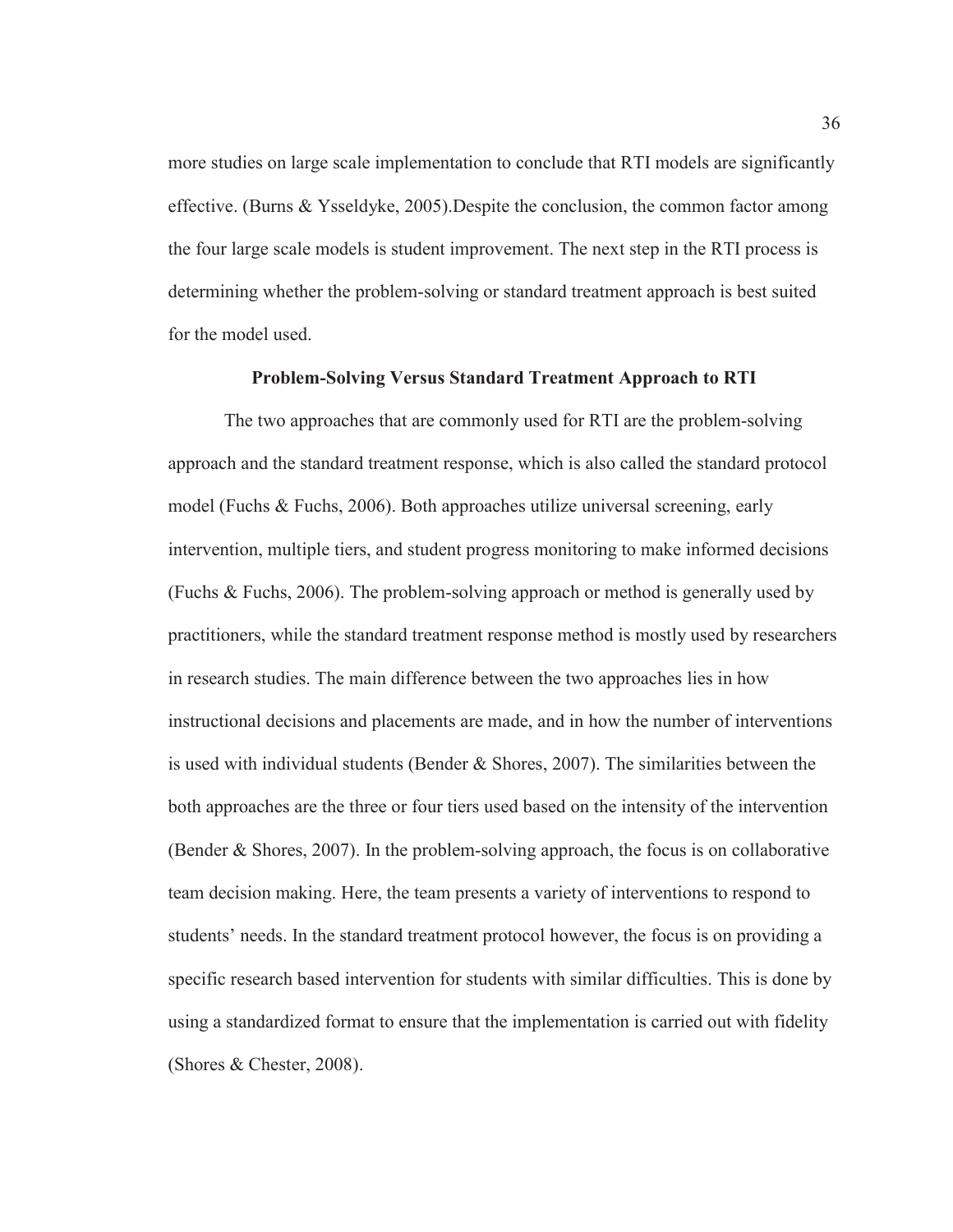The problem-solving approach is distinguishable from the standard treatment response method in that students receive one on one instruction within the classroom. Fuchs et al. (2003) claimed that the individualized nature of the approach is based on the belief that students' characteristics cannot predict the success of an intervention, and no single intervention will work successfully for all students. Canter (2004) defined the problem-solving model as a systemic approach which evaluates the students' strengths and weaknesses. In addition, it also evaluates the effectiveness of the instruction the students receives. The problem-solving approach has different versions that vary in the number of intervention tiers used. However, the common thread between the problemsolving and standard treatment method is the 4-step process aligned to each intervention tier.

 The 4-step process includes (1) identifying the problem, (2) analyzing the problem and selecting the intervention, (3) implementing the intervention, and (4) monitoring the response to intervention (Fuchs et al., 2003). The people involved in the process may include school psychologists, educators, and parents (Fuchs & Fuchs, 2006).

Generally, the problem-solving model is typically preferred by practitioners and educators (Bender & Shores, 2007). However, criticism of the model stem from the lack of empirical research and valid data governing the implementation and outcomes of the intervention (Bender & Shores, 2007). Conversely, in rare instances where research was completed, the studies did not provide evidence that was persuasive enough to show that proper protocol was carried out, and that the implementation of classroom intervention showed improvement in student achievement and behavior (Fuchs et al., 2003).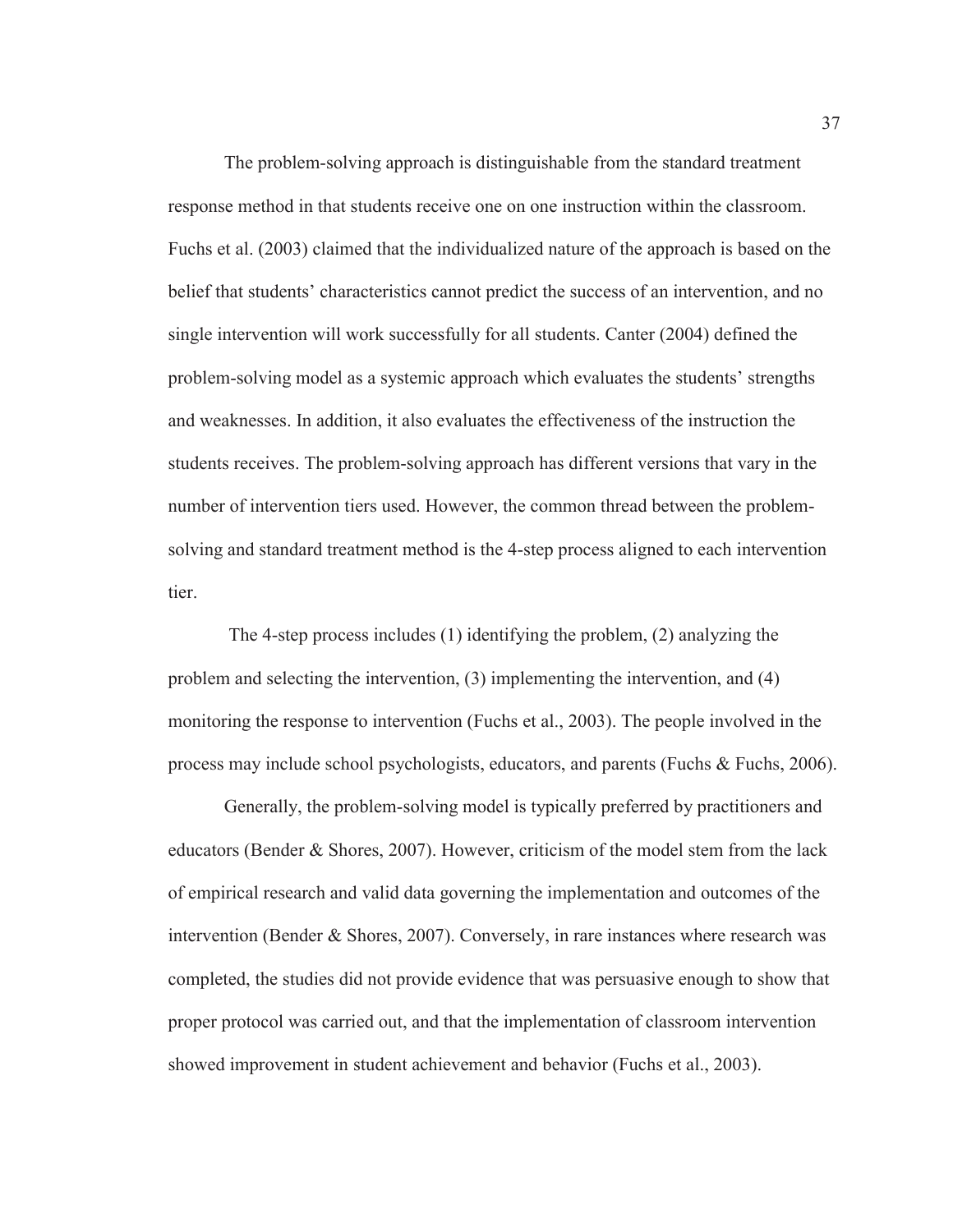The standard treatment protocol is an alternative to problem solving. The subtleties between the two approaches are that the problem-solving approach differs from individual to individual, whereas the standard treatment protocol does not (Bender & Shores, 2007). Hollenbeck (2007) asserted that some researchers are considering merging the problem-solving and standard protocol models. Vaughn and Fuchs (2003) RTI model emphasized problem-solving in the beginning tiers, high accountability standards, and standard interventions to deal with students' specific learning problems.

Implementation of the approaches usually involves a trial of fixed duration such as 12 to 18weeks, delivered in small groups, or taught individually (Al Otaiba & Fuchs, 2006; McMaster et al., 2006; Vaughn et al., 2003; Vellutino et al., 1996). If students respond to the remediation and have made significant gains, they are returned to the classroom for instruction. If they are unresponsive, they move to a more intensive tier. If they then demonstrate adequate progress, they are returned to the general education classroom. However, if insufficient progress is made, further evaluation is warranted because a disability may be suspected. Because the standard treatment approach consists of only two tiers, it is considered more straightforward to implement and thus deemed more practical (Fuchs et al., 2003). The Center for Comprehensive School Reform and Improvement (2010) constructed a list of things that must be in place if a secondary school wants to have a successful RTI service delivery model. These include scientifically based instruction that shows increase as the tiers progress, evaluating students' progress to determine failure or success, frequent monitoring of tiers through data, making adjustments to instruction to accommodate students' needs, and maintaining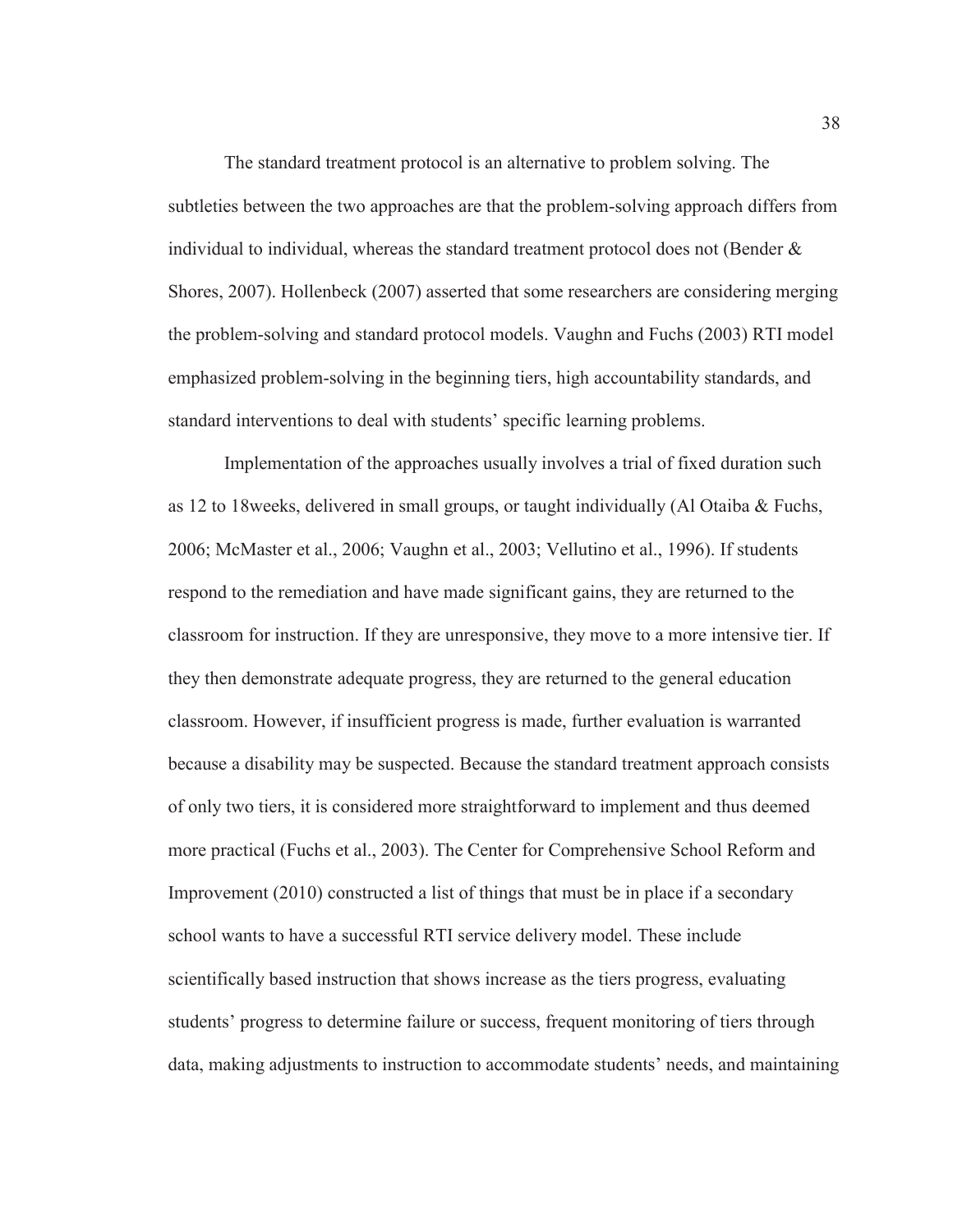fidelity throughout the process. The following described the tier structure in the problemsolving and standard treatment models.

# **RTI Tiers**

 The problem-solving and standard protocol models are divided into three tiers or four tiers and are usually a triangle-shaped design where Tier 1 is at the base of the triangle, Tier 2 is in the middle, and both Tiers 3 and 4 are at the top of the triangle (Wright, 2007). In Tier 1, high quality instructional and behavioral support is given to students who are experiencing difficulty in the general education setting. Universal screening and benchmark assessments informally identify these students (Fuchs & Fuchs, 2006). Wagner et al. (2006) claimed that intervention should occur three times weekly for 30 minutes in small groups no larger than five students. Students who are not making adequate progress will be referred to Tier 2 interventions.

In Tier 2, students receive more specialized instructional support which can be implemented by the general education teacher or support staff who has been trained on the selected intervention (Wright, 2007). At this stage of intervention, students receive instruction in small group settings with the focus on their targeted areas of difficulty. For instance, students who struggle with reading will receive small group instruction focusing on their area of difficulty. During the period where intervention is implemented, students' progress is monitored to determine the effectiveness of teacher instruction and the integrity in which it is carried out intervention (Hale, 2008; Mellard & Johnson, 2008). Based on the progress monitoring outcomes, three steps can be taken:

1. Students may return to the regular, large, classroom setting if their performance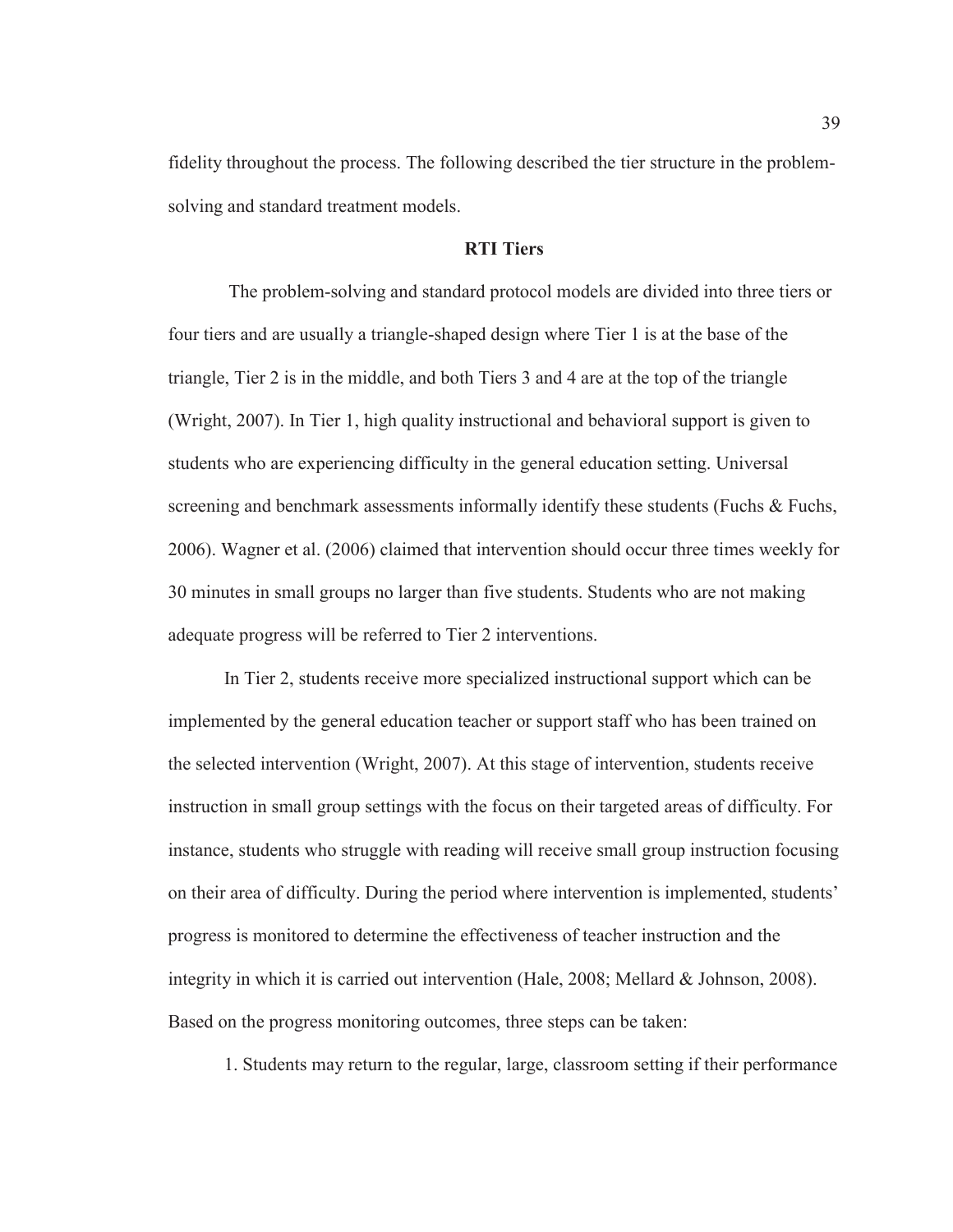level is on par with their grade level peers.

2. Students may remain in Tier 2 if their performance level is still below their grade level peers but are making progress toward their stated goal.

3. Students may move to Tier 3 if they are not responding to the intervention (Hale, 2008; Mellard & Johnson, 2008).

The concept of Tier 3 continues to be debated between researchers and educators. It is not always clear as to where it should be implemented (Bender & Shores, 2007). Batsche et al. (2006) noted that special education teachers should be the ones to implement Tier 3 instruction in the special education classrooms. These researchers feel that Tier 3 is a very intensive process and instruction should be delivered in the special education classroom by special education teachers. It is the belief of The National Joint Commission on Learning Disabilities (2005) that a comprehensive evaluation should be given to students to determine eligibility for special education and should be administered by a team that is versed in many disciplines. However, the predominant notion behind RTI is to start the intervention process early when the child's academic progress shows that there is a need, rather than delay the implementation of the intervention due to eligibility guidelines and special education testing (Batsche et al., 2006; Machek &Nelson, 2007). In order for RTI to be successful at the school level, several stakeholders such as principals, teachers, other professionals, and parents' participation in the implementation and process are important. The following will describe the roles of these stakeholders in RTI at the school level.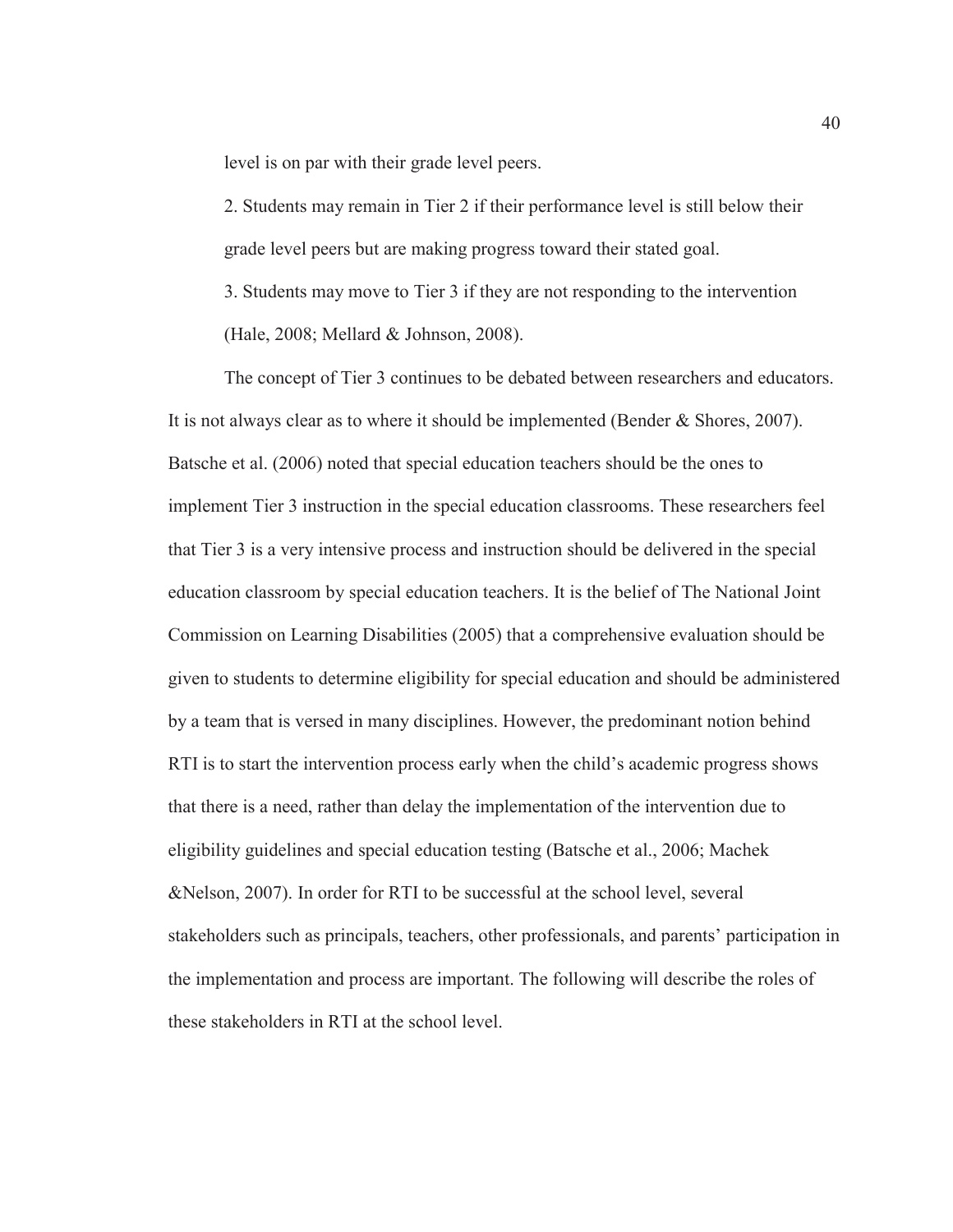### **The School's Role in RTI**

Schools have the responsibility to employ evidence based research intervention strategies that is scientifically validated in order to afford students the best opportunities to be successful (Wright, 2007). Under NCLB Act of 2001 and IDEA reauthorization of 2004, schools are required to adhere to research based and evidence-based intervention practices (Brown-Chidsey & Steege, 2005). Therefore, access to research-based interventions should be available for schools that are implementing RTI.

In order for RTI to work effectively, attention needs to be given to areas such as progress monitoring, research-based instruction, and the RTI process (CEC 2009). Generally, staff may benefit from professional development in these areas. Blankenstein (2004) asserted that the factor which distinguishes intervention strategies from remediation strategies is the timely manner that problems are identified. Furthermore, schools need to have training on intervention strategies that have worked (Blankenstein, 2004). For instance, if a strategy worked well in one school resulting in the desired outcomes, then those strategies could be shared amongst schools through networking. Moreover, schools may provide staff with training manuals, and may also bring in university personnel to assist teachers with the curriculum (CEC, 2009). Finally, Blankenstein stated that "schools that are committed to success for all students systematically identify struggling students…identify problems as early as possible-well before students have a chance to fail" (Blankenstein, 2004, p.113). It is usually up to the stakeholders to collaborate and use their resources to facilitate students' success in RTI.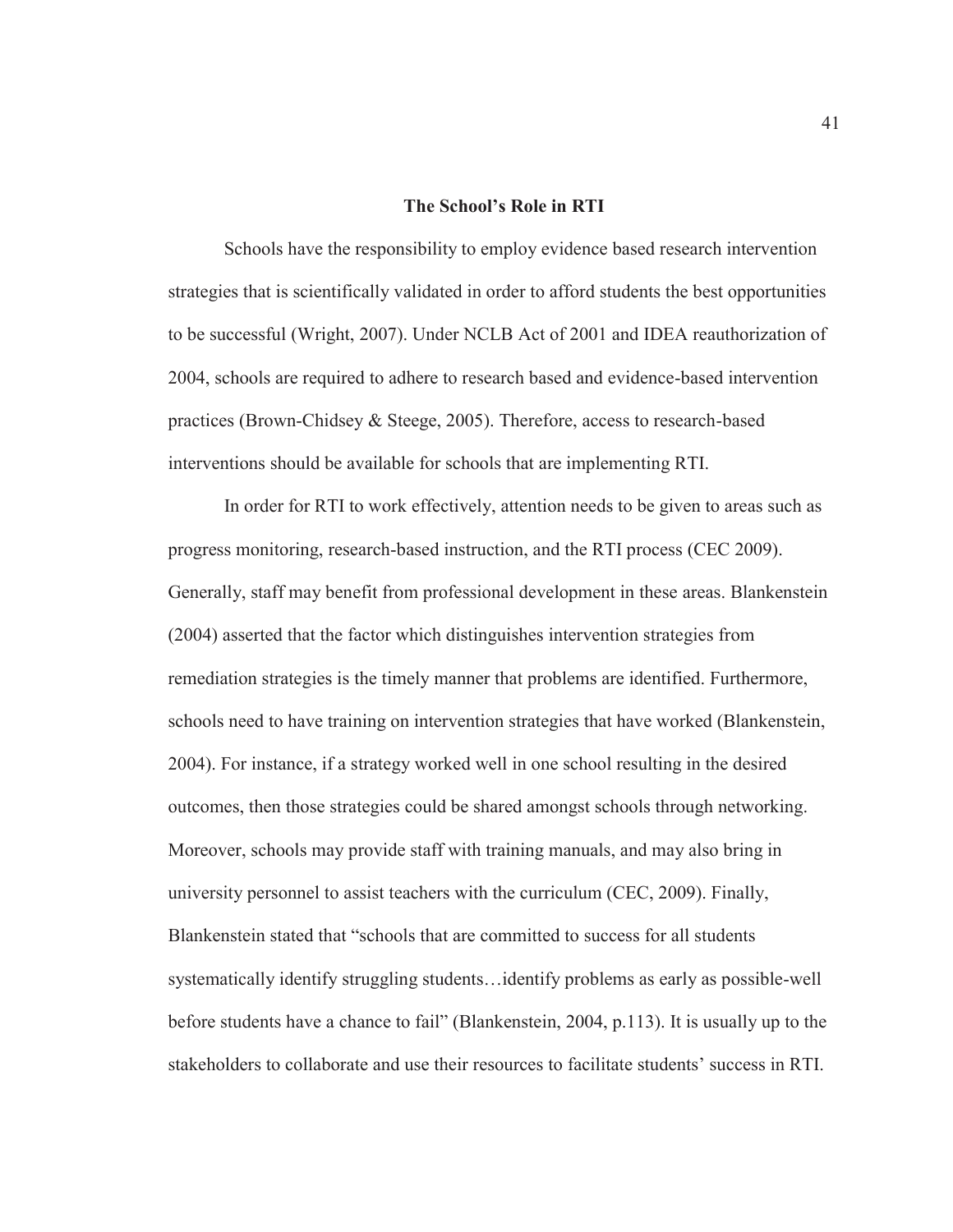## **Stakeholders' Roles in RTI**

## **The Principal's Role**

School principals play an important role in implementing RTI. According to CEC (2009), school leadership is the additional ingredient required for implementing RTI because strong collaborative leadership helps schools develop a strong core program. Shores and Chester (2008) noted that principals have the greatest potential impact on the success or failure of RTI. Vaughn and Roberts (2007) asserted that effective leadership is an essential factor in the implementation process of RTI. According to Bender and Shores (2007), leaders have the ability to empower teachers to use intervention strategies that work best for at-risk students. Moreover, Burns and Ysseldyke (2005) claimed that modeling RTI procedures and decision-making is the principal's role.

 Principals are required to be knowledgeable about RTI's process, philosophy, and policies. These include research-based intervention strategies and instruction, computer-based model (CBM) assessments, progress-monitoring, and data-driven decision making for RTI eligibility (Hardcastle & Justice, 2006). Other tasks may include selecting the right staff for the program, motivating the staff, making professional development available to staff, and evaluating the effectiveness of RTI (Bender & Shores, 2007). Overall, regular education and special education teachers, faculty, professionals, and administrators may have a common understanding of how the school, district, state, and national goals are addressed through the RTI model and the principal's vision for the program.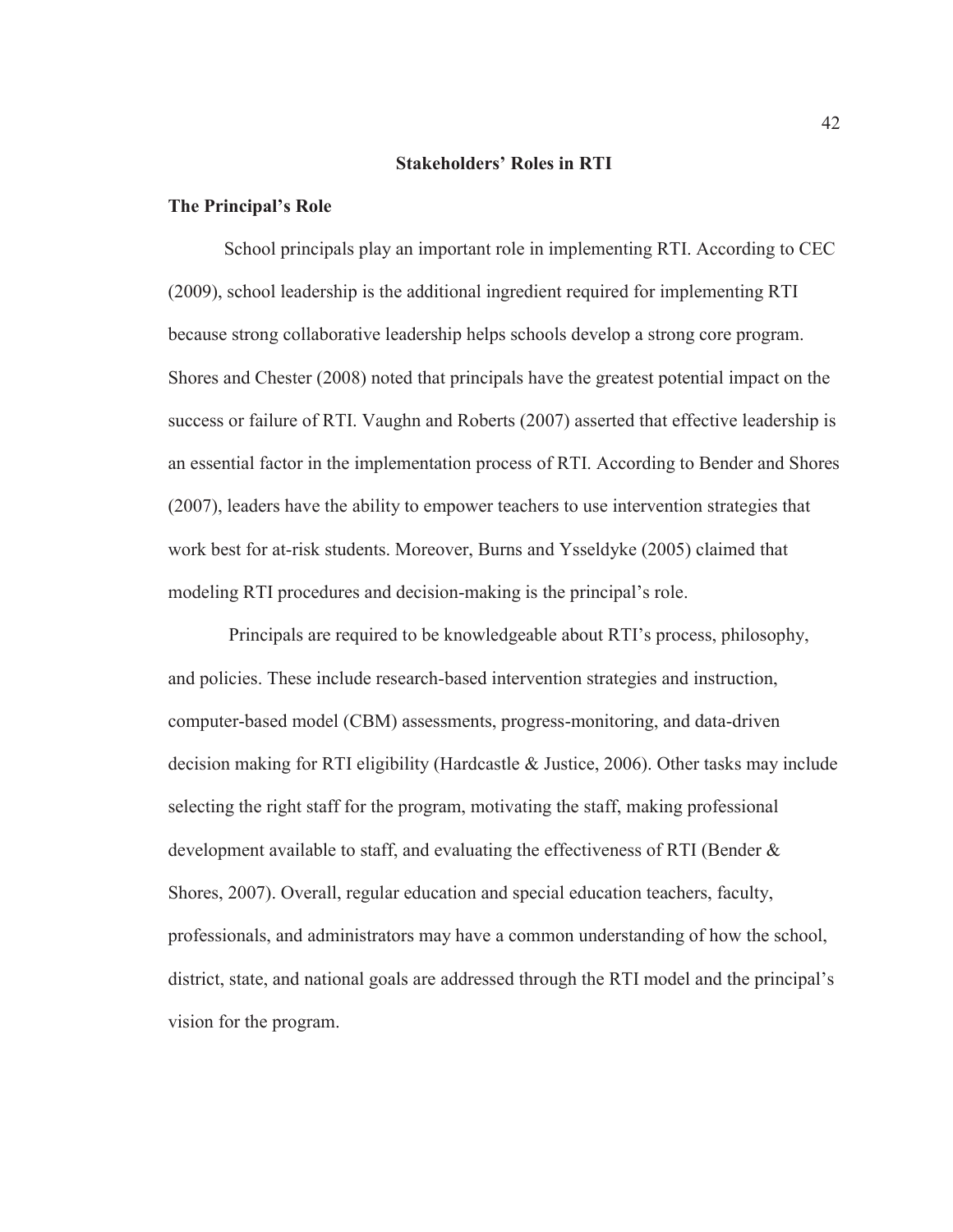# **The Teacher's Role**

Both general and special education teachers play an integral role in the RTI process. For example, in most cases, general education teachers are responsible for providing effective, research-based instruction to all students at the Tier 1 level (Bender & Shores, 2007), whereas, at the Tier 2 level, special education teachers and other specialized staff collaborate in designing interventions that may be by the special education teacher. Fuchs et al (2003) encourages the team to use multiple sources of data. Additionally, special education teachers become more involved at the Tier 3 and Tier 4 levels of RTI where students who are not responding to the intervention are referred for special education consideration. Both general education and special education teachers are involved in instruction and monitoring at specific levels of Tiers of intervention (Mastropieri & Scruggs, 2005) and are expected to have active, collaborative roles in the RTI process (Batsche et al., 2005).

At the high school level, teachers face the challenging task of improving students' achievement in academic content despite their learning background. For students who are struggling with reading, intervention is vital to their success. If students are able to read with purpose and understand what they are reading, academic achievement may increase (Burns, 2001; Ivey, 1999; Purcell-Gates, Degener, Jacobson, & Solar, 2002; Richardson & Morgan, 1994). Burns et al. (2001) noted that it is necessary for teachers to recognize their students' reading difficulties, utilize pedagogical practices that reinforce comprehension skills, and foster critical thinking and independent thought in their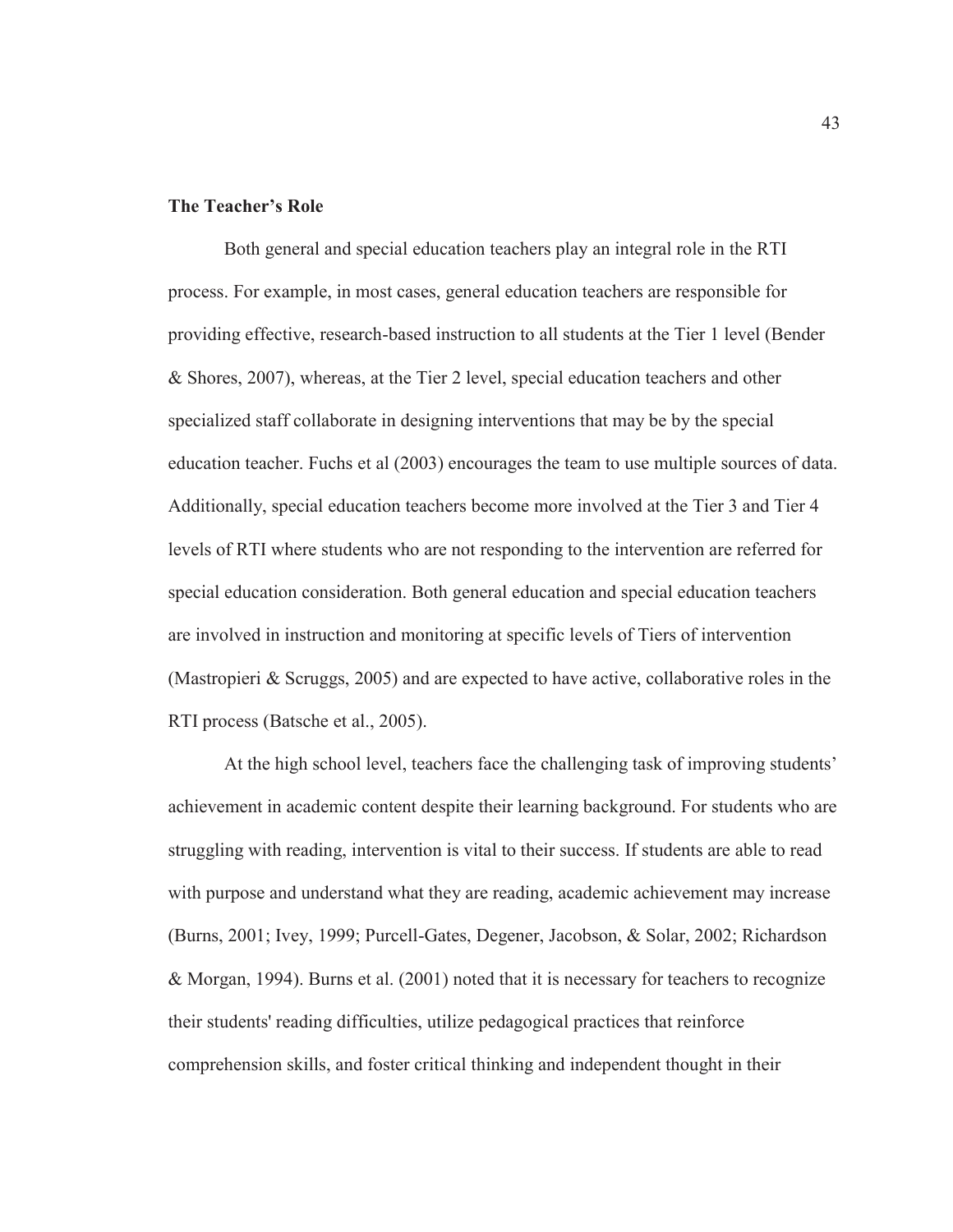students. Hence, teachers can provide at-risk readers with learning opportunities that addresses reading deficiencies.

# **Other Professionals' Role**

According to the American Speech Language Hearing Association (ASLHA 2006) and Jimerson (2005), professionals who can make a difference and contribute to students' success if they work together are the school principal, administrators, general and special education teachers, reading specialists, speech-language pathologists, school psychologist, counselors, social worker, and parents. ASLHA (2006) claimed that if professionals could collaborate and contribute their skills and knowledge in an innovative way as a team, they would definitely be working together in the best interest of the children. Furthermore, professionals can provide differentiated instruction to struggling students in both the general and special education classrooms, and decide what changes should be made to the students' instruction (Burns & Coolong-Chaffin, 2006; DLD, 2006; IDA, 2006).

Principals, administrators, general and special education teachers, and psychologists must redefine their roles and importance when collaborating with student assessments, when monitoring interventions, and when developing the RTI system (Batsche et al.; Kavale & Kovaleski, 2006; National Association of State Directors of Special Education 2007). The National Education Association (NEA) believes that general education teachers possess a vital role in providing essential instruction to students who may be struggling academically (2006). As states, schools, and districts formulate and effectuate RTI, educators will be afforded the opportunity to be a part of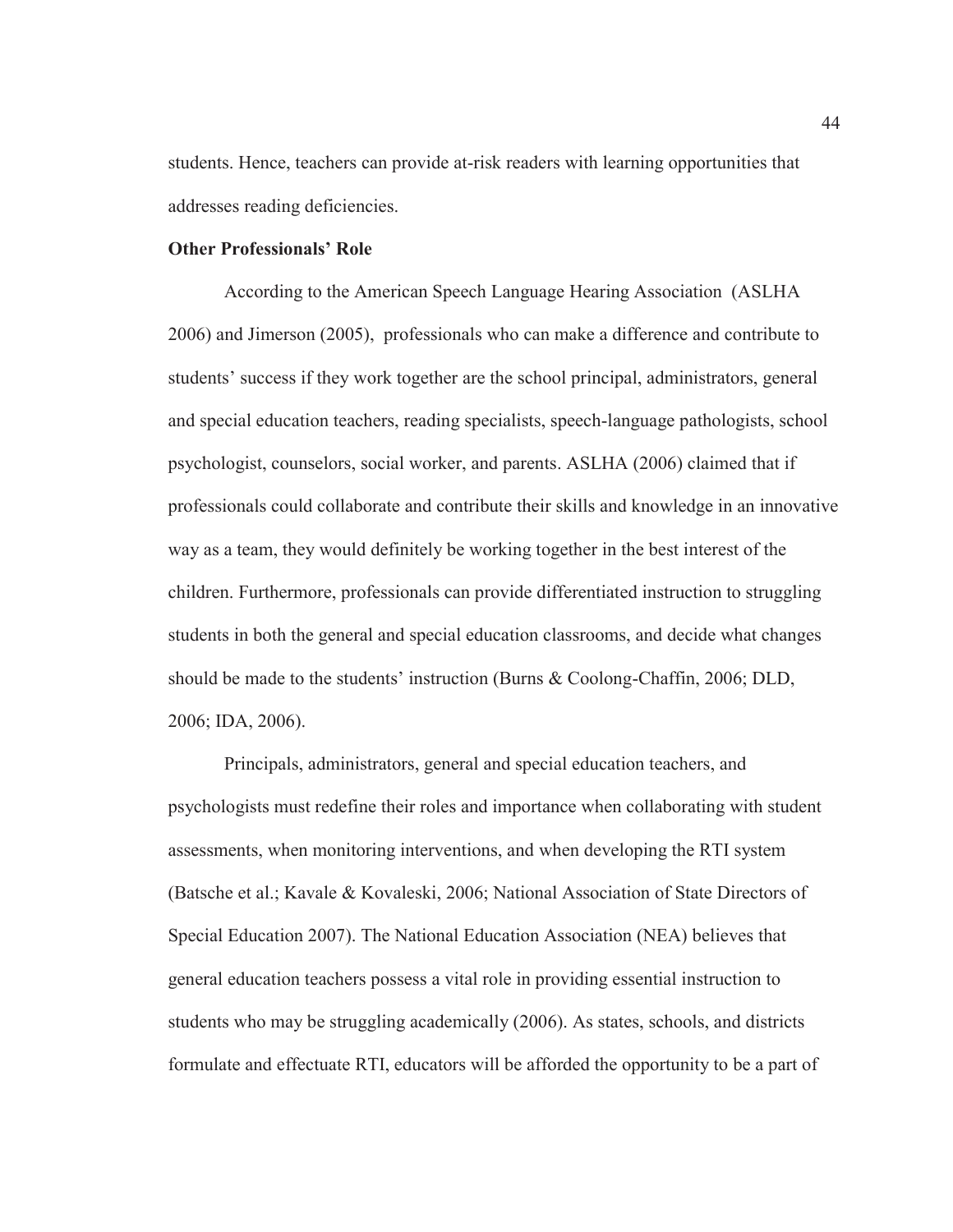the team that supports and responds to students' academic and behavioral needs with more attention and concentration on early intervention (IRA, 2007; NEA, 2006).

There will be a much greater need for school psychologists' training in consultation and counseling to make the process successful as schools and districts implement new RTI procedures (NASP, 2006; SSWAA, 2006). Also, Kratochwill, Clements, and Kalymon (2007) claimed that schools who are adopting RTI should make professional development available to the staff because of the importance of the program's success. Additionally, RTI requires time for the team to meet and collaborate which would necessitate common planning time (Hall, 2008). Finally, Canter et al. (2008) noted that not only are the support of school administration and teaching staff fundamental to the success of the RTI model, but also parental involvement and support in the initial process through the assessment process of RTI is vital to its success.

# **The Parent's Role**

Researchers have demonstrated that parenting style and parent-child relationship will contribute to a child's academic success (Hayes, 2005; James, 2008; Payne, 2005; Smith-Hill, 2007). Research studies also have confirmed that parental involvement makes a positive impact in enhancing students' graduation success rate (Curry, 2007; Difnam, 2007; Sims, 2008). Additionally, parental guidance is likely to promote adolescent school success when it occurs in the context of an authoritative home environment (Hickman  $\&$ Crossland, 2004; Steinberg, Lamborn, Dornbusch, & Darling, 1992). The practicing educators have recommended parental involvement to be one of the effective strategies to improve student's academic success on the graduation test.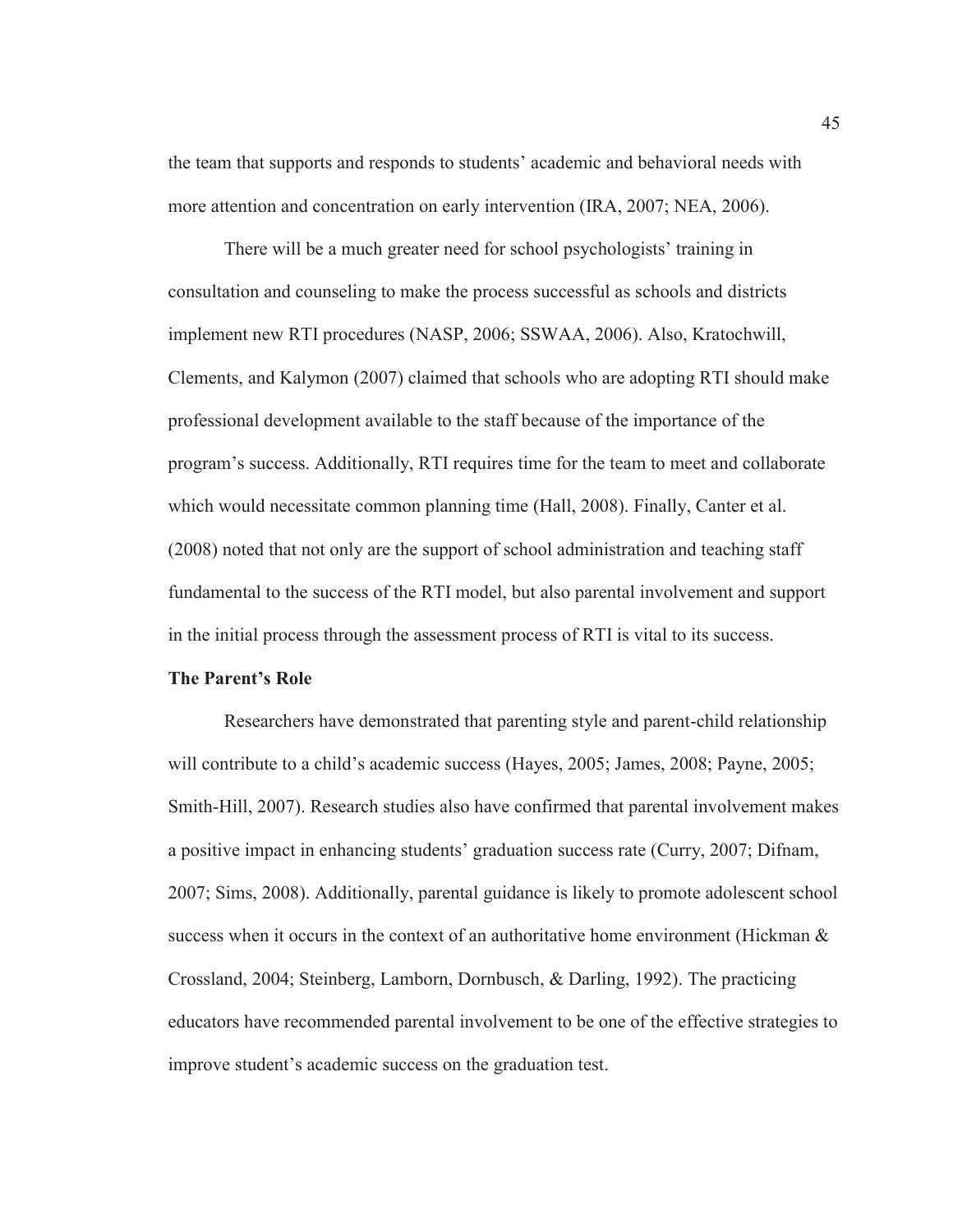Parents and families must become involved in the planning and implementation stages of the RTI process. Parents need to sit in on a face to face meeting with the RTI team where the process is explained in detail. If they consent, a detailed report about the intervention plans should be given to them in writing. Furthermore, parents should receive feedback on their child's progress at each tier level. This can be done through a phone call, written report, or meeting. Finally, if students are not progressing after intense intervention, parents can request a formal evaluation to determine eligibility for special education service anytime during the RTI process (CEC, 2009).

# **Concerns About RTI**

While research on RTI at the elementary level continues to grow, research at the secondary (middle and high) level is limited (Samuels, 2009). Burns and Gibbons (2008) agreed that RTI implementation has been more focused on the elementary level, and less at the secondary level. Fuchs and Fuchs (2007) also concurred that a growing body of research in RTI conceptualization and implementation has made progress over time, but the elementary level has been the primary focus of most research. Vaughn and Fuchs (2003) also agreed that interventions for elementary grades have been studied more while middle and high schools interventions have received less attention.

Duffy (2007) noted that there has been some discussion regarding high school students' response to intervention and other researchers such as Johnson and Smith (2008) and Torgensen (2003) agree that discussions about RTI implementation with older students are taking place. Duffy (2007) also noted that few high schools have found successful methods of effective and appropriate implementation of intervention for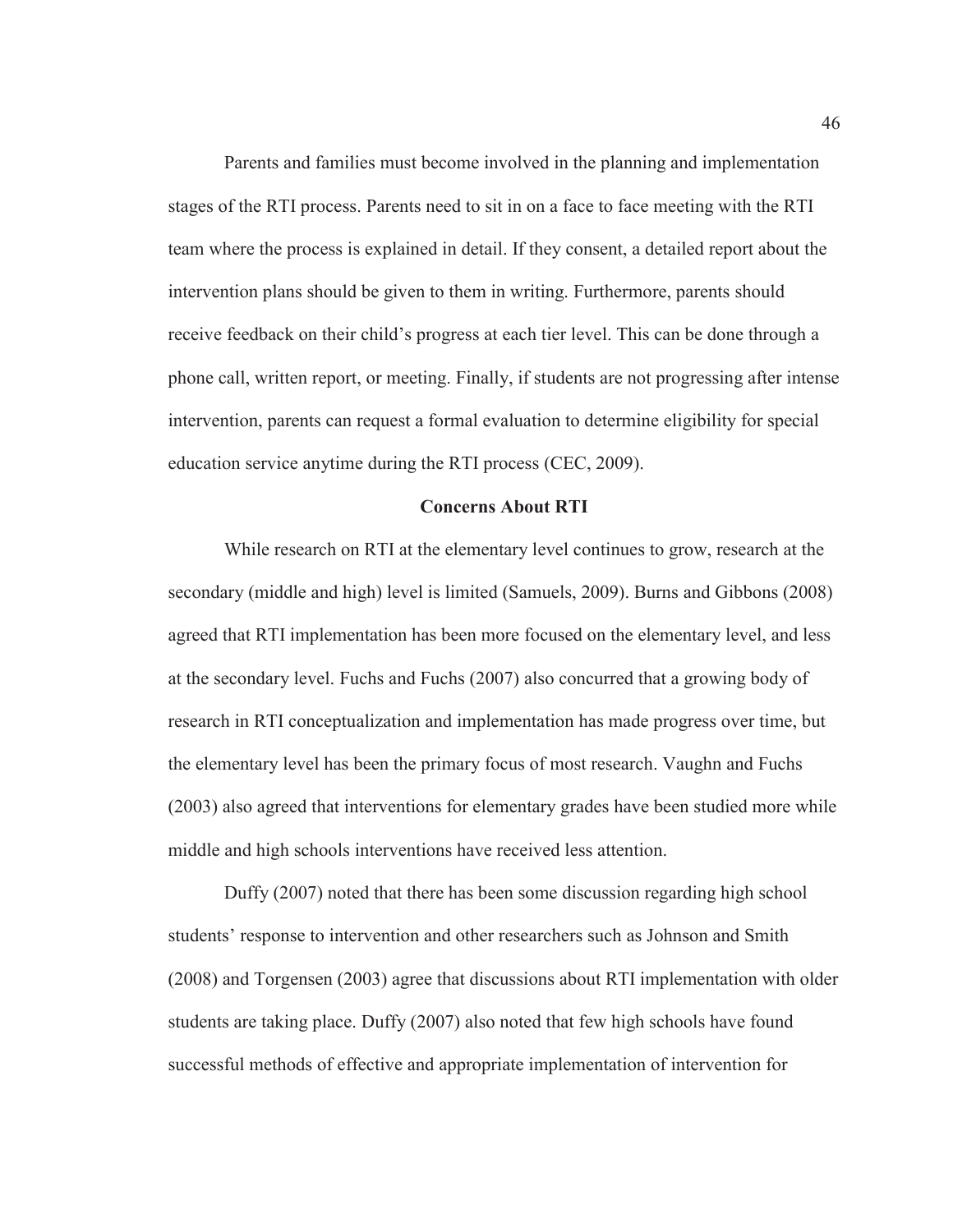struggling high school students and that high school students are rarely diagnosed with learning disabilities at that level. Gresham (2001) and Kovaleski (2003) claimed that researchers have not established a consensus on the length of time a student should be on an intervention plan before that plan is evaluated, and the number of plans that should be attempted before the student who is not responding to the intervention be referred to special education. Sansosti, Noltmeyer, and Goss (2010) stated that other concerns about RTI include few evidence-based interventions for secondary school students, and a lack of systemic data collection systems. Tilley (2008) concurred that it is a challenge is to maintain focus on long term student learning goals while paying attention to logistical issues such as common planning among teachers, scheduling, and the implementation of all aspects that allow students to continue on positive learning paths. Another concern is from administrators. They express concern about teacher preparedness, the lack of guidelines for implementing RTI, and the lack of research based interventions for secondary students (Wiener & Soodak, 2008).

The National Joint Committee on Learning Disabilities (NJCLD) (2005) suggested that further study is needed on RTI to improve academic outcomes for all students including students with learning disabilities (NJCLD, 2005). This belief was supported by Jimerson, Burns and VanDer Heyden (2007), who stated that there is considerable promise for RTI and that more research is also needed on various aspects of the program. Lujan (2008) asserted that an important factor of RTI research is fidelity of implementation where screening and monitoring students' progress should be done with integrity. Moreover, communication amongst schools, districts, and states needs to be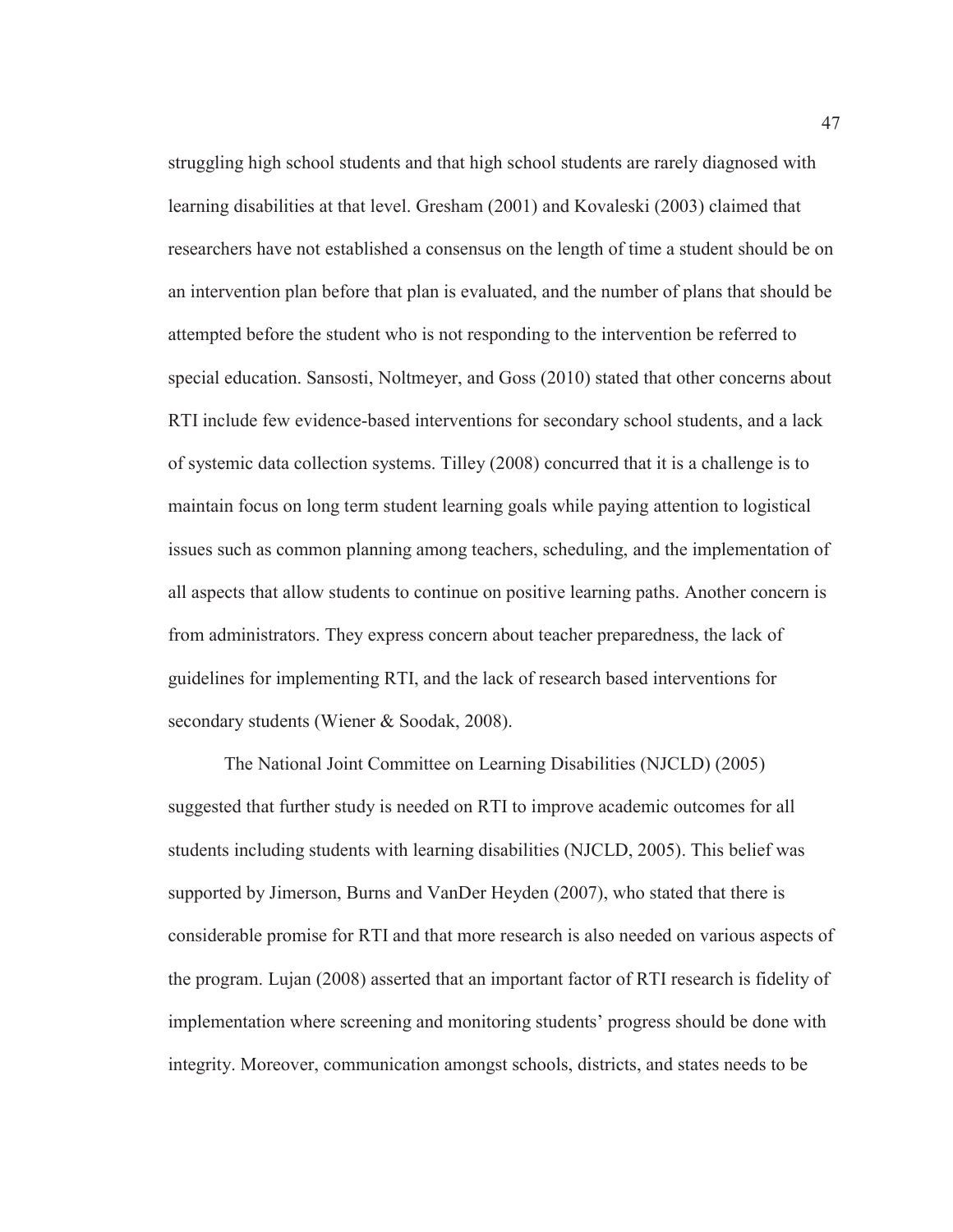cohesive in order to have an impact on the development and implementation of large scale RTI models (VanDerHeyden, Witt, & Barnett, 2005).

Research on younger students with reading difficulties suggest that early intervention is necessary, because as students get older, it is more difficult to remediate the problems associated with reading (Torgesen et al., 2006). Additionally, when older students are falling behind academically, the amount of intervention needed for them to perform on grade level with their peers will be more extensive, given both the complexity of the information that older students are expected to know, and the longer period of time that some of these students have struggled with reading. Torgesen et al., (2003) suggest that students who are struggling with reading because of inadequate classroom instruction may respond well to intervention. However, Duffy (2007) noted that few high schools have found successful ways to effectively implement interventions that provide appropriate academic supports to struggling students.

### **Literature Related to the Methods**

Response to Intervention is grounded in a philosophy of improving student achievement by providing data-based, supplemental instruction to students who are not successful in the core curriculum. Several researchers and practitioners have noted that the most important aspect of improved achievement is student engagement and reading motivation (Booth, 2006; Lesesne, 2006; Pitcher et al., 2007; Reeve, Jang, Carrell, Jeon, & Barch, 2004; Tovani, 2004; Wilson, 1999). Meltzer (2001) noted that students who struggle with reading are reluctant to keep on trying to read. According to the reading intervention instructor, students in the reading intervention class shy away from reading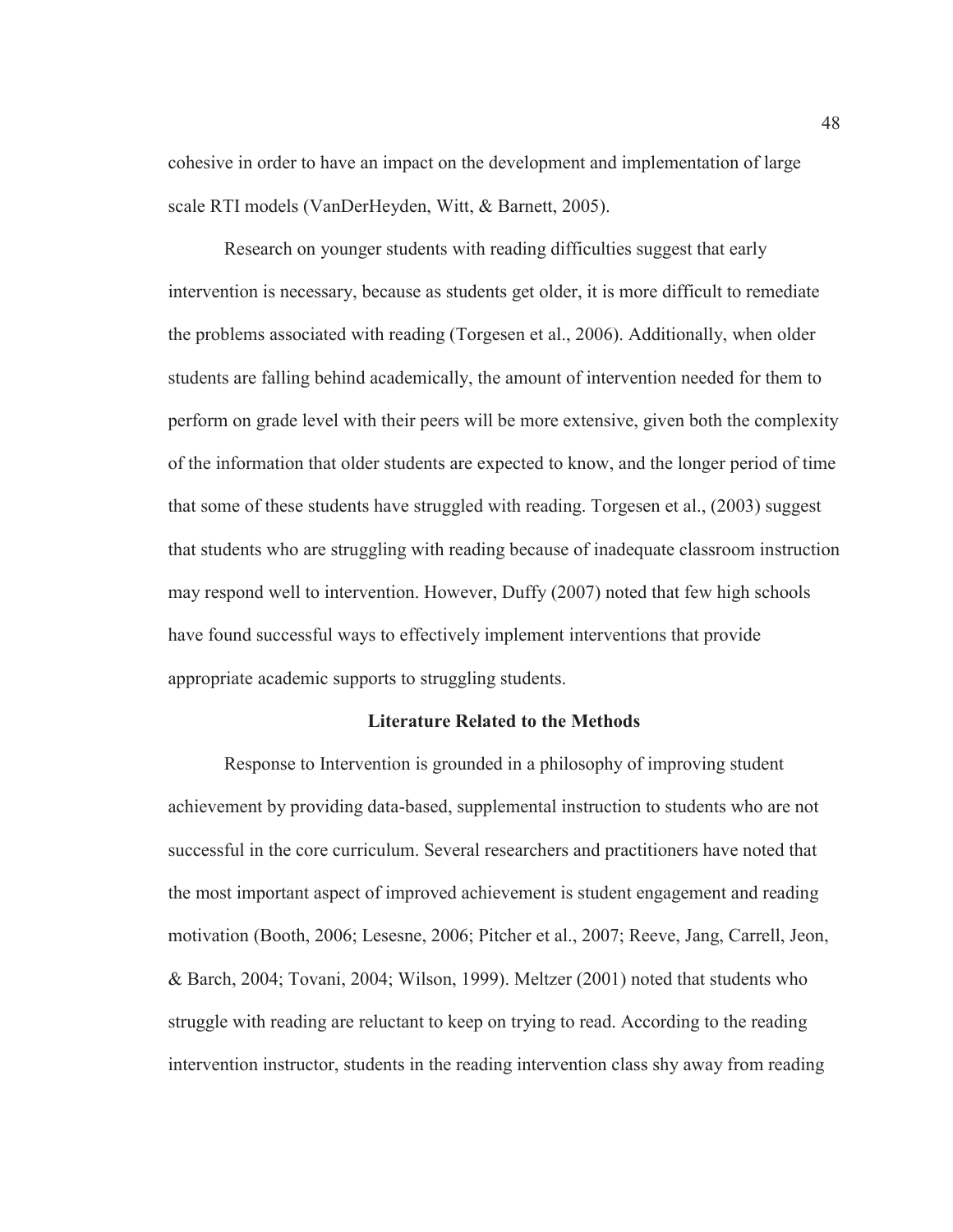in front of their peers even though most of them have similar reading challenges. This was supported by O'Brien, Steward, and Beach (2009) who asserted that struggling readers refrain from reading because they do not read at grade level, especially in comparison to their peers' proficiency. Additionally, other researchers such as Greenleaf and Hinchman (2009) and Vacca (2006) contended that students who have confidence in their reading ability have a better chance of understanding the content from what they are reading. The authors in these studies looked at students' reading deficits and applied various intervention strategies to help students who struggle with reading comprehension, fluency, and vocabulary development. Based on these research strategies and findings, the researcher will seek to find answers to the reading problems of at-risk students at the research site.

For this research, interviews and artifacts will be the best methods to collect data on at-risk students reading in high school to answer the research questions. As noted in Finn and Kohler (2010), interviews allow a participant to discuss a topic in detail. With interviews, the researcher will be able to make meaning out of the participants' responses to the interview questions relating to the study's topic. According to Yin (2009), interview is one of the most important sources of case study information. In this study, the principal method of data collection will be interviews because, according to Creswell (2003), interviews bring out participants' views and opinions in a controlled environment. The data from the interviews were used to discover themes and generalizations that were made about RTI and reading intervention.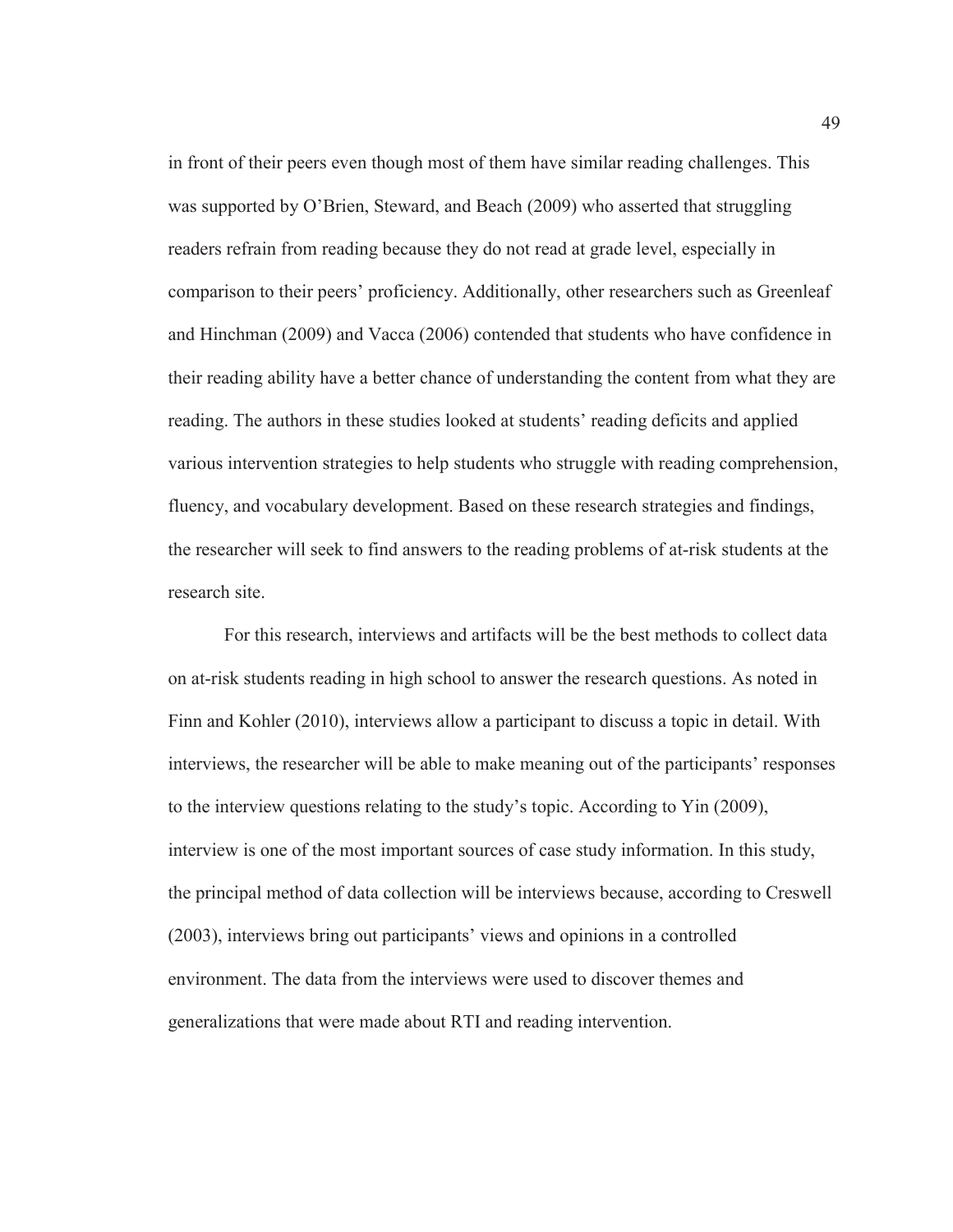#### **Literature Related to the Use of Differing Methodologies**

The use of differing methodologies to investigate the outcomes of improving student achievement in reading through RTI is based on practicing differentiated instruction such as small-group classroom instruction, based on the constructivist theory of learning. This is supported by Painter and Painter (2008) who asserts that teaching from a constructivist perspective results in more effective instruction which results in greater achievement outcomes for students. In an RTI framework, there are key components that must be provided. One such component is to match student's needs with high-quality intervention and instruction in order to gain the best outcomes for student learning (Reutebuch, 2008). Students in the intervention class were provided with instruction to match their individual needs in the form of small group or individualized instruction. This is supported by Gordon (2009) who noted that a small-group differentiated instruction is an example of teaching practices that require students to become active participants in their learning, thus resulting in successful outcomes of student learning. The case studies in this section support background knowledge, vocabulary development, fluency, and comprehension as effective strategies for teachers to use with students who have reading difficulties. Students in the reading intervention class exhibited one or more of these challenges. These studies have shown the benefits of using differing strategies to attain positive outcomes based on the student's area of deficit; therefore, they make a case for the use of a qualitative case study to investigate the use of RTI to help students with reading difficulties succeed in the reading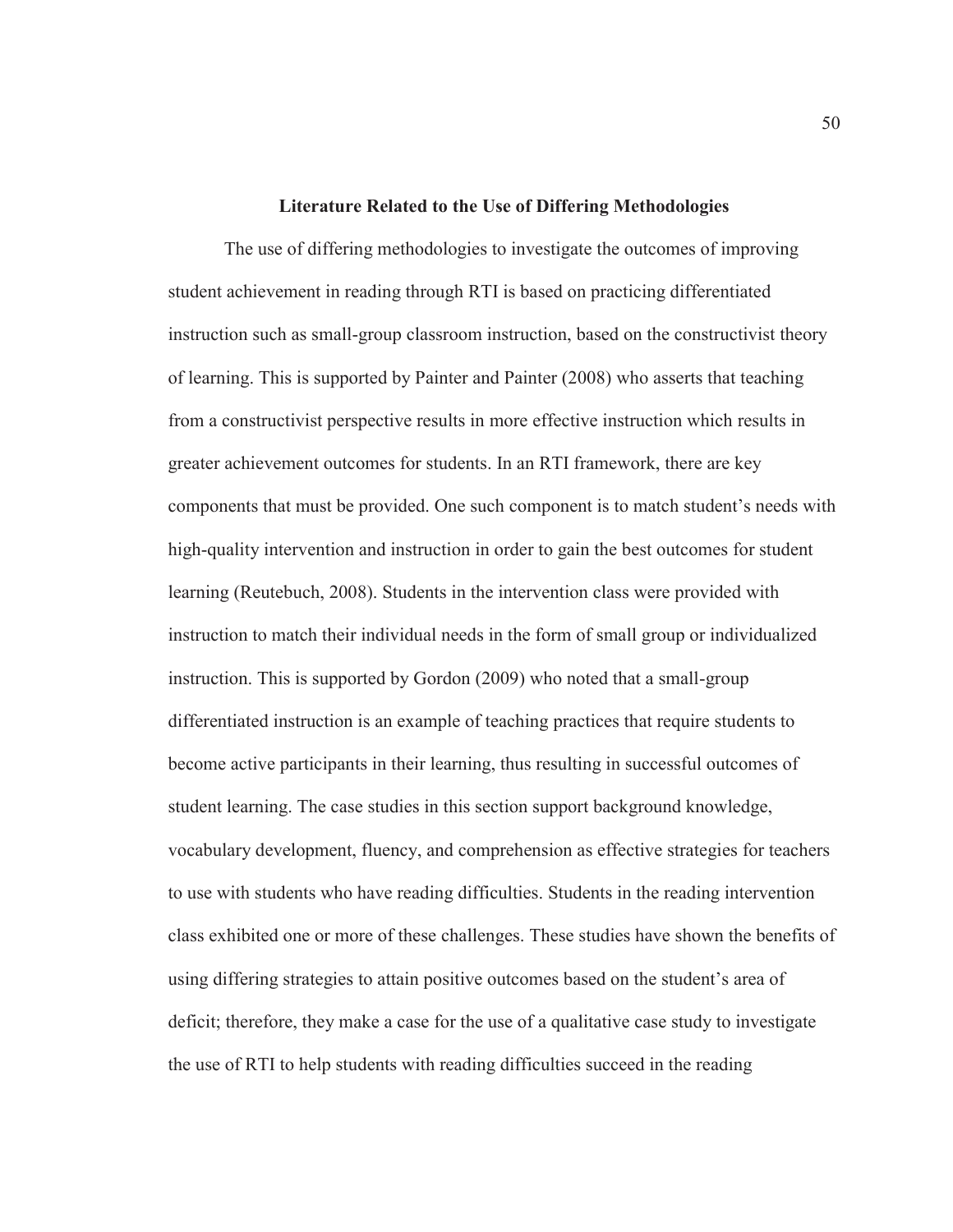intervention class.

### **Summary**

The literature presented in this section was based on the problem statement and research questions of this study. This qualitative case study explored the use of the RTI delivery model in a high school environment. This form of research was chosen because it allowed for understanding the RTI process and how the RTI model was implemented at the high school level, and the degree to which the implementation of a reading program was effective. Additionally, a qualitative design was best suited for this study because of the small sample size. The researcher used interviews and documentation of students' work as they related to RTI and reading intervention for this study.

RTI is a multi-tiered intervention approach that is implemented by schools to meet the needs of all students including special education students (Burns et al., 2005; Fuchs & Fuchs, 2006; Fuchs et al., 2003; Mellard et al., 2004). RTI uses early intervention instructional strategies before students have the opportunity to fail (Blankenstein, 2004). RTI is a process that is implemented and facilitated through the use of multi-tiered models. Fletcher et al. (2007) noted that RTI is not a single model, but a process through which intervention is derived. In addition, RTI's methods of implementation vary, yet the ideal RTI model entails continuous progress monitoring, tracking data, utilizing research-based practices, providing specific interventions for at risk students, and maintaining effective instruction in the general education setting (Hollenbeck, 2007). According to Al Otaiba and Fuchs (2006), students who participate in a tiered intervention for a specific period are more likely to experience an increase in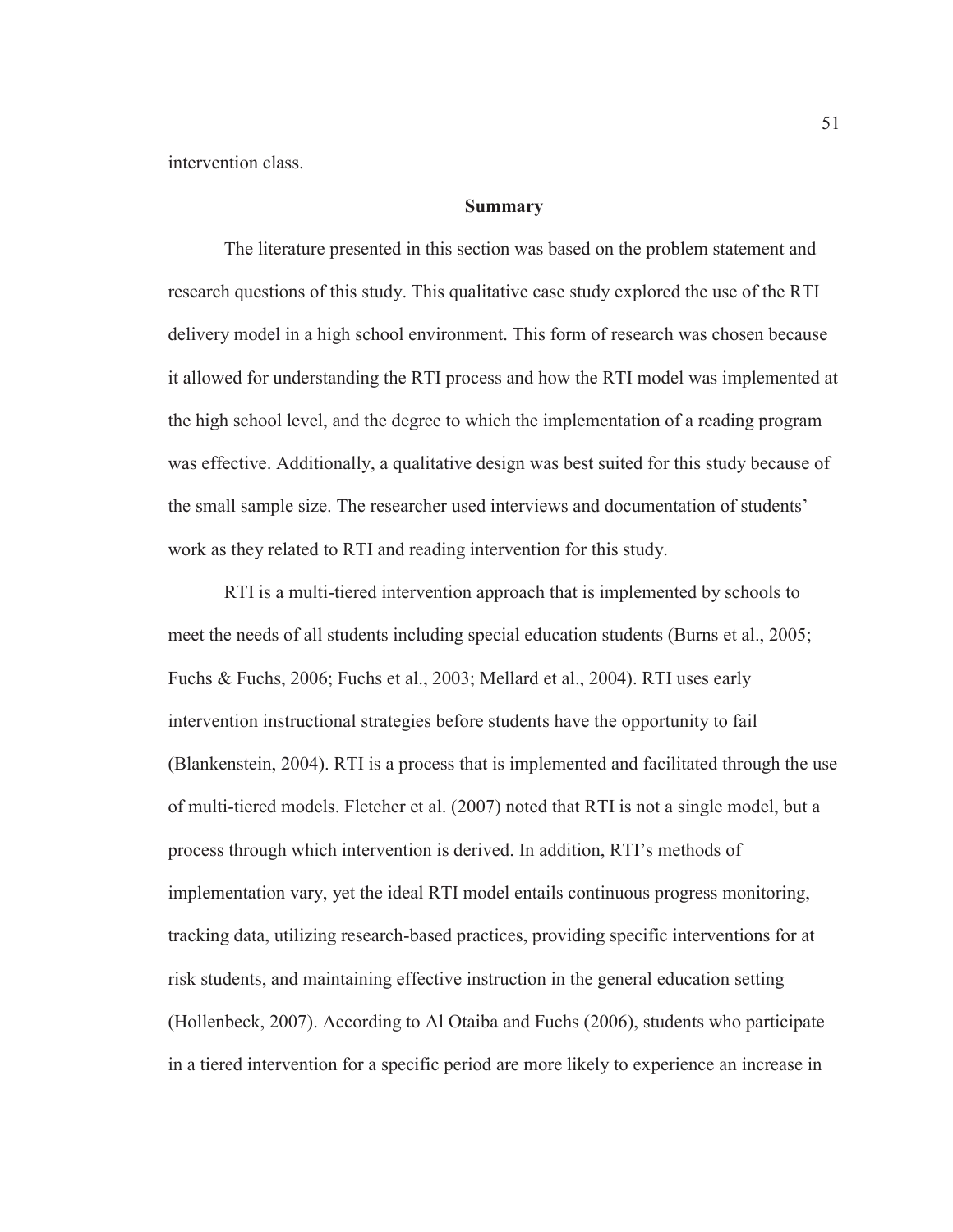their learning outcomes. Bender (2008) stated that when teachers closely monitor struggling students' progress, both student and teacher can focus on the specific areas that are challenging to the student and instruction can be differentiated to meet the student's need.

 The key factors for successful continuation of RTI at the research site are based on the roles of the principal, teachers, professionals, students, and parents. As the literature noted, they all play an integral role in contributing to the success of the program. Moreover, it is the goal of the school to ensure students are proficient in academic content areas; in particular students who lack proficiency in basic reading skills. According to Borasi and Siegel (2000), high school curricula are designed with the premise that students should already possess the reading skills to understand the concepts of content literature. However, not all students possess the knowledge base in content literacy. For some high school students, reading across the curriculum may be challenging because of content difficulty. Biancarosa and Snow (2006) noted that difficult text reading is a challenge to some high school students as well as greater learning expectations in content knowledge (Biancarosa & Snow, 2006; Brozo & Simpson, 2007). Using RTI as an intervention measure for struggling readers in the current school year is a goal at the research site. Success in this area will impact standardized test results as the school strive toward maintaining AYP. Results from this research should benefit the school in identifying areas for improvement in high school RTI reading intervention for at-risk student.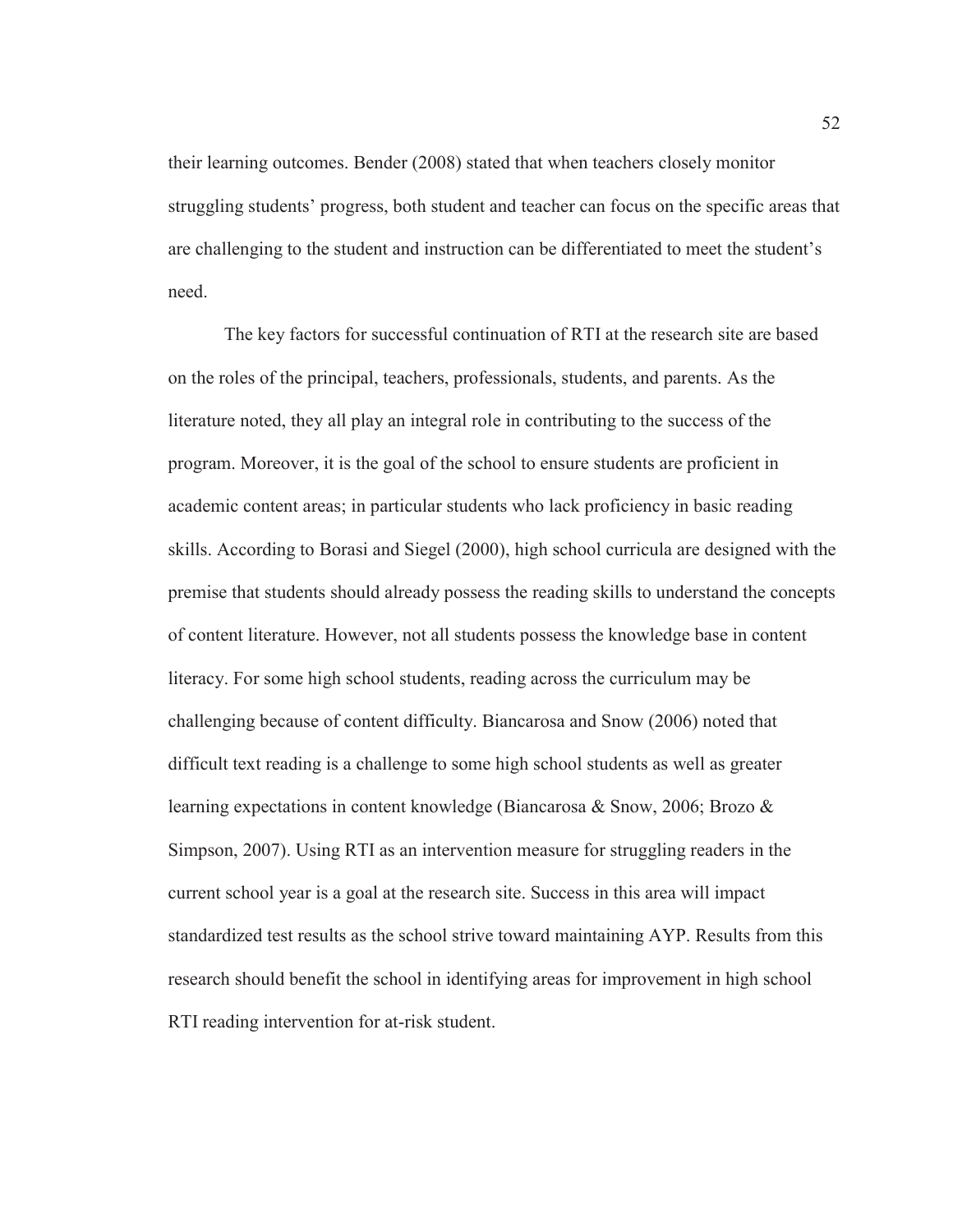### Section 3: Research Method

## **Introduction**

 This qualitative research study examined how RTI was used to address reading difficulties of at-risk readers at a high school in a southern state. I discussed the research methods, sample and setting, consent, instrumentation, data collection and analysis, and validity in this section. The local problem that existed at the research setting was that atrisk students participating in a reading intervention class were reading below grade level. This was evident from the term grade posting for November 2011, which indicated a high failure rate in all content areas. Students who struggled with reading may have had difficulty understanding coursework in more than one subject area.

The purpose of this study was to examine whether or not there was improvement in reading after some high school students participated in a reading intervention class. Since the current reading class had not been effective in improving students with reading difficulties academic performance, a case study was necessary to answer the research questions as to the "how" and "why" this was so. This study provided an in-depth description of RTI and the role of stakeholders who provide it. Margolin and Buchler (2004) defined scientifically-based research as research that provides evidence of a particular instructional method that works in an educational setting. Results from this study could help guide future research on the use of RTI reading intervention at the high school level. This section described the design, sample, instrumentation, data collection procedures, data analyses process, and validity for the study.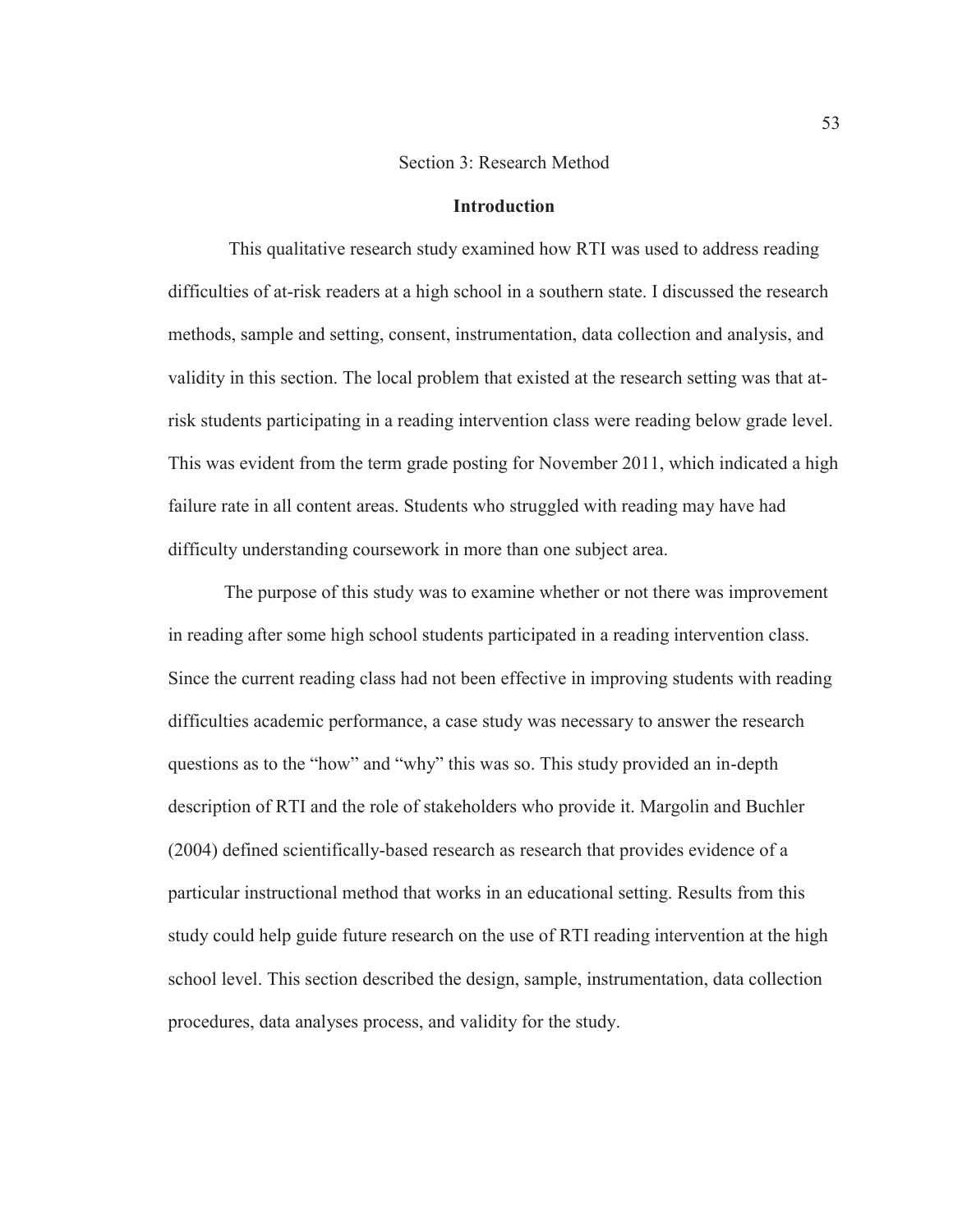#### **Selection of Qualitative Research Design**

When deciding upon the research design that was best suited for a study, three designs were considered: the mixed method and quantitative and qualitative approaches (Creswell 2003). A qualitative design was chosen because qualitative research was best for detailed and systematic analysis which in the long run provided valuable explanations of the processes that were occurring (Marshall & Rossman, 1999). Creswell (2003) affirmed that qualitative research is interpretive and applies simultaneous, interactive, and multifaceted complex reasoning. This complex reasoning was developed throughout the phases of data collection and analysis as emerging themes were discovered. Park and Lee (2010) noted that in qualitative research, data are interpreted through the literature review, triangulation, and member checking, which gives credibility to the research. Additionally, qualitative research methods provide rich contextual pictures and in-depth descriptions that allow a deeper understanding of how participants perceive a phenomenon (Finn & Kohler, 2010). Qualitative research was more appropriate because the study design continued to evolve throughout the data collection phase as opposed to a deductive sequence of steps that preceded data collection. The specific qualitative methodology for this research was an instrumental case study.

### **Selection of Case Study Tradition**

 Creswell (2007) noted that there are several research traditions. Some methods of gathering data are through biography, ethnography, phenomenology, and case study. The biography method uses narration to focus on theories, processes, and the authentic and general features of a person's life. Ethnography describes cultural and social changes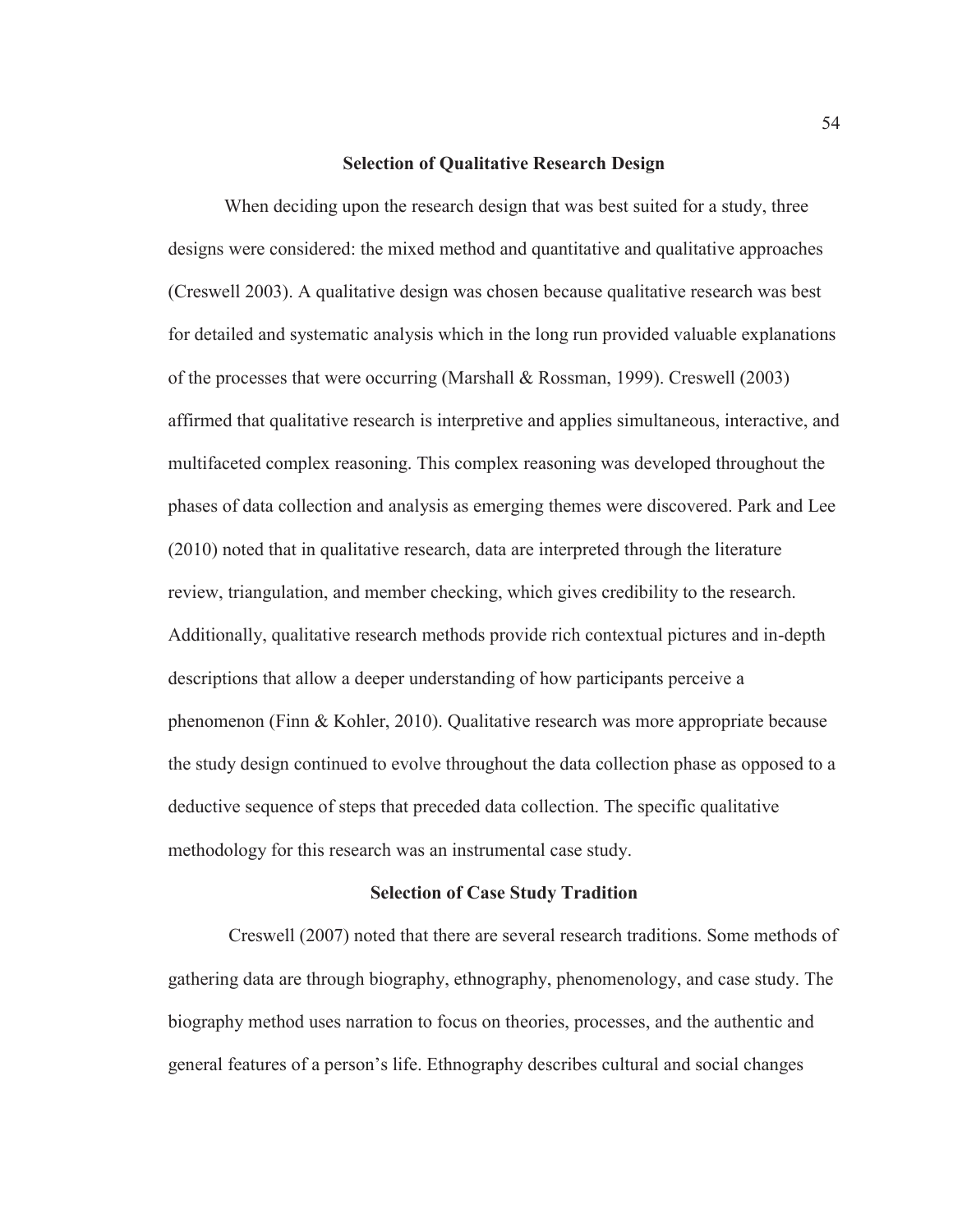within a cultural group. Phenomenology examines phenomenal experiences and uses tables, figures of statement to derive meaning (Creswell, 2007).

Yin (1994) defined case study as "an empirical inquiry that investigates a contemporary phenomenon within its real-life context, especially when the boundaries between phenomenon and context are not clearly evident" (p. 13). Merriam (1998) agreed that factors characteristic of the phenomenon can be uncovered during case studies in qualitative research. In other words, a case study focuses on a specific event, program, situation, or phenomenon, expresses rich details, and highlights the phenomenon (Creswell, 2003; Merriam, 1998). For these reasons, the specificity of focus made it a good design for difficult questions, occurrences, or situations that arose from daily practice. Additionally, case studies are used to answer questions about the change and process of a phenomenon within a specific context that need explanations such as "how" or "why." Yin (2003) provided a strong argument for the use of case studies as a comprehensive research strategy to guide the logic of a study, the data collection of the study, as well as the data analysis procedures.

 There are three types of case studies. They are instrumental, collective, and intrinsic case studies (Creswell, 2007; Yin, 2003). Instrumental case studies are used when the focus of the study is on a particular concern or issue and within a bounded system or setting. Collective case studies focus on multiple studies to highlight and show various perspectives of the issue being studied. Intrinsic case studies focus on a unique or unusual situation that is presented in the case whereby the researcher wants to have a better understanding of the case for intrinsic purposes (Stake, 2005).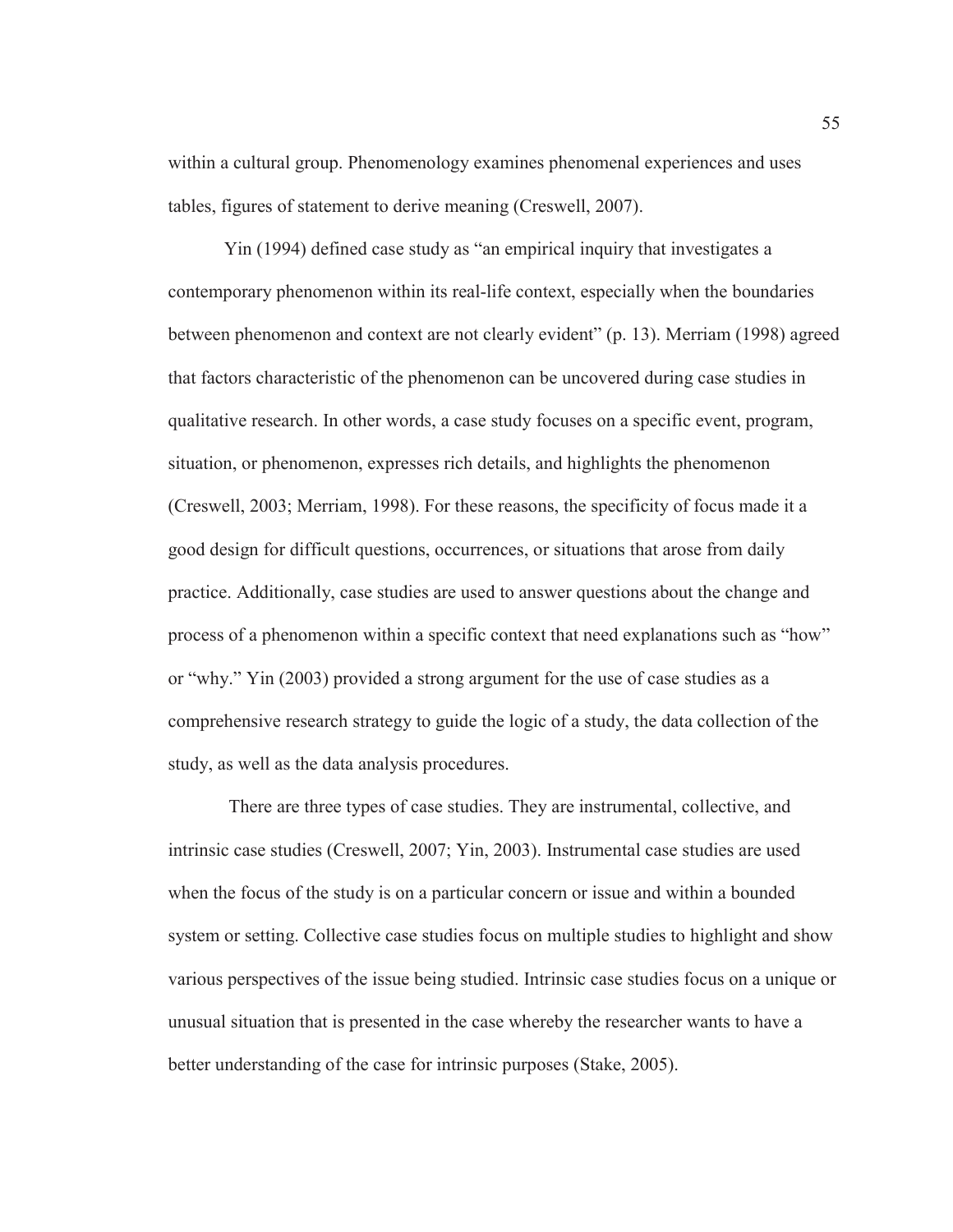Based on Stake's (2005) description of qualitative case studies, an instrumental case study is best suited for the purpose of this study. This was a within-site study bounded to one school using a small population size. The effectiveness of RTI within a reading intervention class to improve at-risk students' reading in a particular time frame was examined. The reading class was the case being studied.

The research designs that were considered and rejected for this study were the mixed method and quantitative approach. The reasons were that in a mixed method approach, the investigator collects data in a sequential or simultaneous format through quantitative survey and qualitative open-ended interviews (Creswell 2003). Surveys were not used in the study. In a quantitative approach, mathematical data are collected from surveys or experiments using instruments that yield statistical data. Accordingly, Muijs (2006) noted that quantitative methods are used to provide answers to a phenomenon or specific questions by using mathematical data. This study did not employ the use of statistical data; therefore, a quantitative approach was not applicable. A qualitative tradition was more appropriate because qualitative studies were best for detailed and systematic analysis, which in the long run provided valuable explanations of the processes that occurred (Marshall & Rossman, 1999). Information gathered from interviews, de-identified students' work samples, and school documents were the sources used for inquiry and determined the results of the questions researched.

### **Research Questions**

 This qualitative case study aimed to examine the effectiveness of using RTI model in a reading intervention program for high school at-risk readers. According to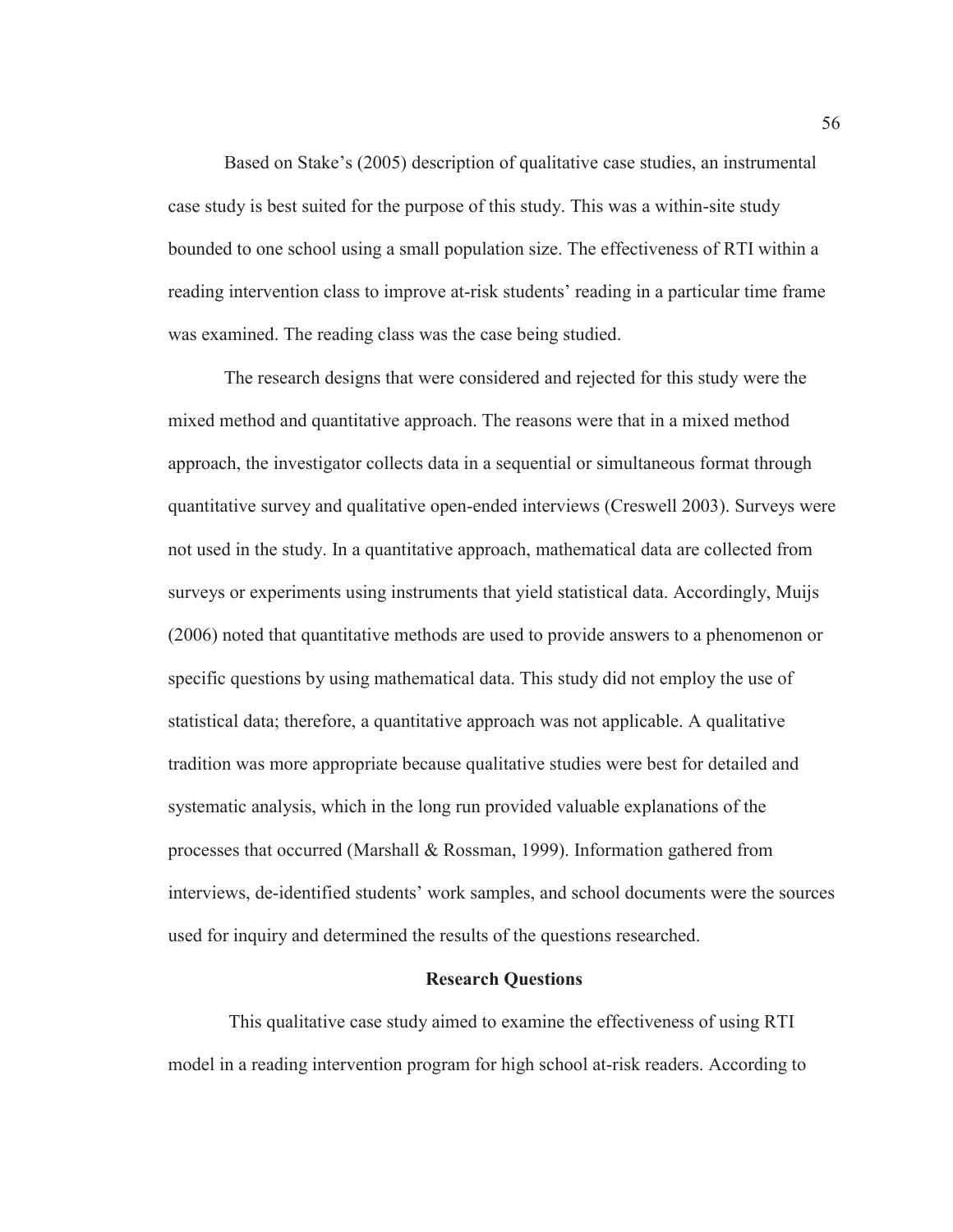Hiebert and Taylor (1994), many students who are identified as at risk of failing reading participate in some kind of reading intervention program where the intervention specialist or teacher targets the identified areas of weakness. This study focused on addressing the following overarching research question: In what ways is the high school reading class effective in improving at-risk students' reading, and how could the program be improved?

Additionally, the following subquestions were addressed:

- 1. How do teachers teaching the reading class conceptualize RTI?
- 2. How does the RTI team conceptualize the reading class?
- 3. What have been the benefits and challenges of the reading class?

### **Context of the Study**

The setting for this study was one high school located within a school district in a southern state. The student population was 1,298, and the demographic makeup was 60% Black, 33% White, 4% Hispanic, 3% Multi Racial, and 1% Asian (GADOE, 2009). The school's enrollment has relatively been consistent for the past 3 years. RTI was implemented at the site for at least 4 consecutive school years; however, 2011-2012 was the first year a specific class was created for RTI to teach reading. For 3 consecutive years, the school did not meet AYP; however, the school met the state's entire criteria for AYP for the 2012-2013 school year. Thus, the school had to maintain AYP status and had placed more focus on RTI. For the 2011-2012 school year, students who were at-risk of academic failure based on term grade reports were referred to the RTI team. Out of these referrals, 15 students were enrolled in the reading intervention class. This was the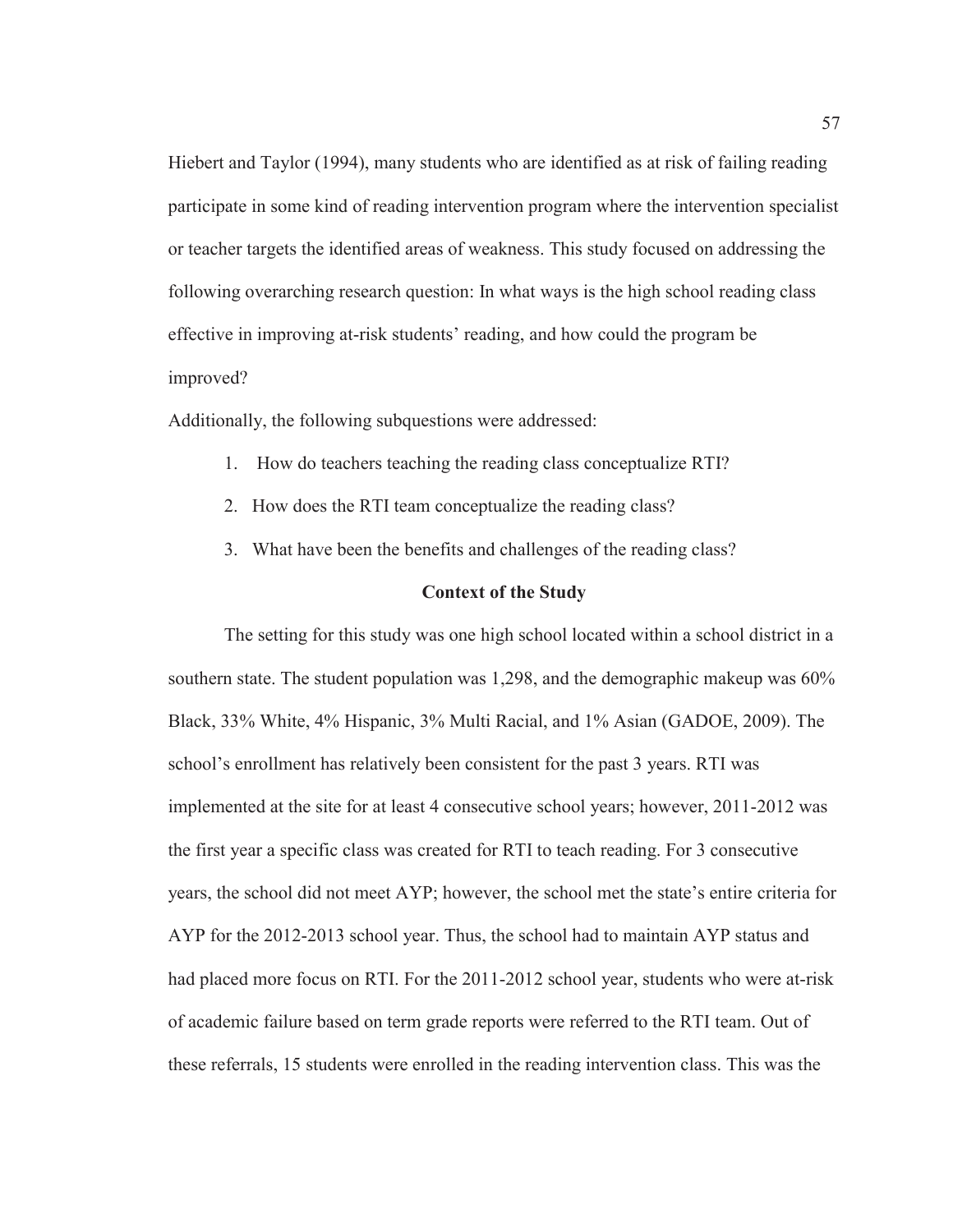population sample used for documentation purposes. It was these students' class work and grade reports that were used as documentation. These students were not participants in the research; however, de-identified work samples from their first semester class work and grade reports were used as data for the study.

The RTI program used was a tiered framework designed to identify and assist struggling students (GADOE, 2009) and aimed to resolve students' reading difficulties through a multitierred instruction model (Brown-Chidsey & Steege, 2005; Fuchs & Fuchs, 2006). Intervention at the Tier 2 level was used from the three instructional tiers in the RTI model. In the models, Tier 1 provided instructional and behavioral support for students who were experiencing difficulty in the general education setting. Tier 2 provided more specialized instructional support where teams can vary or customize the instruction based on student need. Tier 3 provided a comprehensive student evaluation on those experiencing significant academic difficulties and was also used to determine eligibility for special education services (National Joint Commission on Learning Disabilities, 2005). Hiebert and Taylor (1994) noted that two options were derived from research: Students either master established reading goals or the intervention stops because of lack of progress. If the latter occurred, other reading treatments were considered. The qualitative method included collecting data from term reports to determine the progress of at-risk students with reading difficulties referred for intervention through the RTI model.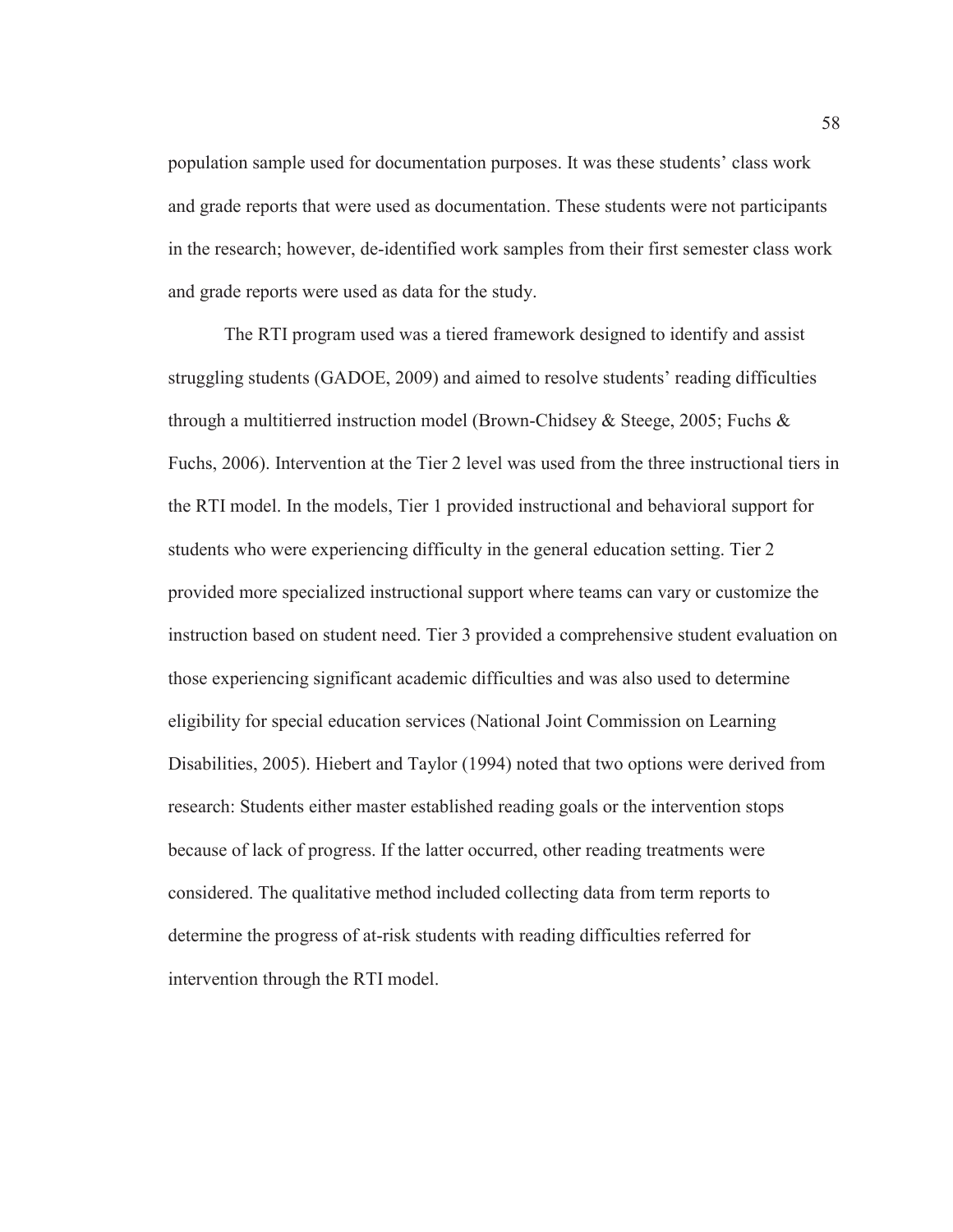#### **Ethical Considerations**

I obtained a letter of approval from the school district to perform research in the county (Appendix A). The research was subject to review by the school district Institutional Review Board (IRB). The IRB procedure for conducting research was for me to submit via email the research methodology, informed consent of participants, survey instruments, questionnaires, and a statement noting approval from the principal to conduct research on the school campus. The district approved the study, and evidence of approval is found in Appendix A. The invited participants in this study were two administrators, one graduation coach, and four teachers. The participants were asked to sign a consent form to participate in the research study (Appendix D and E). Ethical protection of participants was carried out by adhering to the NIH policies and procedures for protecting human research participants.

Attention to the aforementioned ethical considerations was maintained throughout the duration of the study. Because the data collection consisted of interviews, students' work samples, and school documents, confidentiality and was maintained to protect participants' identity and students' privacy. Confidentially was maintained through the use of pseudonyms of the administrators, graduation coach, and teachers. The reading teacher did not identify students' names on their work samples. The teacher deleted students' names and personal information from grade reports and class work.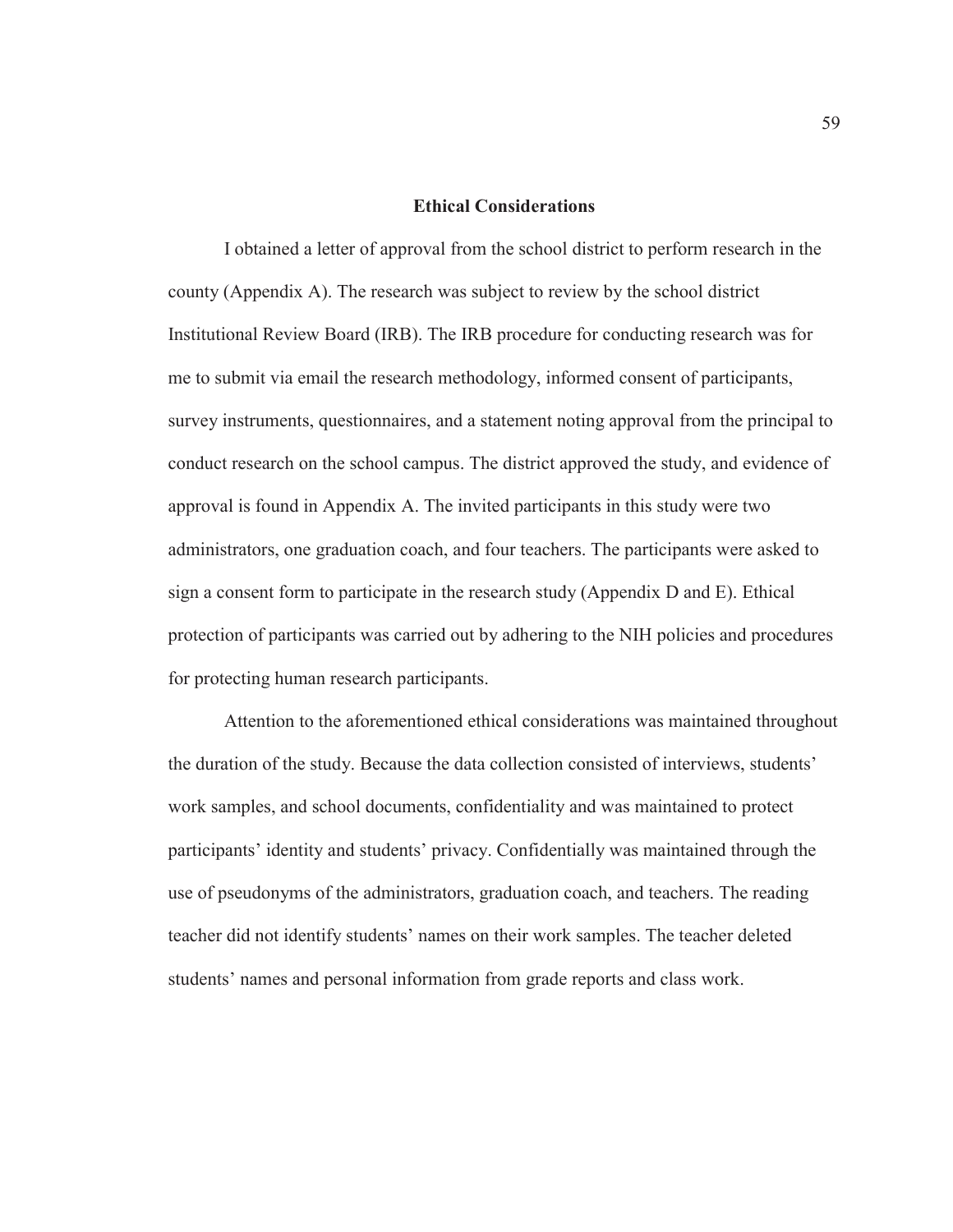#### **Procedure for Gaining Access to Participants**

I had access to the participants because the study was conducted within-site. I ensured that the study did not interfere with instructional time to a detriment of student learning by meeting with the teachers after school in their classroom, based upon the agreed convenient time of both parties. The procedures for gaining access to the participants involved meeting with them one-on-one after school to describe the research study. They were told why they were invited to participate and the significance of their role as well as their possible contribution to the study. They were informed that their participation was totally voluntary, and that they had the right to voluntarily withdraw from the study at any time without any consequences. Next, the participants who consented to be a part of the research notified me in person of a date and time to conduct a phone interview. The phone interview consisted of semistructured open-ended questions and lasted approximately 45 to 60 minutes. Finally, I obtained approval for the study from the Institutional Review Board through Walden University.

## **Role of the Researcher**

I am a teacher at the site where the research was conducted. I worked in the capacity of the school's Career and Technical Instruction Coordinator, special education teacher, and collaborative teacher in the general education setting. I saw the long term effects of students who struggled with reading difficulties from ninth through  $12<sup>th</sup>$  grade in both the special education and general education settings. Many of these students struggle in all core content areas because they are unable to understand challenging texts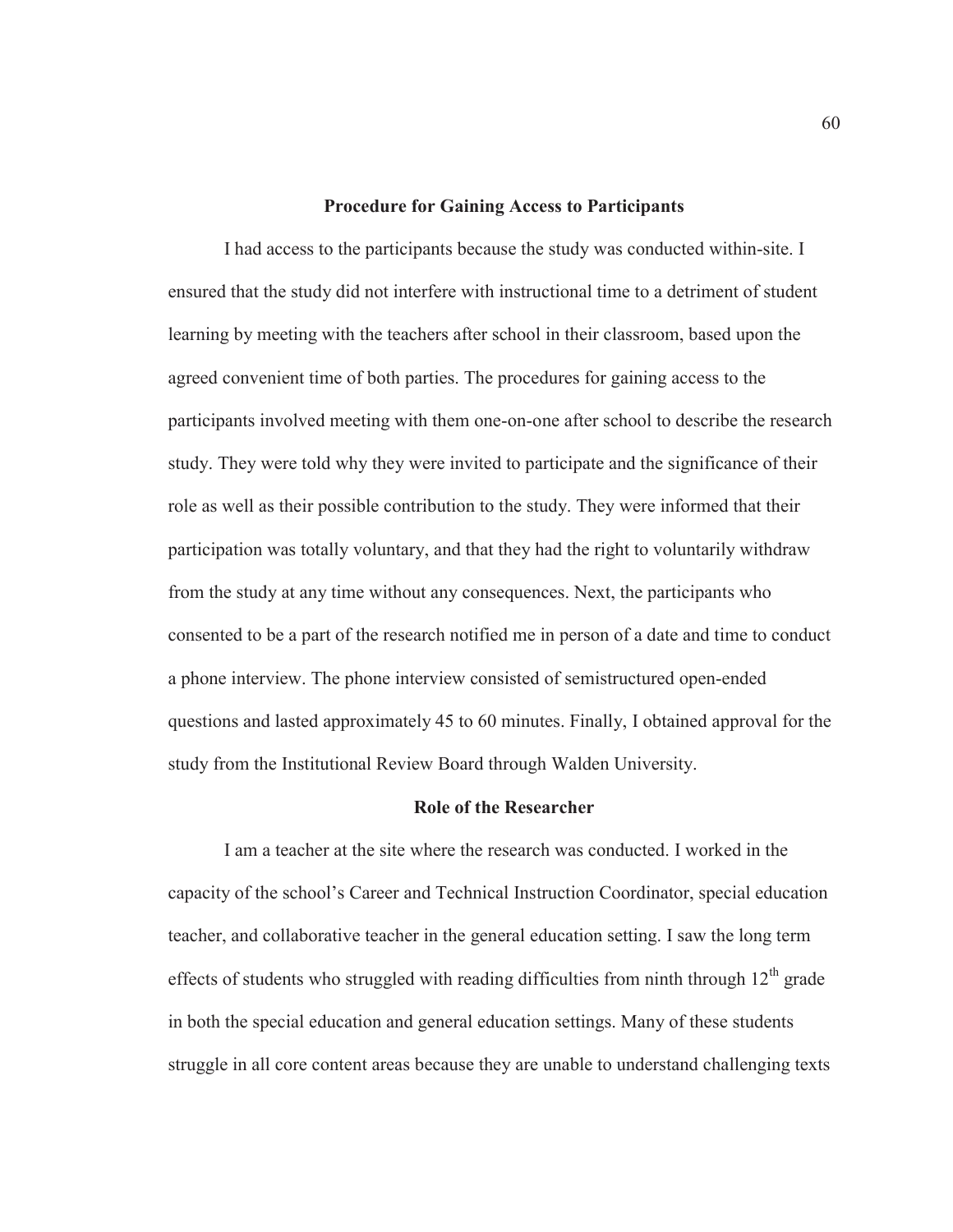to derive meaning from what was read, and some of these students may read words but not understand the context of the material. From these experiences, I had a voice in the RTI / SST meetings, and have been an advocate for a reading program to assist these students. My role was to conduct the research with fidelity and without bias to the study since I did not deliver reading intervention to the students whose papers were examined as data collection.

# **Researcher-Participant Working Relationship**

I have been employed at the research site for 12 years and have a good working relationship with the participants of the study. The participants represented a crosssection of the curriculum where reading for understanding is essential for students' success toward advancement to the next grade level. Additionally, the participants were part of the RTI team that monitors students' progress from 9-week progress reports. During several SST and RTI meetings, there was much concern about the direction the school wanted to taking with the reading program, and the improvement and continuation of the class. The participants were chosen because they are interested in the findings of the study in order to make changes to the program for successful continuation in the 2012-2013 or 2013-2014 school years.

# **Researcher's Bias**

I had prior involvement with RTI as a core team member. Additionally, I am currently an RTI focus group member at the Tier 4 level of intervention. Part of my role is to support and mentor students at the Tier 2 level of RTI. Maxwell (2005) noted that qualitative research is concerned about how a researcher's values and expectations may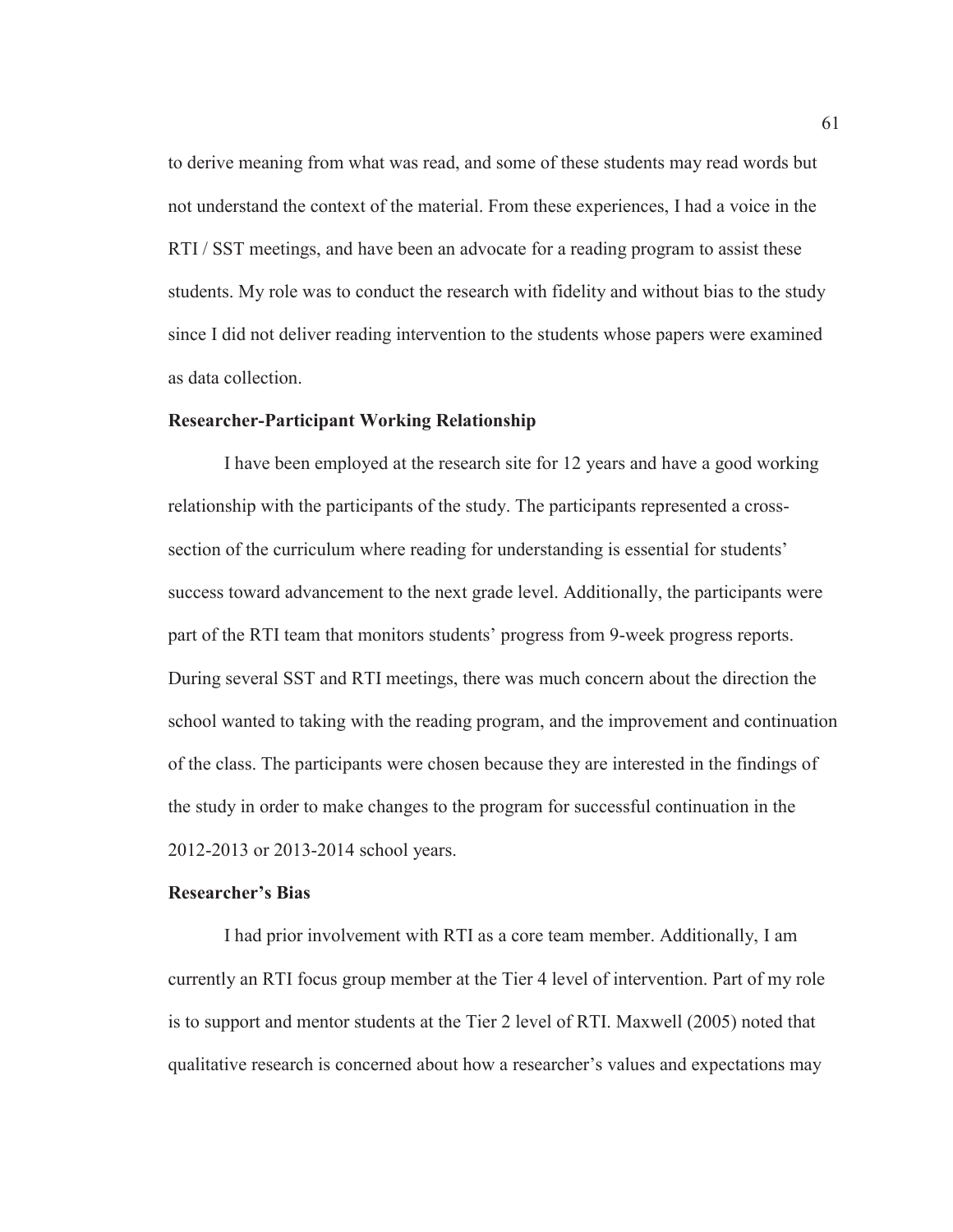influence how the study is conducted along with the outcome of the study. This is supported by Richards (2005) who recommended that researchers acknowledge their preconceptions, and approach the research with an open mind. Because I am familiar with RTI at the site, it is important to note that the research questions were relevant to my involvement in RTI which may be a potential bias. My bias and experiences may be related to the research study because I may want positive outcomes for the continuation of the program. The participants are also familiar with me and may be inclined to be bias with their answers to the interview questions because they may want me to succeed.

#### **Criteria for Selecting Participants**

The criteria for selecting participants for this study were based on their level of involvement with RTI. The justification for selecting seven participants was for the purpose of yielding detailed information from a cross-section of educators involved in the RTI process. A selection from school leaders, RTI team members, and teachers were used in order to maximize what could be learned about the research study. The participants were selected for the interviews because they each had fulfilled a role in RTI at the school campus, and four of them had contributed to the school-wide RTI implementation. The purpose of interviewing these RTI team members was to determine their individual thoughts regarding the RTI reading class at the research site.

## **Purposeful Sampling**

The sample for this study was drawn from the population of one high school located within a school district in a southern state. According to Creswell (2007), purposeful sampling is relevant to individuals and sites because they can purposefully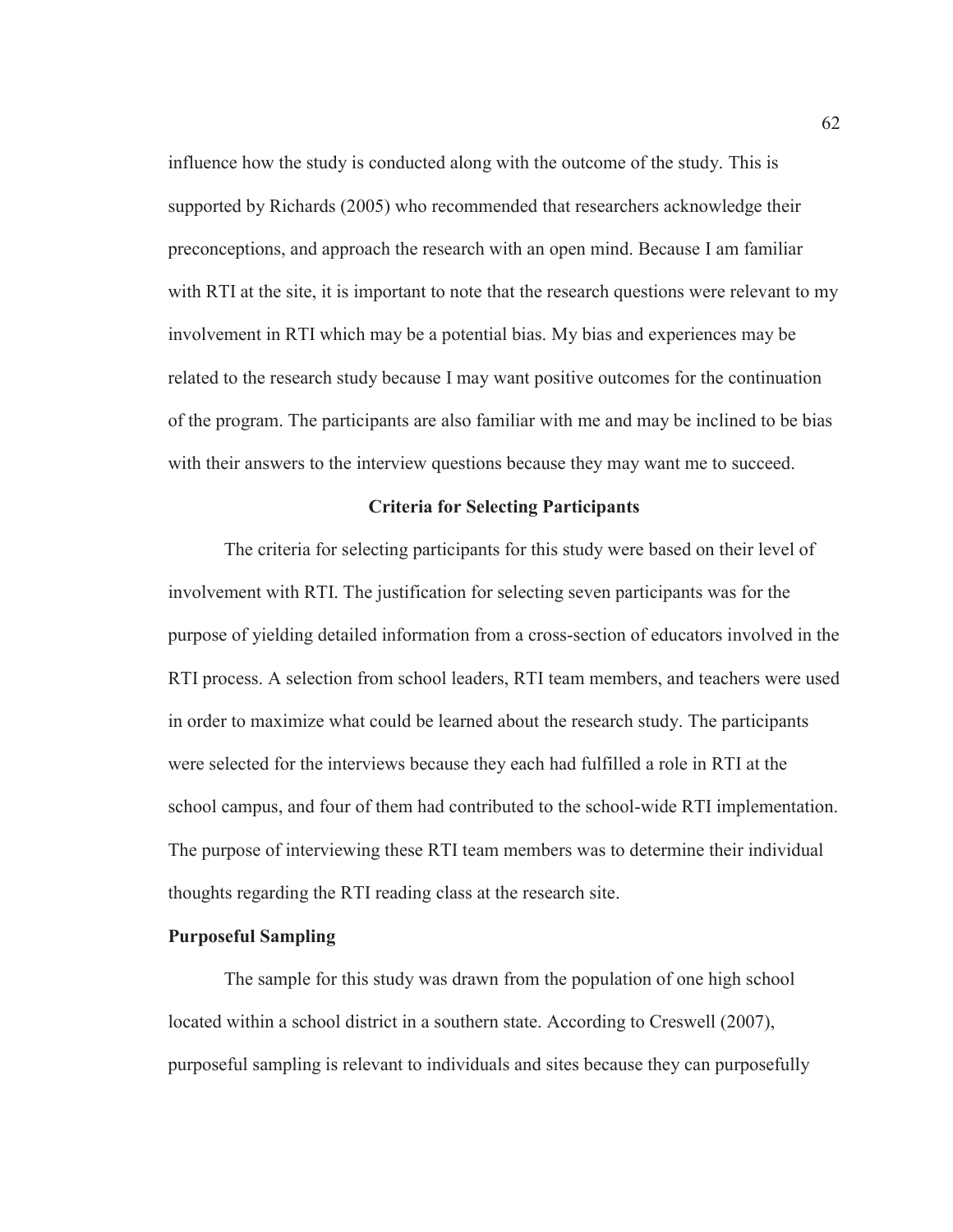communicate knowledge of the research problem and the main phenomenon in the study (p.125). Creswell (1998) is supportive of the use of small sample size and noted that the inquiry will be deeper based on the sample size, especially with fewer participants. Purposeful sampling, according to Gay and Airasian (2000) involves selecting participants who can furnish specific, detailed information that would be enriching to the study. Qualitative researchers seek to uncover rich descriptions about the population, thus small sample sizes with few participants are preferred. Purposeful sampling for this study was used based on the belief that the participants would be a representation of the population of educators who participate in the RTI decision making process. There were no student participants for this study.

Seven participants were purposefully selected to participate in the study. The participants were two administrators, one graduation coach, and four teachers. These participants have close proximity to the reading class and are familiar with RTI. For example, the curriculum and instruction administrator is responsible for implementing the class and choosing the teacher for the class. Since this class was in its first year of implementation, the administrator was interested in the results of its success. The other teachers interact with the deidentified students in their classes and were able to determine if there was improvement in text reading for comprehension across the curriculum. The graduation coach has access to deidentified students' reports and works with the SST teacher as team leaders on student recommendation for the reading class through the RTI process.

The participants teaching experience ranged from three to 25 years of experience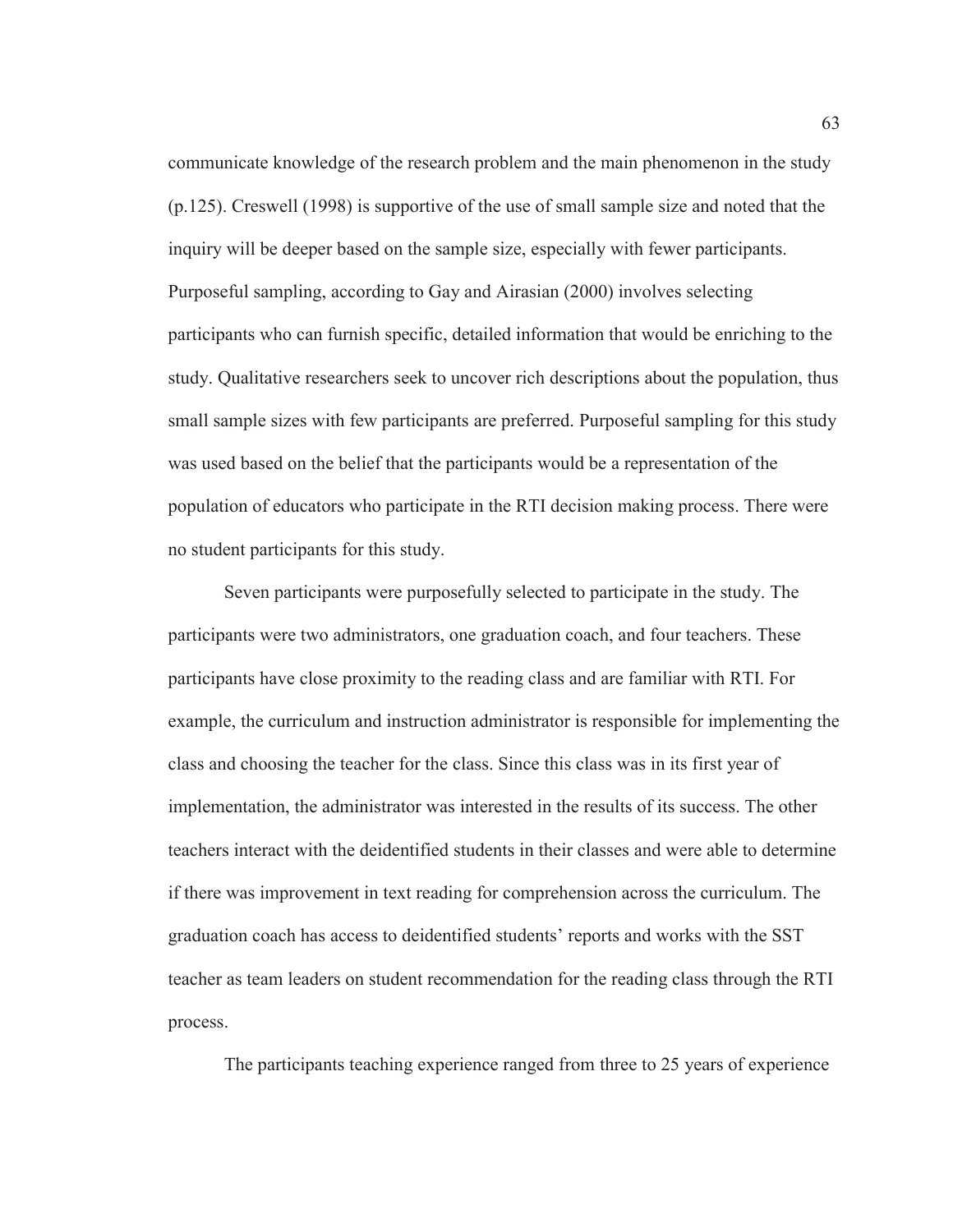in education. These individuals hold a variety of certificates and endorsements such as leadership, reading specialist, advance placement, gifted, general, and special education certificates. Degrees range from Bachelors, Masters, Education Specialist, and Doctorate.

# **Data Collection**

Creswell (2008) noted that collecting data for case studies require drawing from informational sources such as documents and interviews. Documents for this study were de-identified students' work samples, RTI reports, and the school's RTI policy statements. Yin (2003) stated that data can be collected from physical artifacts, archival records, documents, interviews, participant observations, and direct observation. Creswell (2003) suggested that researchers should incorporate methods of triangulation from various sources to support and justify emerging themes derived during the study.

 For the purpose of this research study, sources of data collection were interviews, artifacts such as class work samples, and documents such as RTI reports and school emails on RTI. These provided a frame of reference affiliated with RTI and intervention practices in the reading class. Interviews were the primary sources of data. I choose interviews because they are a major part of qualitative research. Janesick (2004) noted that interviewing is communicating, exchanging information, and receiving feedback on questions pertinent to the research.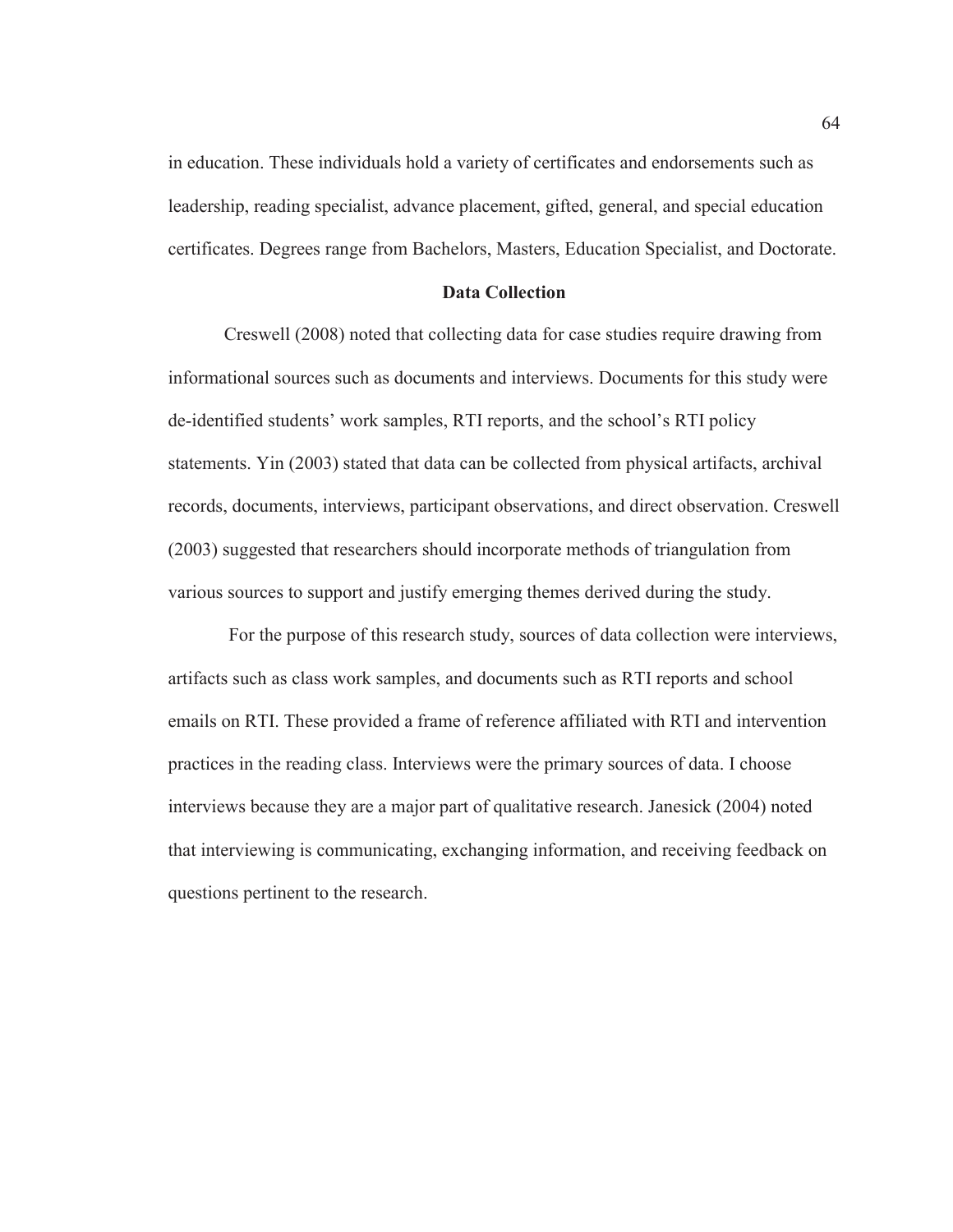# **Semistructured Interviews**

 Semi-structured interviews were an integral part of the data collection. Yin (2009) stated that applying this method of data collection will enable the researcher to gain valuable insights into matters or phenomenon, and also help to pinpoint pertinent sources of evidence. Yin also pointed out that interviews are designed to hone in on the topic of the case being studied to give an explanation from perceptions and inferences. Creswell (2008) asserted that this source of information provides knowledge that is not accessible through other means, such as personal experience. Semi-structured interviews were the primary source of information because I was able to make meaning out of the data. Additionally, Finn and Kohler (2010) asserted that interviews allow participants to discuss a topic in detail and Yin (2009) noted that interview is one of the most important sources of information. The data from the interviews were used to make generalizations and explore themes about RTI and the reading intervention program.

 Participants for this study were interviewed individually. Interviews were conducted for approximately 45 to 60 minutes over the phone after school on a day and time that was convenient for the teacher since some teachers had other obligations. Interview questions were adapted for different types of participants. For instance, the administrator's questions were different from the teachers' questions. These are included in appendix F and G. Participants answered the interview questions and offered suggestions for strategic methods for intercepting potential at-risk students with reading difficulties at the Tier 1 level of the RTI model. Data was recorded via note-taking and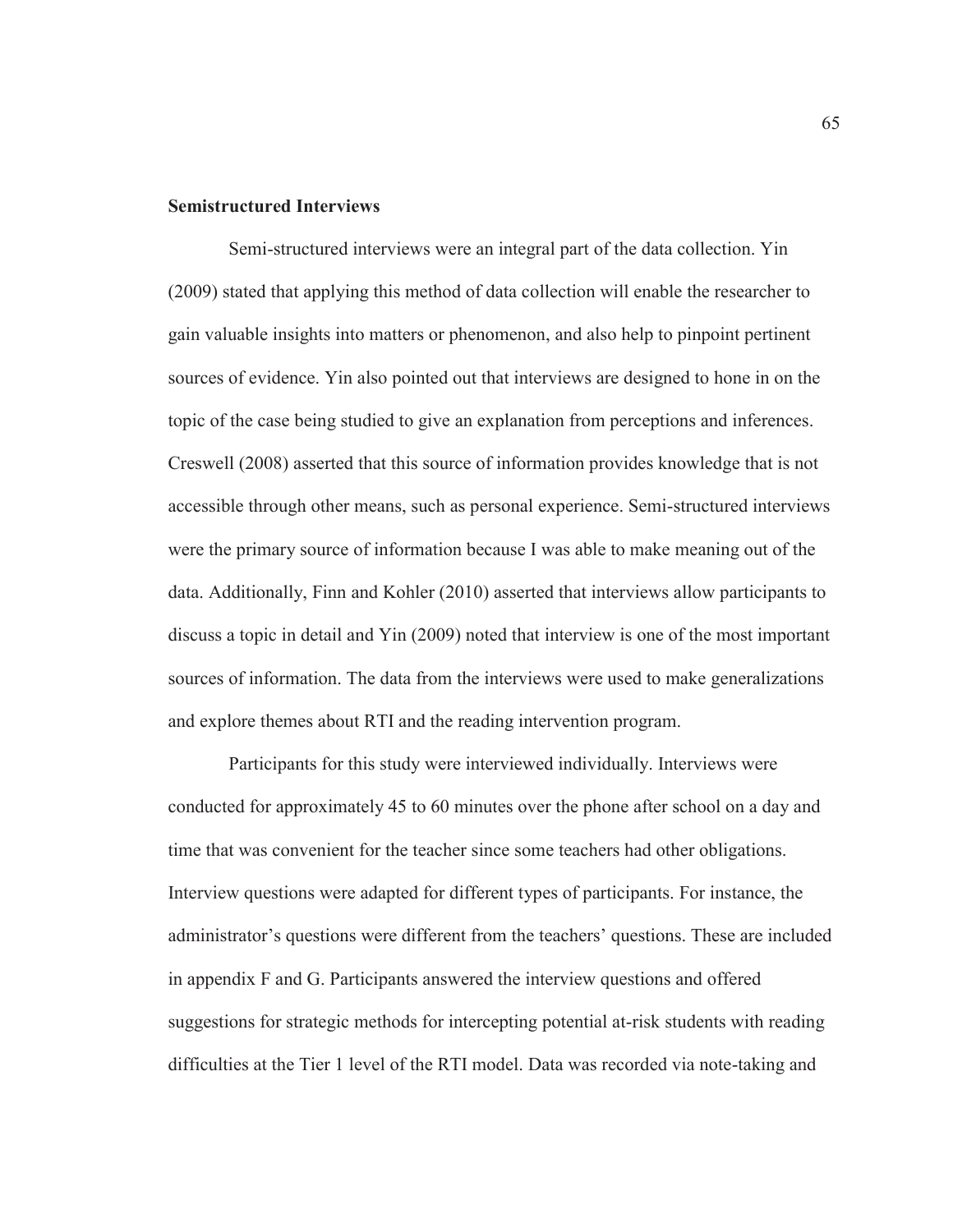tape recording. Upon conclusion of the interviews, the interview documents were placed in a sealed envelope and stored in a secured file cabinet in the researcher's home prior to analyzing the data. I transcribed the interviews using a coding process. The next source of documentary data was RTI reports, and artifacts such as students' work samples.

# **Artifacts**

Deidentified students' class work samples were examined. These included some daily reading assignments, formative and summative assessments. For the reading class, the reading intervention teacher used various teaching tools such as computer assisted reading programs, one-on-one teaching, individualized reading, and skill building reading sets. Class work samples from some of these teaching tools were artifacts used in the study.

#### **Documents**

Documents are used to pull together information and supplement evidence gathered from other sources Yin (2009). As noted by Creswell (2008), in order to construct a qualitative text data base, it is necessary to identify the types of documents that can provide useful information, and then have information reviewed for accuracy, completeness, and usefulness. After these steps are completed, the relevant information should be recorded.

Teacher referrals for RTI were used as documentation to support deidentified students' need for intervention at Tier 1 stage. Deidentified students' class report was evidence of student progress, and 9-week progress report was evidence whether Tier-2 reading intervention was working. Additionally, faculty meetings' minutes on RTI,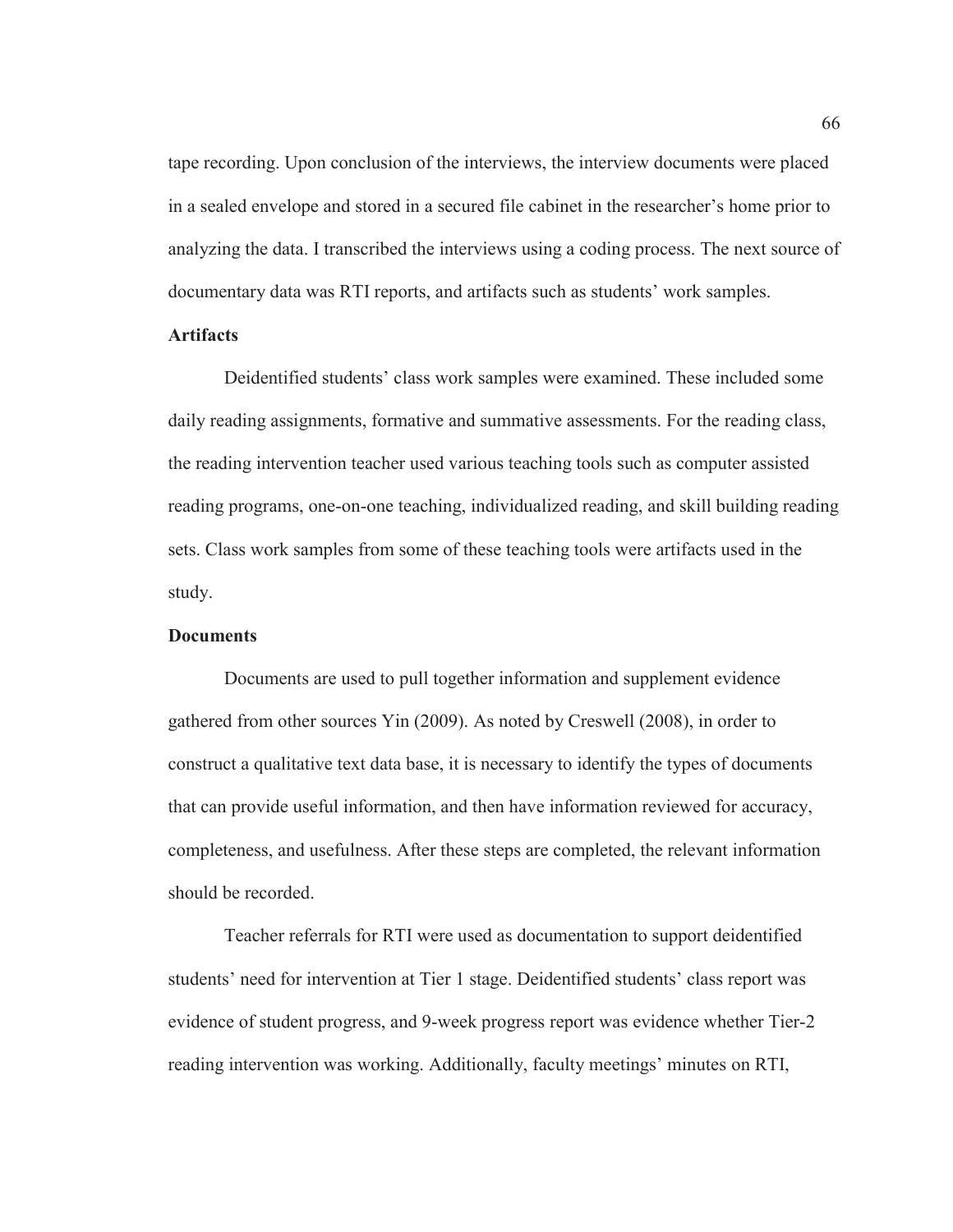MTSS focus group meeting minutes, and school emails were examined. Yin (2009) noted that using documents as data collection helps improve and substantiate other sources of evidence. Upon conclusion of gathering documents, the documents were placed in a sealed envelope and stored in a secured file cabinet at my home prior to analyzing the data.

### **Data Analysis**

Analyzing data according to Creswell (2003) involves conducting assorted analyses, preparing the data for analysis, delving deeper into dissecting and comprehending the data, and deriving a conclusion from the interpretation of the broader significance of the data. Also, Merriam (1998) noted that analyzing data brings about a sense of clarity and meaning to the topic being researched. Hatch (2002) labeled five models of qualitative data analysis as typological, inductive, interpretative, political, and polyvocal. I used the inductive methods analysis based on specific findings from interviews and documentary data. According to Hatch (2002), inductive thinking proceeds from the specific to the general and pulls these pieces together into a meaningful whole. Inductive analysis begins with examining the particulars within the data and connecting patterns across individual observations to create the big picture. To analyze the data, a coding system was put in place. Rubin and Rubin (2005) noted that coding is a systematic way of examining and labeling all data derived from themes, concepts, and events and aligning them to the interviews.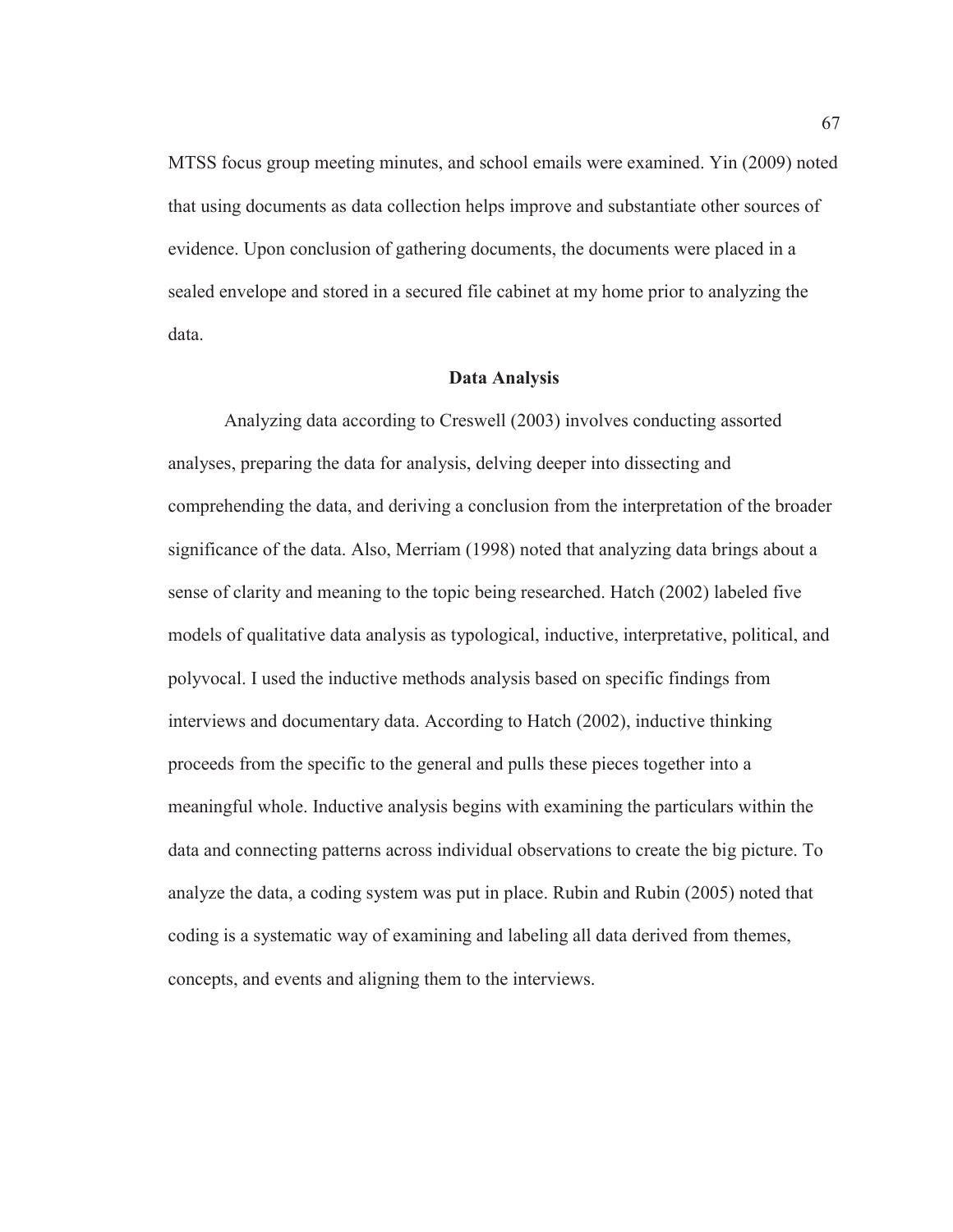#### **Development of Case Narrative**

A case narrative is a compilation of evidence for a case based on information from various sources. Some of these sources are interviews, observations, focus groups, and documents. To develop a case narrative, Stake (1995) suggested that the researcher follow a flow of ideas which includes informing the reader about the genesis of the study, describing the case and its context, probing issues further, and summarizing the researcher's understanding of the case from reports. A case narrative was developed from interviews and documentary data. The conceptual framework was used to give accounts of how RTI was used in the classroom to assist students who have difficulty with reading comprehension. The evidence revealed how effective the reading class was in helping students gain mastery, acquire goals and expectations for student improvement, and what needs to be done to ensure continuation of the class. To facilitate analysis and understanding, the information was subject to interpretation based on categories of the conceptual framework. Thus, the case narrative rendered an account of the analytic categories supported by rich descriptions derived from interviews, artifacts, and documentary data.

# **Open Coding**

The data analysis used in this case study was open coding. Creswell (2003) encouraged qualitative researchers to assess data for expected and surprising themes that focus on a broader theoretical perspective. In essence, coding data involves taking raw data and reducing it into feasible bits of information. Corbin and Strauss (2008) stated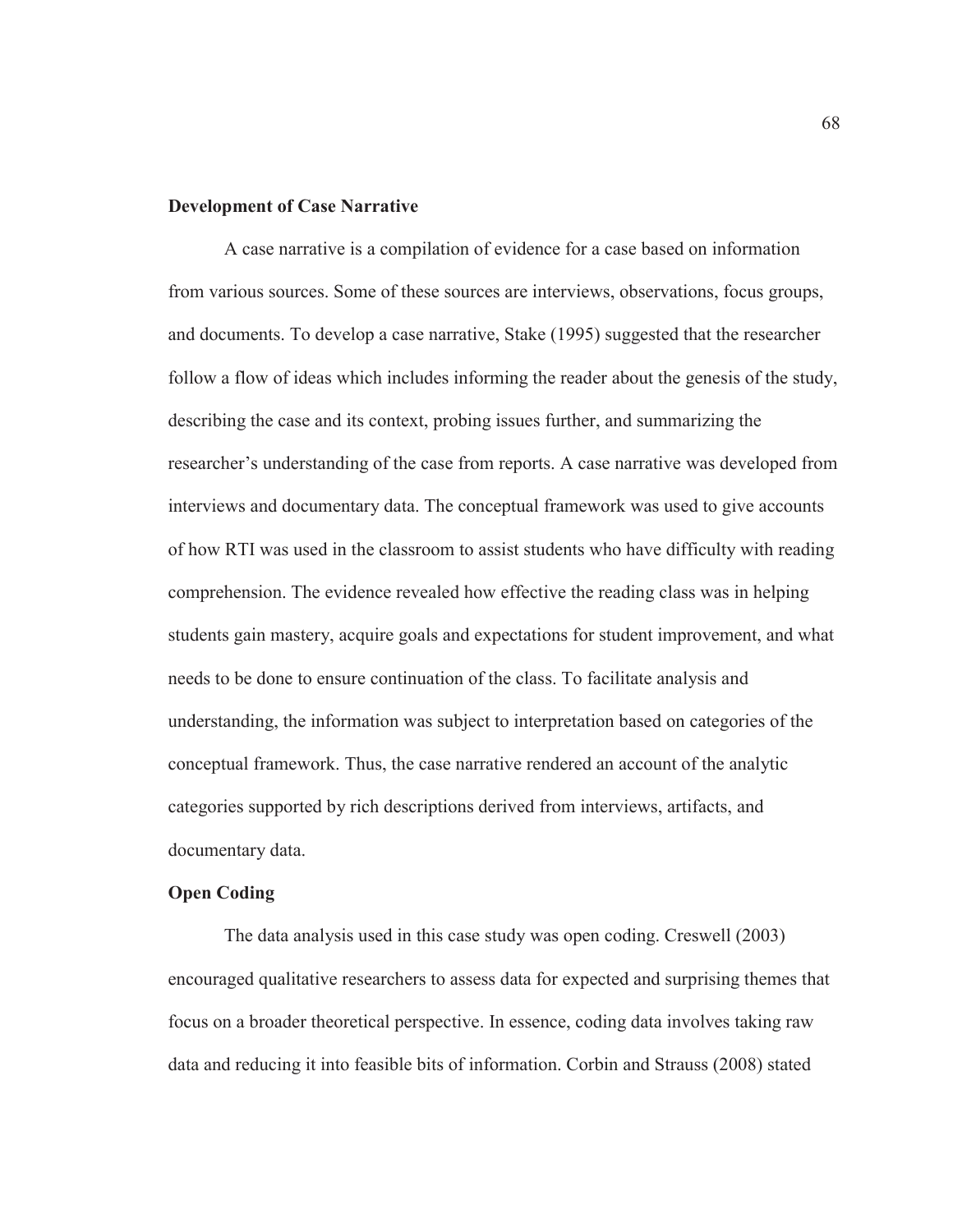that open coding involves labeling words and phrases from data, and axial coding groups the open codes into themes or categories. When open and axial coding is completed, a central phenomenon is identified through selective coding. Park and Lee (2010) asserted that qualitative coding plays a vital part in data analysis by allowing the researcher to put data into categories to create themes. All data collected from this study was coded and analyzed to evaluate themes generated from the data. I used predetermined codes based on themes and categorize from the research questions. Initially, I coded the data manually according to research questions and as guided by the analytic features in the framework. See (Appendix I) for alignment of research questions to coding themes.

## **Transcription**

The interviews were transcribed and coded based on the research questions: In what ways is the high school reading class effective in improving at-risk students' reading, and how could the program be improved? How do teachers teaching the reading class conceptualize RTI? How does the RTI team conceptualize the reading class? What have been the benefits and challenges of the reading class? After the interview was completed, I reviewed the notes with the interviewee for accuracy. Next, I transcribed the notes after each interview. Upon completion of sorting, rewriting, and transcribing the interviews, I hand coded the information based on categories. The initial hand codes were aligned with the interview questions (Appendices F-H), and then the hand coded information were broken down into themes.

Hatch (2002) pointed out that this systematic way of putting data into categories helps to uncover themes that are similar and share common traits. According to Rubin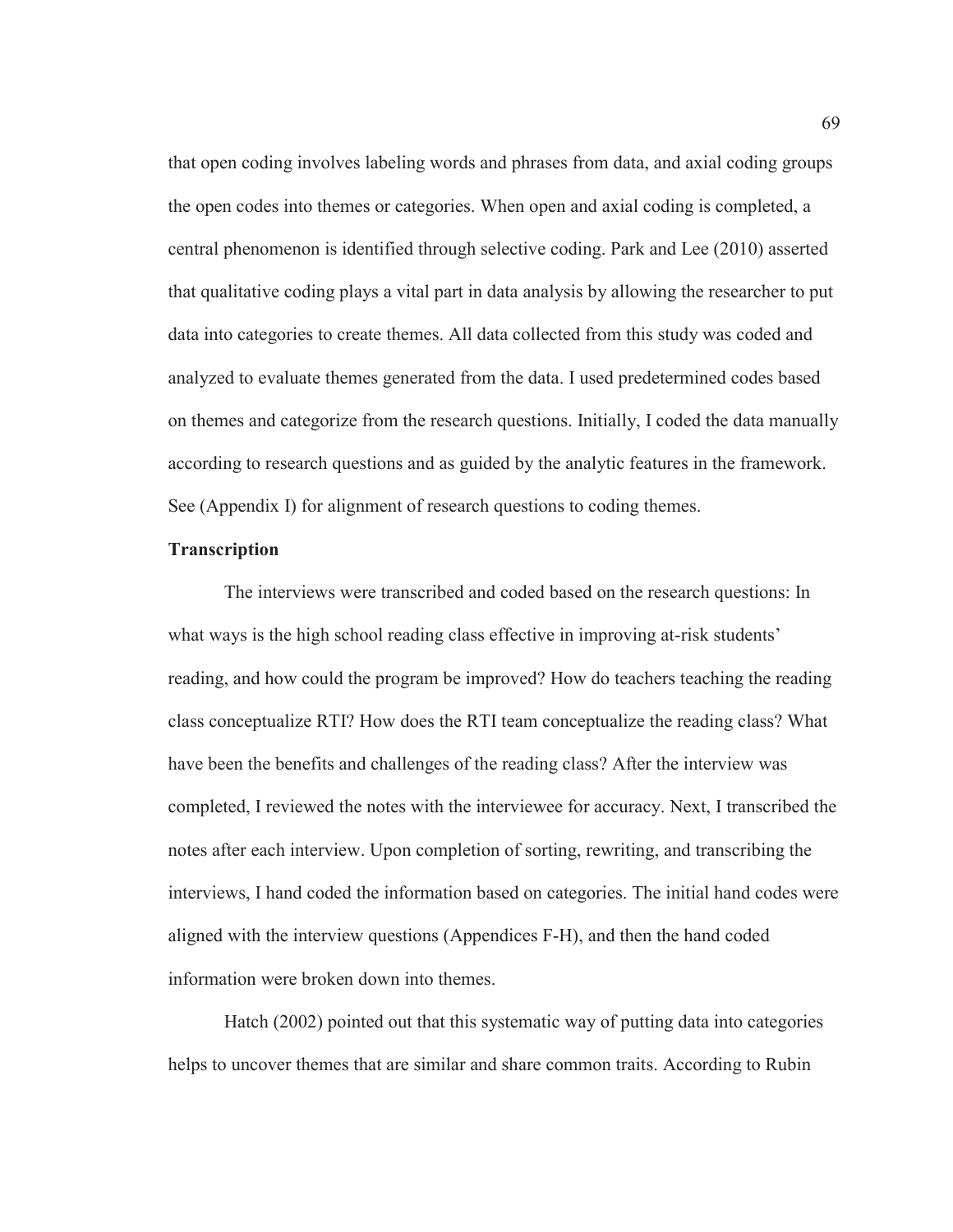and Rubin (2005), the researcher has to take into consideration what is present and what is missing from the information in order to establish some early themes.

# **Thematic Development**

Creswell (2007) examined four computer programs for data analysis. They are Atlas.ti, NVivo, Maxqda, and Hyper Research. Originally, I had planned to use Hyper Research 3.0.3 qualitative data coding computer software to facilitate additional coding after the initial hand coding. Hyper Research is a qualitative software program that enables the researcher to code and retrieve data, construct theories, and perform data analysis (Creswell 2007; Hatch, 2002). This computer software sorts data according to codes (Appendix I) to the interviews, and documents. For instance, themes from interview transcripts are assigned a code that is uploaded to the software where the codes are sorted and the data analyzed to generate a report of the findings of the themes developed. After the themes are developed, coded data are regrouped and thematic categories are formed to guarantee that there are sufficient evidence to corroborate the findings that emerge from matching source materials. I did not use a software program to transcribe the information because I was able to manually transcribe the data following Hatch (2002) and Janesick's (2004) methods of coding and transcribing.

## **Procedures for Dealing With Discrepant Cases**

Cases that are opposed to the themes identified in the study are called discrepant (Merriam, 2002). Discrepant cases should be addressed because perspectives in life do not necessarily integrate; therefore, discourse on contradicting viewpoints makes the report credible. Some authors recommend purposefully seeking cases to contradict or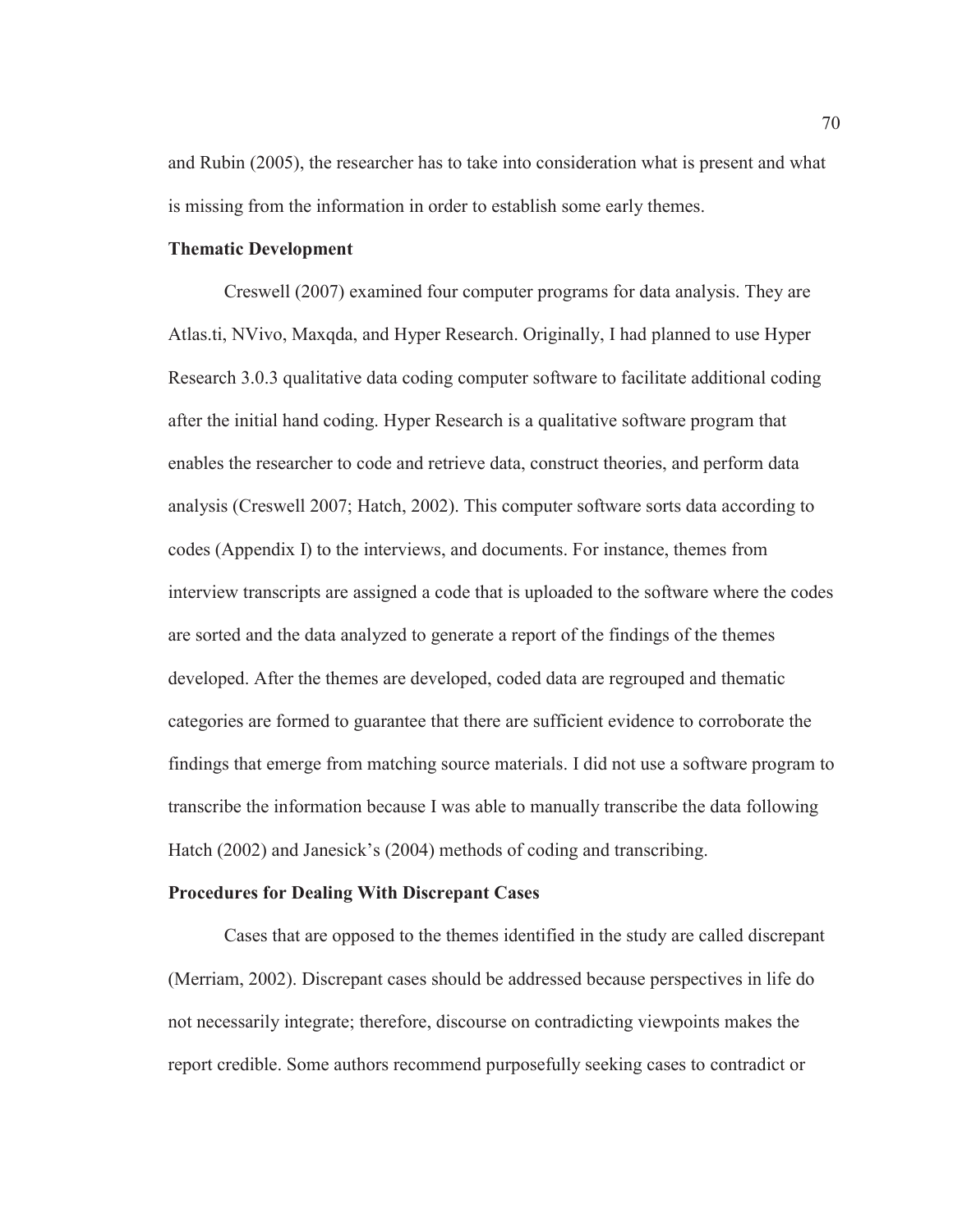challenge one's findings (Creswell, 2003; Lincoln & Guba, 1985; Silverman, 1993). To address discrepant cases, I discussed the evidence for the identified themes as well as any general perspectives that may have contradicted the themes. Alternative or rival explanations for performance and other occurrences were examined and considered during data analysis. I ensured a realistic and valid representation of the findings through transparency and discussions. Findings from the data analysis were discussed in Sections 4 and 5.

#### **Validity and Trustworthiness**

Validity is used to determine the accuracy of research findings from the researcher, participants, or reader's standpoint (Creswell & Miller, 2002). Terminologies such as authenticity, credibility, and trustworthiness are abundantly used for validity of qualitative studies (Creswell & Miller, 2002). Hence, researchers should employ validation strategies to corroborate the fidelity of their studies (Creswell, 2007). Yin (2009) agreed that case study findings would be more credible if information is acquired from several different sources.

## **Triangulation**

One validation strategy that was used in this qualitative case study was triangulation. According to Stake (2006), triangulation helps to make certain that the reader has a clear understanding of the information presented, that the information is not misleading, and is not influenced by personal bias. The data used for triangulation was interview responses and documentary data such as artifacts, emails, and faculty meeting and MTSS notes. The interview responses and documentary data were reviewed and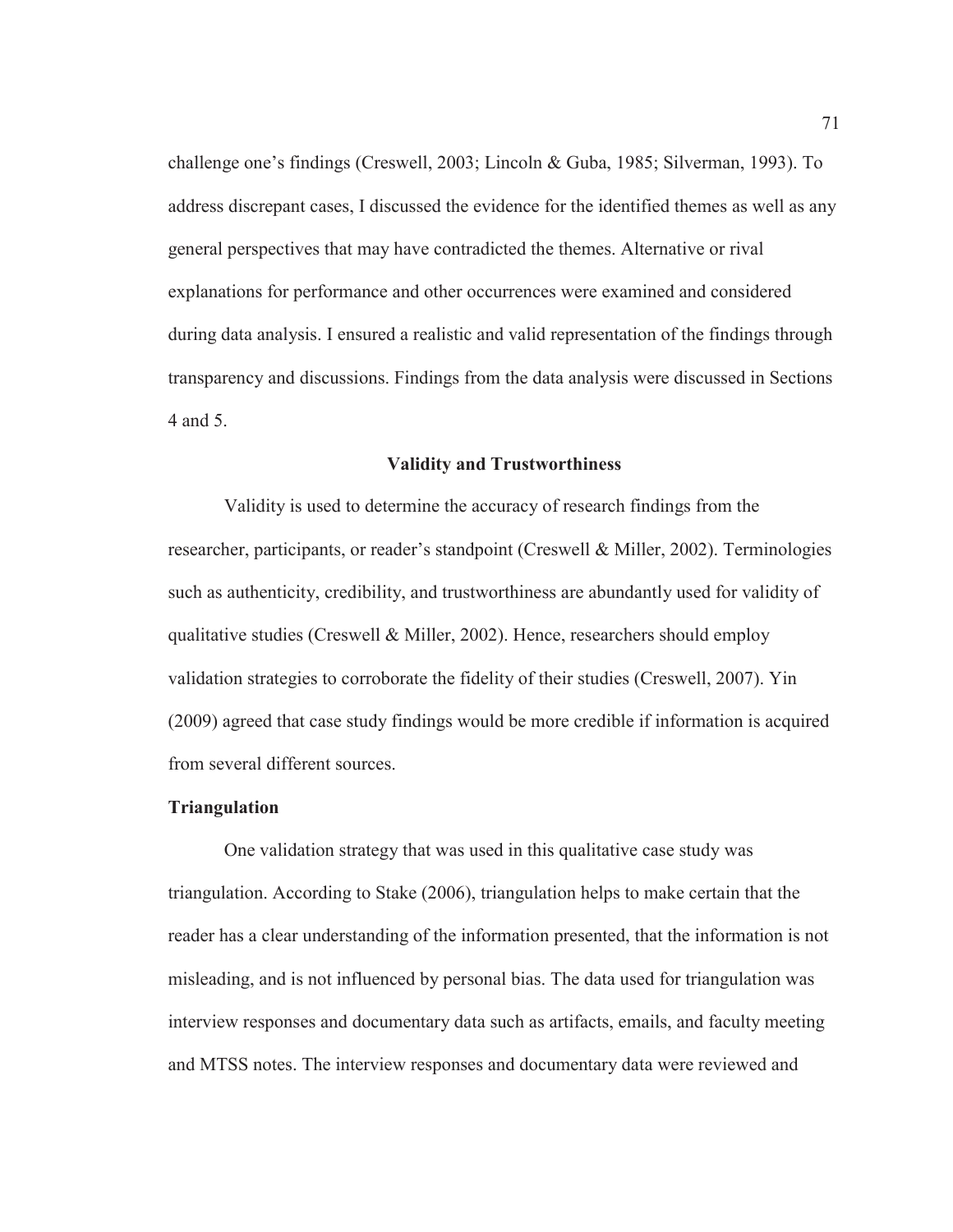matched up to see what common themes existed among them. According to Creswell (2008), Hancock and Algozzine (2006), and Yin (2009), triangulation affords the ability to collect multiple sources of data that support the same common event.

 Creswell (2008) noted that triangulation involves corroborating information from various sources. Furthermore, Yin (2009) states that a good case study will want to use several sources which will be highly complementary to the study. Thus, the case study would be more credible than if only one resource will be used (Hancock & Algozzine, 2006).

# **Member Checking**

Another validation strategy was member checking. Stake (2010) recommends having participants check the final report for accuracy as a form of member checking. I used member-checking to verify accuracy of the data from the interview transcripts. I allowed each interviewee to review the final transcript from their interview for accuracy.

 Gay and Airasian (2000) noted that when researchers implement different strategies such as allowing participants to review transcripts, adding more time and participants to the study, and being cognizant of one's bias, trustworthiness is established. On the other hand, researchers who incorporate invalid information into a study pave the way for biases to occur. Gay and Airasian (2000) cautioned about this and stated that researchers should be aware of biases that threaten the validity of interviews. I aspired to preserve the integrity of this research study by employing the suggestions purported by qualitative researchers (Creswell, 2003; Hatch, 2002; Janesick, 2004; Rubin & Rubin, 2005; Stake, 2010). I proposed to complete the research within the following timeline.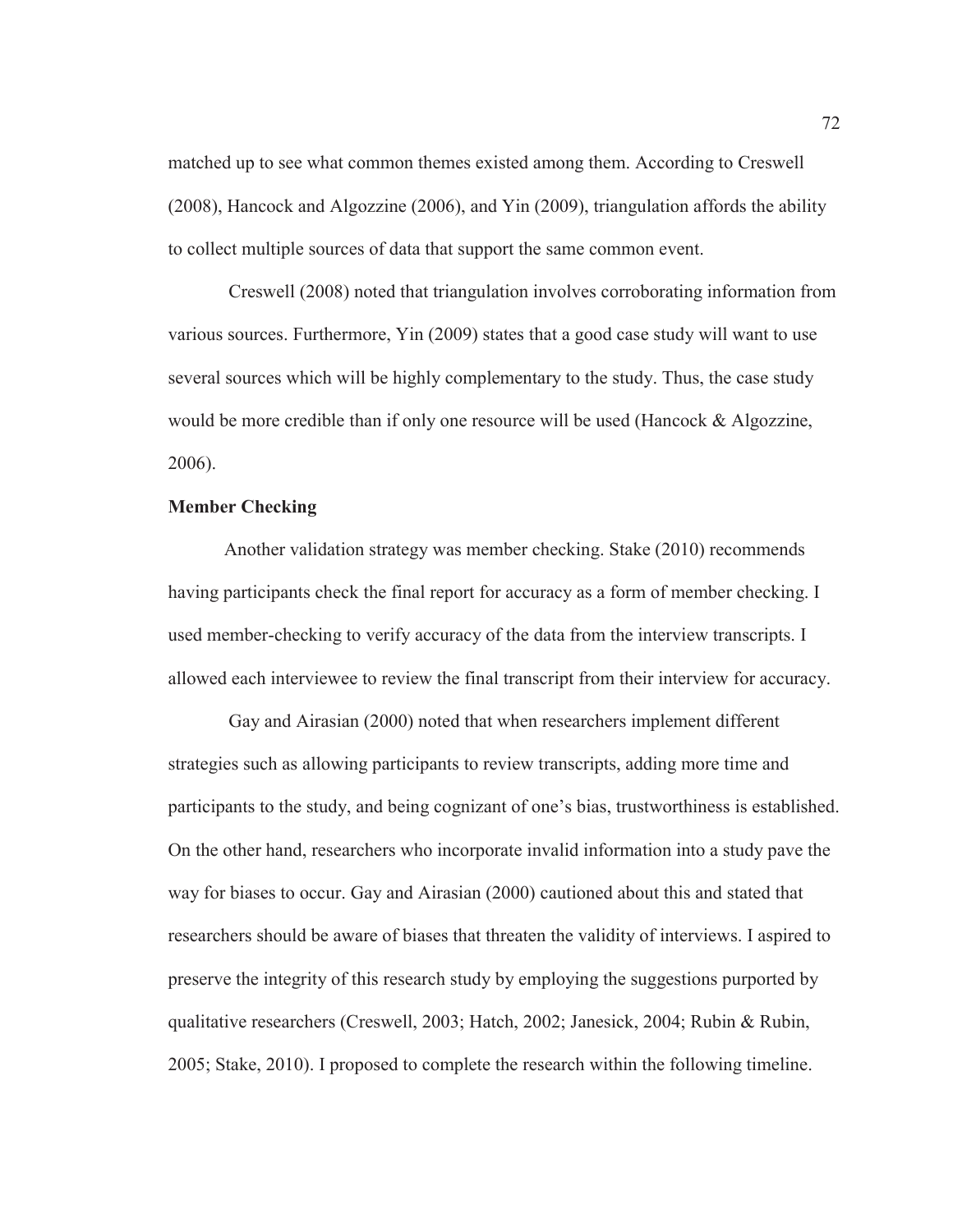## **Timeline**

**Month 1, Week 1:** Data collection began after receiving approval from Walden University IRB. I went to the reading teacher before school to notify her that I received approval to begin the research and I needed her to de-identify the students in her class by blackening out their names and other identifiable indicators on progress reports and class work. Next, we arranged a day after school to collect copies of class work and progress report and discussed anything pertinent to the documents, and I took notes with her permission. We also made arrangements for a day and time to do a phone interview after school.

**Month 1, Week 2:** Phone calls lasting between 45 to 60 minutes were made to the adult participants on different days. The interview instrument in Appendix F, G, or H was used. The interview responses were recorded and stored in an envelope in a locked file cabinet in the researcher's class room.

**Month 1, Week 3:** The interview was transcribed and the collected data was coded and analyzed. All identifier such as adult participants and school was removed. After organizing and coding the data, I began analyzing the data.

**Month 1, Week 4:** More time was needed for transcribing and analyzing data.

## **Summary**

This section discussed the population, participants, procedures, and methodology used in this study. A qualitative case study was selected because of the small sample size and the use of interviews as the primary source of data collection. According to Janesick (2004) interviews provide the researcher with substantive data and are a major part of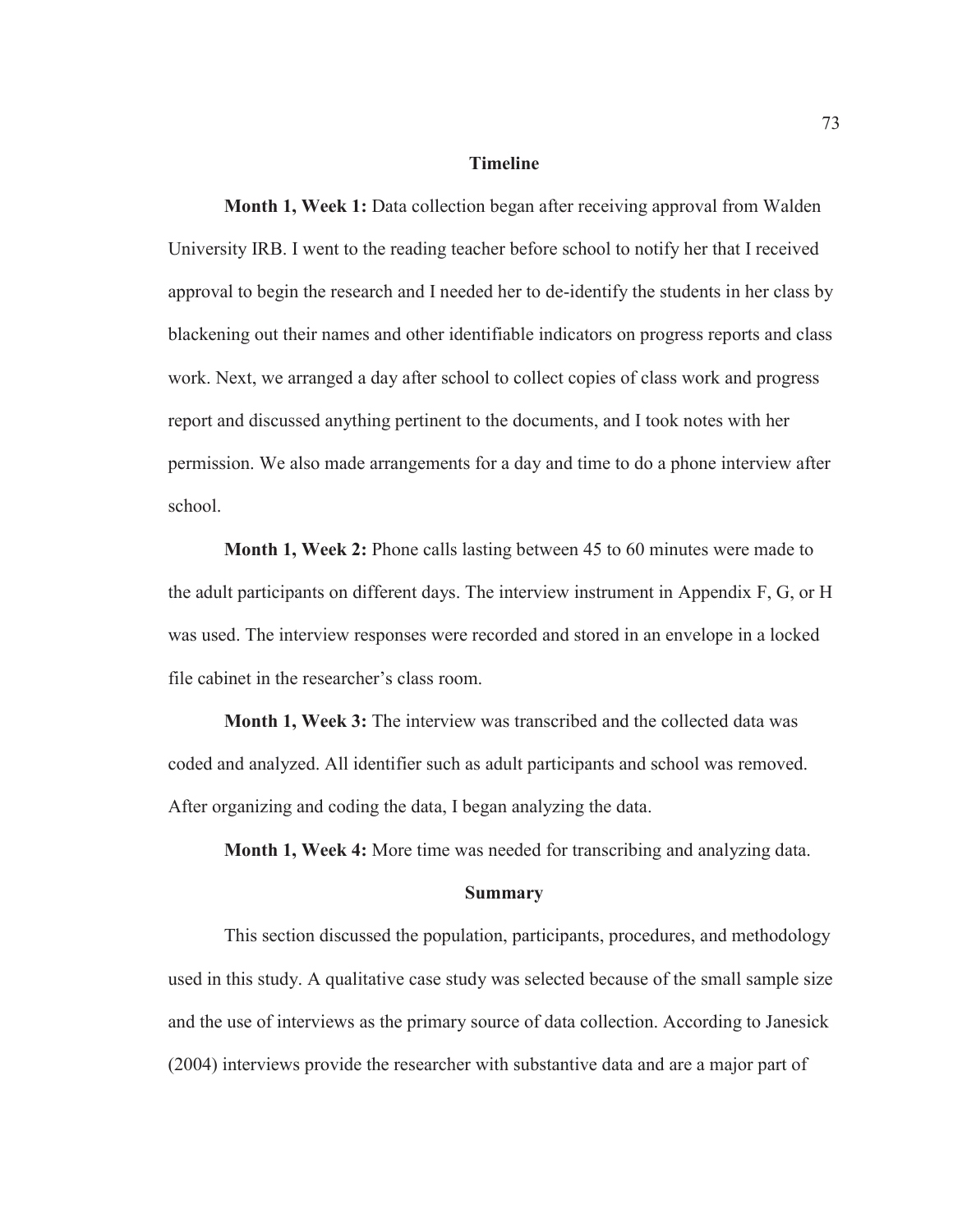qualitative research. Therefore, information on the effectiveness of RTI in improving atrisk students reading at the high school level was evident from the findings of this study. Findings from the study were shared with the principal and staff. Furthermore, this information was valuable to the school because it met AYP after 3 years on the Needs Improvement list and would need to continue to make AYP. Additionally, students' success in reading from RTI intervention could ensure continuation of the class in the future. Section 4, gave details about the data collection and data analysis.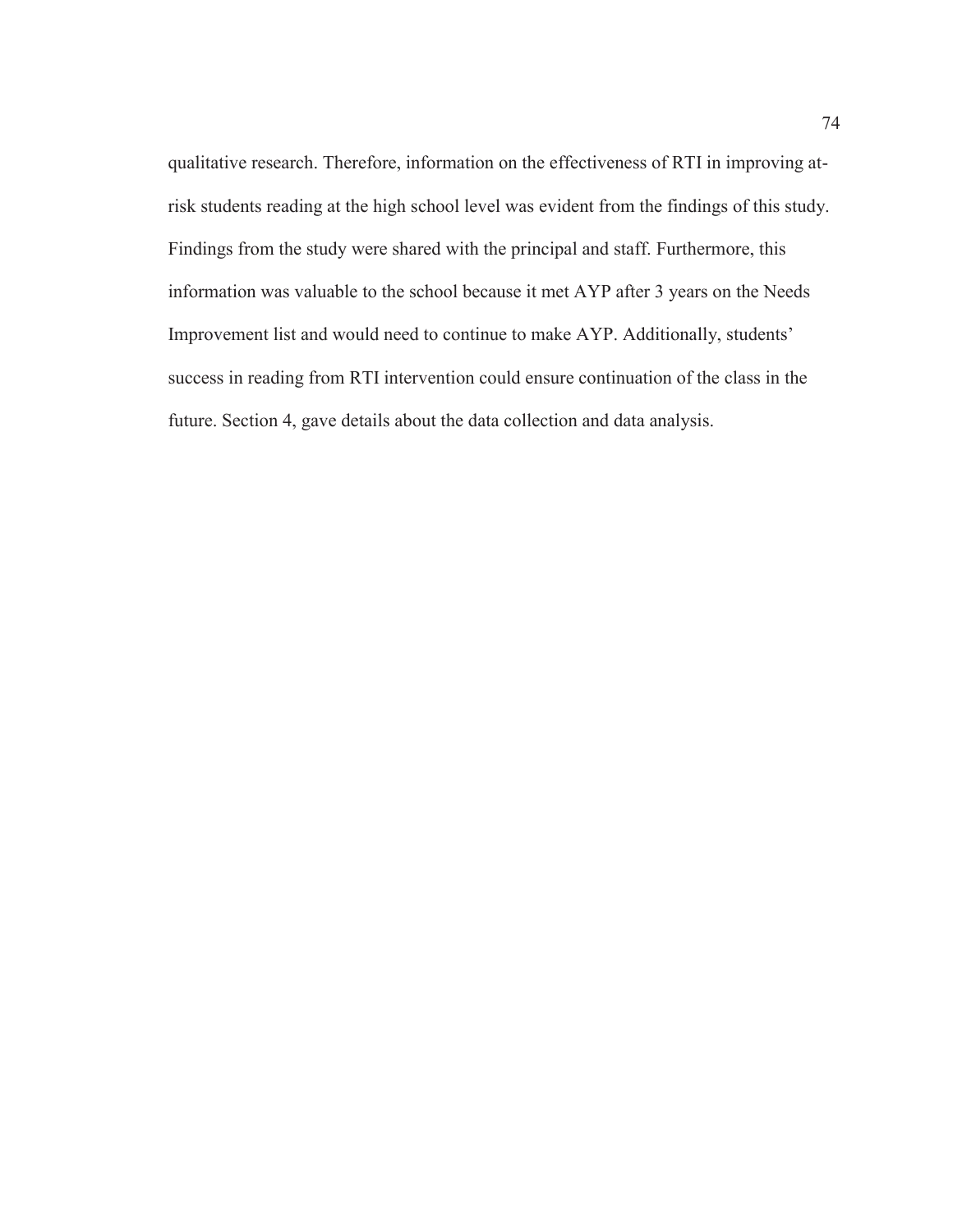## **Section 4: Results**

The purpose of this qualitative case study was to examine how RTI was effective in improving reading difficulties of at-risk readers at the high school level. The research questions were designed to gain insight into participants' thoughts, knowledge, and experiences with RTI and the reading class. Section 4 presents the data that were collected and processed. The tracking process and emerging trends are described. Findings related to the research questions are also described; discrepant cases and nonconforming data are presented, as well as patterns, relationships, and themes that emerged from the study. The codes and themes that emerged from the data analysis are presented and discussed, evidence of quality measures is discussed, and the chapter concludes with a summary.

## **Data Collection Process**

The data collecting process began by collecting school documents such as the mission statement, policy statements, and email correspondence on RTI. I made notes on common themes from these documents to see if they were in alignment with each other. Additionally, I collected deidentified students work samples to ascertain if gains were made in reading based on GRASP reading probe results and made notes as to whether or not students made progress from their last summative assessment. Janesick (2004) and Creswell (2007) stated that journal writing allows for deepening knowledge, so I kept a reflective journal to record insights as themes developed.

 Seven participants were purposefully selected to participate in the study. I met with them one-on-one in their classroom after school to describe the research study. They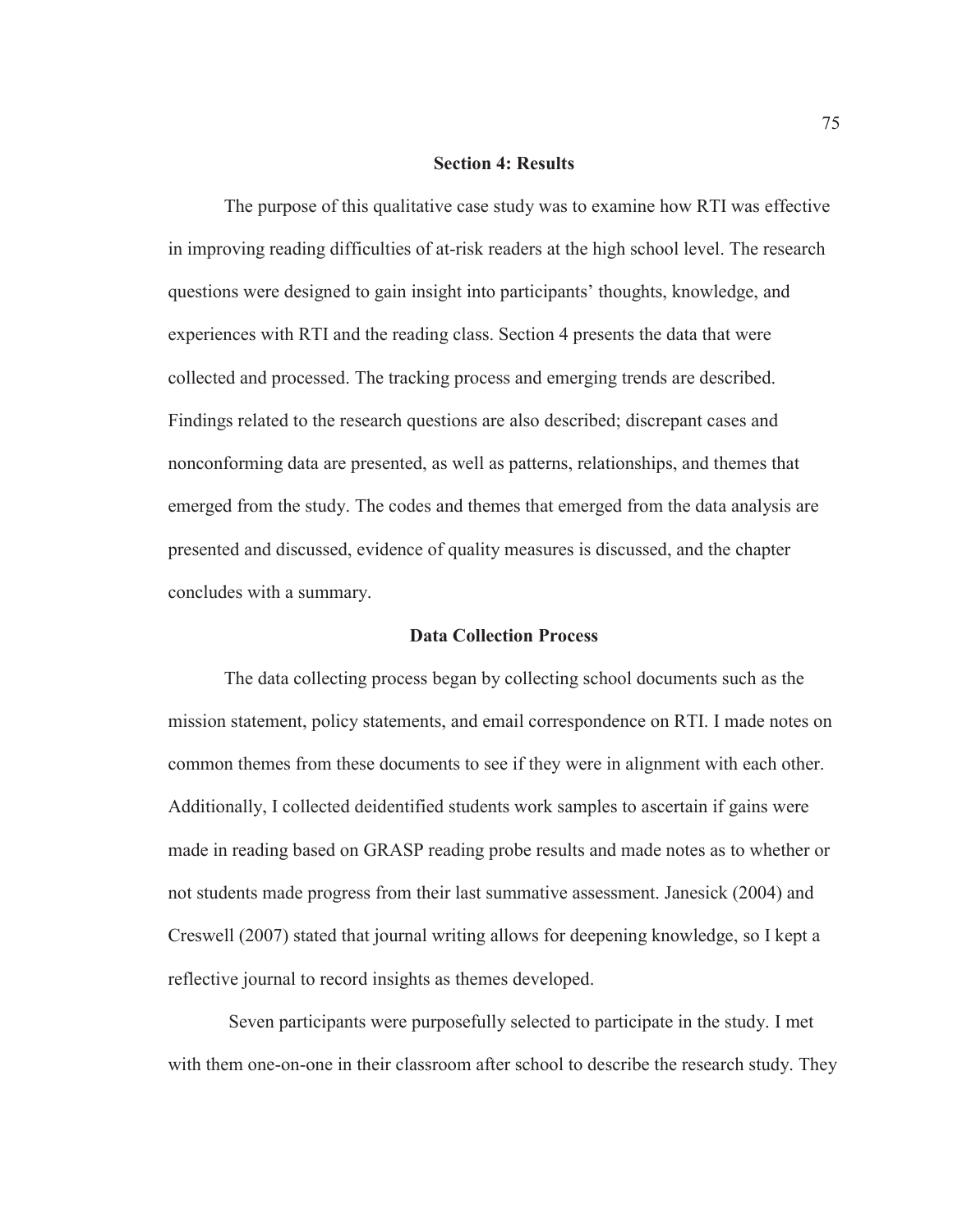were told why they were being invited to participate and the significance of their role as well as their possible contribution to the study. They were informed that their participation was totally voluntary and that they had the right to voluntarily withdraw from the study at any time without any consequences. I gave them a letter of consent to participate in the study, and they returned their response to my mailbox. The participants who consented to be a part of the research notified me in person of a date and time for a phone interview to be conducted.

Janesick (2004) noted that interviewing is communicating, exchanging information, and receiving feedback on questions pertinent to the research. Yin (2009) also pointed out that interviews are designed to hone in on the topic of the case being studied to give an explanation from perceptions and inferences. The phone interviews were audio-taped and lasted approximately 45 minutes. They consisted of semistructured open ended questions that addressed the research questions in the study. The interview questions were adapted for different types of participants. For instance, the administrator's questions were different from the teachers' questions (Appendix F and G). Participants answered the interview questions and offered suggestions for improving at-risk students' reading and improving the reading program. The data from the interviews were used to make generalizations and explore themes about RTI and the reading intervention program.

## **Systems for Keeping Track of Data**

In order to keep track of data, I followed Creswell's (2003) five steps that aided in the process. He wrote that the data have to be organized, transcribed, sorted, and arranged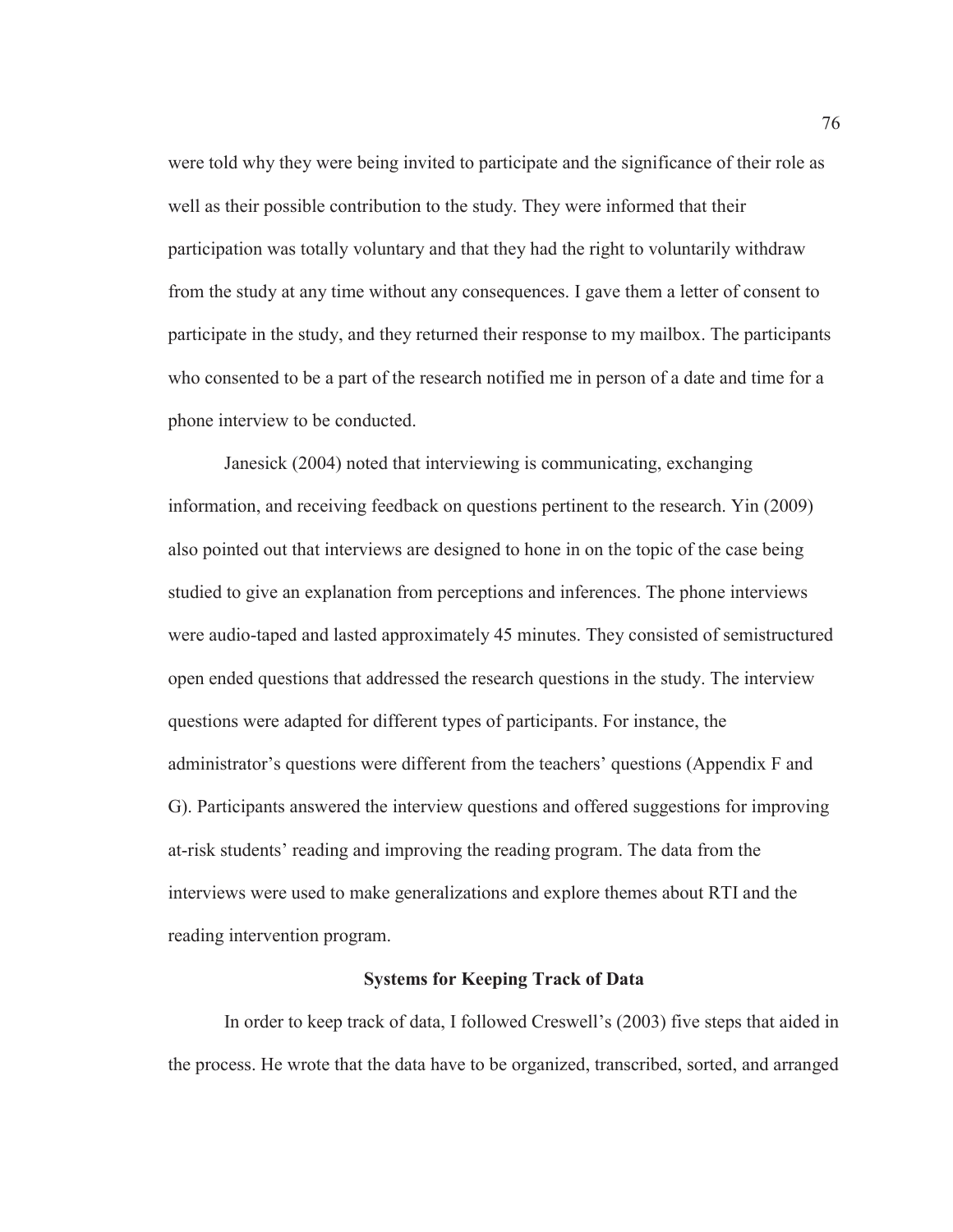into categories. Secondly, the data have to be read through in order to get a general idea of the overall meaning of all the information. Thirdly, a coding system has to be in place in order to develop categories and themes. Fourthly, emerging themes have to be described. Lastly, the data have to be interpreted.

 My method of keeping track of data was using a reflective journal (Rubin & Rubin, 2005). All information that was pertinent to the data was notated. I began by writing the participants' questions that would answer the research question. After writing the open ended questions, I coded the participants' identity to maintain confidentiality since I interviewed administrators and staff (Table 1).

Table 1

| Coding of Participants |  |  |  |
|------------------------|--|--|--|
|------------------------|--|--|--|

| Participant      | Code           |
|------------------|----------------|
|                  |                |
| Administrator 1: | $\mathsf{A}1$  |
|                  |                |
| Administrator 2: | A <sub>2</sub> |
|                  |                |
| Participant 1:   | P <sub>1</sub> |
| Participant 2:   | P <sub>2</sub> |
|                  |                |
| Participant 3:   | P <sub>3</sub> |
|                  |                |
| Participant 4:   | P4             |
|                  |                |
| Participant 5:   | ۲5             |

After reviewing the taped interviews, I transcribed them and then used axial coding based on Janesick's (2004) examples of coding. I did not use a software program to transcribe the information because I was manually able to transcribe the data following Hatch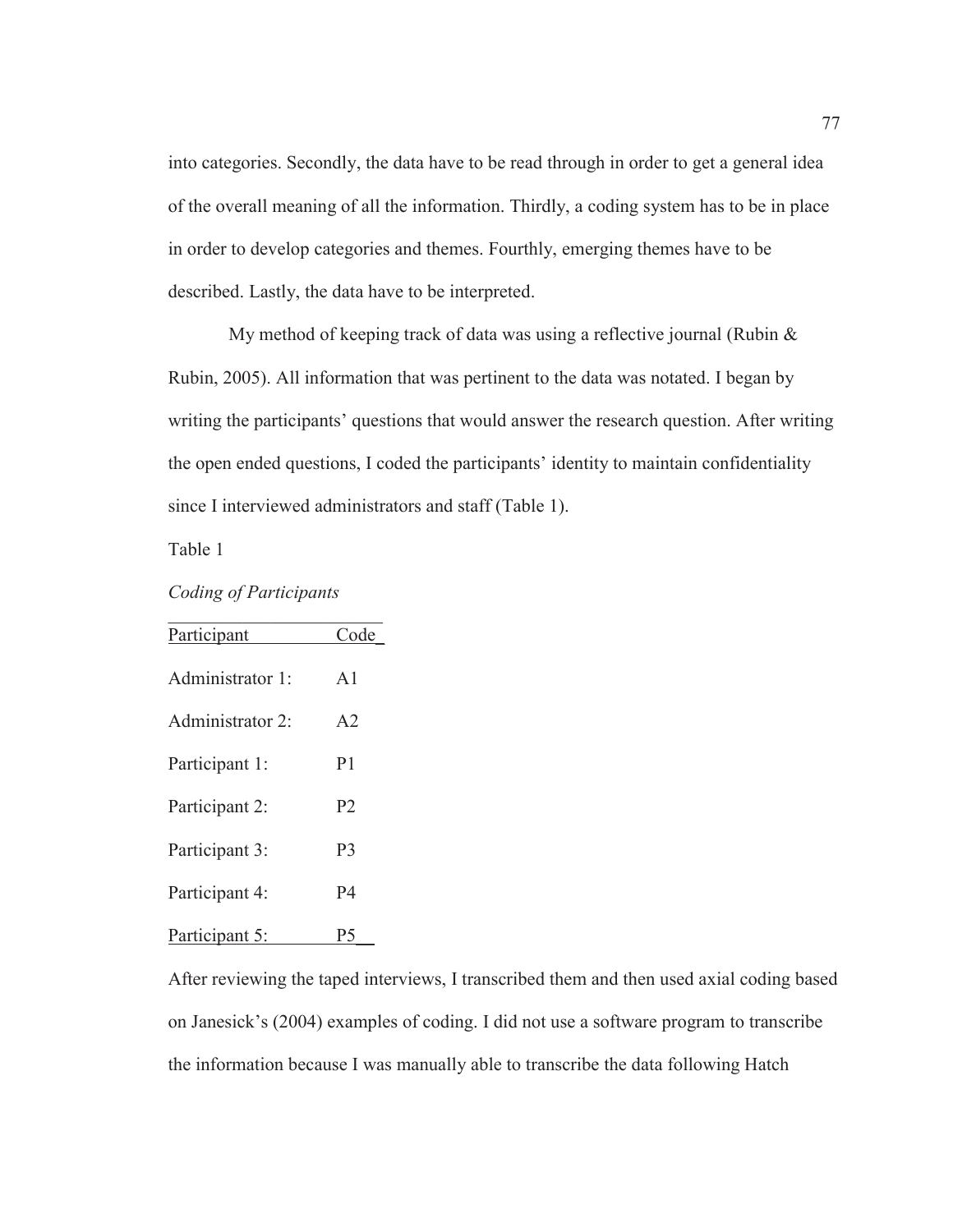(2002) and Janesick's (2004) methods of coding and transcribing. I then summarized the salient points and wrote them in my journal using abbreviations for certain words. Using methods suggested by Hatch (2002), the participants' answers were then categorized based on codes where emerging themes, relationships, and patterns were discovered. These themes and interpretations were then written in a narrative passage. Measures to ensure security of the data included computer passwords and a locked file cabinet. All handwritten information, journals, and typed copies are securely stored at my house.

The data collected addresses the main research question: "In what ways is the high school reading class effective in improving at-risk students' reading, and how could the program be improved? Three subquestions followed to assist in the findings:

- 1. How do teachers conceptualize RTI?
- 2. How does the RTI team conceptualize the reading class?
- 3. What have been the benefits and challenges of the reading class?

My main focus was to link the interview questions from Appendix F, G, and H to specific themes that I found. For example, some questions from the Appendices were the following:

- 1. How has the school's leadership contributed to the RTI program?
- 2. How does the school's RTI model meet the needs of at-risk students?
- 3. How does the RTI model meet the needs of at-risk students?
- 4. In your opinion, how do teachers support the RTI model?
- 5. What methods or tools does the school use to evaluate the success of the RTI model?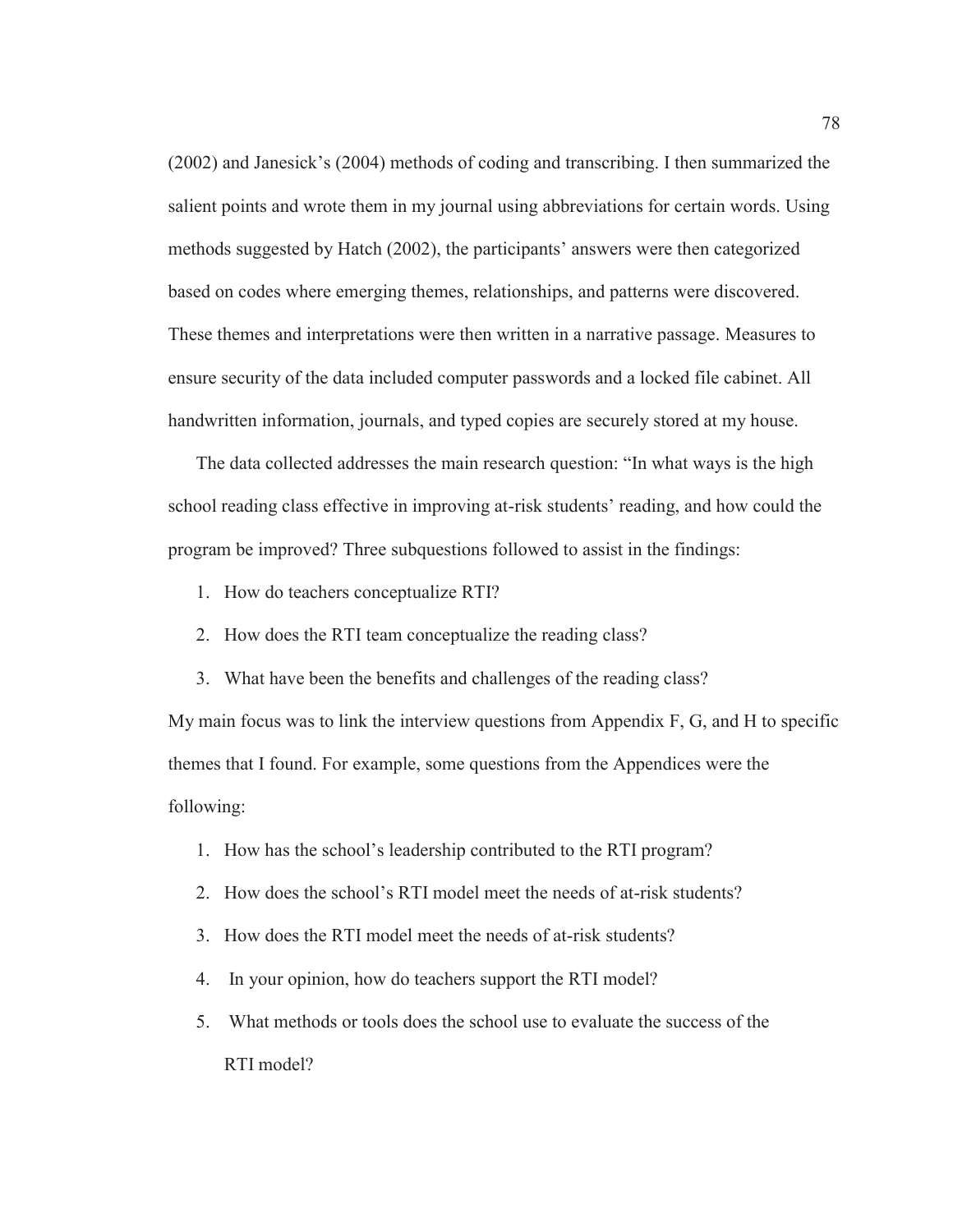Hatch (2002) suggested coding entries according to themes and patterns identified. My primary purpose was to link themes to the research questions. Findings from the interview discussions will be addressed below based on the following research questions and answers.

# **Interview Discussion**

When questions were asked about how teachers conceptualize RTI, participants A1 and A2 conceptualized RTI from two perspectives. A1 viewed RTI from the purposes of academic interventions whereas A2 viewed RTI from a behavioral perspective with an emphasis on mentorship. From the interview, A1 stated that the first step to consider students for RTI is for the parent to make a request for referral. The next step is to obtain demographic and background information and then meet individually with the students to determine what supports can be offered to them. A1 asserted that support teachers were responsible for RTI at the school, and they attended all county Student Support Team (SST)/RTI meetings, and they presented power points to staff on SST/RTI. At that time, the team was not a focus group as the Multi Tiered System of Supports (MTSS) is now. (RTI is now called MTSS). As the leader, A1 attended all SST meetings and made team decisions on steps for student intervention.

 A2 is currently in charge of MTSS (RTI) and has put together a focus group of teachers, a counselor, and county personnel to revamp RTI and to bring more teacher awareness of students' problems. A2 deals with students' deficits in both academic and social areas. Since inheriting MTSS for the 2013-2014 school year, A2 has organized a committee to find interventions for students before they go down the wrong path. The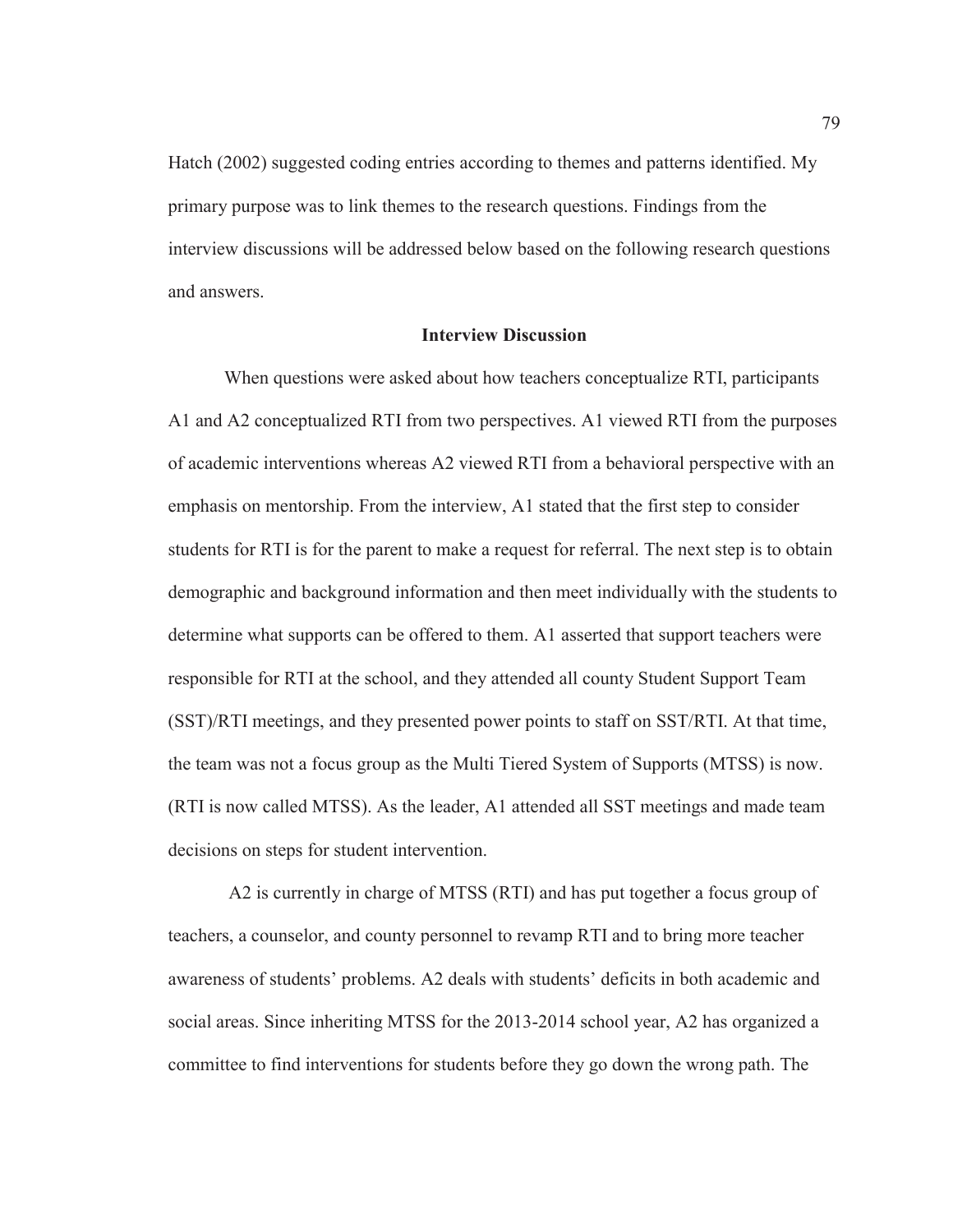first few meetings focused on identifying students with behavior problems in class and pairing those students with a teacher mentor. A1 agreed that most teachers do a good job at mentoring students. Once the behavior is under control, teachers may be able to focus on students' academic deficits through intervention measures which the MTSS focus group is working on this semester.

Leadership believed that RTI also meets students' social needs. A1 remarked that RTI is not an IEP, but it gives an individualized plan both in and out of the classroom. For instance, inside the classroom, intervention is implemented for academic needs, whereas outside the classroom, intervention is solicited from the social worker who may refer a student for services based on the problem. Some at-risk students have been recipients of WIC (a government program that provides nutritious food for pregnant Women, Infants, and Children) and other social services. In essence, RTI supports students in all areas. A2 asserted that RTI specializes at meeting the needs of at-risk students who have varying needs.

RTI training is necessary so that all teachers are cognizant of the steps involved. A1 explained that teachers viewed power points on RTI during staff meetings and inschool professional development. A2 concurred that training occurs through professional development. In addition, information that the MTSS committee discussed at their monthly meetings are disseminated throughout the school via emails and through the departments. Regarding teacher training, most teachers agreed on the training methods provided. In response to the question if money and authority were no option in improving RTI, A1 would provide more resources for the teachers and have more reading certified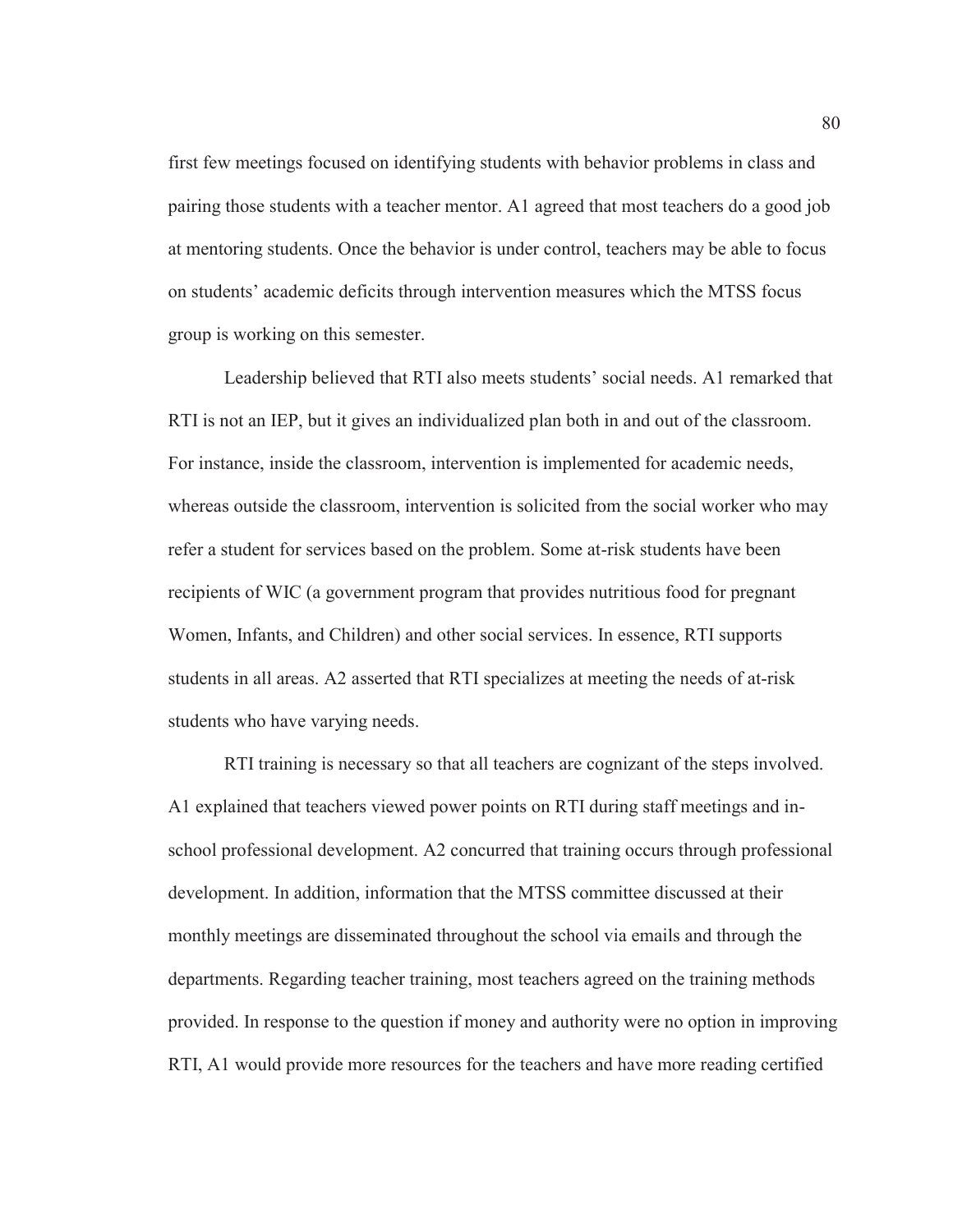teachers, and A2 would provide the best training possible to staff and do it on a more frequent basis.

When asked to name one success discovered while implementing RTI, A1 remarked that inappropriate behavior ceases when students with behavior problems receive intervention. A2 asserted that getting to know these students on a personal level helps, and building relationships is important because it builds trust and cuts down on incidents that may be potentially harmful.

Teachers who discussed the leadership's contribution to RTI agreed that the current focus is on behavior. P1 stated that the administrator in charge has formed a MTSS focus group that meets once a month. P1 believed the administrators have contributed to the program, but they need to be more familiar with students in RTI. They are more focused on students with behavior issues as opposed to the academic side of RTI.

P2 commented that A1 was the former RTI leader, and now A2 is in charge of MTSS. With MTSS, a focus group is in place, which is important because more people are involved at every level. From being involved with the focus group, P2 believed that leadership contributes to RTI by supporting initiatives, giving more time to identify students, and placing these students in a blocked period called Instructional Focus (IF) which is helping some students. A positive outcome was that some RTI students have moved from Tier 3 to Tier 1.

 When asked to describe how the school's RTI model meets the needs of at-risk students, teachers' opinions varied. P2 felt that the model is not meeting the academic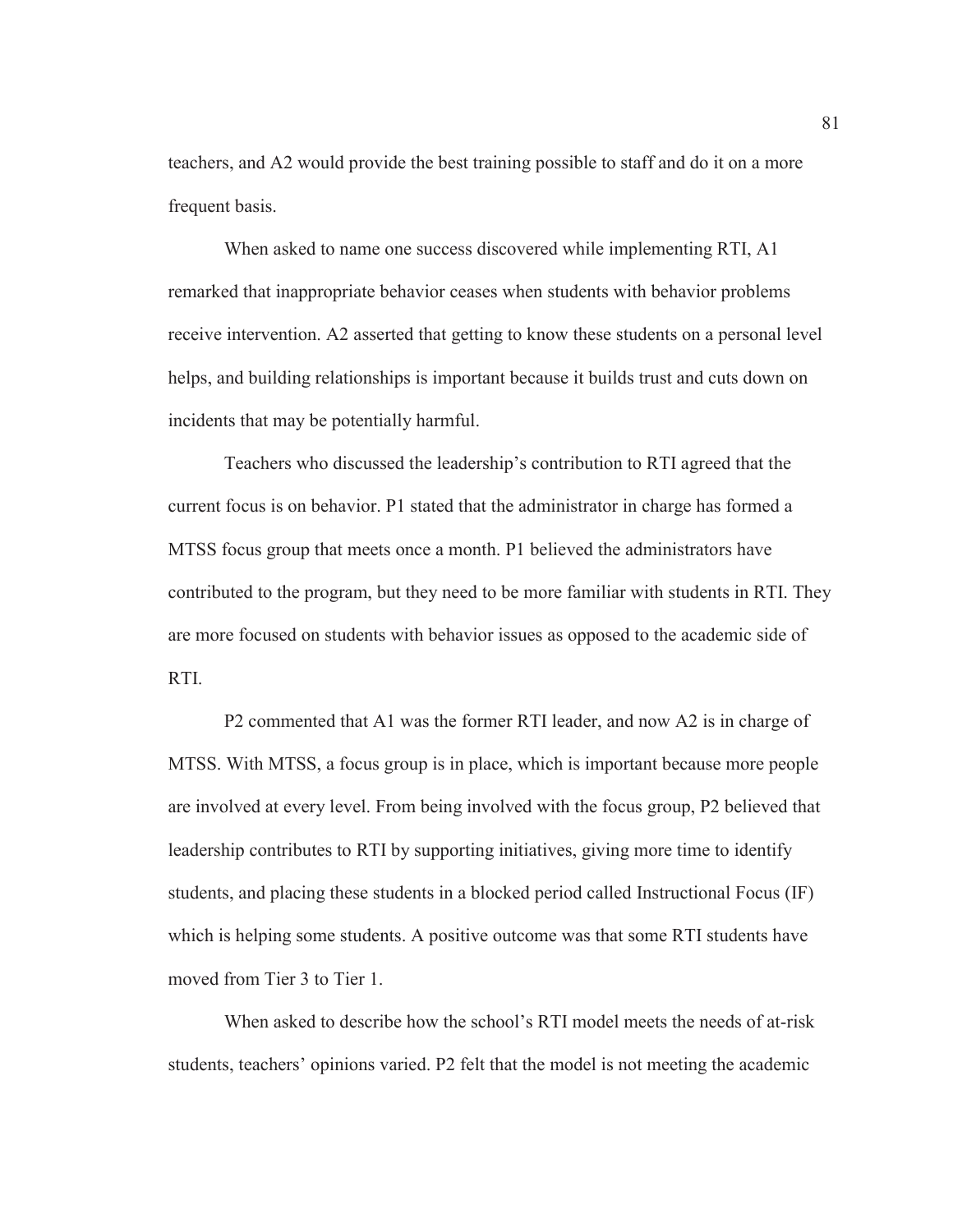needs. Instead, mentoring programs are being set up, and leadership wants more evaluations performed. On the other hand, P2 believed that their needs are met by successfully following through on initial teacher referrals and having SST meetings. P4 had previously taught the reading class and remarked that students' needs were not met. These at-risk students were placed in study skills classes which did not meet their needs. Students need to be separated from study skills to gauge the various levels of their needs. P5 asserted that students' needs were met through intervention at the Tier 2 level, teacher referrals, and progress monitoring every 9 weeks. P1 commented that the school has implemented study skills classes, one-on-one tutoring, and before and after school tutoring to reach at-risk students. All teachers agreed that RTI's goal is to identify struggling students and assist them before they fall behind, thereby helping them to become successful.

#### **Case Narrative**

**The Setting.** A case narrative was developed for this study from interviews, artifacts, and documents. The case studied was one high school in a southern state. The school implemented RTI for about 4 years but it had not been fully practiced. At the beginning of the study, one administrator was responsible for RTI and had focused on academic interventions through study skills classes. At the culmination of this study, another administrator assumed the position. The program is no longer called RTI but MTSS. This new administrator's focus is more on behavior intervention through mentorship.

MTSS has a focus group that meets once a month. Students' progress,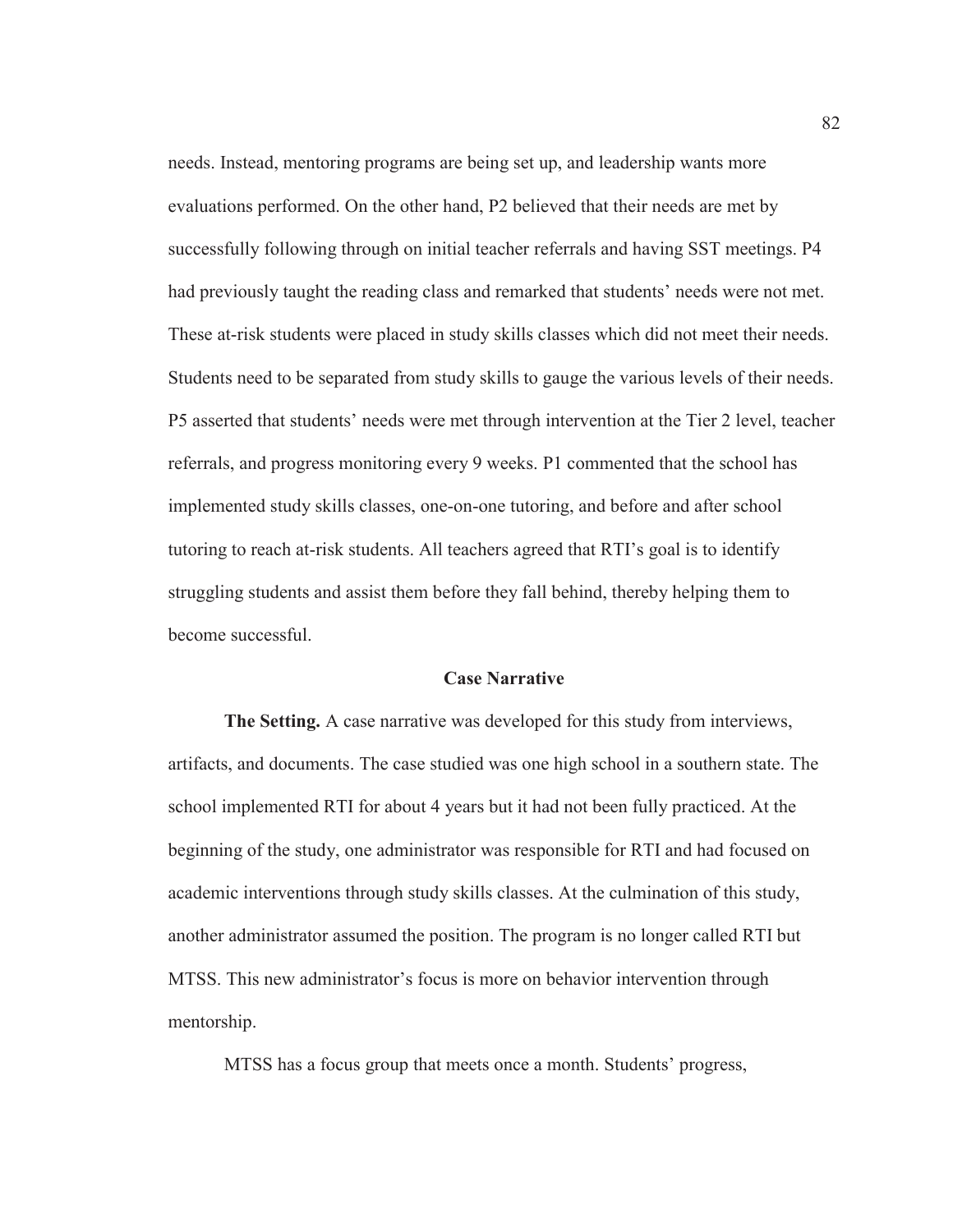intervention strategies, classroom management, behavior issues, and mentorship are some of the topics discussed. There is great concern over the number of student referrals that lead to a disciplinary hearing. MTSS has assigned teacher mentors to at-risk students to help stem the escalating disciplinary hearings. MTSS's focus is to reduce students' unsavory behavior and redirect it to positive behavior through mentorship.

 **Impetus for Change.** School documents revealed that a number of students were failing courses and were in need of intervention. The graduation coach and curriculum administrator implemented RTI intervention through a reading class. The goal was to see improvement in test scores for at-risk students who were reading below grade level. The first year had challenges with students acknowledging they had a reading problem. At the end of the school year, most students had dropped out of the class. The 2012-2013 academic school year was the second year for the reading intervention class. The first semester was challenging for the reading class since several students in the class did not improve their reading, and some dropped out of the class before the end of the semester. As a result, effective reading intervention within the RTI model was addressed in order to have successful continuation of the class and improved reading across the curriculum. The curriculum and instruction administrator stated, "We need more reading certified teachers. If we do, then we would be able to have more teacher involvement in recognizing and facilitating students with reading difficulties through modification and differentiation"

**Intervention Monitoring.** Students who need RTI intervention are tracked by the graduation coach and curriculum and instruction administrator. This is done through 9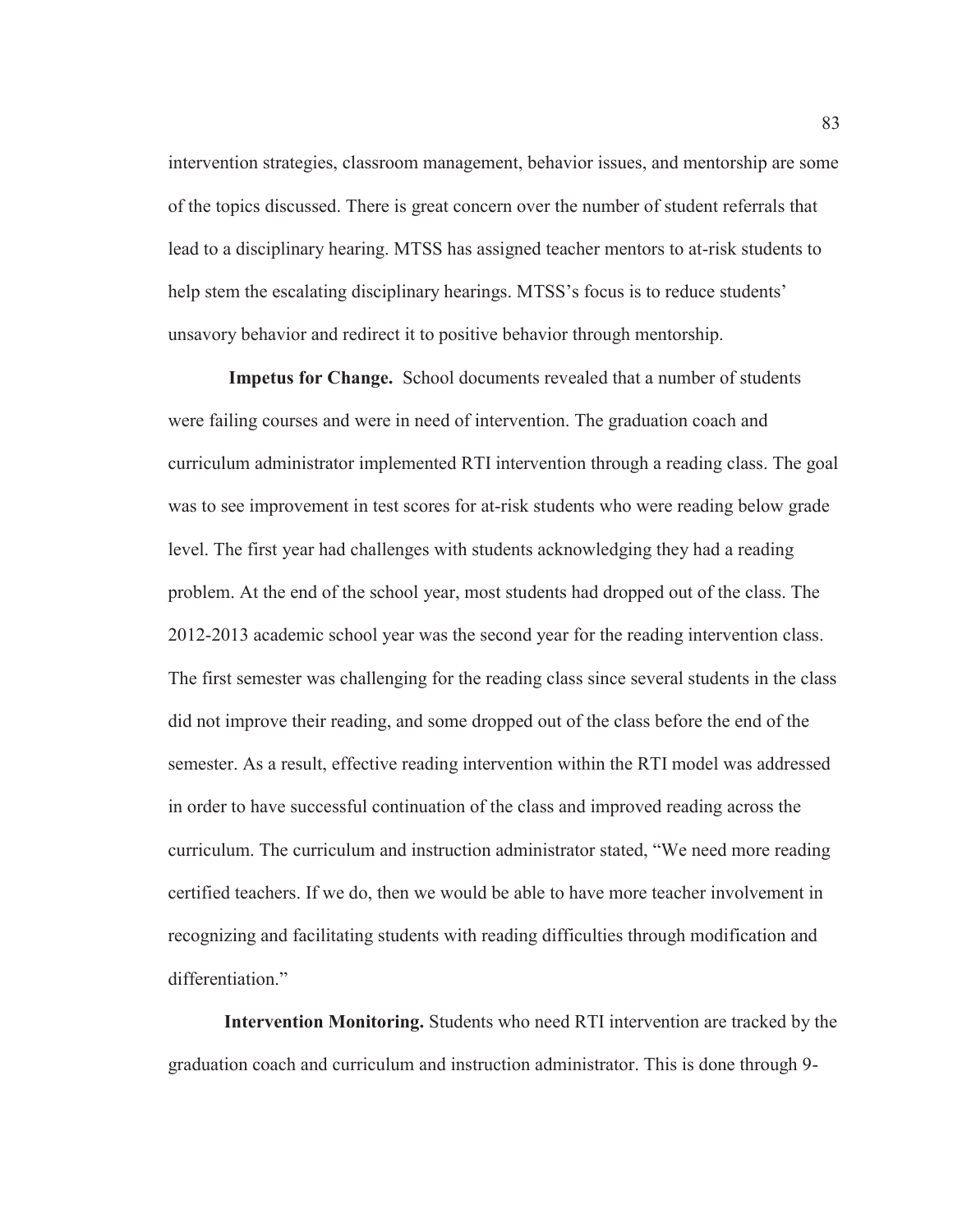week grade report data where a list is generated for targeted at-risk students. Emails are sent to teachers to monitor students and provide additional scaffolding through intervention systems set up by the school such as before and after school tutoring. From these data, a reading intervention class was implemented 2 years ago. Two different teachers taught the class, and both concluded that the class was not effective in improving students' reading.

**Resources.** In the first year of the class, the reading teacher had very limited reading resources and had to rely on learned skill sets and Key Train computer programs. Additionally, students did not want to be in the class, which made it challenging to teach. By the end of the school year, more than half the students had dropped out of the class. This teacher found computer-based programs more practical for her situation. She stated, "I had limited resources and some were too elementary. What was a lifesaver was our Key Train computer program, so I would take them to the lab and do the exercises. This was more engaging and helped minimize the disruptions and discipline problems."

 The second year had a new teacher. This time there were more students in the class, and again, several students queried their placement in the reading class. Additionally, there was a serious lack of reading resources and reading assessments to measure students' progress. Behavior was a big issue, and more instructional time was spent on discipline than instruction. This teacher found it very difficult to differentiate instruction due to class size and limited resources. She/he said, "I spent more time trying to get them to stay focused to complete the assignments, and refrain from getting into arguments or confrontations. They think the class is boring, and they do not belong in a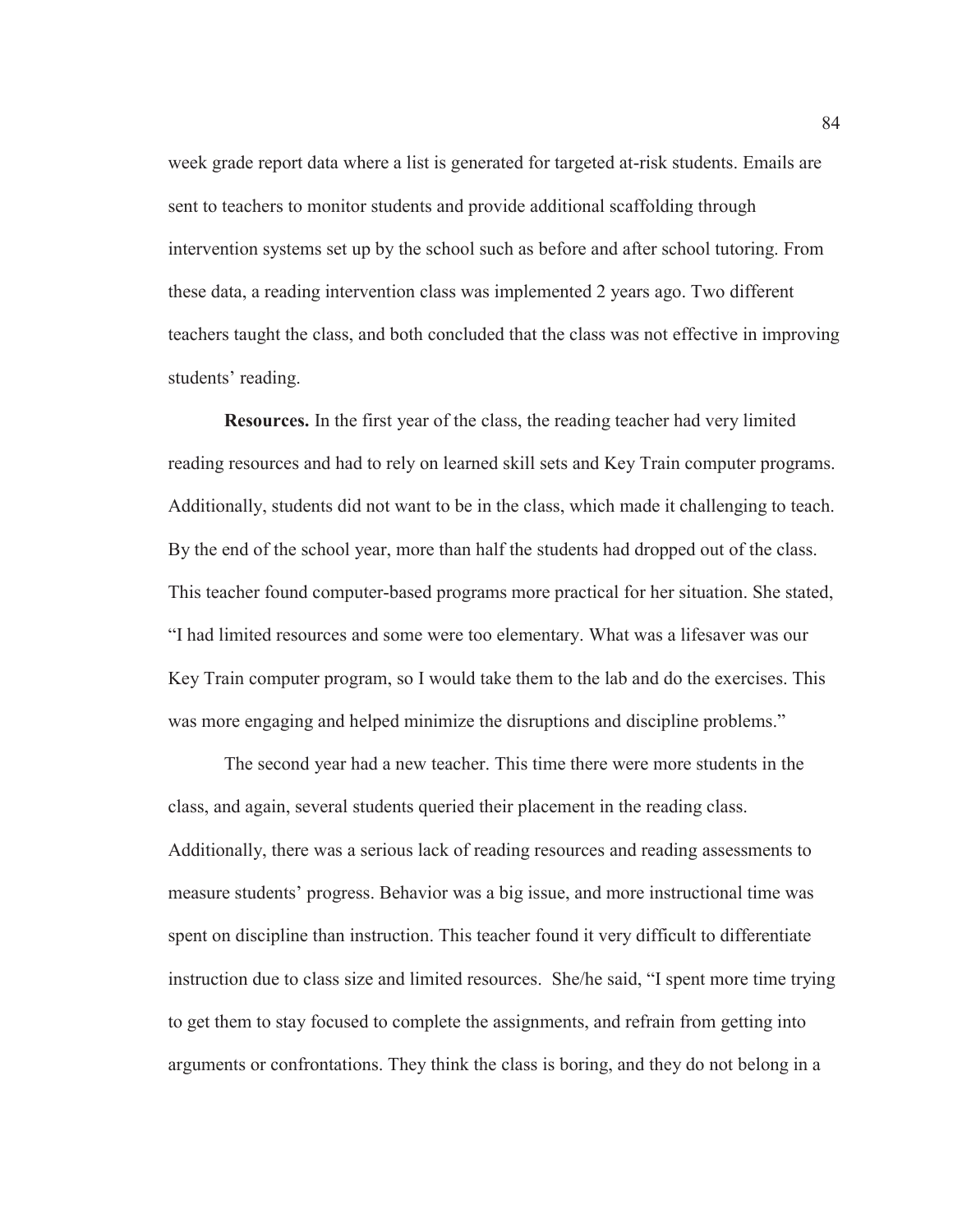reading class because they could read. There were students who wanted to participate, but they soon conformed to peer pressure and lost focus as to why they were in the class."

**Curriculum and Design.** Currently, the high school has no curriculum for reading. Teachers of the reading class stated that they had to be creative and pull information from different sources. They did not have standardized assessments to gauge students' improvement. However, there was a school wide program designed to meet the needs of at-risk students. Instructional Focus (IF) was introduced in the 2013-2014 school year. This is a 90 minute block schedule where remediation is given to students based on their academic weakness once a week. It is in this block period that intervention takes place. Differentiation is practiced due to small class size and one-on-one instruction is feasible. Most teachers agree that IF is on the right course and would like to see it continue for the 2014-2015 school year.

**Goals and Objectives.** The goals and objectives of MTSS are to continue the reading class in the 2014-2015 school year. In the long run, students should be able to read at grade level and understand and make meaning of course content as they advance in grade levels. They should be able to examine and understand a multiplicity of disciplines based on the knowledge gained from the reading class, and should be able to pass state assessments in the various disciplines. Documentation from MTSS focus group meeting noted 4goals for the upcoming school year. The first goal is to have less discipline referrals. The second goal is to increase teacher/student mentorship. The third goal is to have more teacher participation in mentorship, and the fourth goal is to have more in-school professional development with the focus group members as facilitators.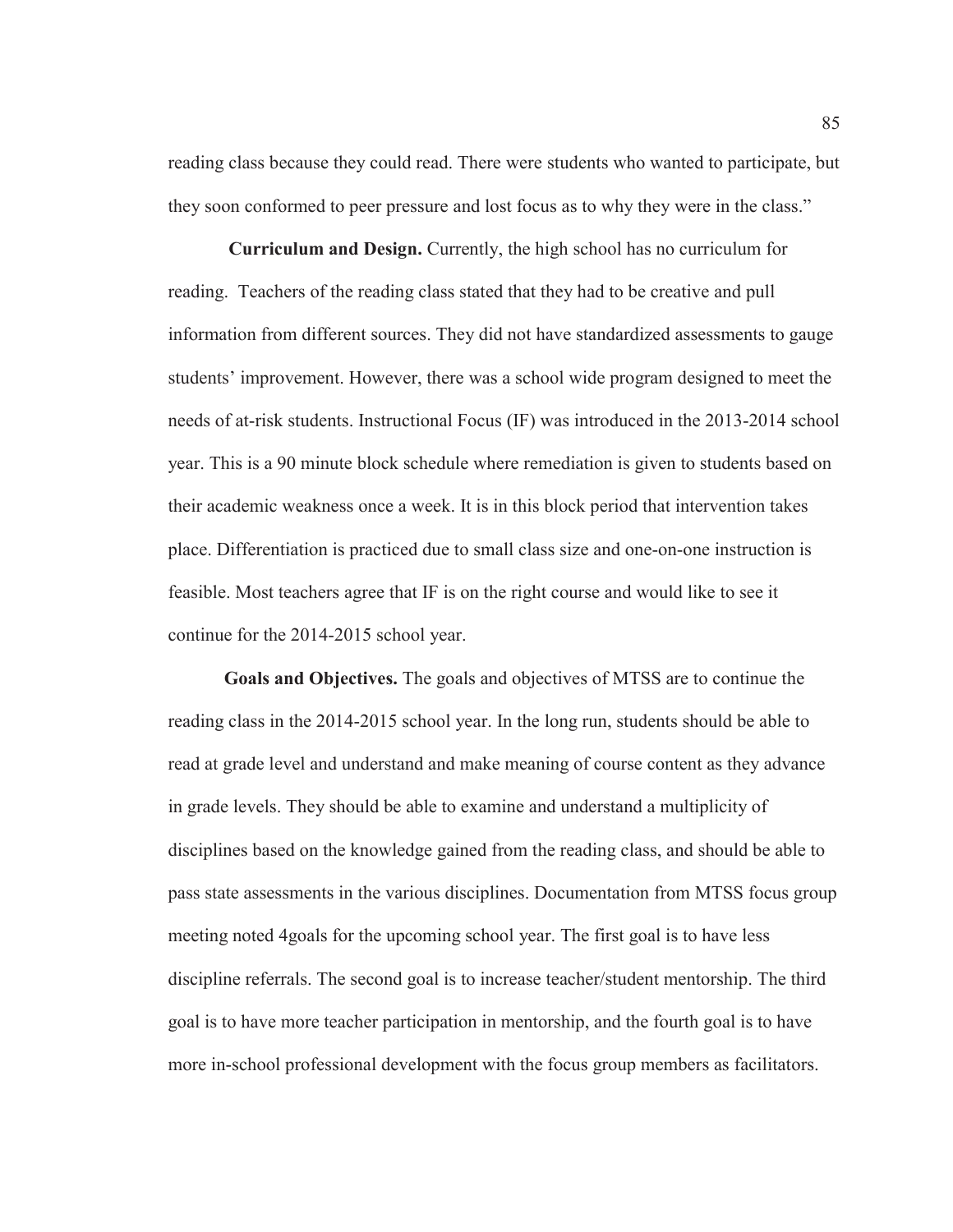Their objective is to keep the same team members so that the program can grow in a positive direction, and to ensure that students who need intervention would receive it.

**Effectiveness.** High school students need to be exposed to a variety of reading strategies and materials, but since there were no set guidelines for teachers to follow, there was little effectiveness in improving students' reading. P4 stated, "I had no reading material to go by and had to use resources from the internet. I had to be creative in my approach since there was not a curriculum for me to follow. I tried to expose them to different reading materials and strategies but they were mostly disinterested and preferred to do worksheets so they could finish quickly in order to socialize." The other reading teacher agreed that the class was not effective since "the students did not like to read and were more interested in image, saving face, and socializing." More time was spent on class management and less on reading instruction. P3 stated, "The class needs to be more structured and populated with the right students before results can be seen."

#### **Findings**

This section includes a description of the findings that answer the research questions for this study. The following research questions were used as frames of analysis (Hatch,2002) to correlate the anomalies or commonalities from the data collected to determine whether RTI was effective in improving high school students reading skills.

### **Research Question 1: How do teachers conceptualize the reading class?**

There were three main findings to how teachers conceptualized the reading class. The findings include the shift in MTSS' focus, MTSS' goals, and teacher training.

**Finding 1.** The first finding revealed that the reading class was an intervention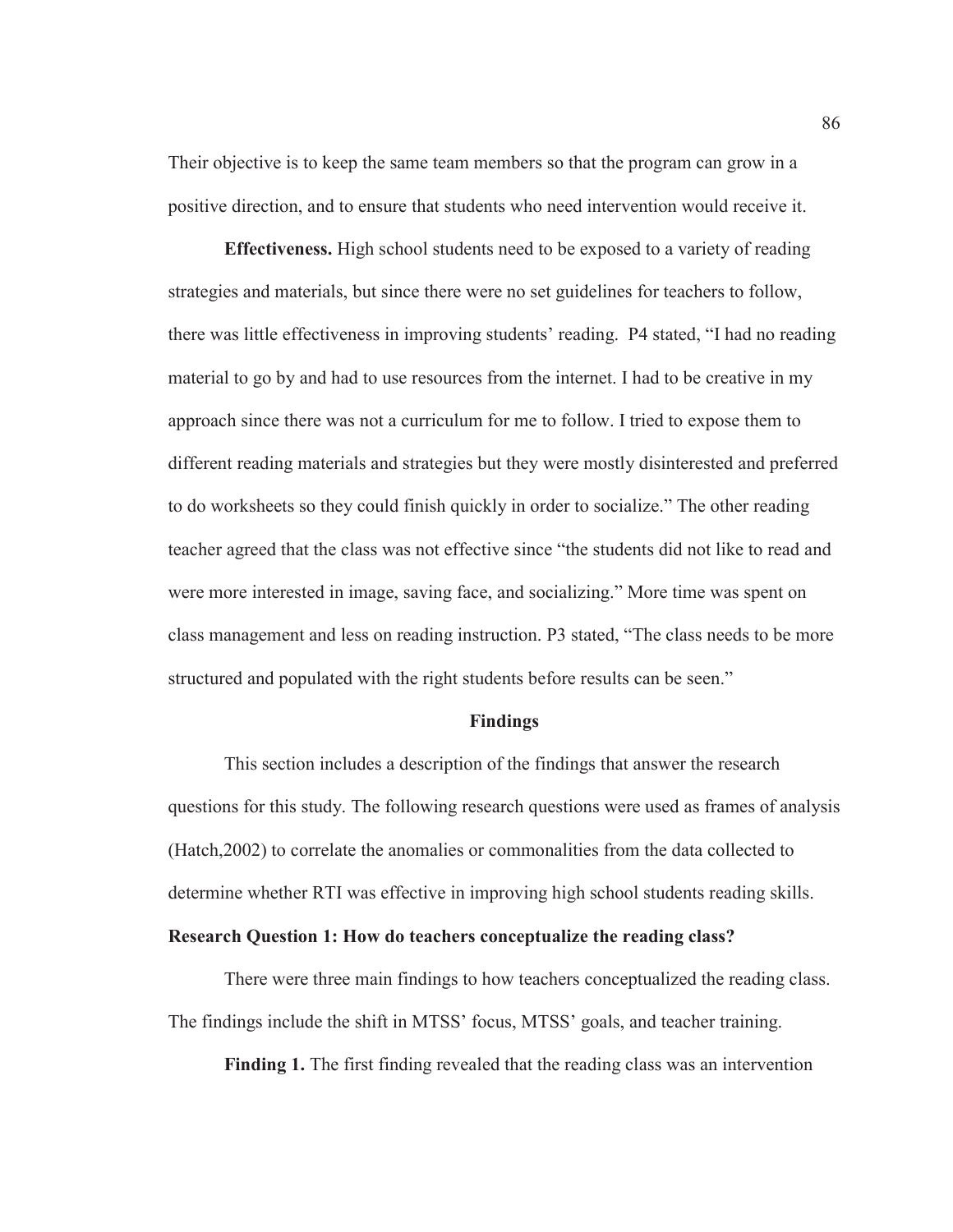based on RTI principles, but the focus shifted from academics to discipline with the change of administrators. For instance, A1's concept of Response to Intervention (RTI) was to focus on academics, whereas A2's Multi-Tiered System of Supports (MTSS) initial focus was on stemming behavior issues before they escalate to a disciplinary hearing. They both agreed that inappropriate behavior is minimized when intervention occurs. A1 stated, "Once students with behavior issues receive intervention, the inappropriate behavior ceases. Getting to know these students on a personal level help because building relationships with them is important because it builds trust and cuts down on incidents that may be potentially harmful." A2 observed that, "Referrals for behavior issues have been reduced for those students receiving intervention through mentorship. Since emails were sent out with the names of at-risk students for teachers to mentor, the referrals have been declining."

**Finding 2.** The second finding revealed that participants agreed that RTI's goal is to assist struggling students by meeting their needs and helping them succeed. Two participants disagreed slightly on how leadership contributed to RTI and the reading class. One of them believed the focus is more on behavior as opposed to academics. Additionally, leadership needed to be familiar with who the RTI students are. Conversely, the other participant believed that leadership has allocated more time to identify students. After that, those students are placed in Instructional Focus where they receive additional scaffolding. Administrators believed that RTI is meeting students' needs on two fronts: academic and social. Academic needs are met through tiered intervention, and social needs are met through intervention from the school's social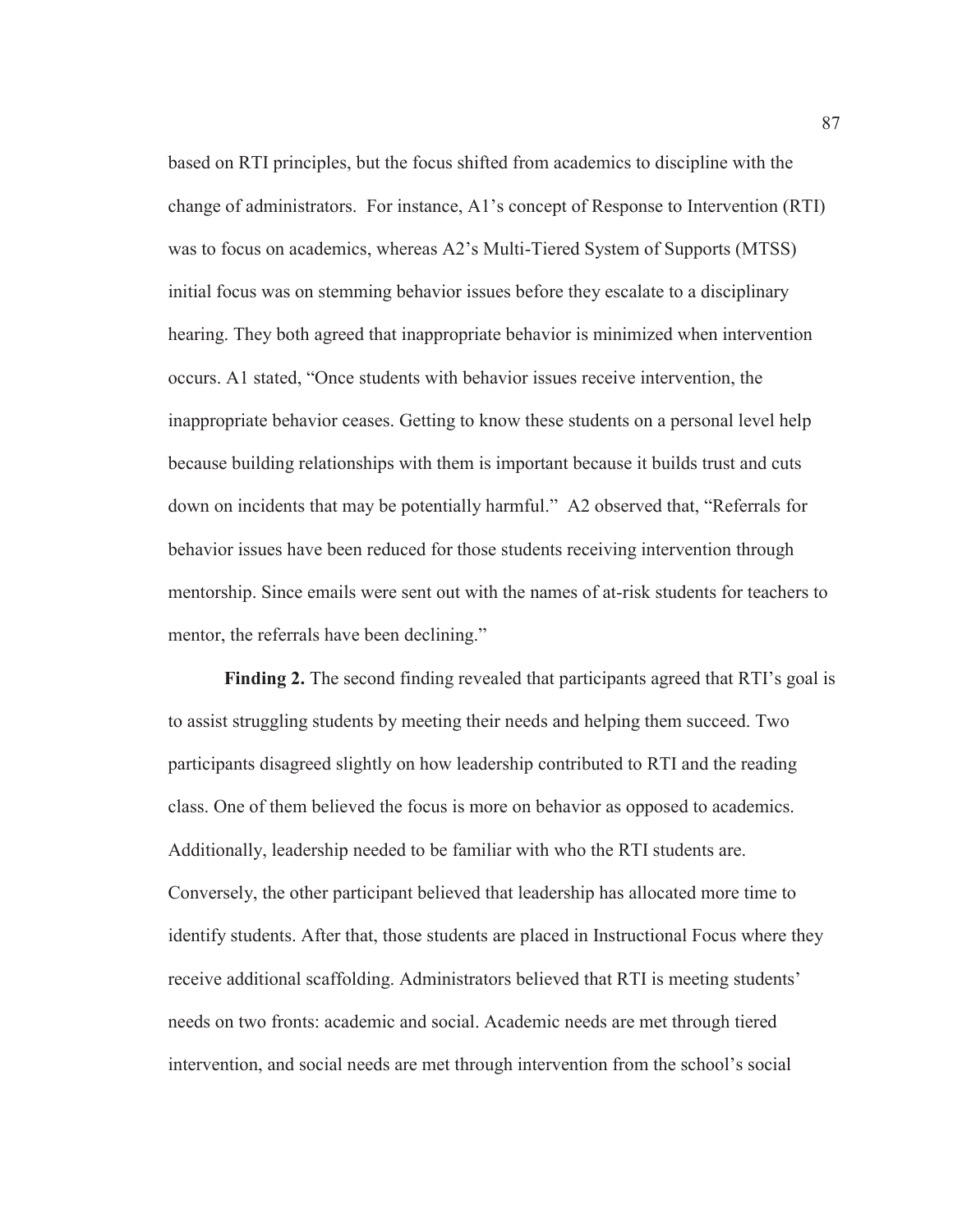services. Some participants agreed that students' academic needs are met through multiple intervention strategies while others disagreed that students' needs are being met. They believed RTI has placed more emphasis on mentoring, and students are placed in classes that do not cater to their academic needs.

**Finding 3.** The third finding revealed that administrators agreed that they would improve RTI by providing frequent training, have more resources for teachers, and have more reading certified teachers if money was not a problem.A1 stated, "If money and authority were no option, I would provide the best training possible to the staff and do it on a frequent basis. I would utilize the MTSS focus group to do in-school professional development so that everyone would be on board with what the group is doing, and a power point presentation would be available on the teachers' email. With the email, everyone would have access to the power point presentation to review as needed. I would also get representatives from schools that have successfully implemented MTSS to train our teachers." A2 stated, "I would provide more reading resources for the teachers so that they can differentiate instruction and I would get more teachers to be certified in reading. I would send teachers to conferences so they can come back and train other teachers on research based strategies that have been successfully implemented."

In conclusion, I found that administrators differed in their opinions of the program's focus. For instance, the current RTI administrator's focus is on student behavior. RTI is now known as Multi-Tiered System of Supports (MTSS) and the intervention strategy is student mentorship targeted toward students with behavior problems. I found that the MTSS focus team is establishing student/teacher relationship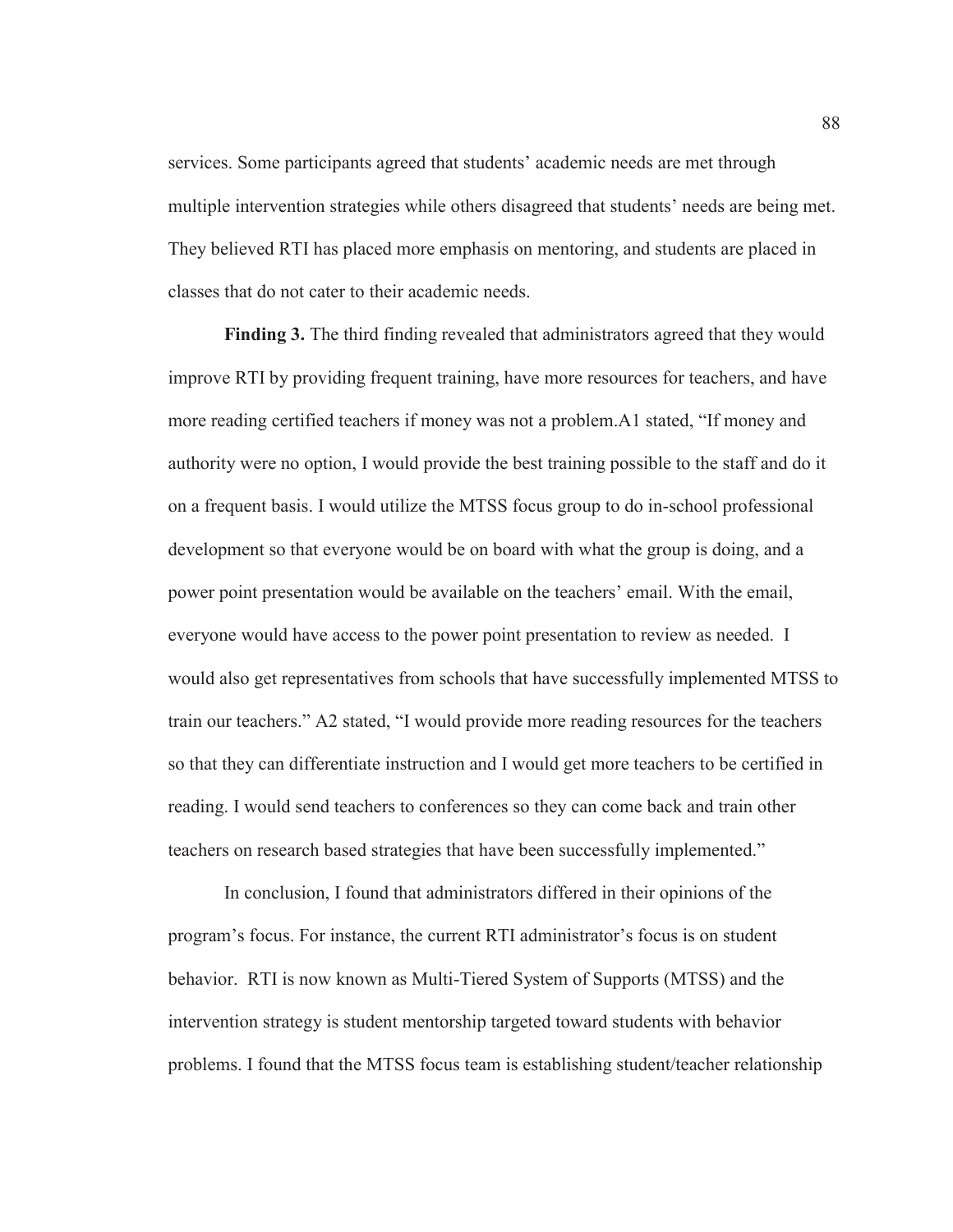to avert disciplinary referrals and hearings. Once behavior is controlled, then students will be able to be more focused on academic interventions. If teachers are provided with more resources and training, then there should be more success for both teachers and students.

#### **Research Question 2: How does the RTI team conceptualize the reading class?**

There were five main findings to how the RTI team conceptualized the reading class. The findings include the effectiveness of the class, the need for more resources, how progress is monitored, how teachers are supported, and what are teachers' expectations.

**Finding 1.** The findings revealed that responses varied as to whether the reading classes were effective in improving at risk students' reading. A1 stated, "We thought it was. We had reading class in some students' schedule for the first implementation of the reading class but it was difficult to keep up with their progress; but now with Instructional Focus, we are able to better schedule students who would benefit from the class, so it might be effective." Other teachers concurred that Instructional Focus allowed for more scaffolding for students to build on prior knowledge. P2 stated, "We are more streamlined and are making better use of the time to address students' needs." P3 stated, "Instructional Focus is like a class that builds on the KWL principle, and because of this, struggling students stand to benefit from the additional help that we give them." P1 compose the students' failure list for each term and assigns the remediation classes for them. P1 noted that once students are properly placed, making gains in their areas of weakness is inevitable. Instructional Focus is a 90-minute block schedule section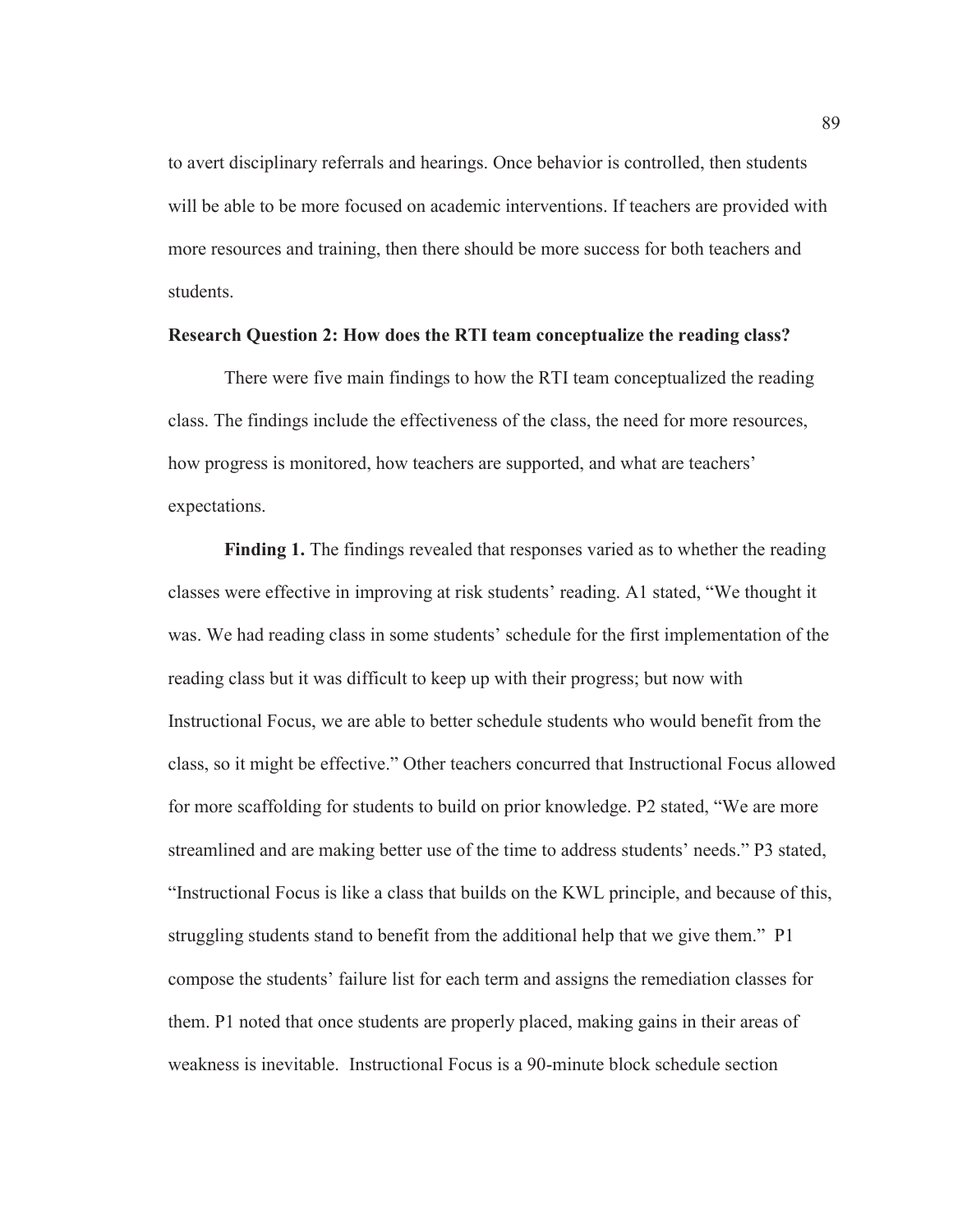specifically for remediation in all subject areas.

**Finding 2.** The findings revealed that in order to meet the needs of at-risk students with reading difficulties, programs and resources have to be in place to facilitate the students. Some teachers used computer-based programs while others utilized direct instruction. A1 stated, "We used Key Train. High schools have very limited resources since most of it is at the elementary level. We had the reading teacher who had a reading certified endorsement work with the students by using the skills she learned." P2 agreed that Key Train computer program, tutoring, and Instructional Focus period for reading has benefited students. P4 disagreed and remarked, "I am not sure needs are being met because there is not an exclusive reading class for RTI. Too many kids are in study skills class to get one-on-one." P1 on the other hand asserted that, "We are better now at who teach the classes, what they teach, or both." P3 disagreed and asserted that the program is not where it can be since the students need more intensive help.

**Finding 3.** Findings revealed that teacher expectation for the reading class varied. P3 expected students who worked hard to come up one or several grade levels. P4's expectation is to get more resources to use in the class. "At another school we had 'book in a bag' with examples of what the students read and different reading levels. Students need to do book reports." P5 believed the class should be designed to identify struggling students using RTI and implementing interventions to improve these students reading ability. Additionally, these students should be screened and interventions should be implemented for the struggling readers.

**Finding 4.** The findings revealed that when it came to teacher support for the use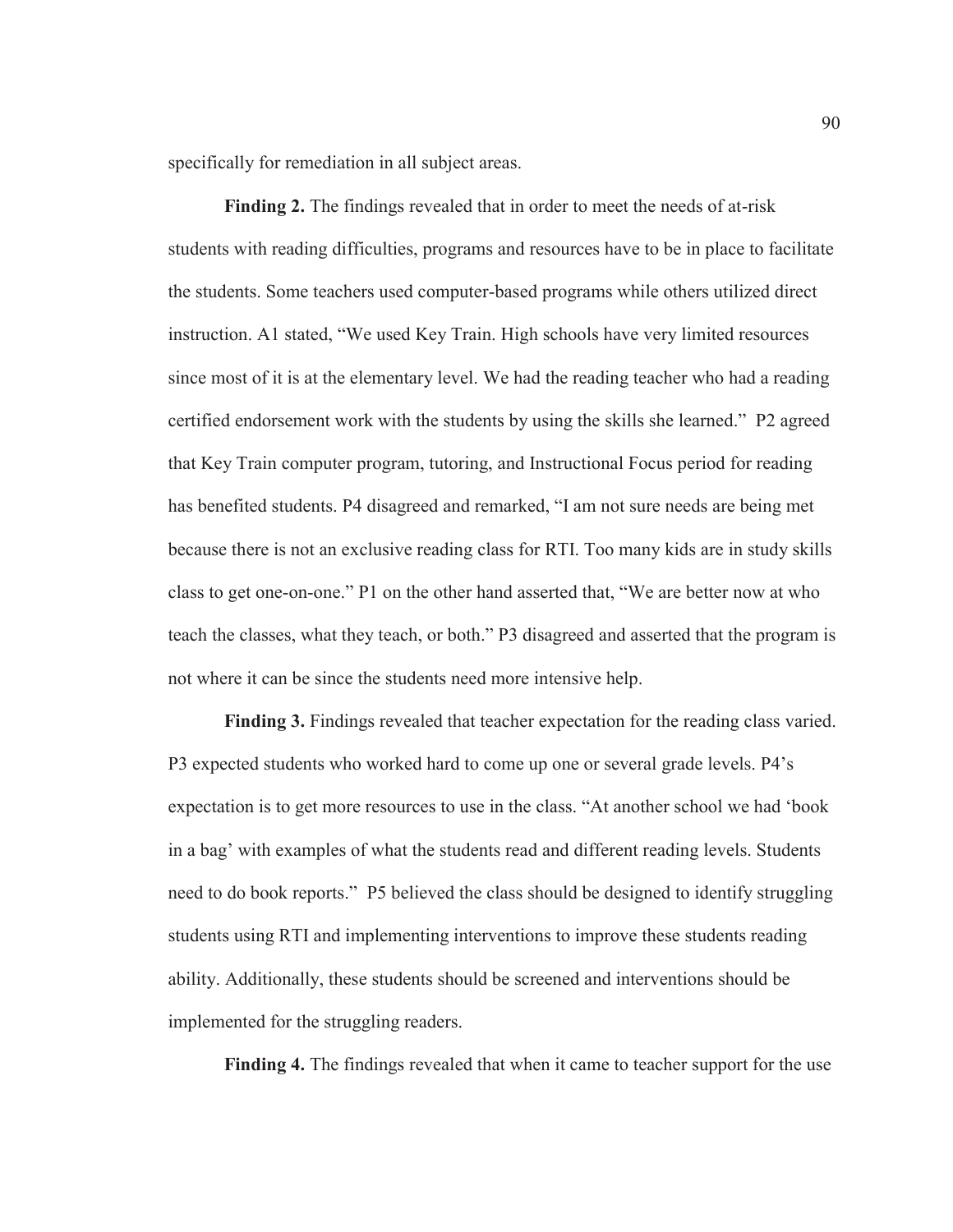of RTI in reading classes, P1 believed there was no support because class sizes outweigh teachers' ability to individualize instruction and review. Since instruction cannot be differentiated within 40 minutes of instructional time, it is difficult to see intervention results. P2, however, noted that teachers are supportive as long as they don't have to teach the class or practice RTI in their classes. This participant noted this is a challenge.

**Finding 5.** For students with reading difficulties, this researcher hypothesized that a monitoring system has to be in place to gauge student progress. Some participants believe that this could be accomplished through academic progress monitoring at 9-week grading period and some teacher progress monitoring; through 9-week grades and interventions that are in place; pre-assessments and 9-week progress report; screenings to identify suspect at-risk students; monitoring student progress to assess where they are at. Only one disagreed and asserted that there was no reading instrument. "I took one offline but it was not an accurate assessment to monitor where they were at." Participants noted that some formative assessments used to gauge students' progress are computerbased programs such as Key Train, online reading program, comprehension instruction from various books, multiple choice questions after reading, and reading leveled books. Some summative assessments used to assess students' progress are computer-based tests on Key Train. GRASP and POINT reading probes are the school's reading assessment probes. Only one participant commented that there were no summative assessment **instruments** 

In conclusion, my findings to RQ2 on RTI's team conceptualization of the reading class varied. One administrator remarked that class scheduling was challenging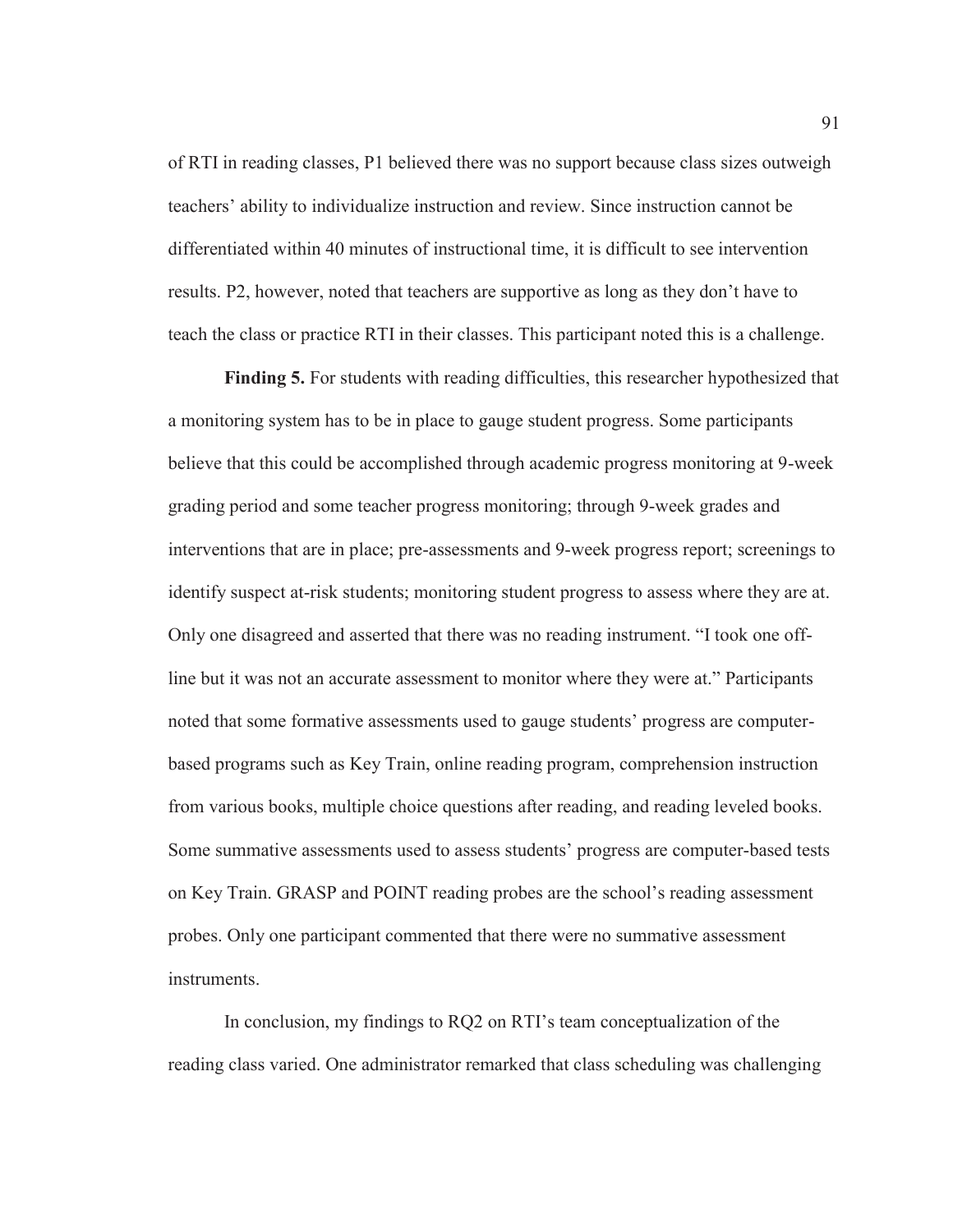with the initial reading class, but with the implementation of Instructional Focus, scheduling has been seamless; therefore, the class should be effective in meeting at-risk students' needs. Some participants agreed that the RTI model met students' needs through the use of Key Train computer program. Others disagree that the students' needs were being met because there was not a reading class exclusive to RTI. Instead, students were placed in study skills classes with too many students; therefore, they could not obtain individualized attention because more intensive help was needed for them to be at grade level reading. Participants who taught the reading class would like to get resources to practice differentiation according to students' diverse reading levels so that students who work hard would come up several grade levels. Participants agreed that formative assessments are used to monitor students' progress every 9 weeks. School wide emails are generated frequently reminding teachers to be up to date with in-putting grades into Infinite Campus so that students' progress can be monitored and intervention can be implemented. Some summative assessments include in-school reading assessment probes such as GRASP and Key Train computer-based reading tests. Only one participant remarked that there was no summative assessment instrument. Overall, participants asserted that there is not much support from most teachers for the use of RTI in reading classes mostly because class sizes outweigh teachers' ability to give individualized attention to those in need. Additionally, instruction is limited to 40 minutes therefore oneon-one instruction is challenging. Another assertion was that the teachers who may support it will do so only because they do not have to teach the class.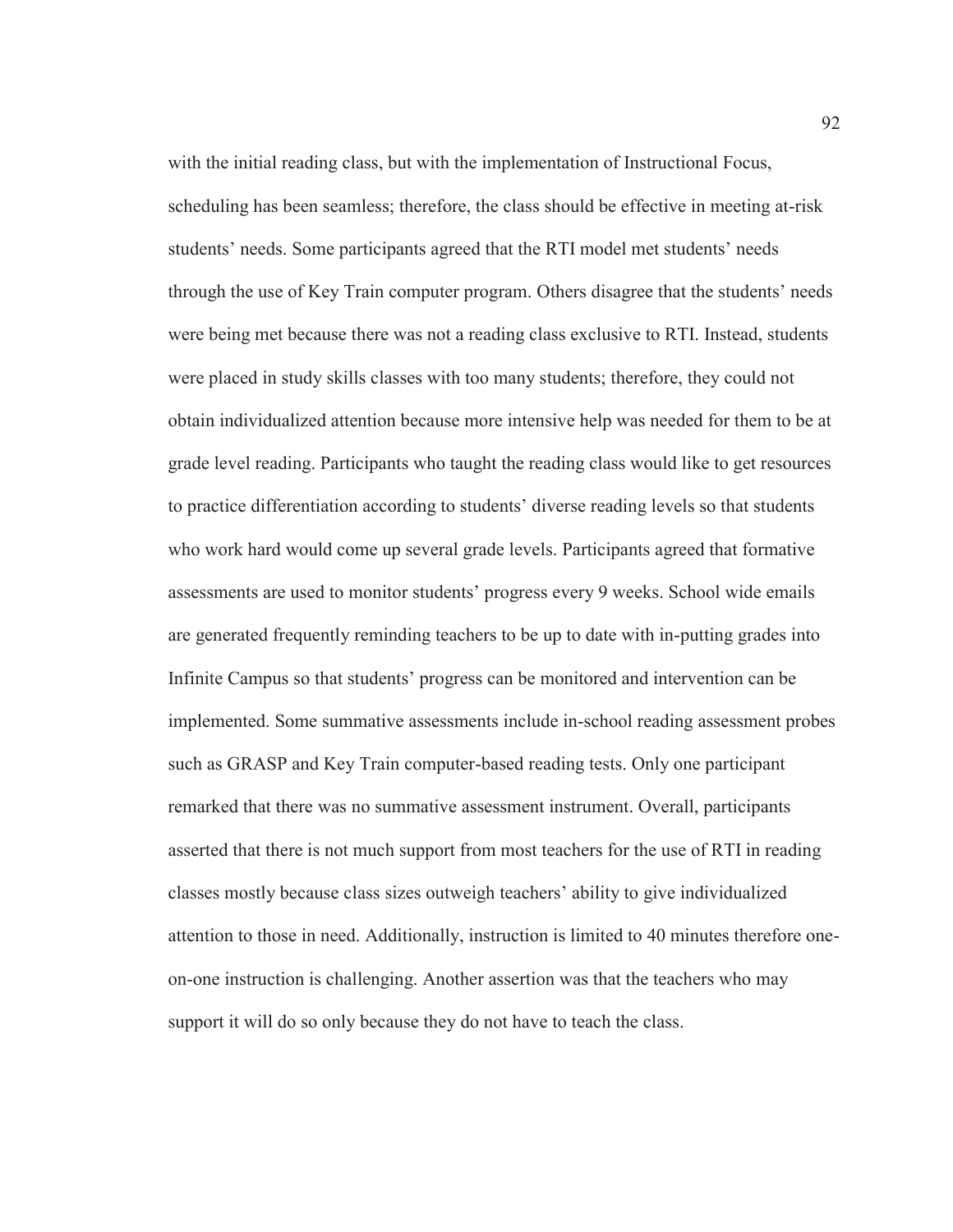# **Research Question 3: What Have Been the Benefits and Challenges of the Reading Class?**

There were three main findings on the benefits and challenges of the reading class. The findings include the use of reading probes, various instructional methods, and challenges on various fronts.

**Finding 1.** Participants were asked about the success of the reading class. Most agreed that reading probes were beneficial to both teachers and students. P3 commented, "Can't say for the school, but when I had the class, one or two students did improve their reading by one grade level." P4 remarked, "One success I can think about for the one year I had the class is that we were using the in school reading probes to gauge student's reading level." According to P2, some resources that are in place to facilitate the reading class are Key Train program and GRASP probes which proved to be beneficial to at-risk students. P2 asserted, "We are more familiar with reading probes such as POINT and GRASP and more teachers are using them. EOCT scores would be higher if students could read." P5 agreed that reading probes are in place for students and is more widely used among special education teachers as opposed to regular education teachers.

P5 stated, "As a special education teacher, students who have a reading goal in their IEP have benefited from using the GRASP reading probes for Tier 4 documentation." In order to make the reading class more successful, P1 suggested that more reading certified teachers are needed since there are only three teachers with reading certification. More reading certified teachers' expertise in reading strategies will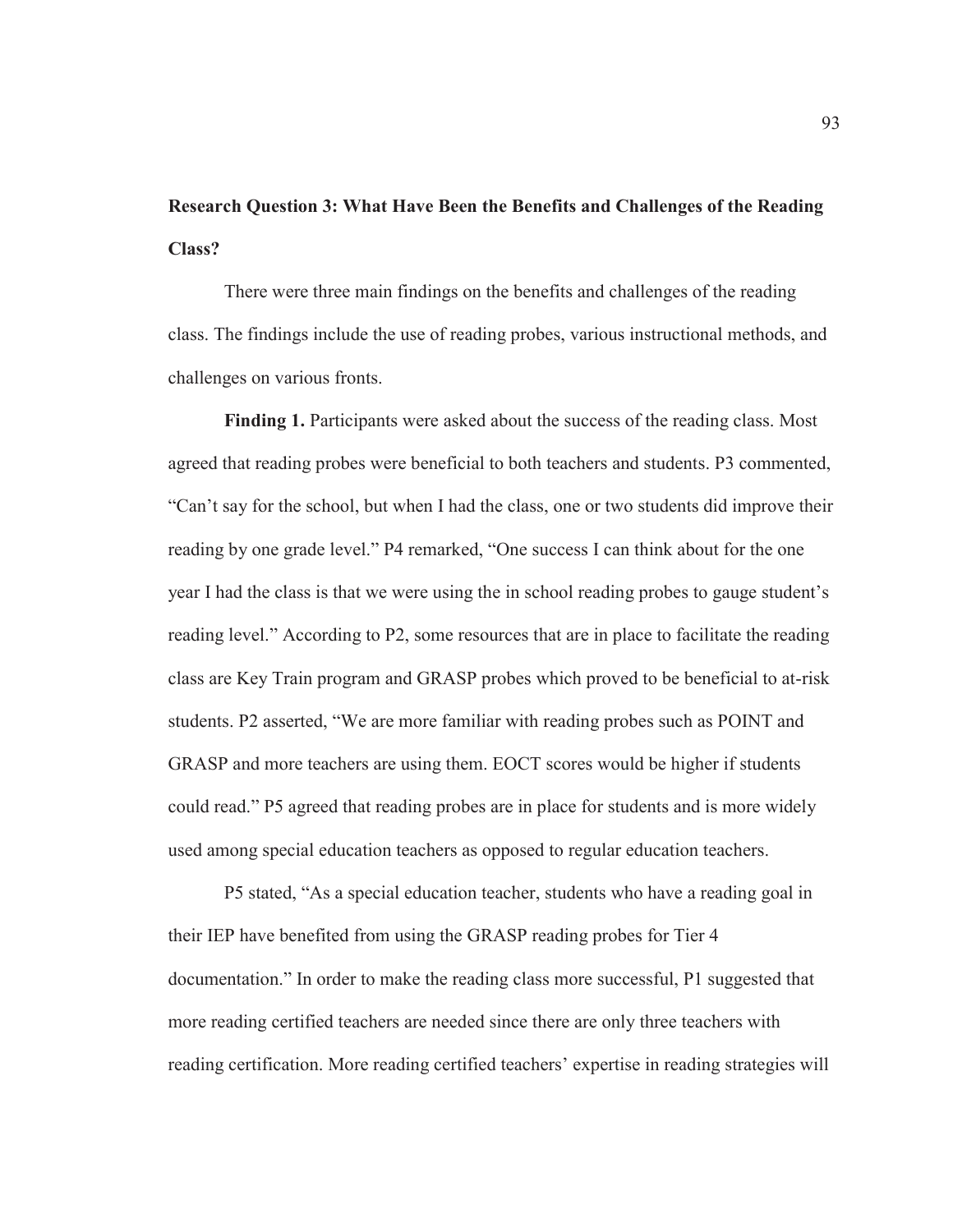be beneficial to students and may make the classes more appealing to students.

**Finding 2.** When questions were asked about successes derived from various instructional methods, some participants commented on direct teaching instruction. P2 stated that one-on-one works for those who really want to learn to read and are not embarrassed to share their struggles with the teacher. These students would let you know why they do not want to be called out to read aloud, and they would make time to get individualized instruction while the class is working. However, most students get bored and prefer to work independently on the computer. P3 commented that there is limited success because of time constraints, and P5 asserted that direct instruction promotes a positive attitude toward learning by both teacher and student. Students have benefited from one-on-one attention because it hones in on their specific deficit.

Regarding the level of success derived from computer assisted instruction, P2 stated that students who use it seem to do better with consistency. Because there is immediate feedback and explanation to incorrect answers, students seem to get better scores after each attempt. P3 stated that results vary. "It is very good for students who will do the work on it. For those who did, their grades improved. However, there are those who won't do the work regardless of what you say or do."

 To answer the question on the success derived from independent reading, P3 commented that students with behavior problems dominated instructional time, therefore more time was spent utilizing behavior strategies, and by the time students settled down, it was time to go; therefore, not much success was derived from independent reading. On the other hand, P5 stated that independent reading builds fluency, increases vocabulary,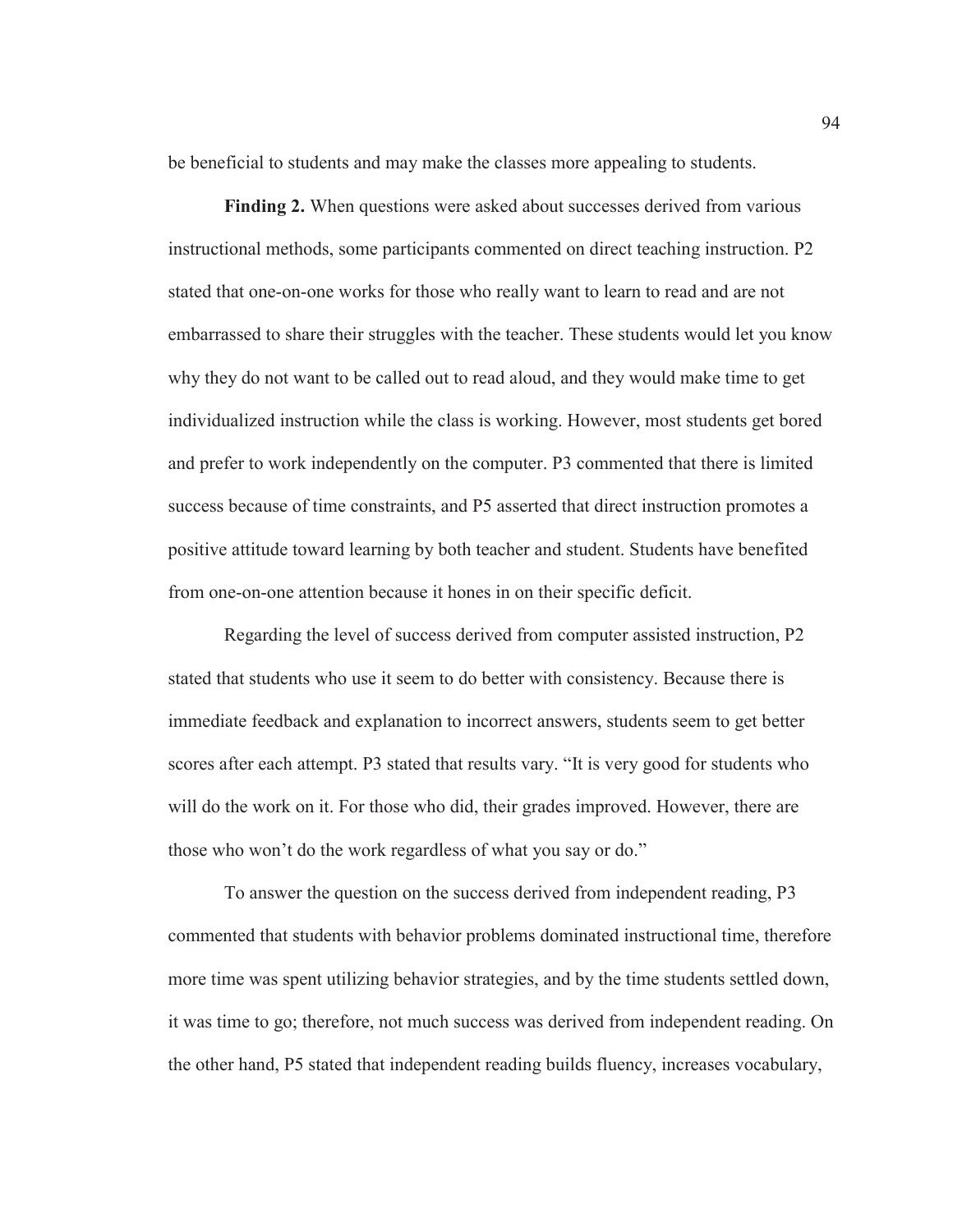and allows students the chance to practice the strategies they've learned through guided reading and reading aloud.

Finding 3. The findings revealed that there were challenges in several areas. When questions were asked about the challenges the school faced since implementing RTI and the reading class, P1 commented that there are not enough reading classes and reading certified teachers to meet the need. P2 believed that finding the time to fit the class into the students' schedule and placing the correct students in the correct class has been challenging. Another challenge was students who had behavior problems hindered those who could really be helped. Also, student apathy was a problem since most students didn't like to read.

Regarding the question about students' challenges with the reading class, P3 stated that embarrassment was a major issue because students would not read in front of their peers, and not even quietly to themselves. P4 stated, "They didn't realize why they were in the class. They were aware of image and reputation and did not want to be labeled as not being able to read. Peer image took precedent over reading needs. They believe they did not have a reading problem and should not be in the class with some other students." Grade leveled text books, content reading, and comprehension proved to be challenging to most students in the class.

According to P2, some resources that are in place to facilitate the reading class are Key Train program and GRASP probes which proved to be beneficial to at-risk students. P5 agreed that reading probes are in place for students and is more widely used among special education teachers as opposed to regular education teachers.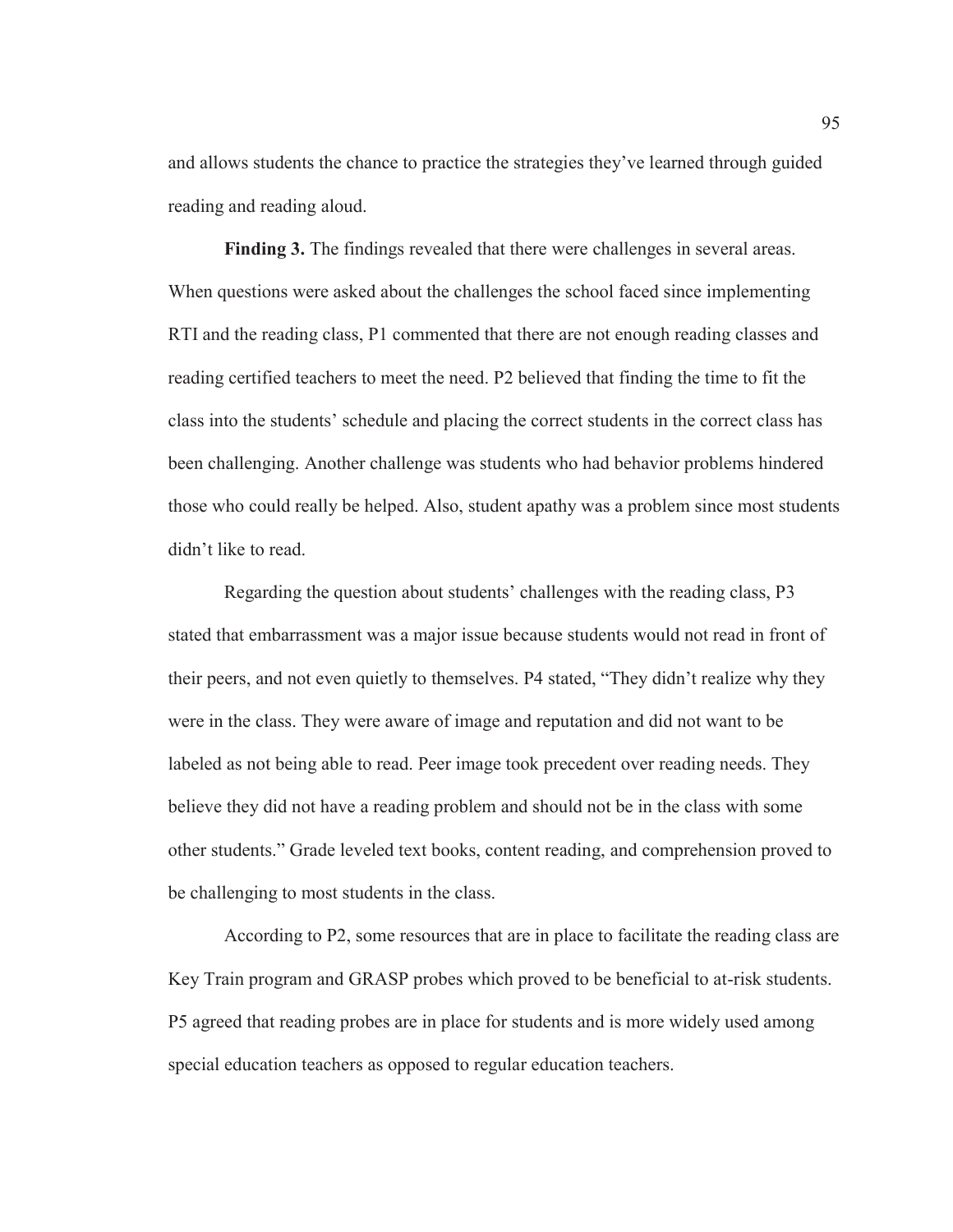In conclusion, the results showed that there were more challenges than benefits of the reading class. One benefit to the class, shown by the data, is that some practices allowed students to build fluency, increase vocabulary, and get the chance to practice the strategies they learned, especially from Key Train. Another benefit is that one or two students increased their reading level by one grade, and in-school reading probes have increased. Some challenges included scheduling, student placement, lack of certified reading teachers, and reading resources. Major challenges were student related. Behavior, apathy, dislike for reading, embarrassment, and denial that they have a reading problem were discovered to be student challenges with the reading class. For some students, content level reading was arduous. Minimal success was derived from direct teaching instruction and independent reading.

### **Relationships to Literature**

 For some high school students, reading across the curriculum may be challenging because of content difficulty. Biancarosa (2006) asserted that high school students are challenged to some degree by difficult text reading as well as greater learning expectations in content knowledge (Biancarosa & Snow, 2006; Brozo & Simpson, 2007). P3 stated, "Students in my class resisted reading from textbooks. What I realized was that content reading proved to be very challenging for most of them." Worthy and McKool (1996) noted that often high school students struggle with the interpretation and meaning of content found in text books and assignments. Some of these students labor over unfamiliar or technical vocabulary and may lack the ability to formulate questions, while those who cannot comprehend text may give up. P4 mentioned that students do not know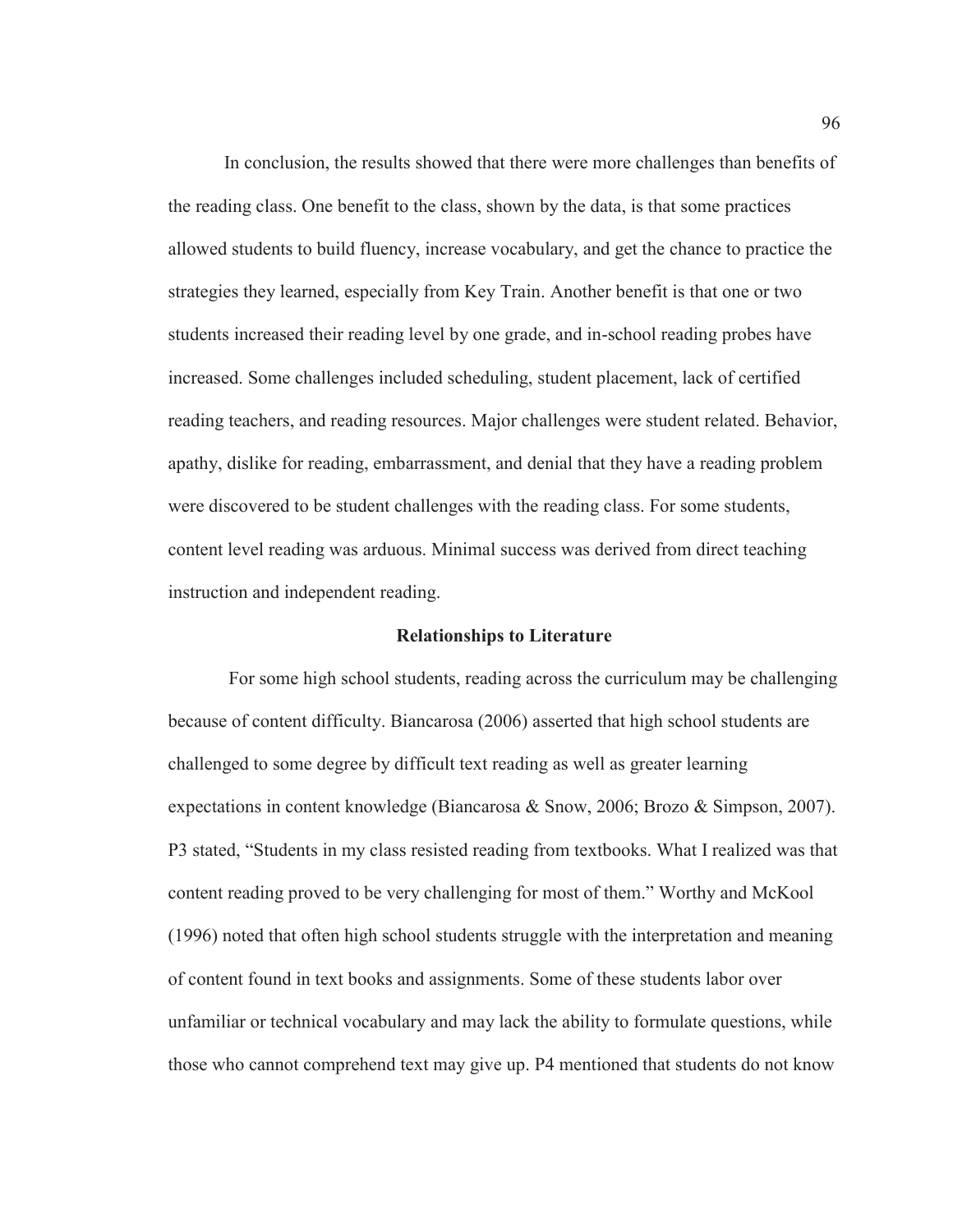how to use context cues to figure out what they are reading and therefore shut down and do not participate. Beers (2003) asserted that the challenge for these students is in text interpretation.

Some reading advocates (Allington, 2002; Greenleaf et al., 2001; Guthrie, Schafer, & Wang, 1995; Ivey, 1999; Pressley, 1997; Purcell-Gates et al., 2002) recommend a student-centered, constructivist approach to reading that is interdisciplinary in nature. Atwell (1998) and Carbo (1997) noted that reading initiatives should be developed for struggling readers. These researchers supported the use of challenging reading materials that is not overwhelming and relevant to student interest. Both researchers suggested that student interest in reading materials was linked to motivation to read. P5 stated, "I have sports magazines, readers digest, novels and lower level books to encourage reading when they are finished with their assignments." The National Research Council (2004) agreed that motivation is an important factor for older students who continue to struggle with reading.

As noted in Elliot (2008), research supports the core principles on which RTI is based, and demonstrates the general effectiveness of RTI through the assumption that all students can learn, that educators must identify areas of concern at an early onset, and classroom instruction must be differentiated in order for students to achieve high rates of success.P3 noted that Key Train computer program was a means of differentiation for students who did not embrace direct teacher instruction or group activities. For students with reading difficulties, challenges may be derived from one or a combination of the following: activating prior knowledge, reading comprehension, and fluency. Torgesen et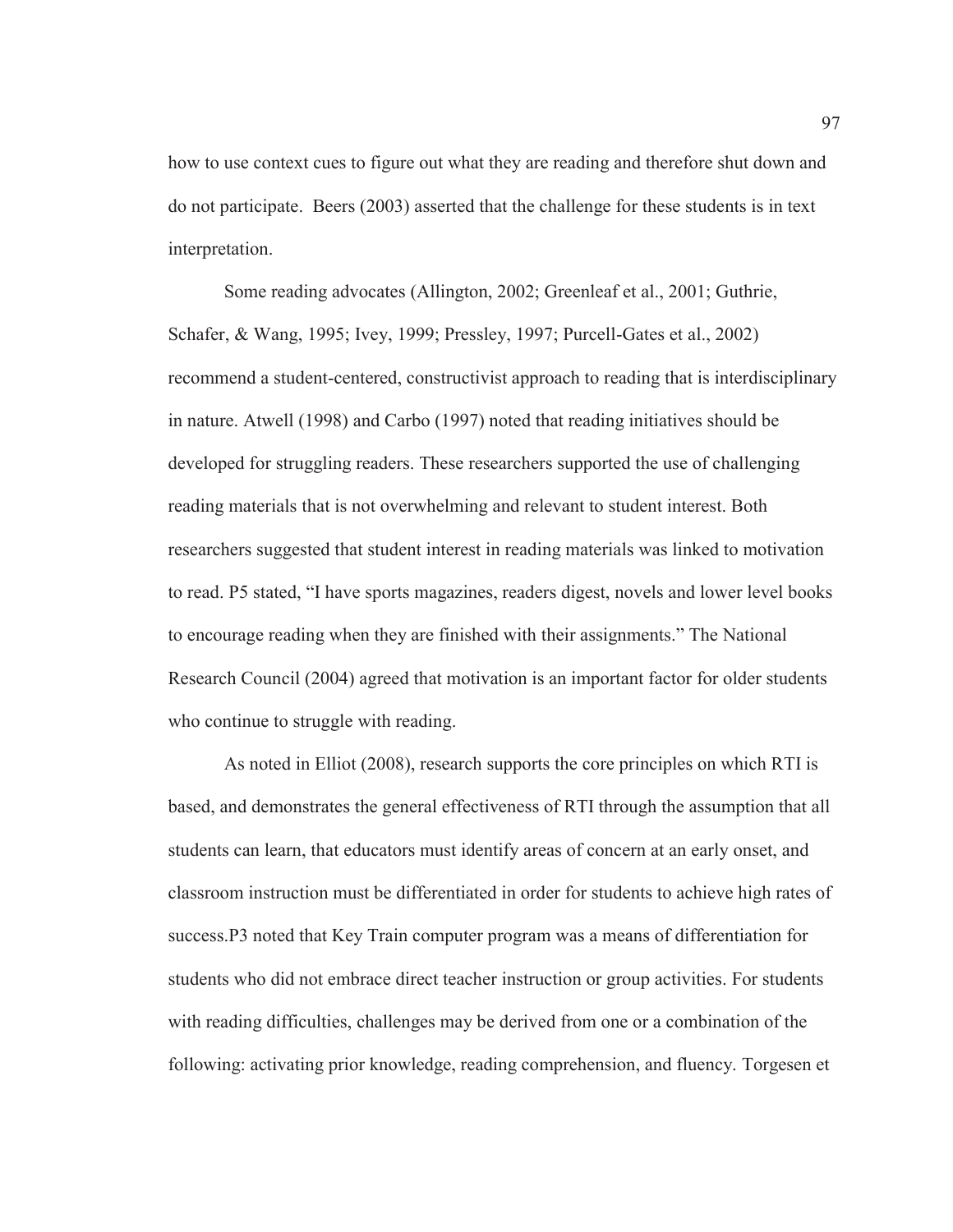al. (2007) noted that there is much need for secondary schools to utilize a combination of reading strategies for students who struggle with reading. P4 stated, "When I had the reading class, I used a variety of teaching methods on an ongoing basis because one day it would work and another day the same strategy may not work, so I always had to be trying different methods of teaching reading." Allington (2006) agreed that in order to make meaning of text, a combination of differing strategies will have to be in place.

One reading strategy to assist students with reading difficulties is activating prior knowledge. Allington (2006) noted that when one activates prior knowledge, it is tapping into information already known and making predictions before reading and during reading. A case study by Ambe (2007) on adolescent reading explored the use of activating prior knowledge before, during, and after reading. It was discovered that what students learned and retained previously can impact their understanding of information in course texts. Only one teacher mentioned KWL. P3 stated, "Instructional Focus is like a class that builds on the KWL principle, and because of this, struggling students stand to benefit from the additional help that we give them. From the KWL principle, we can customize our instruction to meet the students' needs." Ambe concluded that activating prior knowledge should be developed and encouraged for individual, small group, and classroom instruction in order to facilitate improvement in student reading, and making gains toward better reading achievement. P5 stated, "Before reading, I set a foundation for reading success by activating prior knowledge. By doing this, I validate past learning by generating interest. This will help them later connect new information to what they already know."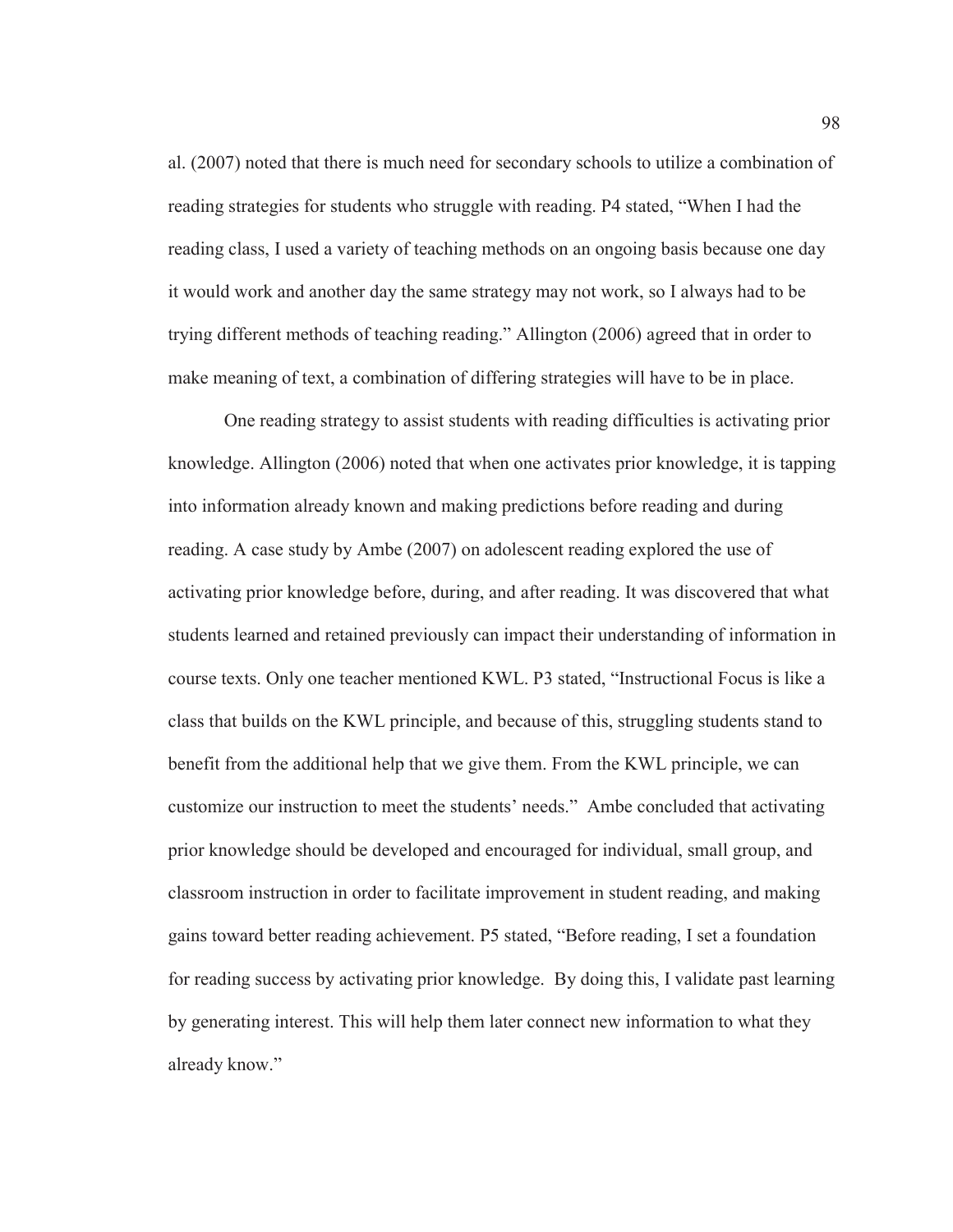Another strategy to assist students with reading difficulty is comprehension. Lapp, Fisher, and Grant (2008) conducted a qualitative case study which focused on studentcentered activities, discussions, and teacher thinking aloud as interactive strategies toward acquiring comprehension knowledge. P4 stated that grade leveled text books, content reading, and comprehension proved to be challenging to most students in the class.

A final strategy is fluency. Rasinski et al. (2005) asserted that fluency is the most important factor to facilitate successful reading with high school students. P5 stated, "Independent reading builds fluency, increases vocabulary, and allows students the chance to practice the strategies they've learned through guided reading and reading aloud." When fluency is improved, students can make significant gains in reading comprehension. Smith (2007) concluded that the act of daily reading will improve students' ability to read. P2 stated, "One benefit to the class is that some practices allowed some students to read more fluently, which increased their confidence, and allowed them to showcase what they learned." Allington (2006) agreed that if students are provided with texts that are appropriate for their reading level, fluency usually improves whereby students can read independently and then make gains toward reading comprehension. P4 stated, "They enjoyed books from the media center that they were interested in. That's the only time I saw them interested in reading because they could choose whatever they wanted to read."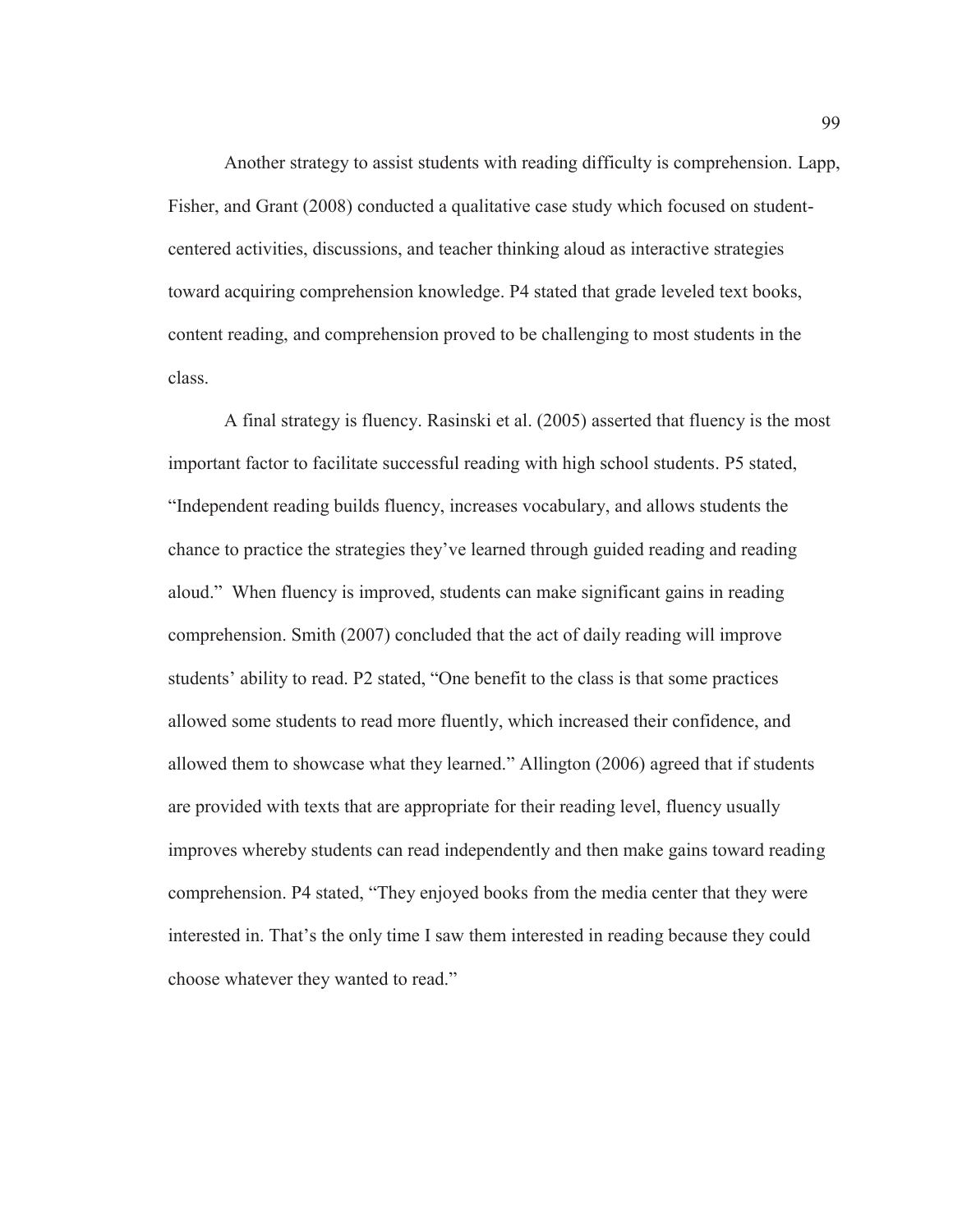#### **Relationships to Framework**

 The conceptual framework for this research inquiry was based on the constructivist learning theory which takes into account the learner's individual needs (Benjamin, 2002). One model of the theoretical view of constructivism in the classroom is small group instruction with a concentration on teaching reading skills and strategies. A2 stated, "With the implementation of Instructional Focus, we are better able to put students in smaller class sizes based on their areas of deficits, thus making differentiation more feasible for the teachers." Benefits to the constructivist learning approach include differentiated instruction with small groups based on the ratio of student to teacher (Benjamin 2002; Tomlinson, 2001). P1 had a different opinion on class size and stated, "Class sizes outweigh teachers' ability to individualize instruction and review. It is difficult to practice RTI intervention with 30 students and instruction cannot be differentiated within 40 minutes of instructional time, therefore it is difficult to see intervention results." Tomlinson (2003) encouraged the use of differentiated instruction as a way for both teacher and students to maximize instruction. Bender (2008) noted that when teacher and student can focus on the specific skill that challenges the student, and the teacher can closely monitor struggling students' progress, then RTI provides the strongest basis for differentiation of instruction. Hence, RTI is the other framework for this study.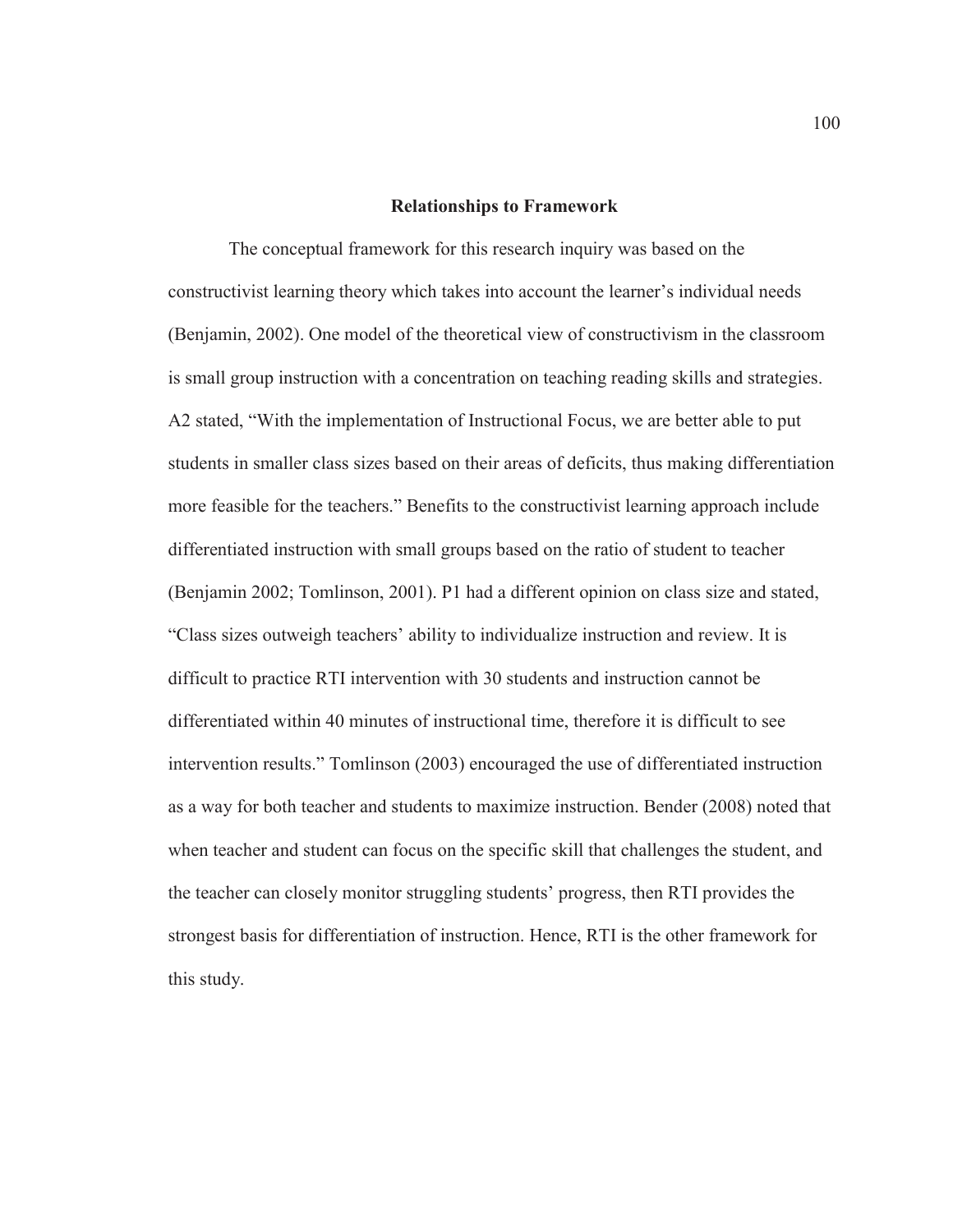### **Discrepant Cases and Nonconforming Data**

 When discrepancy is found in the participants' responses to the themes discovered in the research, it adds credibility to the research because they are contradictory to the themes identified. Creswell (2008) asserted that when contradiction is present from the information garnered, allowances are made for a theme not to be confirmed. Because agreement is not always present, discussing controversial evidence enhances credibility to the findings. Merrian (2002) suggested that reviewing transcripts should be implored to locate discrepant cases; thus, two areas of discrepancy were found.

 The first discrepancy was found in the use of Key Train, a computer-based program. One participant believed that Key Train was useful in helping-at-risk students prepare for state tests because that participant (P2) used it regularly. P3 however, stated that students had minimal use of Key Train because they had to sign up to use the lab and there was no specific computer lab for reading.

The other discrepancy was found in how students' progress was monitored. P1 stated, "Every 9 weeks we generate a progress report so parents, students, and teachers can monitor students' progress and make adjustments for remediation." P2 stated, "It is monitored through grades, formal and informal assessments, and interventions that we put in place." P3 stated, "There was no reading instrument to monitor students' progress. I took one off the web but it was not an accurate assessment to monitor where they were at." P4 stated, "I used computer programs and probes as my reading assessment tools and also 9 week grade report." P5 asserted, "I usually give a pre-assessment and then monitor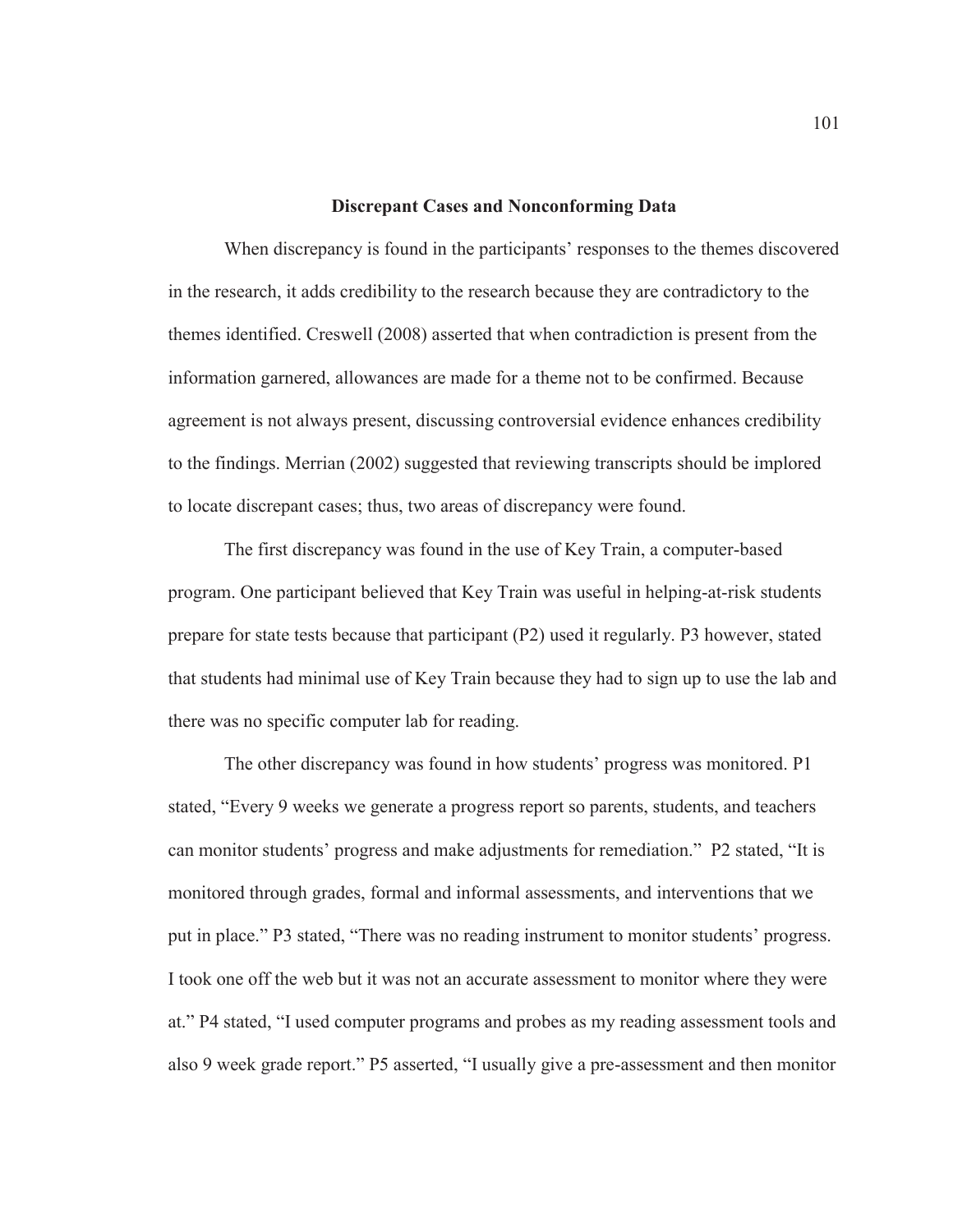how they are doing on their work to assess where they are at. At the end of the 9 week grading period, I give a post-assessment to see what they learned." One participant noted that there was no reading instrument to assess students' reading levels, while others agreed that students' progress are monitored every 9 weeks through progress reports based on their aforementioned comments.

# **Patterns and Themes**

Three major themes emerged from the findings. These themes were in alignment with the research questions and theories from the literature review. I interviewed seven participants using interview questions from Appendices F, G, and H. The interviews were taped, transcribed, coded, and categorized according to themes (Hatch, 2002; Janesick, 2004). I kept a reflective journal to keep track of the data (Creswell, 2007; Janesick, 2004; Rubin & Rubin, 2005).

*The first theme was that RTI's conceptualization varied among administrators and participants.* Administrators' purpose for RTI shifted over the periods they served. The first administrator focused on academics while the second administrator focused on behavior. A1 conducted in-school RTI professional development at the beginning of the school focusing on academic gains toward meeting AYP. Participants believed that since RTI has changed to MTSS, the focus has shifted more toward discipline and less on academics. This was supported by MTSS focus group meeting documents. When compared to RTI's emails which highlighted students' failure in three or more subjects, MTSS's documents disseminated to the school was for teachers to be mentors to at-risk students with behavior referrals.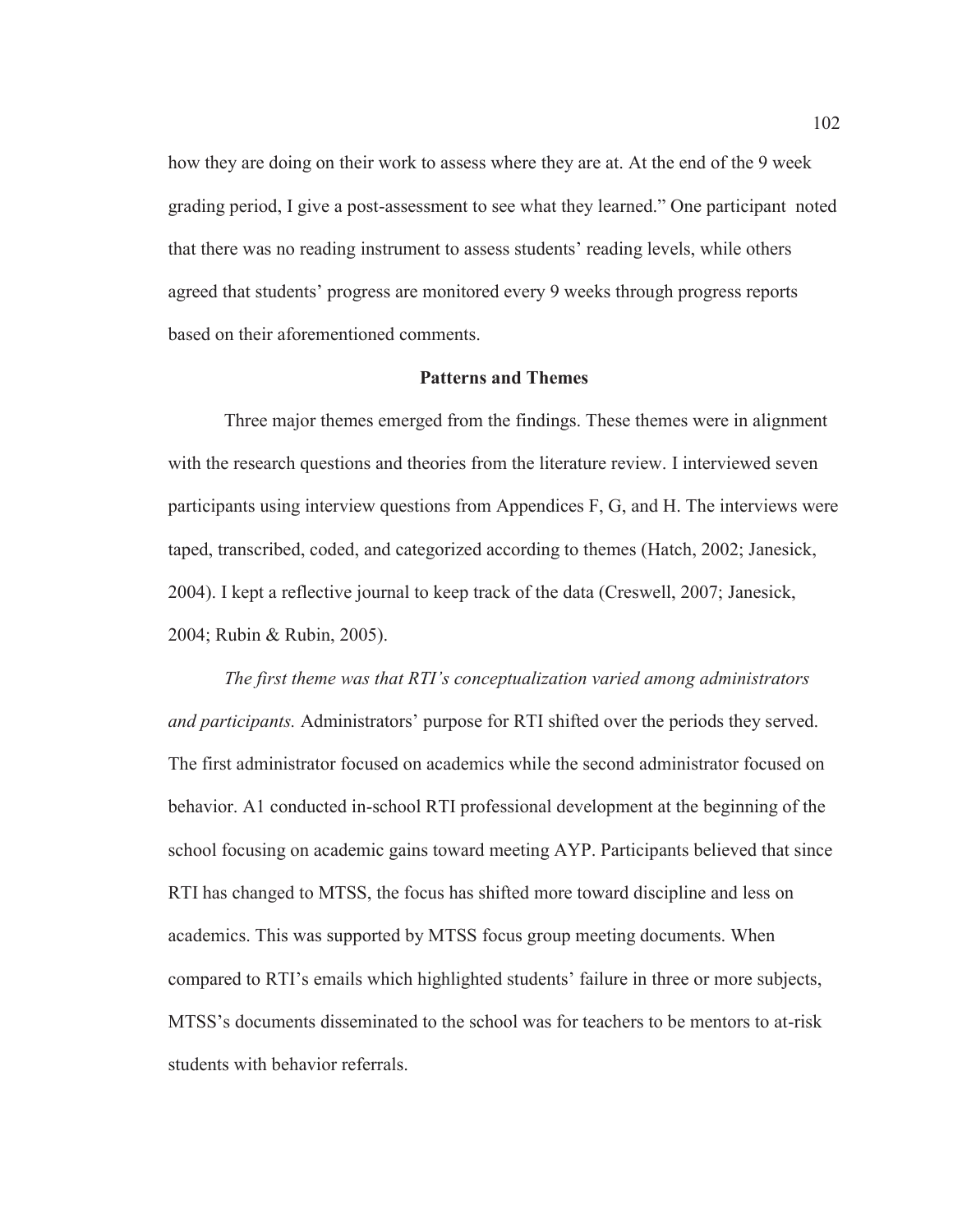*The second theme was that computer-based programs were the preferred method for gauging students' reading progress despite the limited reading resources.* I collected school documents such as emails pertinent to RTI, and artifacts such as de-identified students' work samples (Table 2). Once these were collected, I proceeded to analyze the data. Students had 3 minutes to read a passage and circle the correct word in parenthesis that best fits the context of each sentence. The probe was issued at the beginning of the semester and at the end of the semester.Only students who had reading goals as part of their RTI intervention completed the probe. These students were given the probe in the computer lab with the RTI/SST lead teacher. Results from the probe indicate that students A and F gained 5 points and students B and E gained 6 points. This information was shared with students' teachers so they can differentiate instruction accordingly. The students who were on the same reading levels could be paired up or grouped with other leveled readers to help with reading comprehension. Hence, most participants found the computer programs beneficial to other teachers.

*The last theme that emerged was that most students were not engaged in the class*. Some reasons were embarrassment, image and reputation, labeling, and denial that they had a reading problem. P3 stated, "Most students didn't like to read. They want you to give them the answers so they can finish the assignment to socialize. I believe reading starts from early and some of them find it difficult to keep up. Many of them questioned why they were in the class because they did not believe they belonged there." P4 stated, "Students who had behavior problems hindered those who could really be helped. They were more caught up in image rather than learning because they had a reputation to keep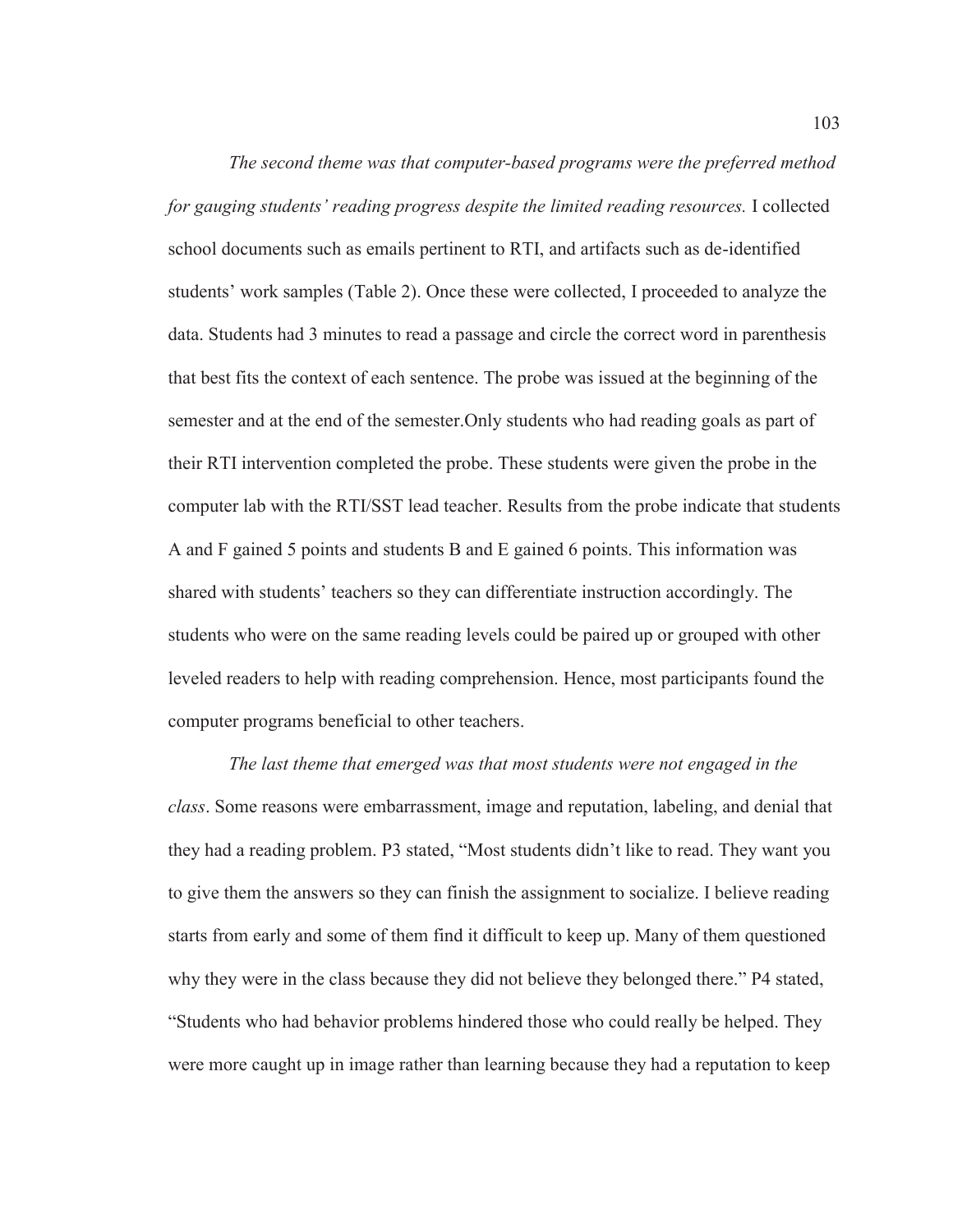up. After a while, this negative attitude toward reading rubbed off on the ones who originally were interested. Eventually, most lost interest because being "cool" was more important than learning to read. P5 stated, "Apathy played a big role in whether or not they succeeded. Some of them were embarrassed to read aloud or even silently to themselves because they did not want each other to know their reading level because they were afraid to be labeled by their peers. Kids can be cruel to each other and they don't realize how their words/ taunting could shut down someone even though they say they were joking. " Table 2 shows the deidentified data.

Table 2

| Student               | First Probe NC | Last Probe NC | Points Gained    |
|-----------------------|----------------|---------------|------------------|
|                       |                |               |                  |
| $\boldsymbol{\rm{A}}$ | $18\,$         | 22            | $\mathfrak s$    |
| $\, {\bf B}$          | 23             | 29            | 6                |
| $\mathsf C$           | $10\,$         | 11            | $\,1\,$          |
| ${\bf D}$             | 19             | 19            | $\boldsymbol{0}$ |
| ${\bf E}$             | 15             | 21            | 6                |
| $\mathbf F$           | 15             | 20            | 5                |
| $\mathsf G$           | 18             | 22            | $\overline{4}$   |
| $\mathbf H$           | $10\,$         | 13            | $\mathfrak{Z}$   |
|                       |                |               |                  |

*Deidentified Student Data From GRASP Reading Probe* 

*Note.* NC= Number of words correct out of 48. The reading was timed for 3 minutes.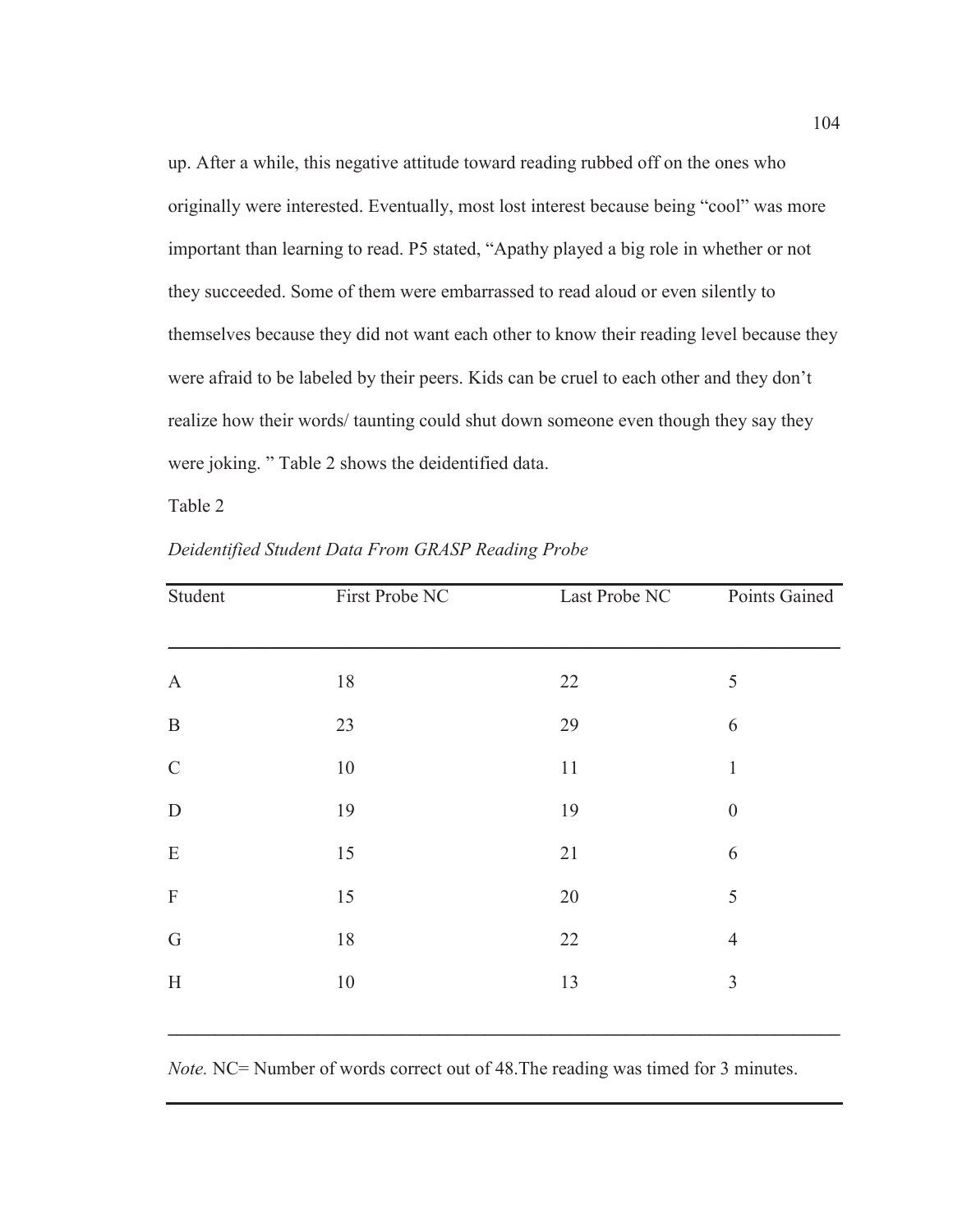### **Evidence of Quality**

Ethical guidelines ensured that participants' rights were protected as well as quality of data. Before any data could be collected, I had to obtain approval from Walden University's IRB. Once the approval was obtained, I met with the participants to discuss the voluntary nature of the study, the confidentiality of their identity, and their right to withdraw at any time without repercussions. I explained to them the purpose of the study, how the data will be collected, and my availability to them if they needed further clarification of anything pertaining to the study. I gave them a consent form to sign if they agreed to be a part of the study.

 Evidence of quality showed how the study followed protocol to assure accuracy of data. This was accomplished through member-checking and triangulation. In order to determine whether the findings accurately reflected the real situation and the evidence supported the conclusion of the findings, participants engaged in member-checking by reviewing the final interview transcripts to verify accuracy of the data from the interviews. They agreed with the transcription.

 Creswell (2008), Hancock and Algozzine (2006), and Yin (2009) asserted that triangulation affords the ability to collect multiple sources of data that support the same common event. The data used for triangulation were interview responses, artifacts of students' work samples, and documentary data such as emails and notes on RTI/MTSS policy from focus group meetings. For example, school wide emails on MTSS mentorship and 9-week progress monitoring were triangulated with participants'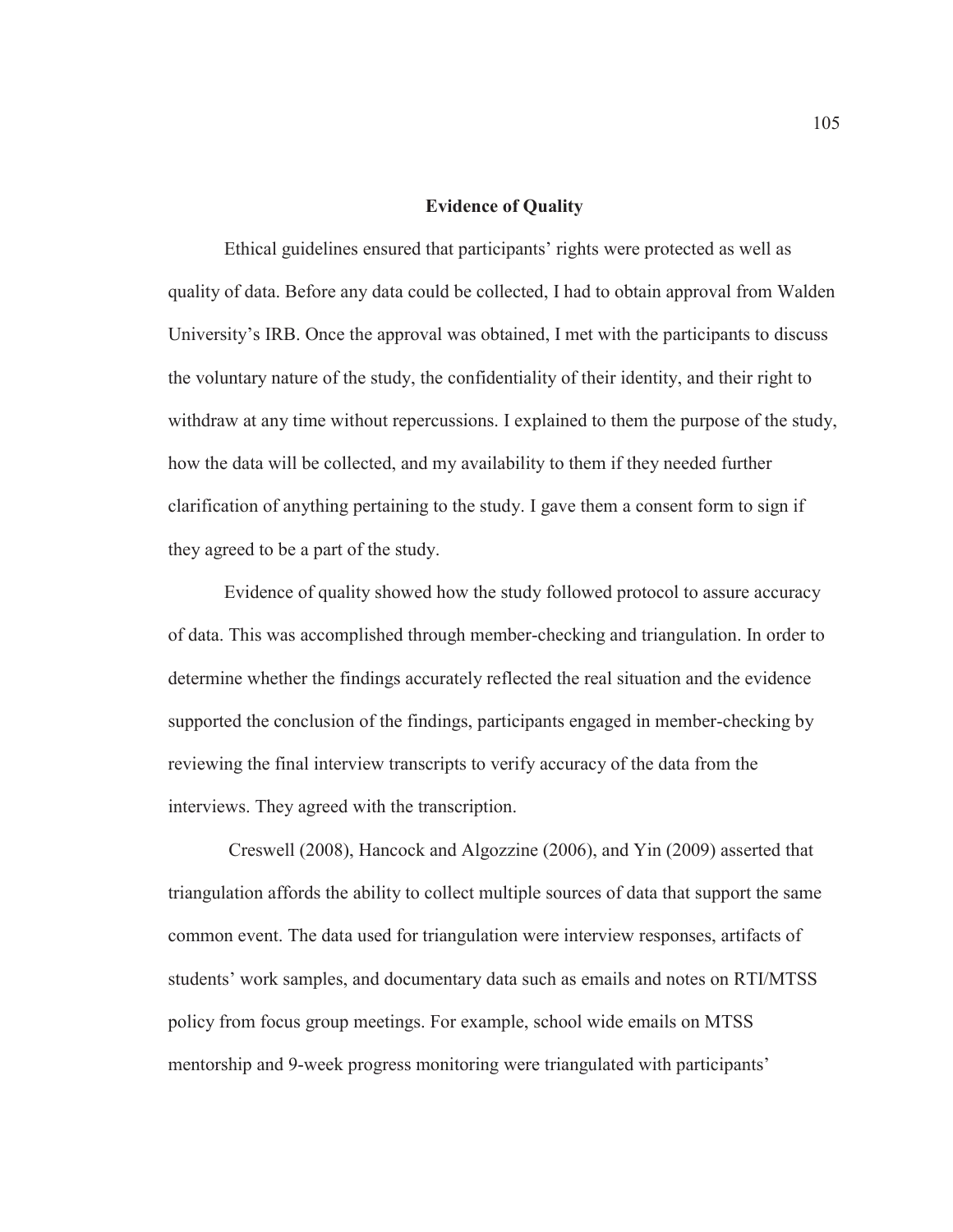interview responses. The interview responses, artifacts, and documentary data were reviewed and matched up to see what common themes existed among them. The interview responses were the primary source of data. When matched with student work samples in Table 2, emails, and MTSS focus group minutes, I found common themes existed for student reading improvement, RTI's focus, student involvement in the reading class, and preferred method for teaching reading.

Being that I work at the school, there was fidelity with the participants. Trustworthiness was addressed by the researcher's transparency and stated biases. According to Merriam (2002), researchers need to provide an "audit trail" as evidence of reliability and authentication of the data and research results. To provide an audit trail, I kept a journal as a form of reflection on the data collected. From this documentation, other researchers may be able to gain insight into the data collection process and how the results were derived.

#### **Summary**

Section 4 offered a detailed description of the findings of my study that were based on the three research questions that were the framework of the instrumental case study. Also described in section 4 were the data collection process, findings of the study, discrepant and nonconforming cases, patterns and themes that developed, and evidence of the data quality. Section 5 discussed interpretations of the findings, implications for social change, and recommendations for future research.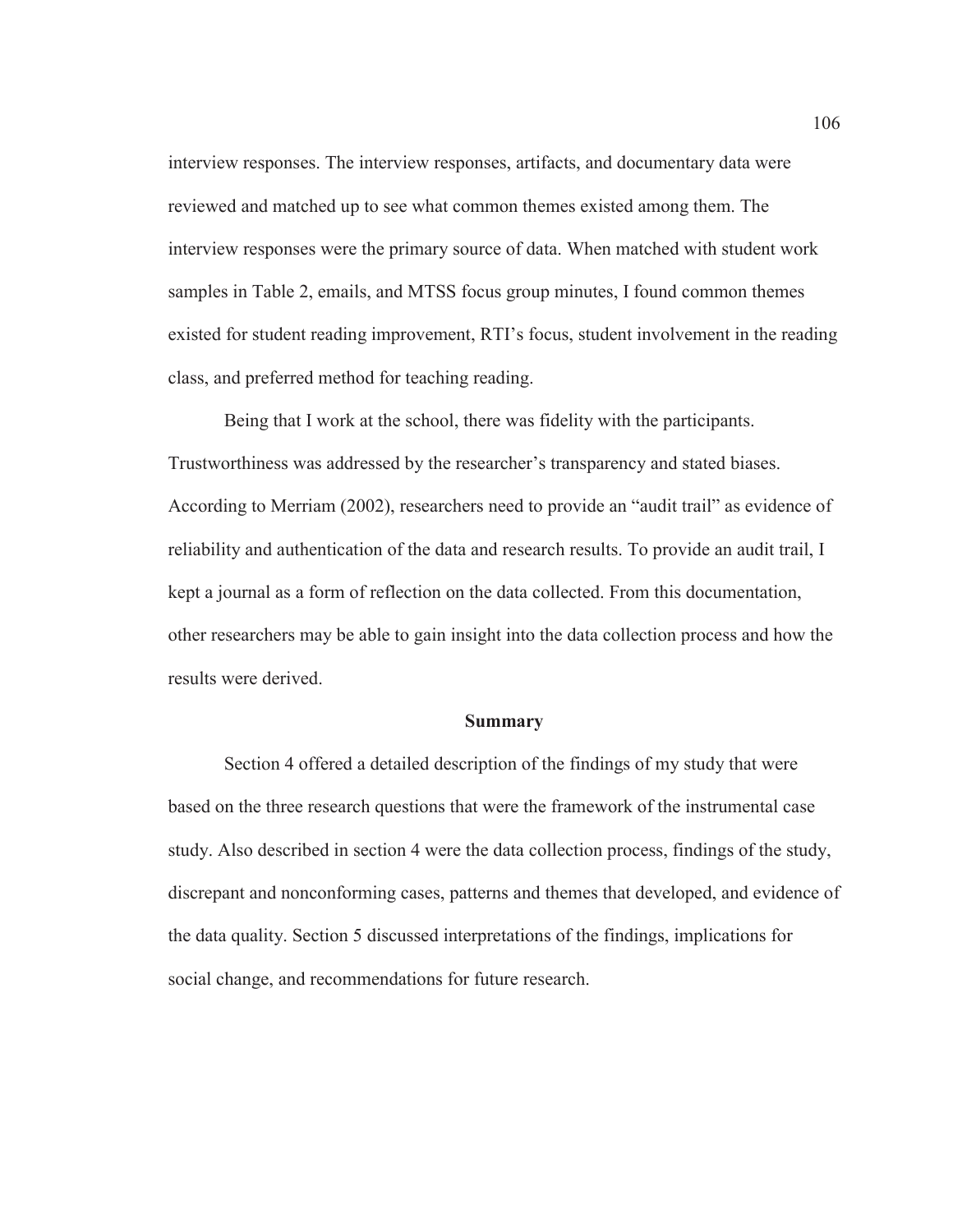Section: 5: Discussions, Conclusions, and Recommendations

# **Overview**

 Section 5 begins with a brief overview of why and how the study was done, a review of the questions being addressed, and a brief summary of the findings. Also included are the interpretation of the findings, implications for social change, recommendations for action, recommendations for further study, and my reflections. I used a qualitative instrumental case study to examine whether RTI was effective in improving reading skills of at-risk high school students with reading difficulties. At the research site, some students with reading difficulties were given the opportunity to remedy the situation through a reading class. My aim was to discover what role RTI played in improving students' reading from the perspectives of the seven participants who work at the research site. I compared their interview responses to see what commonalities existed, and then I triangulated the data with deidentified students' work samples, emails, and RTI/MTSS minutes. Interviews, artifacts, and documents were evidentiary sources used for triangulation to ensure credibility and reliability of the findings (Hatch, 2002).Data was analyzed based on assigned categories from Appendix I. I used open-coding to find commonalities for the following research questions:

- 1. How do teachers conceptualize RTI?
- 2. How does the RTI team conceptualize the reading class?
- 3. What have been the benefits and challenges of the reading class?

The following section covers the research findings.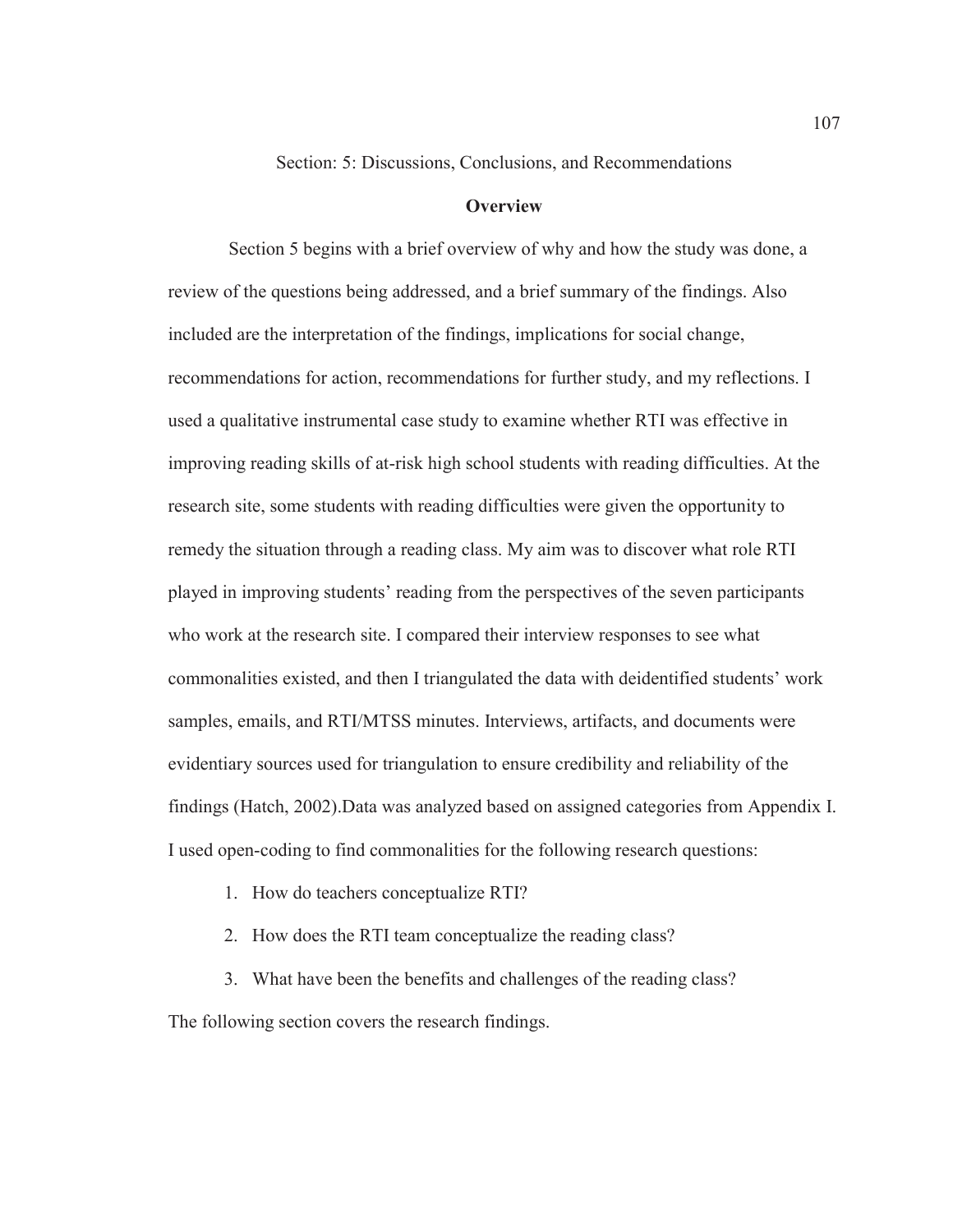### **Interpretation of Findings**

The study focused on participants' viewpoints of how RTI is conceptualized, instructional practices in the reading class, and the benefits and challenges found in the reading class. Several case studies were examined to authenticate the data in the literature review. From the constructivist framework, small group instruction with a concentration on teaching reading skills and strategies was employed. Benefits to the constructivist learning approach include small group differentiated instruction based on the ratio of student to teacher. From the interview questions, I found that students who are not embarrassed about their reading deficits benefit from one-on-one instruction. Based on the research outcomes from the literature review and interview questions, an instrumental case study was used to examine whether RTI was effective in improving reading skills of at-risk high school students with reading difficulties.

The findings in this case study were compared with the literature presented in Section 2. From the results, I found that students with reading difficulties are challenged with content area text reading based on the levels of difficulty and are reluctant to participate in activities geared toward reading improvement. Researchers such as Biancarosa and Snow (2006) and Broza and Simpson (2007) noted that high school students are challenged to some degree by difficult text reading as well as greater learning expectations in content knowledge. One participant observed that students' motivation to read is linked to their interest in the text material. Although this may be so, other participants stated that there were no set reading text materials, and they had to be creative with instructional materials. Some used a combination of direct instruction, one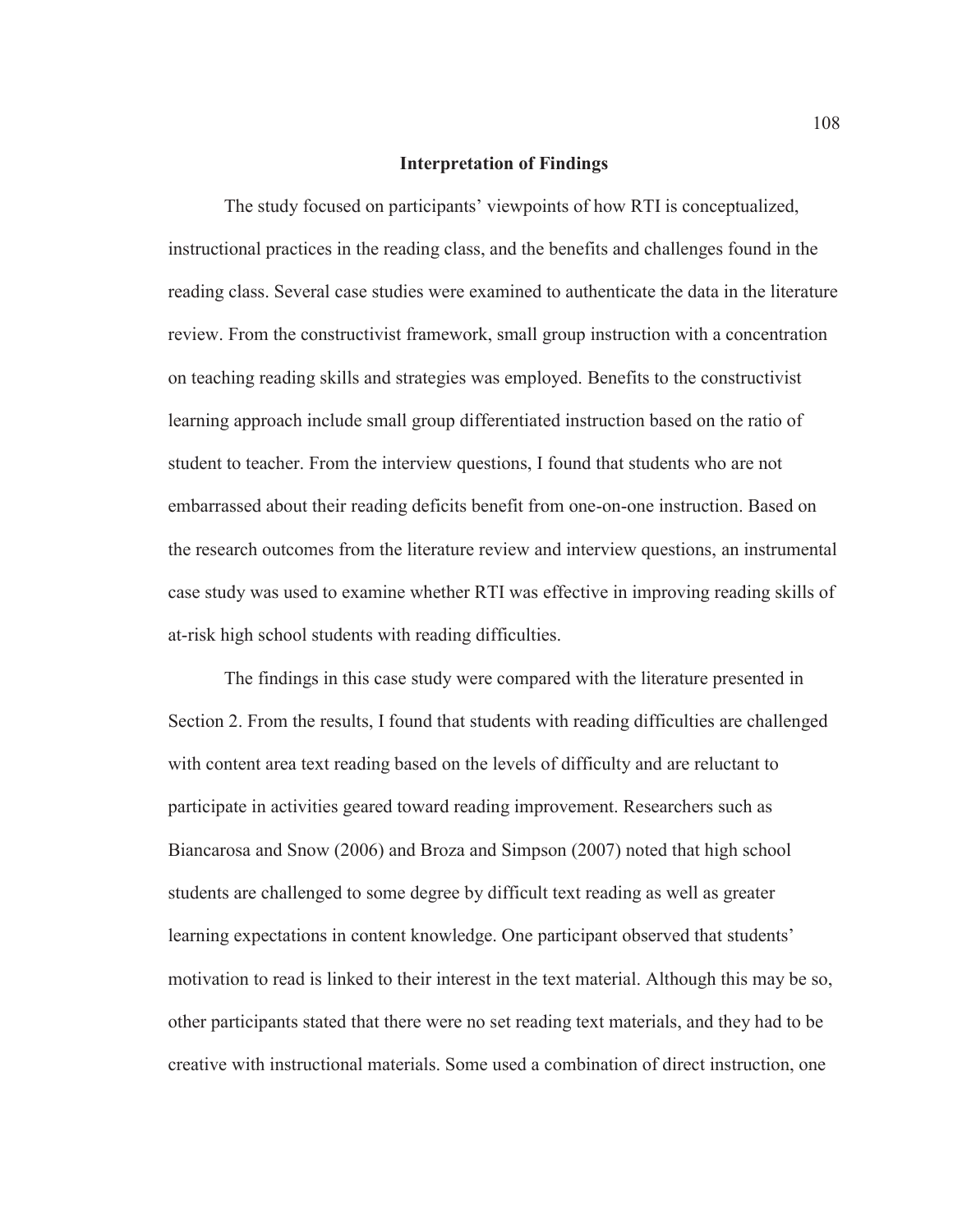on one, and computer-based reading programs. From the data analysis, I found that those who used computer-based programs had better results than those who used other methods. For instance, some students moved from a Tier 3 to Tier 1 status, and one student's reading increased by one grade level. Findings from Table 2 report on students' GRASP reading probe indicate that students had some increase on their scores from their second reading probe.

 The findings established a relationship between meeting students' academic needs and class placement. Students who were placed in study skills for reading did not want to read in front of their peers. O'Brien et al. (2009) asserted that struggling readers refrain from reading because they do not read at grade level, especially in comparison to their peers' proficiency. With the implementation of an RTI intervention called Instructional Focus (IF), students are now placed in remediation classes according to their academic needs. Denton et al. (2010) agreed that many students obtain intervention through RTI because they have difficulty with reading.

I found that administrators differed in their opinions of the program's focus. For instance, the current RTI administrator's focus is on student behavior. The findings have established a relationship between student behavior and academic success. RTI is now known as MTSS, and the intervention strategy is student mentorship targeted toward students with behavior problems. I found that the MTSS focus team is establishing student/teacher relationship to avert disciplinary referrals and hearings. Once behavior is controlled, then students will be able to be more focused on academic interventions. According to the CEC (2009), school leadership is vital to RTI because strong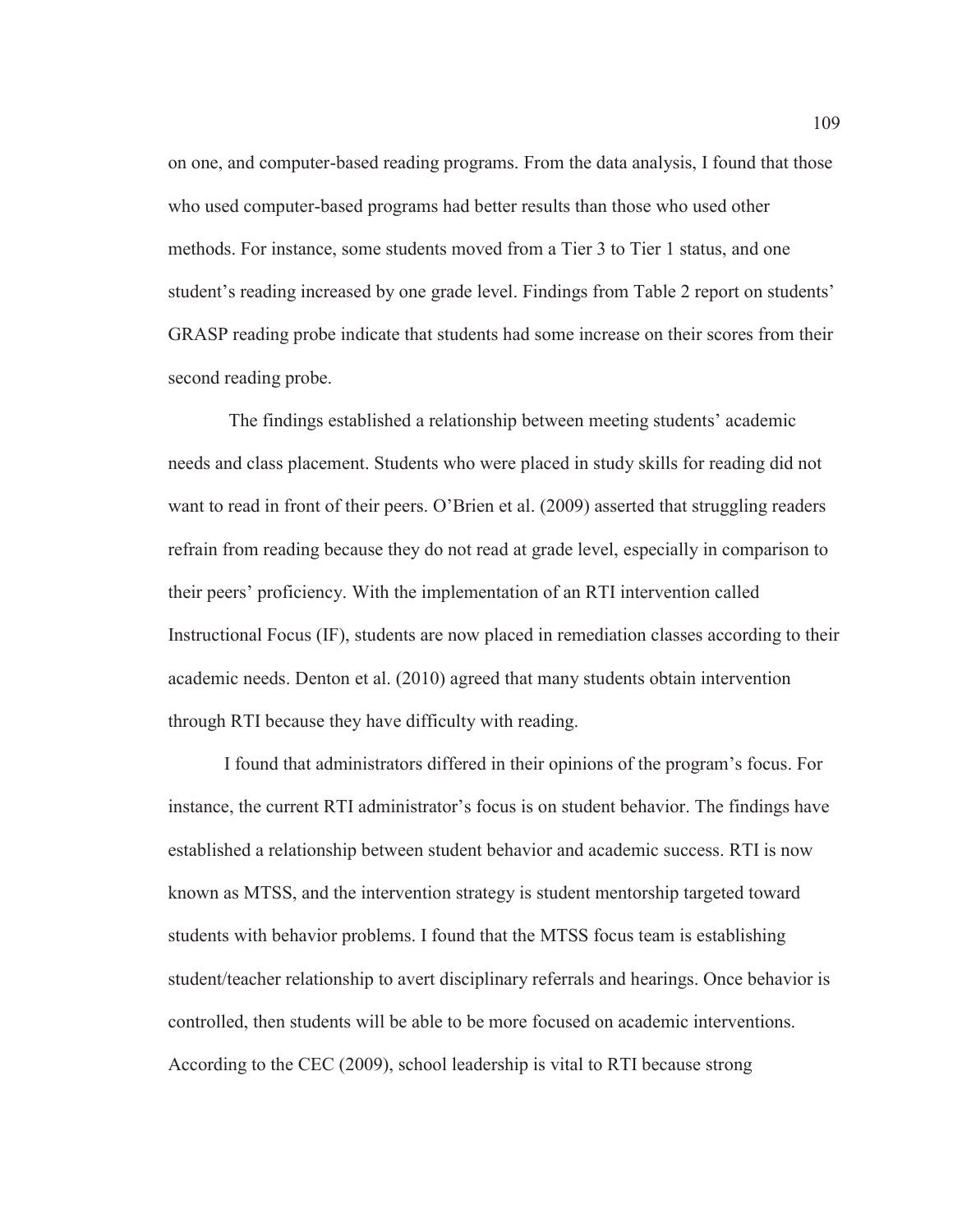collaborative leadership helps schools develop a strong core program. In order for the school to improve RTI/MTSS, there needs to be consistency with the program. The interpretation and findings from the overarching research question and subquestions will be discussed.

# **Conclusion 1**

The overarching research question asked in what ways is the high school reading class effective in improving at-risk students' reading, and how could the program be improved. Based on the interview responses discussed in Section 4, it can be concluded that the reading class was not effective in improving at-risk students' reading. For instance, instructional strategies, reading resources, and students' engagement were some factors that contributed to the non-effectiveness of the class. Participants stated that the reading class can be effective (a) if it is implemented properly, (b) if it has consistency and relevancy to the student, (c) if students have a slot in their schedule to accommodate the class, (d) if only students with reading difficulties are populated in the class, (e) if there was a reading curriculum in place from which to work, and (f) if there are more reading certified teachers. From these responses, I concluded that the class was not properly implemented. Students who did not have significant reading deficits were populated in the class, resulting in disinterest and apathy. Additionally, there was not a reading curriculum, the reading teachers had to create their own lessons, and only one reading teacher had a reading certification.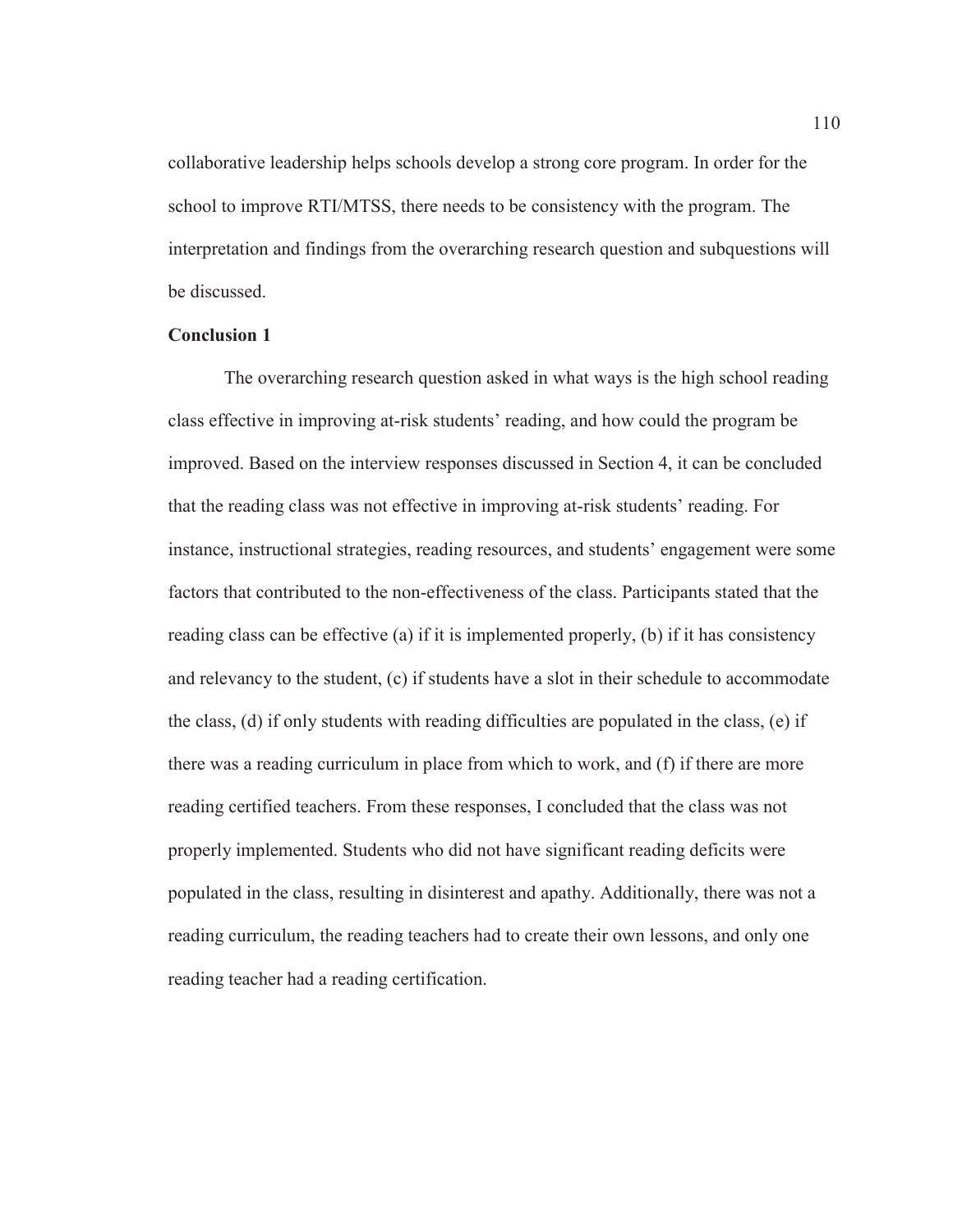# **Conclusion 2**

The other part of the question asked how the program can be improved. Most participants agreed that IF has been instrumental in improving the program. Before IF, most students were placed in study skills classes. These classes were not equipped to meet students' individual needs because there was a blend of students with reading and non-reading difficulties. For those students who were not reading on grade level, saving face was more important than learning to read. As a result, embarrassment was a major factor that hindered student progress. The implementation of IF for the 2013-2014 school year reduced the number of students with reading difficulties being placed in study skills. IF has been successful with student placement according to their academic needs.

 Responses varied to Research Question 1 on how teachers conceptualized the reading class. My findings indicated that the reading teachers believe that students did not benefit from the reading class mostly because there was not a set reading curriculum and they had to pull from multiple teaching sources. Some used direct instruction, one on one, and computer programs. The strategy that seems to be the most popular was Key Train. Participants stated that the computer lab with the Key Train program and GRASP reading probe have proven to be beneficial to students. One participant disagreed and stated that there is not a specific reading lab, and you (the teacher) have to sign up to use the computer lab. As a result, some students did not have access to the Key Train reading program. Participants agreed that formative assessments are used to monitor students' progress every 9 weeks. Some summative assessments include in-school reading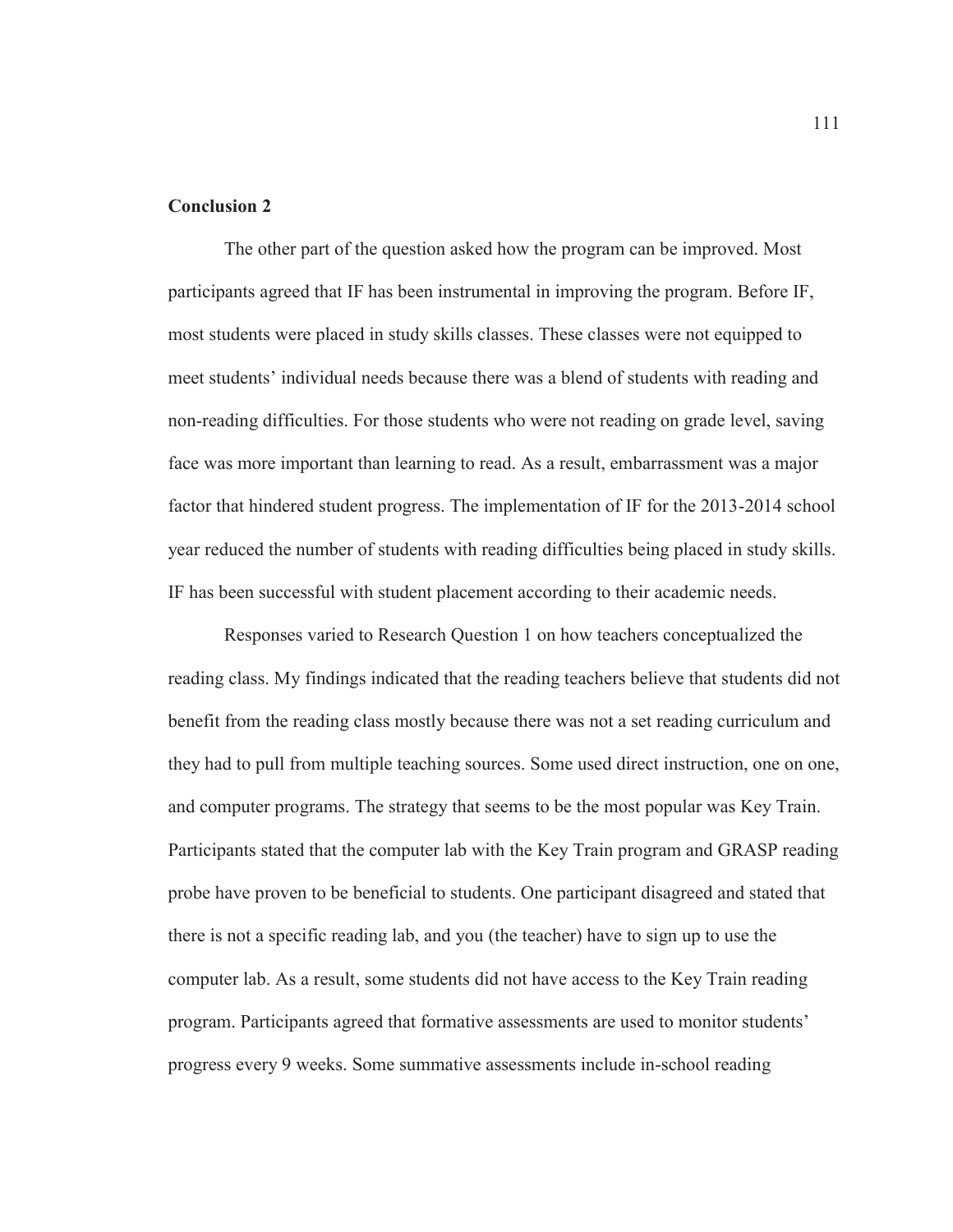assessment probes such as GRASP and Key Train computer-based reading tests. Participants who taught the reading class would like to get resources to practice differentiation according to students' diverse reading levels so that students who work hard would come up several grade levels. Bender (2008) noted that when the teacher and student can focus on the specific skill that challenges the student and the teacher can closely monitor the struggling student's progress, then RTI provides the strongest basis for differentiation of instruction. Another participant stated that students are not receptive to one on one individualized instruction due to embarrassment. Most believed that administrators' focus was not on reading intervention through RTI but on mentorship through MTSS. From the administrators' perspectives, RTI is meeting students' needs through tiered intervention and IF.

Research Question 2 on RTI's team conceptualization of the reading class varied. Before IF, students who had reading difficulties were placed in the reading class with students who did not have a reading problem. This resulted in behavior issues, low reading participation, apathy, and embarrassment. I found that class size was major issue because there were 18 to 20 students minimum in the reading class. Students who were placed in study skills classes for reading intervention could not receive the help they needed because more intensive individualized help was required for them to be reading at grade level. For the most part, participants believed that class size hindered individualized attention for those who needed it, and the instructional time of 40 minutes was not enough to facilitate one on one instruction. Prior to IF, the team conceptualized the reading class as ineffective. However, with the implementation of IF for the 2013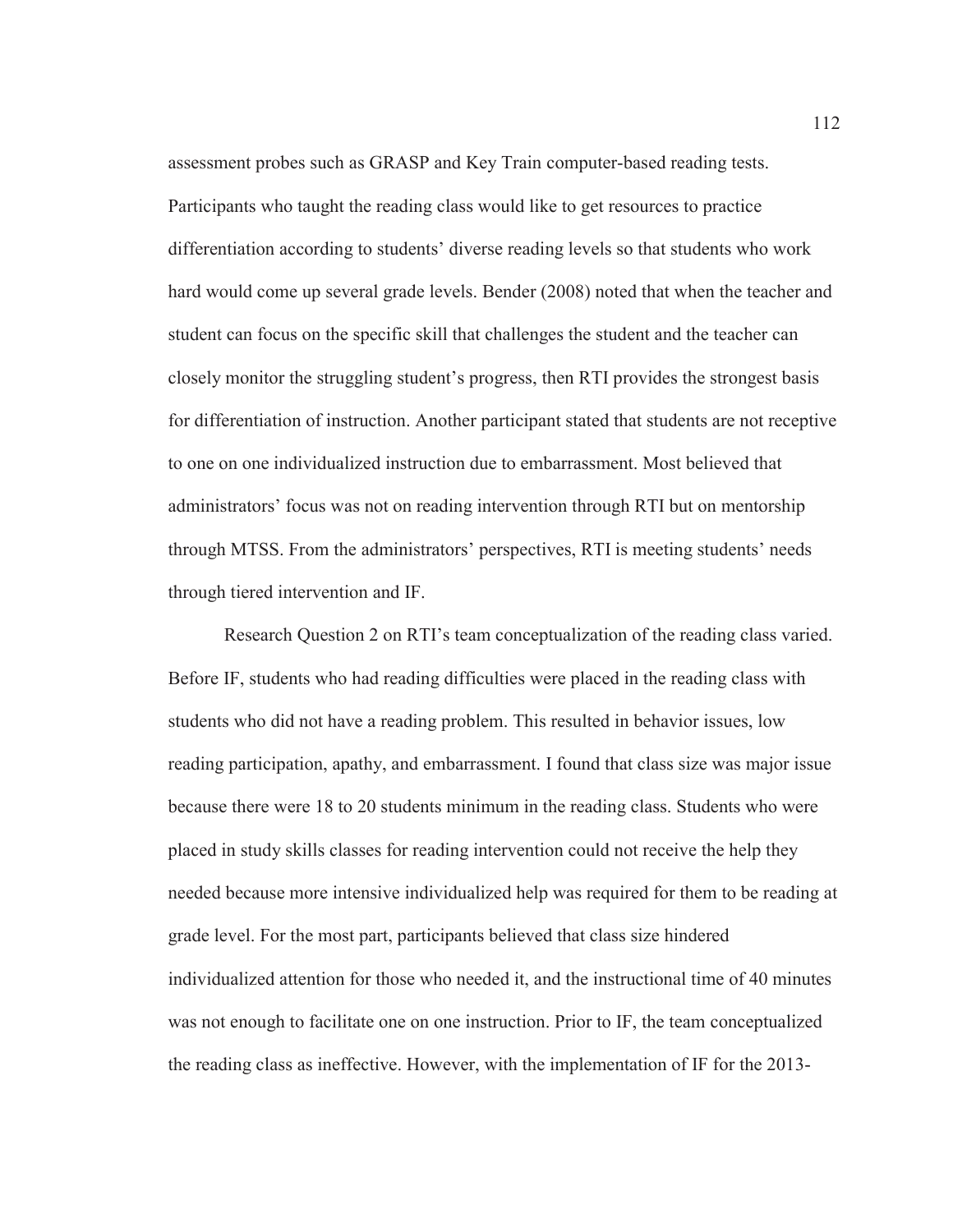2014 school year, team members believed that IF has been successful in placing at-risk students in the right settings according to their areas of weaknesses.

Data revealed that benefits to the reading class were that students got a chance to practice the strategies they learned from the repeated use of Key Train. Hence, students seem to do better with computerized programs. Additionally, reading probes have increased, and students with reading difficulties are tested twice per semester on the GRASP reading probe.

Data also revealed that challenges were twofold: from the teachers' perspectives and the students' perspectives. Teachers noted that some of the challenges were scheduling and placing students in the correct class and not enough reading resources. They concurred that minimal success was derived from direct teaching instruction and individualized attention.

 Major challenges were student related. One major issue was behavior. Because there were readers and nonreaders placed in a large size class, part of the instructional time was compromised by dealing with student disruptions. For instance, students who did not have a reading problem complained about being in the class and viewed the class negatively. Students who had a reading problem did not want to be associated with the class and did not want to participate in reading activities due to embarrassment and saving face amongst peers. It was difficult to practice differentiation, read aloud, and one on one for students who needed it partly because of student apathy and negativity that was pervasive throughout the class.

Practicing differentiation to improve student achievement in reading is based on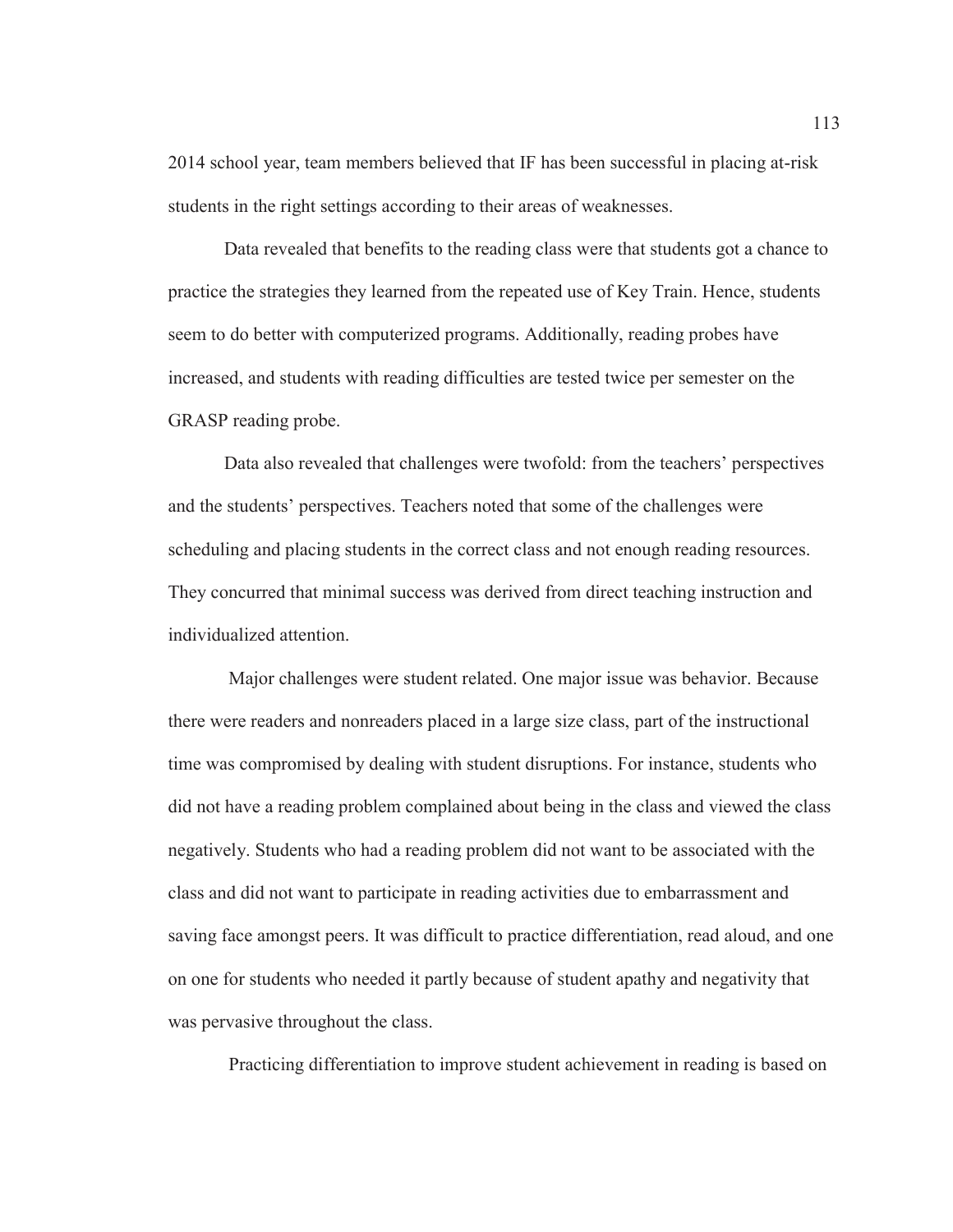the constructivist theory of learning. Painter and Painter (2008) asserted that teaching from a constructivist perspective results in more effective instruction that results in greater achievement outcomes for students. Matching student's needs with high-quality intervention and instruction in order to gain the best outcomes for student learning is one component of the RTI framework (Reutebuch, 2008).

Rampey, Dion, and Donahue (2009) noted approximately two thirds of eighth to  $12<sup>th</sup>$  grade students read at less than the proficient level on the National Assessment of Educational Progress. On the local level, the school's reading assessment is GRASP. The findings concluded that some students made gains between their first and second reading probes by 2 and 4 points (Table 2). Therefore, it can be concluded that there was some reading improvement, but not significant enough.

# **Implications for Social Change**

In the study, the effectiveness of RTI to improve high school students' reading skills was examined. The results of this study may affect change in how RTI is used as an intervention tool for at-risk high school students with reading difficulties. This study provided an opportunity for teachers and administrators to express their views of RTI and the reading intervention class. The participants in the study recommended that students with reading difficulties be placed in small reading class sizes, that there be a reading curriculum, and that computer-based programs be utilized. The MTSS focus group recommended pairing students with behavior problems with teacher mentors. If administrators, teachers, and parents work together to improve students' behavior, then there may be more academic success through interventions to increase student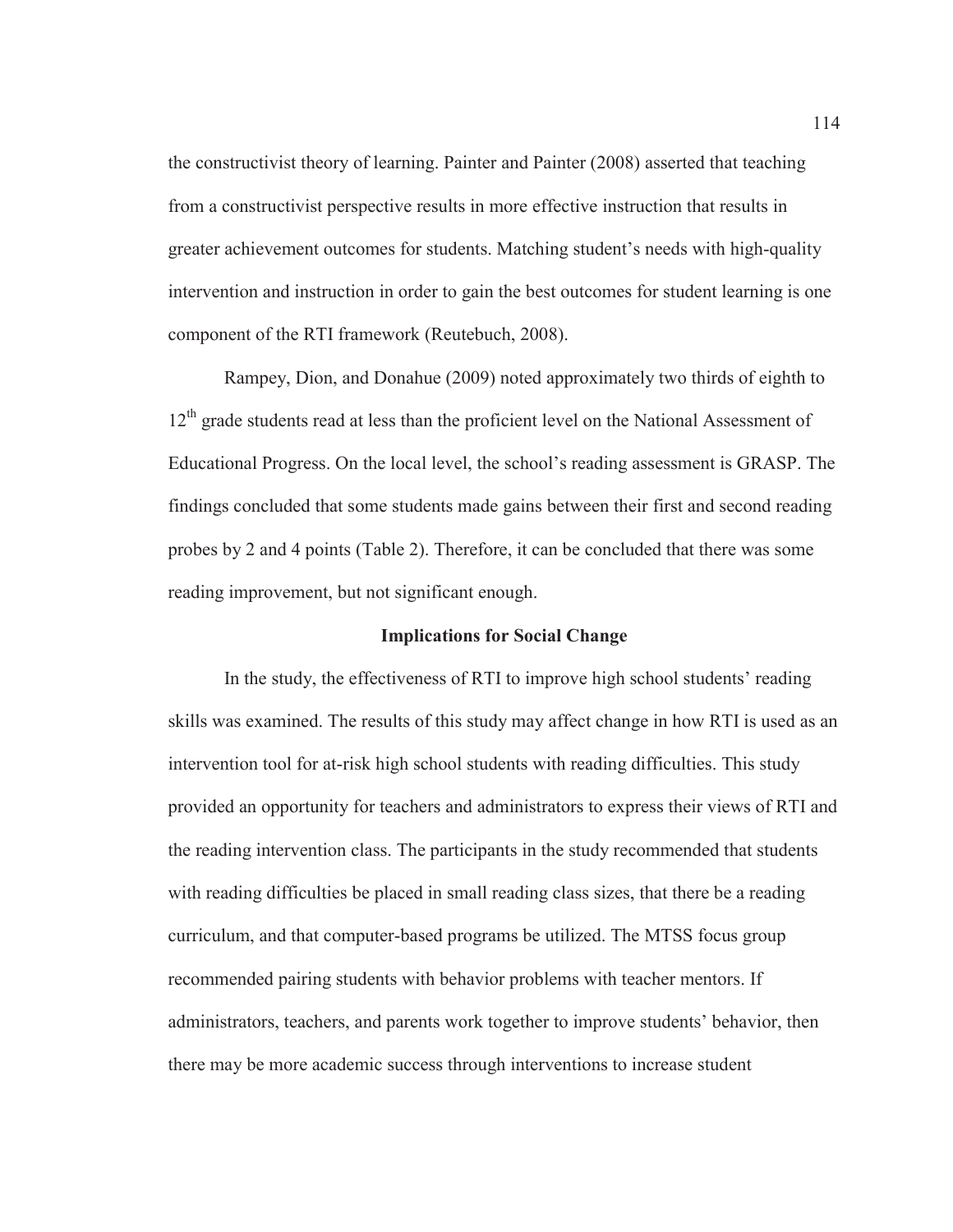achievement. This will have a positive impact on the schools, districts, and community. High school students who master content level reading are better prepared for postsecondary transitioning into college or the work force and are better able to navigate themselves into society as opposed to students who do not have a grasp on reading.

## **Recommendations for Action**

The information in this research will be used to help at-risk students make gains in their coursework, thus increasing their chances of being successful. It will also assist the school in identifying existing instructional weaknesses in the RTI reading class. Torgesen et al. (2007) stressed that there is much need for secondary schools to utilize a combination of reading strategies for students who struggle with reading. Lapp et al. (2008) concluded that in order for students to make gains in reading achievement, teachers need to use interactive strategies combined with their expertise in the field. I recommend that Key Train and GRASP computerized programs be utilized more based on the data analysis. District-wide programs, such as POINT and other literacy programs, are on the school district's website for teachers to use. I recommend that teachers learn and implement these programs to see what works best for students' needs. I recommend more reading resources be available to the teachers and students so that instruction can be differentiated through leveled reading. I also recommend more in school professional development on the purpose, function, and implementation of RTI/MTSS interventions. Lastly, I recommend a reading curriculum to streamline the program.

This study will be significant to administrators, teachers, students, and parents and would be beneficial to schools, especially those who are in the initial stages of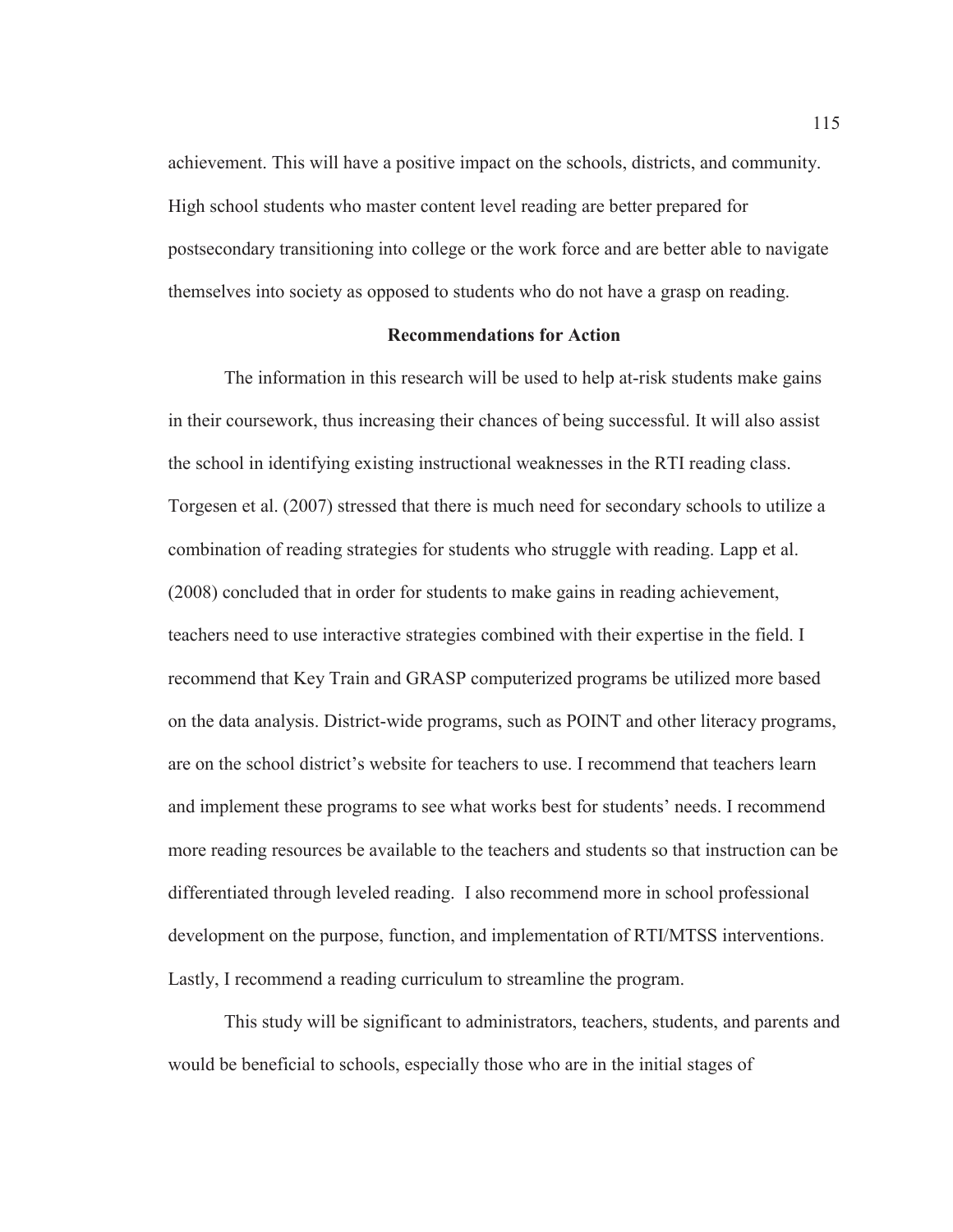implementing a RTI reading class. The results of this study might be disseminated to the building principal, administrators, and the MTSS focus team during their monthly meeting. I hope that the administrators will look at the data and provide reading materials for the class since teachers had to be creative and create their own materials. From this, there should be a reading curriculum for high schools that I hope will be implemented in the near future. I would like to see more reading classes implemented in high schools to meet the needs of many students who mask their deficits and continue to fall behind in content area reading.

At the March, 2014 MTSS monthly meeting, the question was raised as to how to make the program better. I believe that this study has addressed that question. The team decided to keep the current members for next school year so that there may be continuity and improvement to the program. The team may use the results as a guideline to improve MTSS and as a guideline for in school professional development. In the interview response, one administrator stated that if money was not an option, there would be a continuation of professional development on a frequent basis.

# **Recommendations for Further Study**

This study examined the effectiveness of RTI to improve high school students' reading skills. Further research needs to be conducted on a larger scale because the study was limited to a small sample size. The limitations of this study and the literature review allude to areas that warrant further research.

 Some areas for research consideration are related to RTI, implementing a reading class, and instructional strategies to improve at-risk students' reading at the high school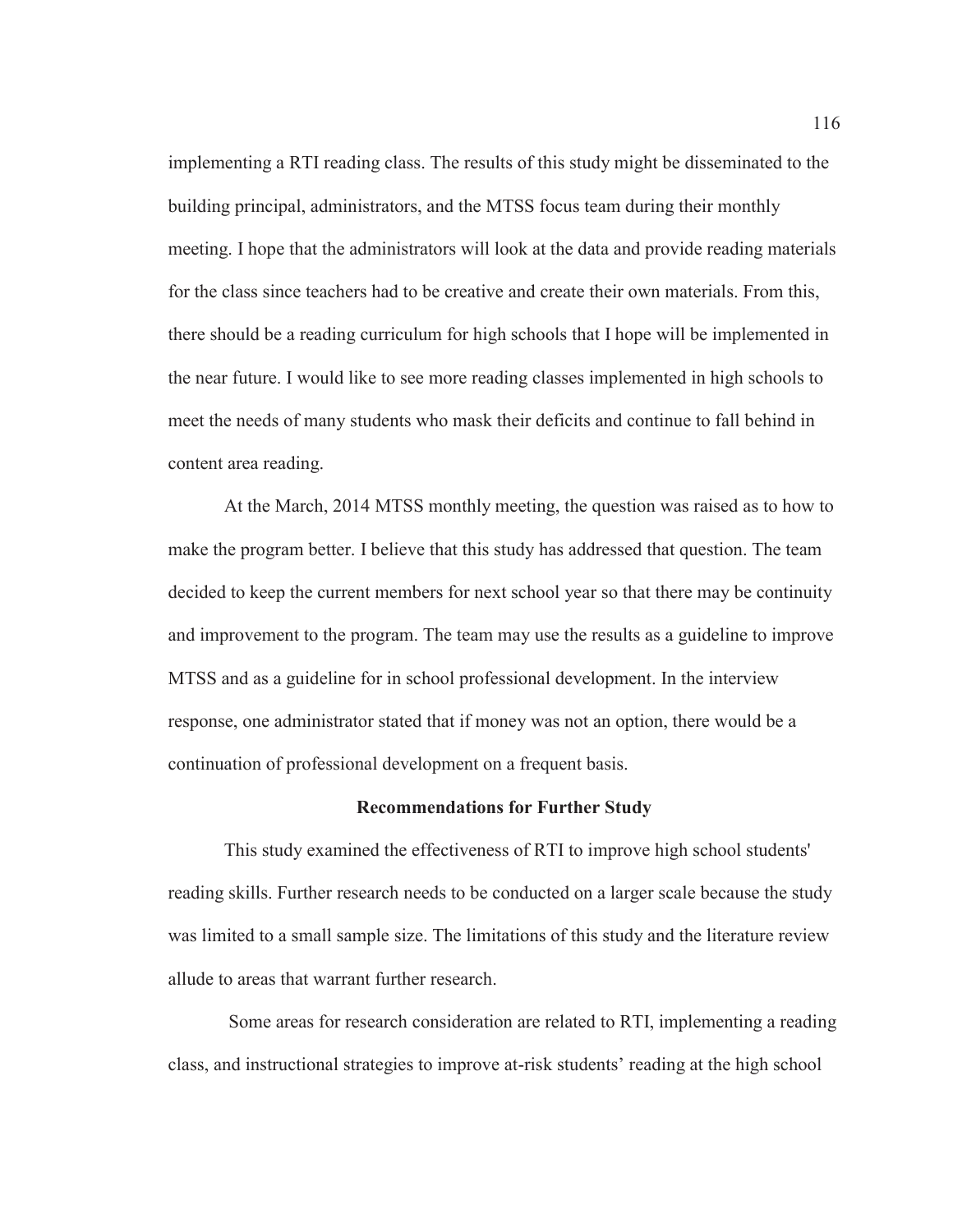level. These should be oriented towards reading comprehension strategies. For students with reading difficulties, challenges may be derived from a combination of factors such as activating prior knowledge, vocabulary development, and reading fluency.

 Based on the findings, high school students need to be exposed to a variety of reading strategies and materials. Some strategies should be geared toward resistive readers and word callers. According to Tovani (2000), resistive readers are those who choose not to read; word callers are those who can decode words, but cannot derive meaning or apply critical thinking to what has been read. Therefore, a more in-depth study can be done on reading strategies that result in skill sets to derive meaning from text.

 Another study can compare and contrast reading curriculums across school districts to improve reading at the high school level. From my research interviews, the reading teachers noted that there was not a reading curriculum at the research site. If research can be done on the implementation of high school reading curriculum, the results may determine if reading success is derived from set standards taught. This may lead to successful implementation of reading classes across school districts.

 Another area to explore is the purpose of RTI/MTSS in high schools. Based on the research results, RTI has been changed to MTSS and the focus is on behavior. Future studies can be done on the effectiveness of MTSS in the classroom from the teacher's perspective.

 In retrospect, I believe an observational study would have added to the richness of the data. I would have observed first-hand teaching strategies, students' behavior, and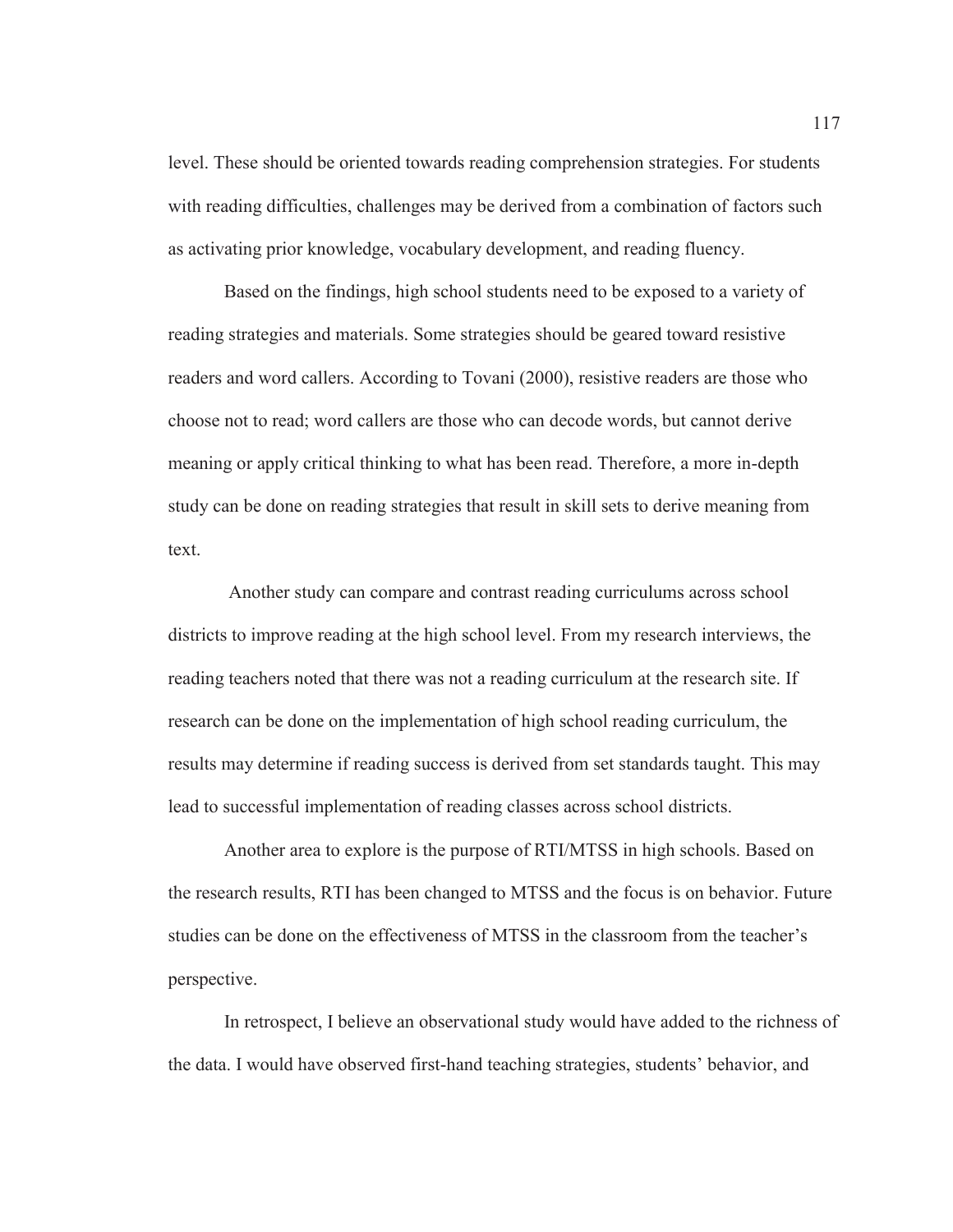their responses to the intervention strategies. I wished I could have observed two high schools' data and examine the correlation between instructional strategies and reading improvement.

My inspiration toward this research topic came from observing the struggles that high school students encounter, especially in the special education and collaborative classrooms. O'Brien, Steward, and Beach (2009) asserted that struggling readers refrain from reading because they do not read at grade level, especially in comparison to their peers' proficiency. Additionally, other researchers such as Greenleaf and Hinchman (2009) and Vacca (2006) contended that students who have confidence in their reading ability have a better chance of understanding the content from what they are reading. The authors in these studies looked at students' reading deficits and applied various intervention strategies to help students who struggle with reading comprehension, fluency, and vocabulary development. My main objective was to inspire others to purposefully reach out to students with reading difficulties by differentiating instruction and utilizing RTI reading strategies to help students make gains toward reading across the curriculum by constructing meaning from text.

# **Reflection**

When I started this research, RTI was in the early stages of implementation at the research site. At the beginning of the school year, during preplanning, information was disseminated about RTI and the importance of implementing it in the classrooms. But throughout the year, not much attention was given to it, and not many teachers practiced tiered interventions. Additionally, I taught several students who struggled with content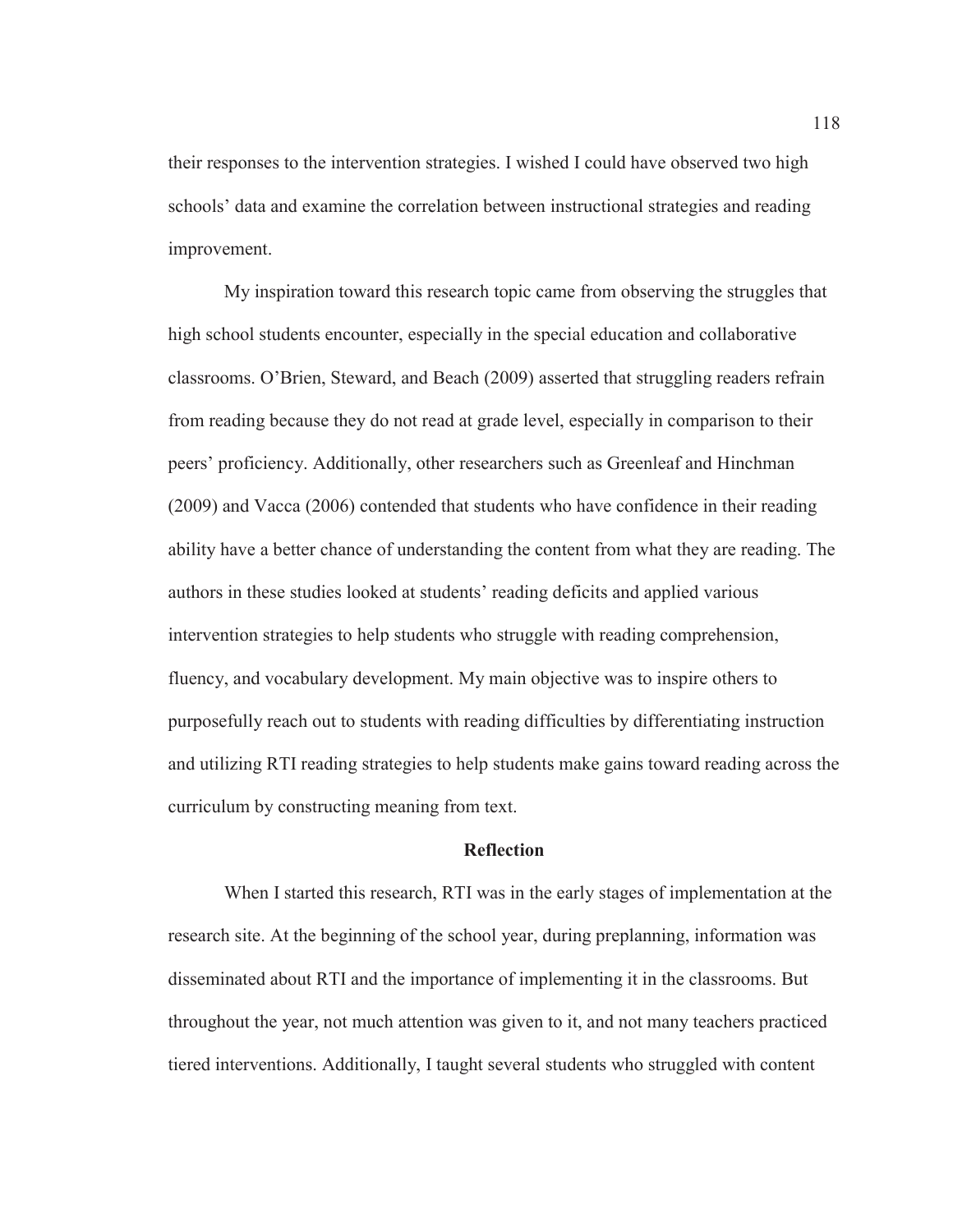area text and saw the frustration first hand. For the majority of these students, learning was an arduous task and some eventually dropped out. I was moved by the frustration some of these students encountered and this was the motivation for me to do the study. I wanted to find out how RTI could improve reading for at-risk students with reading difficulties.

Before the study, there was discussion about implementing a reading class, and the next school year, one class was introduced. I was excited that finally, there was going to be a solution to students' reading problems. I felt the students would also be excited as I was, but during the research and talking with the teachers, students were not engaged and did not benefit from the class. I was disappointed because I thought this was going to be the solution.

Identifying the problem was a challenge. I had to consider what area of intervention needed to be researched. From the literature review studies on reading intervention, I discovered that there was more intervention done at the elementary school level than at the high school level, so I determined to hone in specifically on RTI and reading for students who were at-risk readers at my school. Samuels (2009) asserted that there is a lack of research on RTI at the high school level, so this was a good place for more research to be continued.

Once I made the decision, I had to follow the required steps for each section. For Section 1, I had to identify the problem and then restate it in the problem statement, and give supporting evidence to justify the problem. Coming up with the research question to answer the problem was challenging. I asked myself several questions and rephrased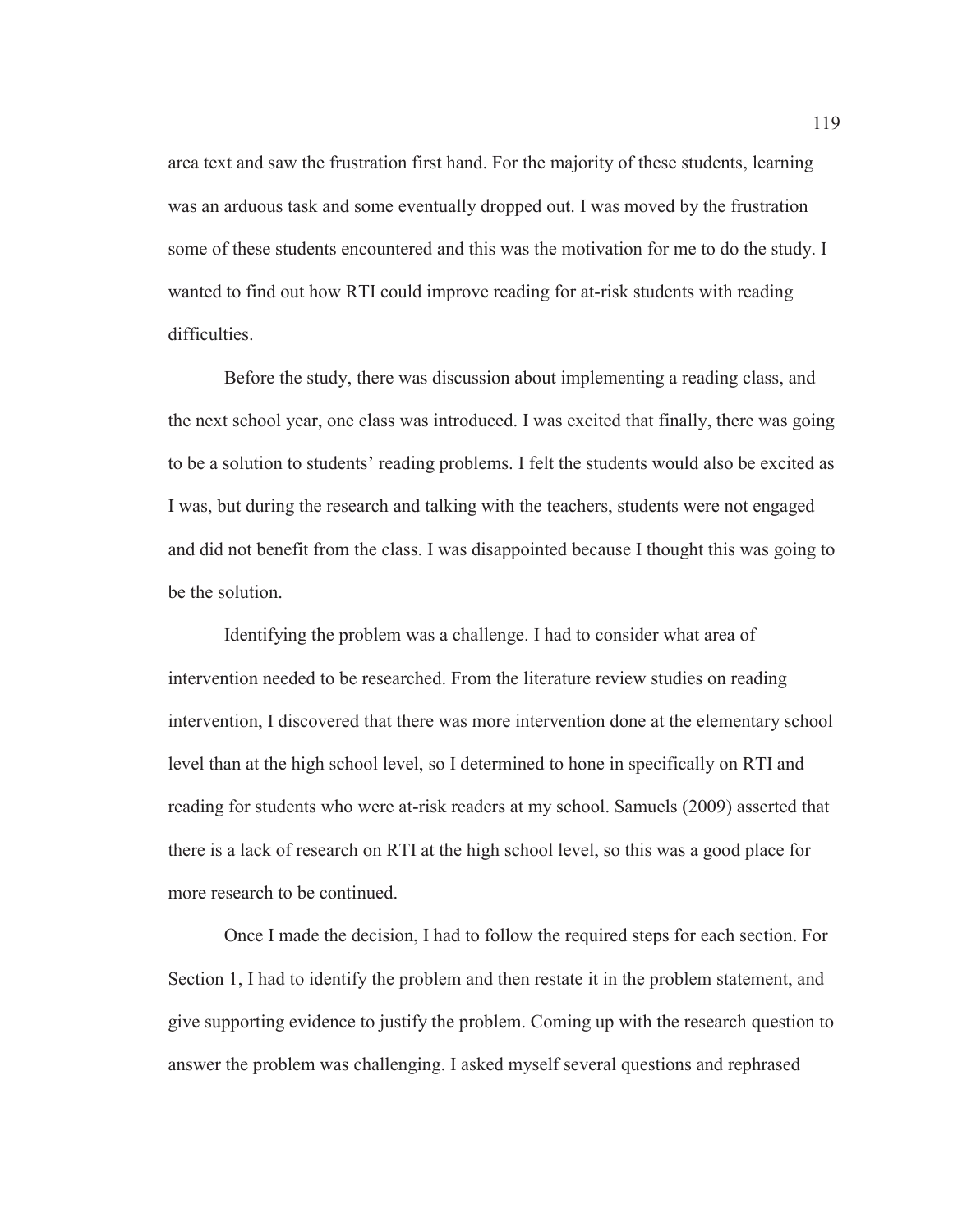them until I felt satisfied that they would lead to the answers to the problem. I then had to determine what type of study was best for the situation, so I choose a case study as the best option for my research. This was a learning experience for me, because before the research, I was unaware of the various types of research studies. Next, there were the different types of frameworks associated with research. After reading coursework texts on qualitative research, I decided to use the constructivist learning theory as the conceptual framework for my research.

The literature review was the most challenging aspect of the research. I gained insight into RTI and reading interventions and felt empowered by the information. Data collection was the highpoint of my research. I looked forward to interviewing the participants and gaining insight into their thoughts about the questions. It was most rewarding because I learned a lot about their perceptions.

I went into the study with the notion that the process would be seamless. I formed these preconceptions because I am involved with RTI as a focus group member. I also had to consider that the research questions were relevant to my involvement in RTI which may be a potential bias. I also considered that my bias and experiences may be related to the research study because I may want positive outcomes for the continuation of the program. My objective was to be fair and not impose any preconceived ideas on the participants.

 Because I am familiar with the participants, they may have been inclined to be biased with their answers to the interview questions because they also may have wanted the program to be successful and continue. They did not hold back with their responses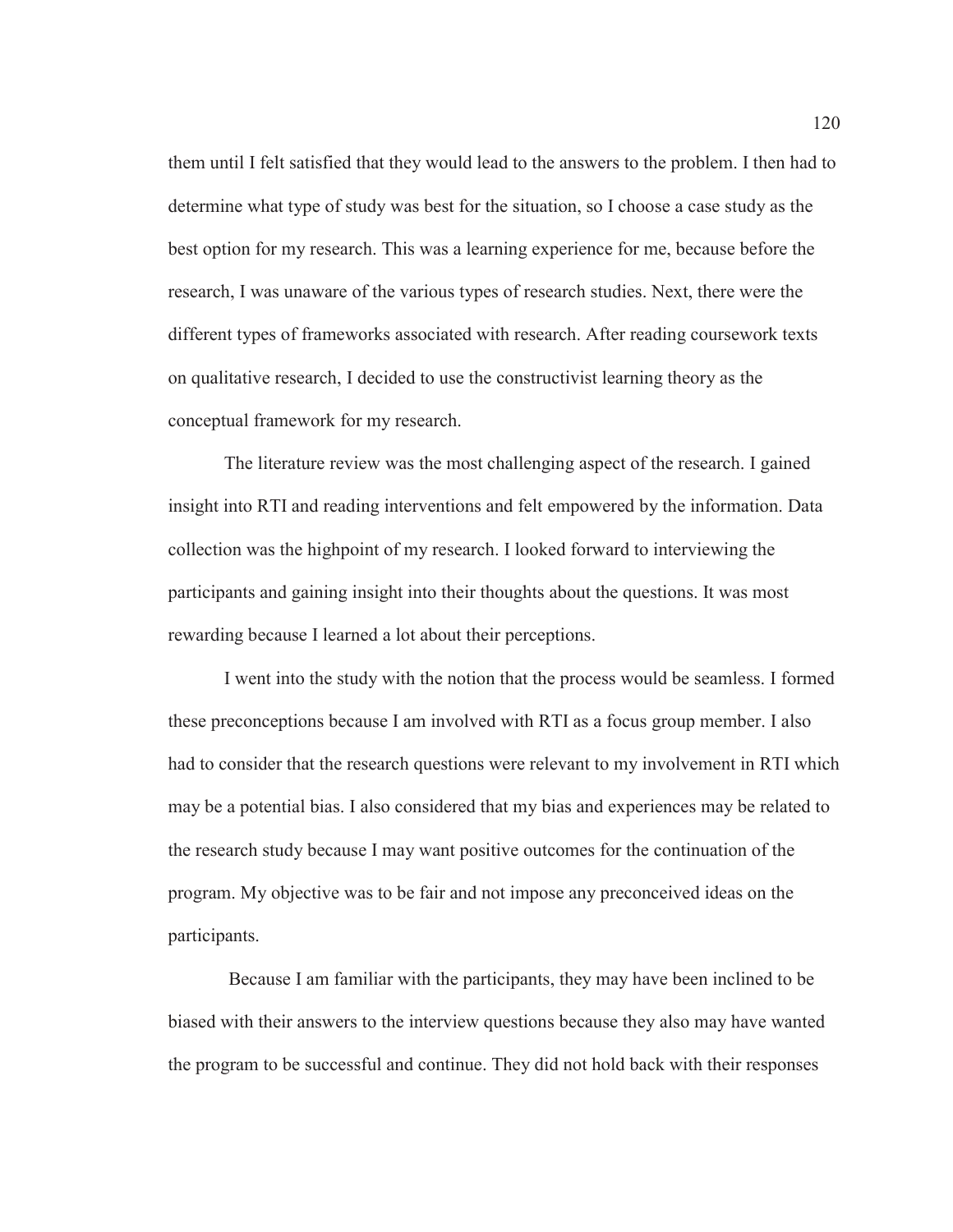and I was surprisingly pleased that they felt the need to be forthright about their experiences with RTI and what needs to be done for the program to be successful.

As a result of the study, I found out that students will engage in reading about what they are interested in. I also found out that students did not want to participate in the reading activities because they did not want their peers to know they struggled with reading. For them, perception was everything. This was surprising to me because the students I had encountered before I did the study kept asking why there was not a reading class and that they would be less frustrated if they could be in a small reading class. They saw the reading class as a form of supportive instruction. I was surprised at the outcome of the class after the data was analyzed. I was glad I did the study because there were several factors I did not consider with RTI and the reading class. However, after interviewing the participants, and triangulating the data, I have come to the conclusion that the reading class was not effective in improving students' reading.

#### **Conclusion**

The results of this case study reveal that a reading class using RTI interventions was not successful in improving at-risk students reading. Students made minimal gains on reading probes but there were no significant gains. Most participants noted that student placement in study skills classes posed behavioral problems in the past; however, with the implementation of Instructional Focus, students are populated in the correct classes based on their areas of deficits.

The data analysis suggested that RTI's conceptualization varied among administrators and participants. Administrators' purpose for RTI shifted over the periods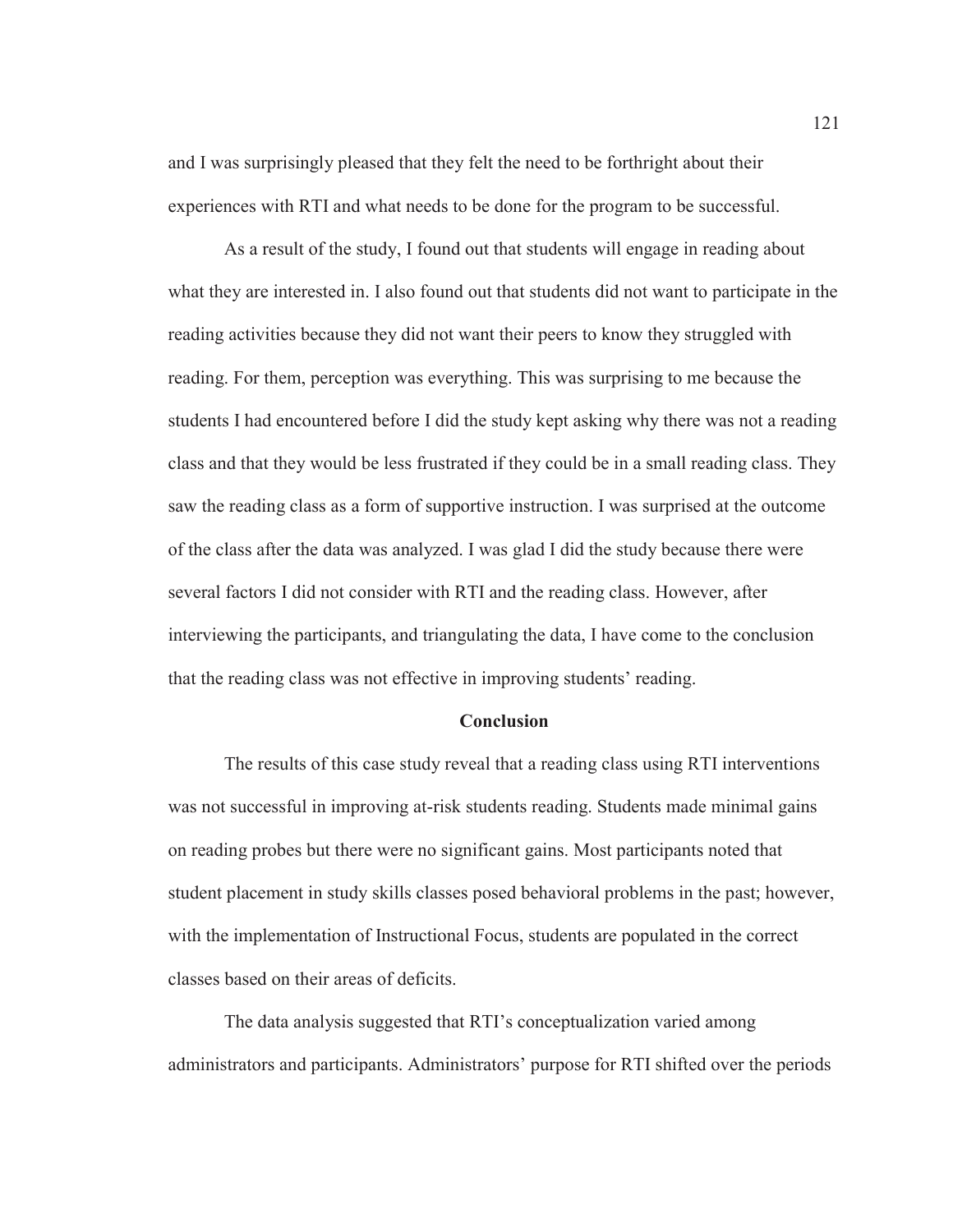they served. Originally, RTI focused on academic gains toward meeting AYP. For this school year, RTI has been changed to MTSS. Participants believed that since RTI has changed to MTSS in 2014, the focus has shifted more toward discipline and less on academics. Its emphasis is now on behavior as opposed to academics from the former RTI practices. This was supported by MTSS focus group meeting documents where teachers would be asked to mentor at-risk students with behavior referrals. MTSS's focus group believes that there needs to be proper documentation of at-risk students, and there needs to be better follow up procedures to keep track of these students. They believe the program is too scattered because special education and Tiers 1 -4 services overlap and there need to be some way to merge the services.

 The data also suggested that computer-based programs were the preferred method for gauging students' reading progress despite the limited reading resources. Lastly, data also suggested that most students were not engaged in the class for reasons such as embarrassment, image and reputation, labeling, and denial that they had a reading problem. Based on the data, I have concluded that the reading class was not effective in improving students' reading where significant gains were made. Minimal gains were made, but overall, there needs to be more student interest, reading resources, and a structured reading curriculum based on RTI/MTSS interventions.

As a special education and collaborative teacher, I have seen students struggle with reading at all levels. I have taught  $9<sup>th</sup>$  through  $12<sup>th</sup>$  grade students and have observed that the struggle gets worse as the grade level increases. Students who experience reading difficulties often resort to deflective and avoidance behaviors such as disrupting the class,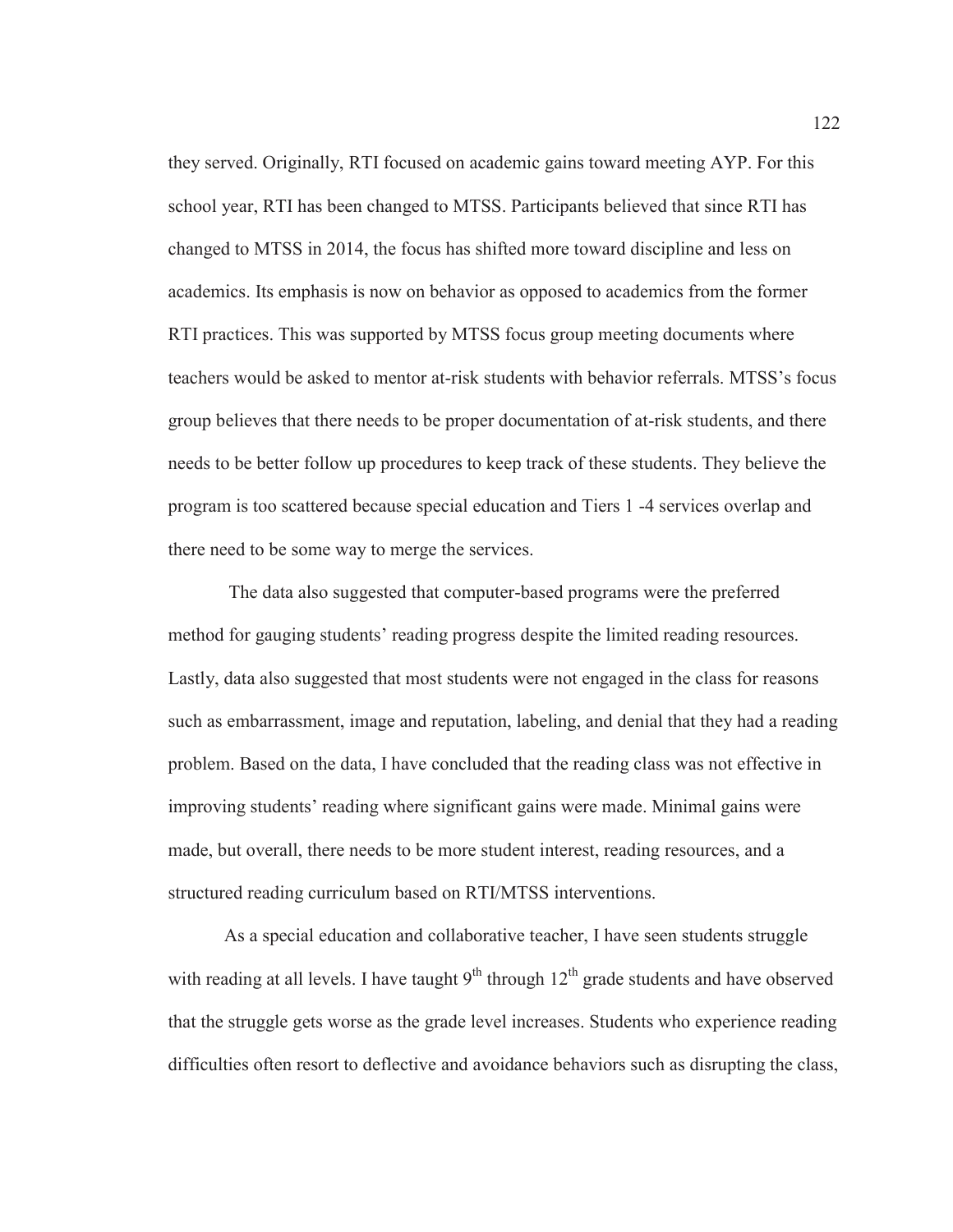sleeping , asking to go to the restroom, skipping, and refusing to read. Some of these students can call words but do not comprehend what they read. In essence, they cannot construct textual meaning. As a result, frustration steps in and then they are on a downward spiral to hopelessness. The final result is dropping out. I have witnessed this through the years and have seen several students drop out. My hope is that high schools implement reading classes as a MTSS intervention. I also hope that small class sizes would be considered, and the classes be taught by reading certified teachers who are skilled and knowledgeable about reading and differentiated strategies which includes utilizing updated technology that are interesting to students. Most of us teach how we were taught, but today's students are technology driven, therefore, learning has to be relevant to the times we live in. My passion for this research has been influenced by my observation of the struggles of high schools with reading difficulties and by those who have dropped out because they felt hopeless. Because of the futility some of these students experience, I hope that the school will continue the reading class and consider the recommendations made by the participants. Once these recommendations are considered and implemented, students with reading difficulties who struggle in content area reading across the curriculum may feel less disconsolate and thrive toward making gains in grade level reading that may be reflected in improved grades.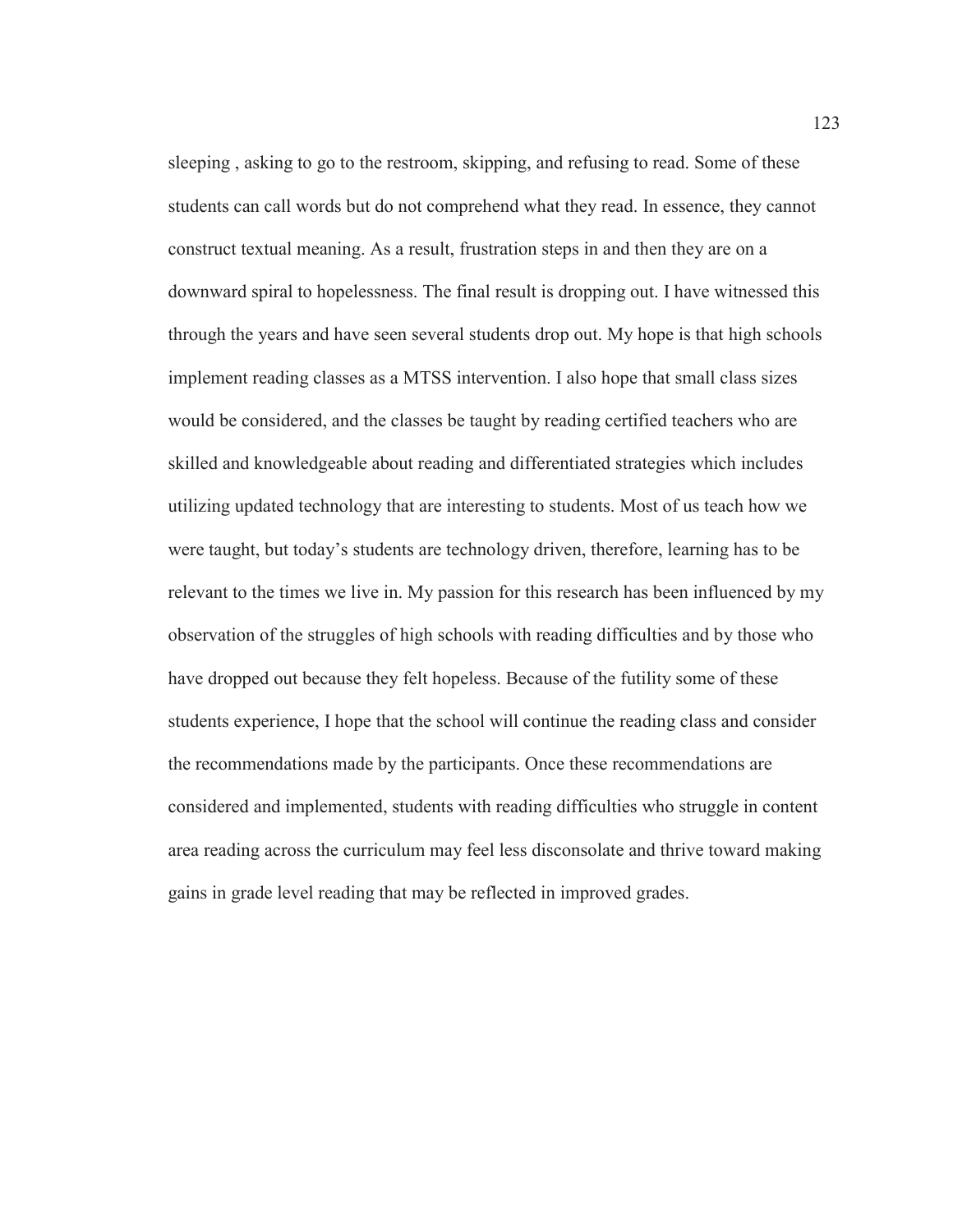#### **References**

- Airasian, P. W., & Walsh, M. E. (1997a). Cautions for classroom constructivists. *Phi Delta Kappan, 62*(8), 62-69.
- Alesandrini, K., & Larson, L. (2002). Teachers bridge to constructivism. *The Clearing House*, *75*(3), 118-121. doi: 10.1080/00098650209599249
- Al Otaiba, S., & Fuchs, D. (2006). Who are the young children for whom best practices in reading are ineffective? An experimental and longitudinal study. *Journal of Learning Disabilities,39*(5), 414-431.
- Allington, R. (2002). What I have learned about effective reading instruction: From a decade of studying exemplary elementary classroom teachers. *Phi Delta Kappan, 83*(10), 740-747.
- Allington, R. L. (2006). *What really matters for struggling readers: Designing research based programs* (2nd ed.). Boston, MA: Pearson.
- Ambe, E. B. (2007). Inviting reluctant adolescent readers into the literacy club: Some comprehension strategies to tutor individuals or small groups of reluctant readers. *Journal of Adolescent & Adult Literacy, 50*, 632-653. doi:10.1598/JAAL.50.8.2
- American Speech-Language Hearing Association (ASLHA). (2006). *Responsiveness to intervention: New roles for speech-language pathologists.* Retrieved from www.asha.org.
- Applegate, M.K., Applegate, A.J., & Modla, V.B. (2009). "She's my best Reader; she just can't comprehend.":Studying the relationship between fluency and comprehension. *The Reading Teacher, 62(*6)*,* 512-521.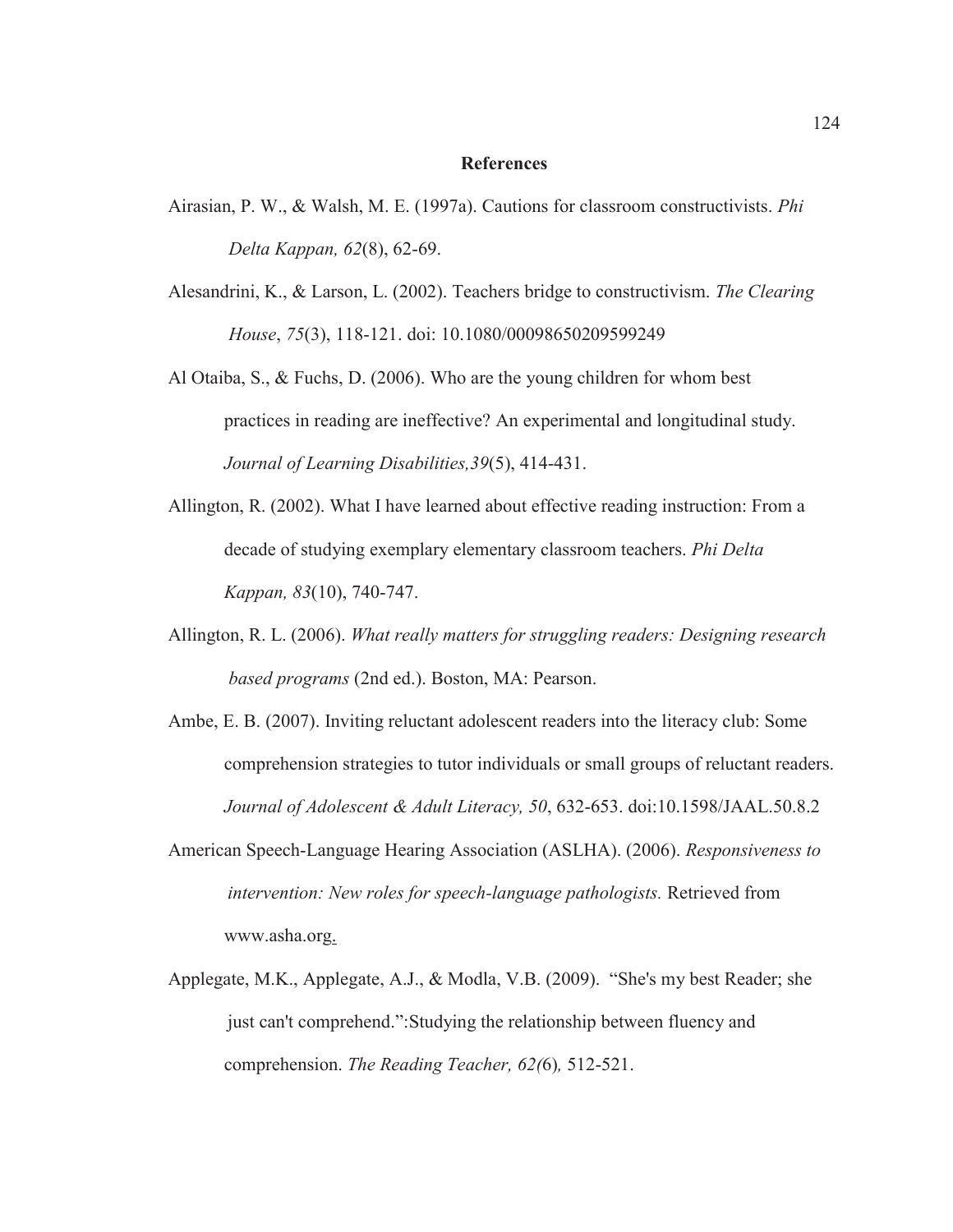- Ardoin, S. P., Witt, J. C., Connell, J. E., & Koenig, J. L. (2005). Application of a three-tiered response to intervention model for instructional planning, decision making and the identification of children in need of services. *Journal of Psychoeducational Assessment, 23,* 362-380.Atwell, N. (1998). *In the middle: New understandings about writing, reading, and learning (2nd Ed.).* Portsmouth, NH: Heinemann.
- Batsche, G., Elliott, J., Graden, J., Grimes, J.L., Kovaleski, J. F., Prasse, D., et al. (2006). *Response to intervention: Policy considerations and implementation.*  Alexandria, VA: National Association of State Directors of Special Education, Inc**.**
- Beers, K. (2003). *When kids can't read: What teachers can do*. Portsmouth, NH: Heinemann.
- Bender, W. N. (2008). *Differentiating instruction for students with learning disabilities: Best teaching practices for general education and special educators (2nd Ed.)*. Thousand Oaks, CA: Corwin Press.
- Bender W. N., & Shores, C. F. (2007). *Response to intervention: A practical guide for every teacher.* Thousand Oaks, CA: Corwin Press.
- Benjamin, A. (2002). *Differentiated instruction: A guide for middle and high school teachers.* Larchmont, NY: Eye on Education.
- Bergan, J. R. (1977). *Behavioral consultation.* Columbus, OH: Charles E. Merrill.
- Biancarosa, C., & Snow, C.E. (2006). *Reading next—A vision for action and research in middle and high school literacy: A report to Carnegie Corporation of New York*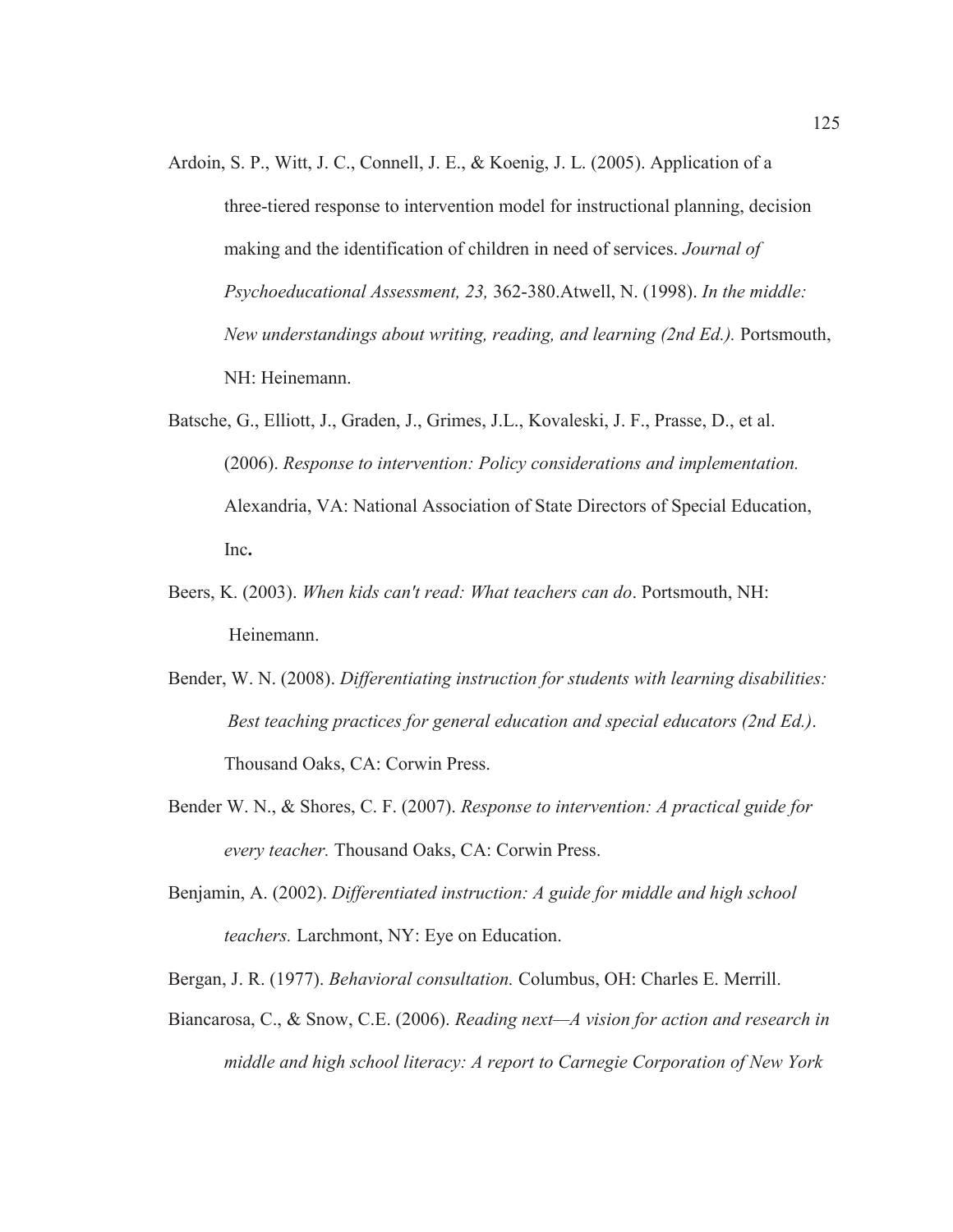(2nd ed.). Washington, DC: Alliance for Excellent Education. Retrieved from www.all4ed.org/files/ReadingNext.pd

Blankstein, A. M. (2004). *Failure is not an option: Six principles that guide student achievement in high-performing schools.* Thousand Oaks, CA: Corwin Press**.** 

Booth, D. (2006). *Reading doesn't matter anymore.* Portland, ME: Stenhouse.

- Borasi, R., & Siegel, M. (2000). *Reading counts: Expanding the role of reading in mathematics classrooms*. New York, NY: Teachers College Press.
- Brown-Chidsey, R., & Steege, M. W. (2005). *Response to intervention: Principles and strategies for effective practice*. New York: Guilford Press.
- Brozo, W.G., & Simpson, M.L. (2007). *Content literacy for today's adolescents: Honoring diversity and building competence*. Upper Saddle River, NJ: Merrill/Prentice Hall.
- Bruner, J. (1966). *Toward a theory of instruction*. Cambridge, MA: Harvard University Press.
- Burns, B. (2001). *Guided reading: A how-to for all grades.* Arlington Heights, IL: Skylight Training and Publishing, Inc.

Burns, M. K. (2008). Response to Intervention at the secondary level. *Principal Leadership*, *8*(7), 12-15.

Burns, M. K., & Coolong-Chaffin, M. (2006). Response to intervention: The role of and effect on school psychology. In *School Psychology Forum: Research in Practice*, *1*(1), 3-15.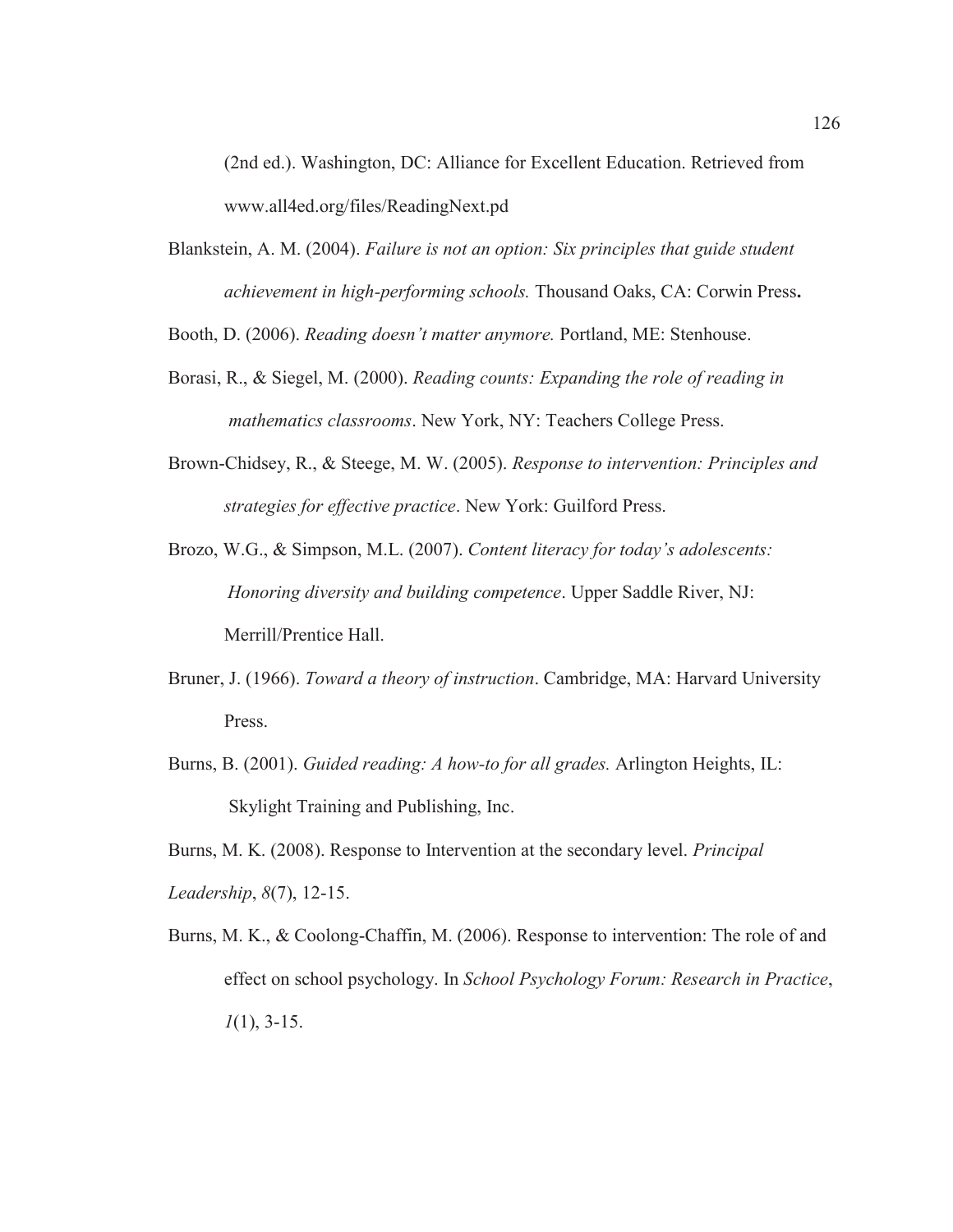- Burns, M. K., & Gibbons, K. (2008). *Response to intervention implementation in elementary and secondary schools: Procedures to assure scientific-based practices.* New York: Routledge.
- Burns, M. K., Jacob, S., &Wagner, A. R. (2008). Ethical and legal issues associated with using response-to-intervention to assess learning disabilities. *Journal of School Psychology, 46*(3), 263-279. doi:10.1016/j.jsp.2007.06.001
- Burns, M. K. & Ysseldyke, J. E. (2005). Comparison of existing response-to-intervention models to identify and answer implementation questions*. The California School Psychologist, 10*, 9-20. Retrieved from http://education.uscb.edu.
- Canter, A. (2004).A problem-solving model for improving student achievement. *Principal Leadership, 5*, 11-15.
- Canter, A., Klotz, M. B., & Cowan, K. (2008). Response to Intervention: The future for secondary schools. *Principal Leadership*, *8*(6), 12-15.
- Carpenter, S. (2003). Constructivism: A prospective teacher's perspective. *Australian Primary Mathematics Classroom*, *8*(1), 29-32.
- Casey, D., & Houghton, C. (2010). Clarifying case study research: Examples from practice. *Nurse Researcher, 17*(3), 41-51. Retrieved from http://web.ebscohost.com. ezproxy.apollolibrary.com/
- Center for Comprehensive School Reform and Improvement. (2010). *Response to Intervention: Possibilities for service delivery at the secondary school level.*  Retrieved from http://www.centerforcsri.org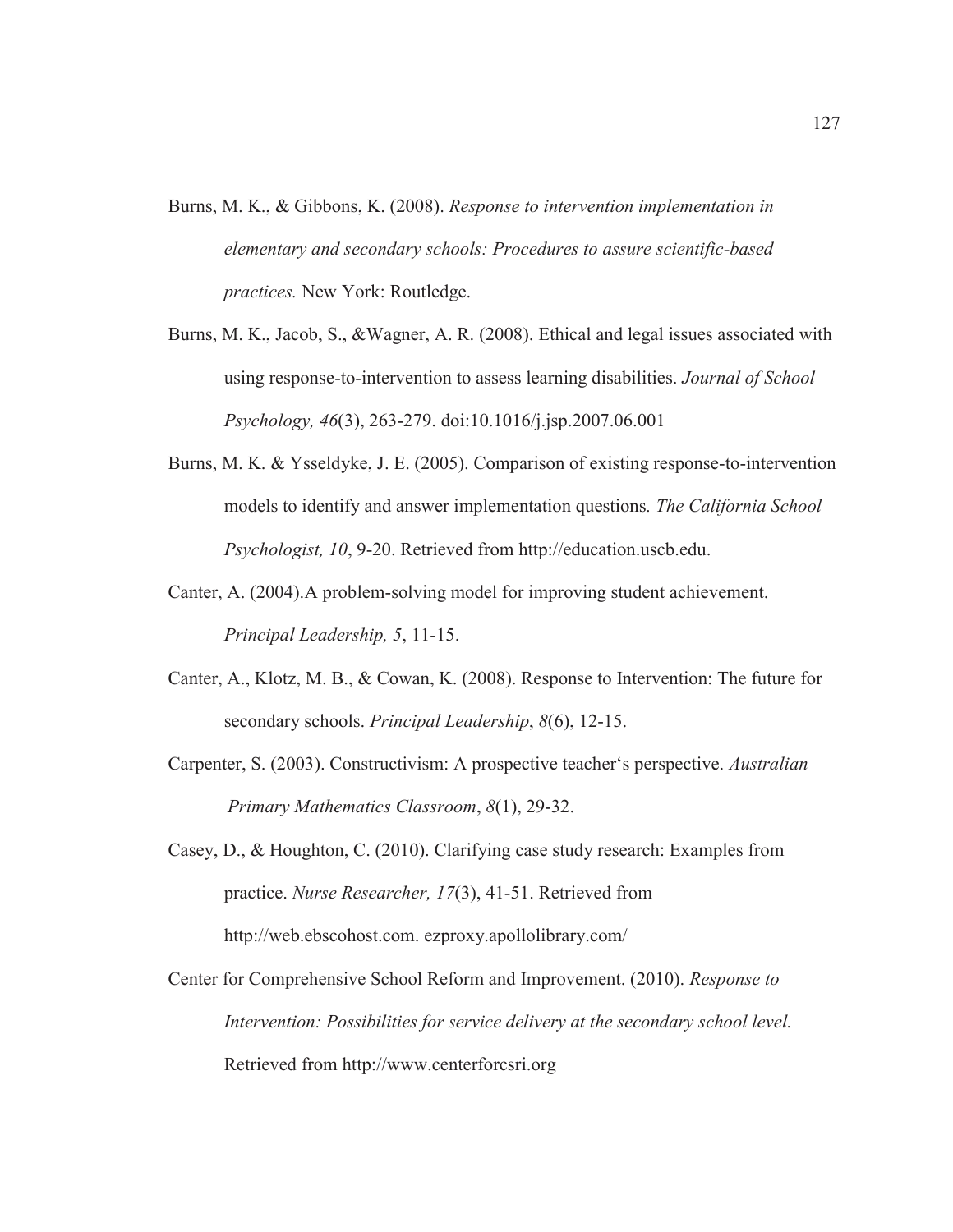- Compton, D. L. (2003). RTI: It's all about the nudge. In *Response-to-Intervention Symposium,* Kansas City, MO. Retrieved from www.nrcld.org/html/symposium 2003.
- Compton, D. L. (2008). The promise and potential challenges of RtI: Data-based evaluations of the concept and related practices. *Learning & Individual Differences, 18*(3), 286-287.
- Corbin, J., & Strauss, A. (2008). Basics of qualitative research: Techniques and procedures for developing grounded theory (3rd ed.). Thousand Oaks, CA: Sage.
- Council for Exceptional Children. (2009) *What every special educator must know: The international standards for the preparation and certification of special education teachers*. Council for Exceptional children: Arlington, VA.
- Counts, Q. (2004). Count me in: Special education in an era of standards. *Education Week*, *23*(67), 124-157.
- Creswell, J.W. (1998). *Qualitative inquiry and research design: Choosing among 5 traditions*. Thousand Oaks, CA: Sage.
- Creswell, J. W. (2003). *Research design: Qualitative, quantitative, and mixed methods approaches* (2nd ed.). Thousand Oaks, CA: Sage.
- Creswell, J. W. (2007). *Qualitative inquiry & research design: Choosing among 5 approaches*. Thousand Oaks, CA: Sage
- Creswell, J. W. (2008). *Educational research: Planning, conducting, and evaluating quantitative and qualitative research*. Upper Saddle River, NJ: Pearson.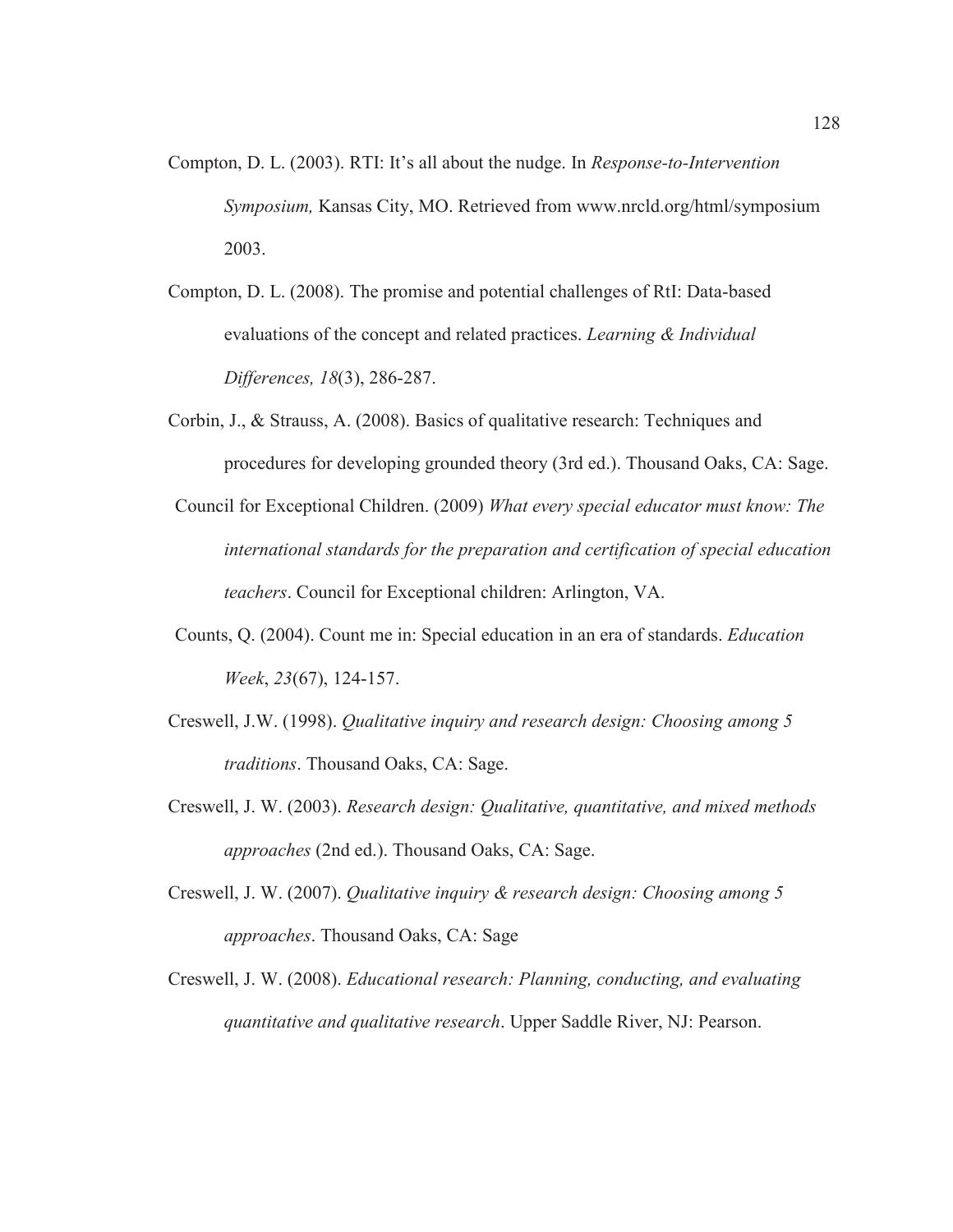- Curry, A. H. (2007). *Increasing student test scores: A study of if parental involvement, initiated by NCLB, affects student test scores.* Retrieved from ProQuest Digital Dissertations. (AAT 3278020)
- Dantonio, M., & Beisenherz, P. C. (2001). *Learning to question, questioning to learn: Developing effective teacher questioning practices*. Needham Heights, MA: Allyn & Bacon.
- Deno, S., & Mirkin, P. (1977). *Data-based program modification.* Minneapolis, MN: Leadership Training Institute for Special Education.
- Denton, C., Kethley, C., Nimon, K., Kurz, T., Mathes, P., Minyi, S., et al. (2010). Effectiveness of a supplemental early reading intervention scaled up in multiple schools. *Exceptional Children, 76*(4), 394-416.
- Desimone, L. (2002). How can Comprehensive School Reform models be successfully implemented. *Review of Educational Research*, *72*(3), 433-479.
- Dewey, J. (1938). *Experience and education*. New York: Macmillian.
- Difnam, C. A. (2007). *Portraiture of constructivist parental involvement: A model to develop a community of practice*. Retrieved from ProQuest Digital Dissertations. (AAT 3247596)
- Division for Learning Disabilities of the Council for Exceptional Children (2003). *Learning Disabilities Research and Practice*, *18*(3), 137-164.
- Donovan, M. S., & Cross, C. T. (2002). *Minority students in special and gifted education*. Washington, D.C: National Academy Press. (http://www.nap.edu).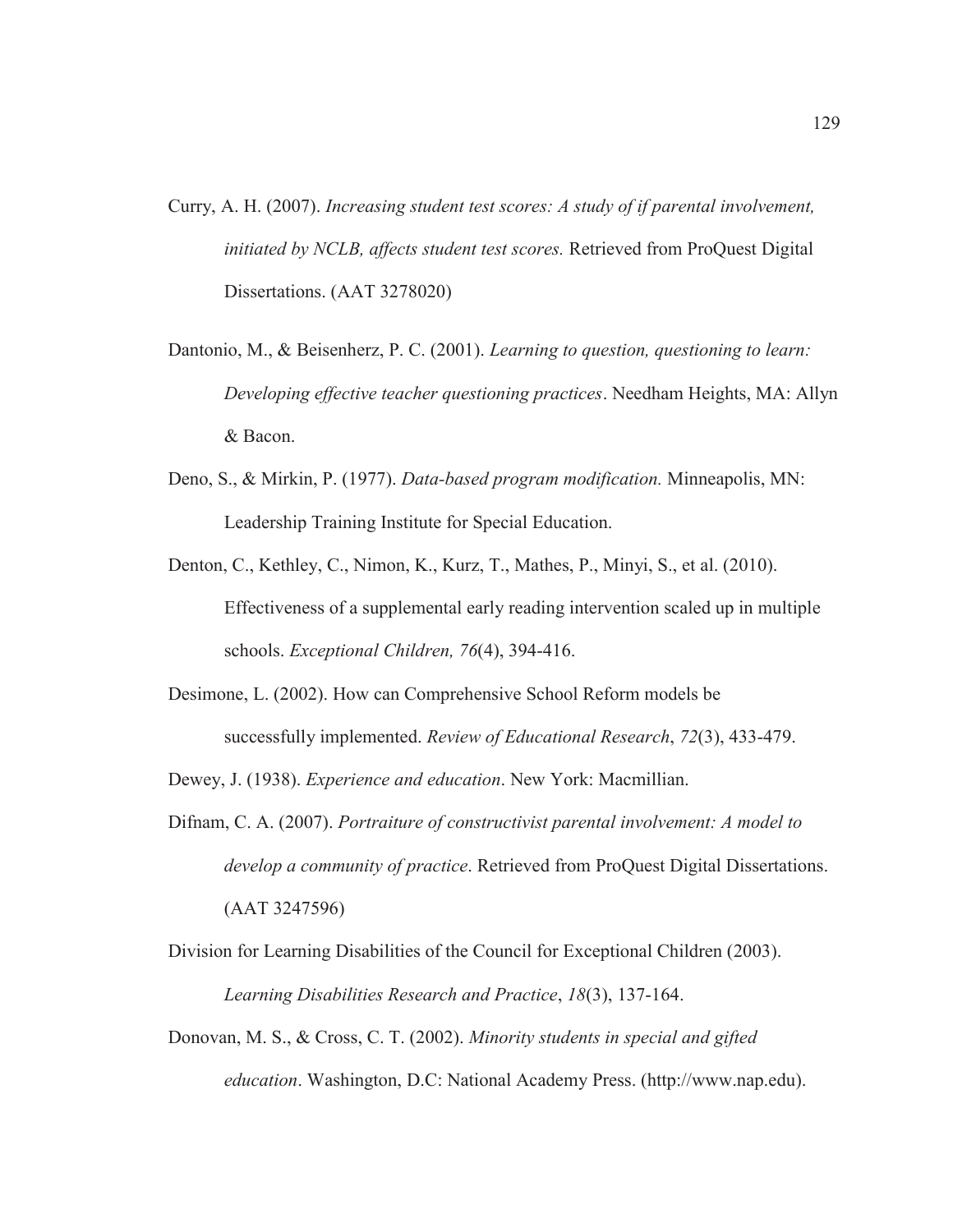- Duffy, H. (2007). *Meeting the needs of significantly struggling learners in high school: A look at approaches to tiered intervention.* Washington, DC: National High School Center.
- DuFour, R. (2004). What is a "Professional Learning Community"? *Schools as Learning Communities, 61*(8), 6-11.
- Elliot, J. (2008). Response to intervention: What & why. *School Administrator, 65*(8), 10-18.
- Finn, J. E., & Kohler, P. D. (2010). Transition outcomes project: Perceptions of school personnel explored through a multiple case study. *Journal of Ethnographic & Qualitative Research, 4*(2), 95-107. Retrieved from http://web.ebscohost.com
- Flanagan, K., & Greenwood, S. C. (2007). Effective content vocabulary instruction in the middle: Matching students, purposes, words, and strategies. *Journal of Adolescent & Adult Literacy, 51*, 226-238. doi:10.1598/JAAL.51.3.3
- Fletcher, J. (2006). The need for response to instruction models of learning disabilities. *Perspectives, 32*(1), 13-16.
- Fletcher, J. M., Coulter, W., Reschly, D. J., & Vaughn, S. (2004). Alternative approaches to the definition and identification of learning disabilities: Some questions and answers. *Annals of Dyslexia, 54*(2), 304-331. Retrieved from http://ezp.waldenulibrary.org
- Fletcher, J. M., Denton, C. A., Fuchs, L., & Vaughn, S. R. (2005). Multi-tiered reading instruction: Linking general education and special education. *Research-based education and intervention: What we need to know*.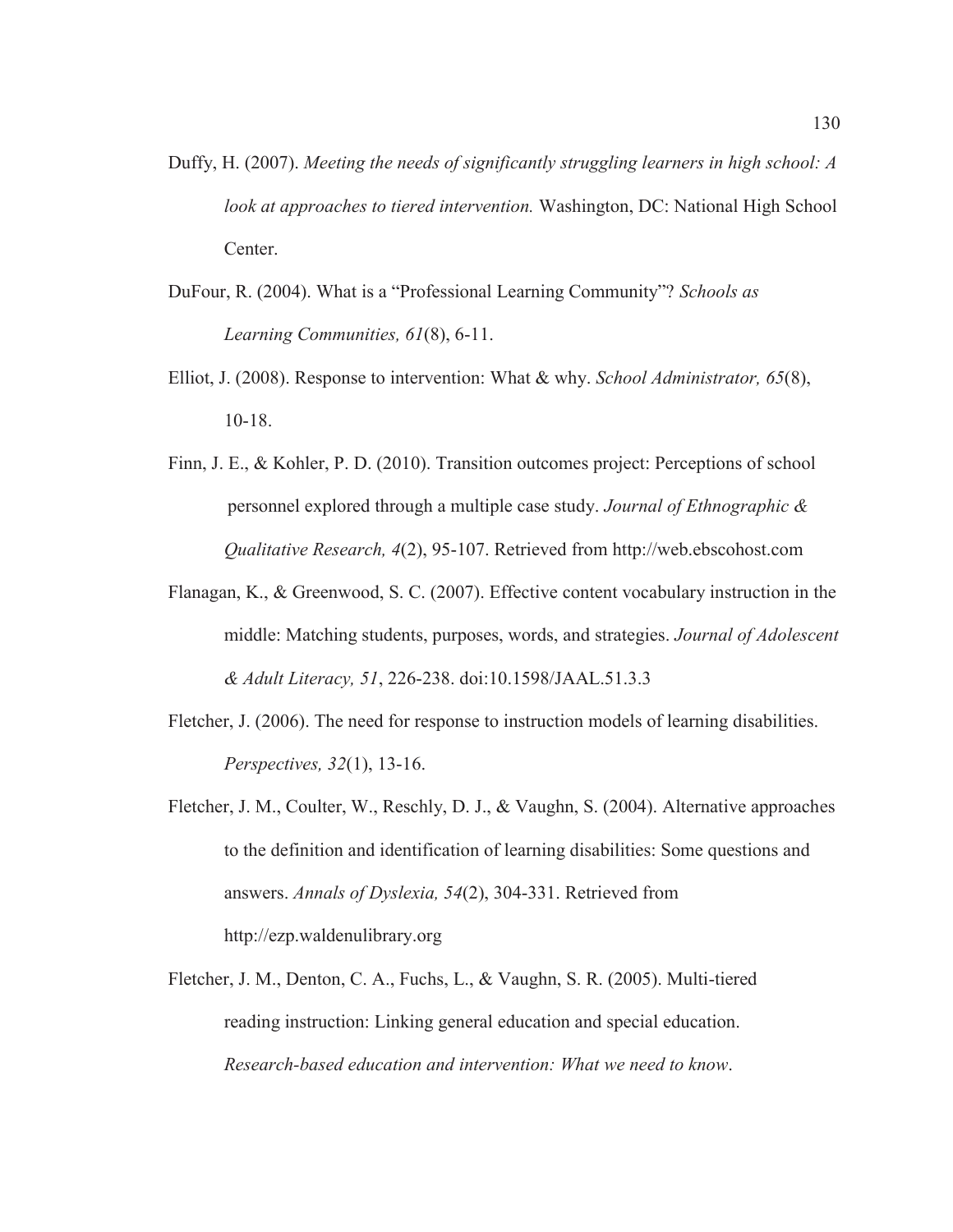International Dyslexia Association.

- Fletcher, J. M., Lyon, G. R., Fuchs, L. S., & Barnes, M. A. (2007). *Learning disabilities: From identification to intervention*. New York: The Guildford Press.
- Flyvbjerg, B. (2006). Five misunderstandings about case-study research. *Qualitative Inquiry, 12*(2), 219-245. doi: 10.1177/1077800405284363
- Fuchs, L.S. (2003). Assessing intervention responsiveness: Conceptual and technical issues. *Learning Disabilities Research & Practice, 18*(3), 172-186.
- Fuchs, D., Compton, D.L., Fuchs, L.S., Bryant, J., & Davis, G.N. (2007). *Making "secondary intervention'' work in a three-tier responsiveness-to-intervention model: Findings from the first-grade longitudinal reading study of the National Research Center on Learning Disabilities*. Retrieved from http://www.cde.ca.gov/ci/cr/cf/rla2002pub.asp
- Fuchs, D., & Deshler, D. D. (2007). What we need to know about Responsiveness to Intervention (and shouldn't be afraid to ask). *Learning Disabilities Research and Practice, 22*(2), 129-136.
- Fuchs, D., Deshler, D. D., & Reschly, D. J. (2004). National research center on learning disabilities: Multi method studies of identification and classification issues. *Learning Disabilities Quarterly, 27,* 189-195**.**
- Fuchs, D., & Fuchs, L. S. (2005). Responsiveness-to-intervention: A blueprint for practitioners, policymakers, and parents. *Teaching Exceptional Children, 38*(1), 57-61.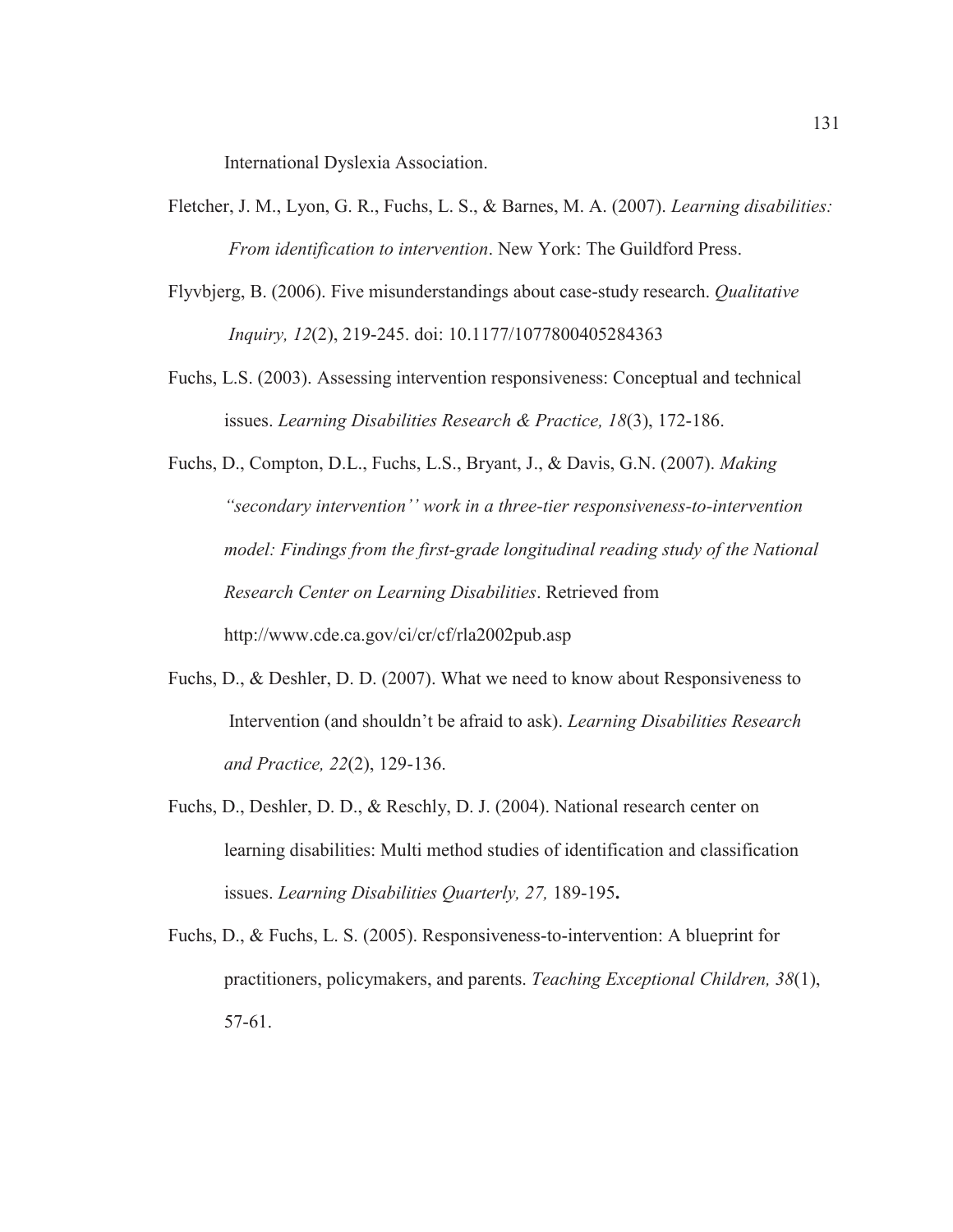- Fuchs, D., & Fuchs, L. S. (2006). Introduction to response to intervention: What, why, and how valid is it? *Reading Research Quarterly, 41*(1), 93-98.
- Fuchs, L.S., & Fuchs, D. (1998). Treatment validity: A unifying concept for reconceptualizing theidentification of learning disabilities. *Learning Disabilities Research & Practice,*(14), 219-234.
- Fuchs, D., Mock, D., Morgan, P. L., & Young, C. L. (2003). Responsiveness-tointervention: Definitions, evidence, and implications for the learning disabilities construct. *Learning Disabilities Research & Practice, 18*(3), 157-171.
- Gay, L. R., & Airasian, P. (2000). *Educational research: Competencies for analysis and application* (6th ed.). Upper Saddle River, NJ: Prentice Hall.
- Georgia Department of Education. (2008). *Georgia high school graduation tests (GHSGT): Purpose of the graduation tests.* Retrieved from http://www.doe.k12.ga.us/ci\_testing.aspx?PageReq=CI\_TESTING\_GHSGT
- Georgia Department of Education. (2009). *Georgia High School Graduation Tests: Interpretive guide for score reports.* Retrieved from http://public.doe.k12.ga.us.
- Gerzel-Short, L., & Wilkins, E. A. (2009). Response to Intervention: Helping all students learn. *Kappa Delta Pi Record, 45*(3), 106-110. Retrieved from: http://ezp.waldenulibrary.org/login?url=http://search.ebscohost.com
- Goertz, G., & Mahoney, J. (2006). *Conference Papers – American Political Science Association*. Annual Meeting, 1-13. Retrieved from http://web.ebscohost.com.ezp.waldenulibrary.org/ehost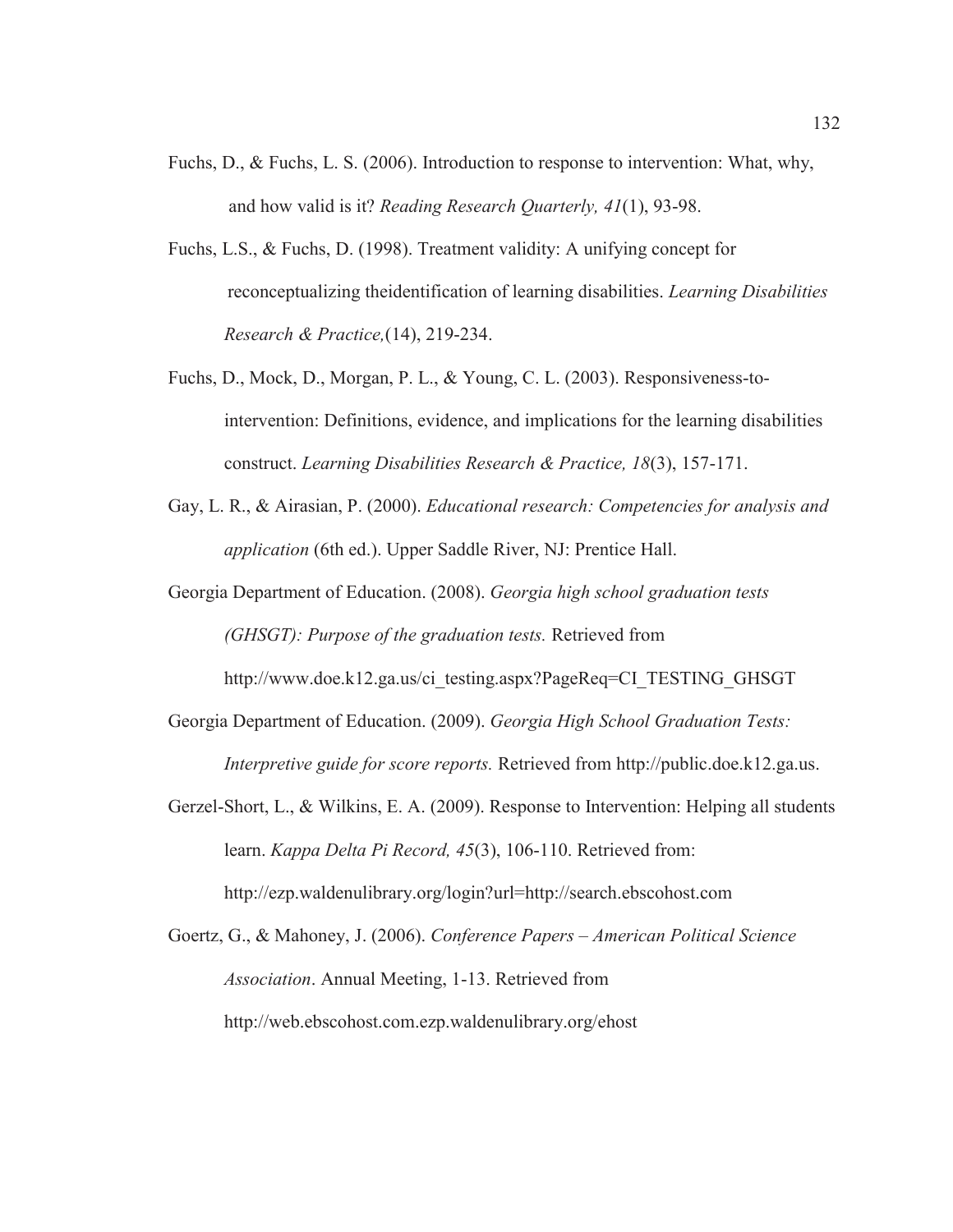- Gordon, M. (2009). Toward a pragmatic discourse of constructivism: Reflections on lessons from practice. *Educational Studies*, *45*(1), 39-58, doi:10.1080/00131940802546894
- Greenleaf, C. L., & Hinchman, K. (2009). Reimagining our inexperienced adolescent readers: From struggling, striving, marginalized, and reluctant to thriving. *Journal of Adolescent & Adult Literacy, 53*, 4-13. doi:10.1598/JAAL.53.1.1
- Griffiths, A., Parson, L.., Burns, M., VanDerHeyden, A., & Tilly, W. (2007). *Response to Intervention: Research to practice*. Alexandria, VA: National Association of State Directors of Special Education. Retrieved from http://www.nasdse.org/
- Griffiths, A., VanDerHeyden, A.., Parson, L., & Burns, M. (2009). Practical applications of response-to-intervention research [Electronic version]. *Assessment for Effective Intervention*, *32*, 50-57.
- Gresham, F. (2001). *Responsiveness to intervention: An alternative approach to the identification of learning disabilities*. Retrieved from http://www.air.org.
- Gresham, F. (2002). Responsiveness to intervention: An alternative approach to the identification of learning disabilities. In R. Bradley, L. Danielson, & D. Hallahan (Eds.), *Identification of learning disabilities: Research to practice* (pp. 467-519). Mahwah, NJ: Lawrence Erlbaum Associates.
- Guthrie, J. T. (2008). *Engaging adolescents in reading.* Thousand Oaks, CA: Corwin Press.
- Hall, S. (2008). *Implementing response to intervention: A principal's guide.* Thousand Oaks, CA: Corwin Press.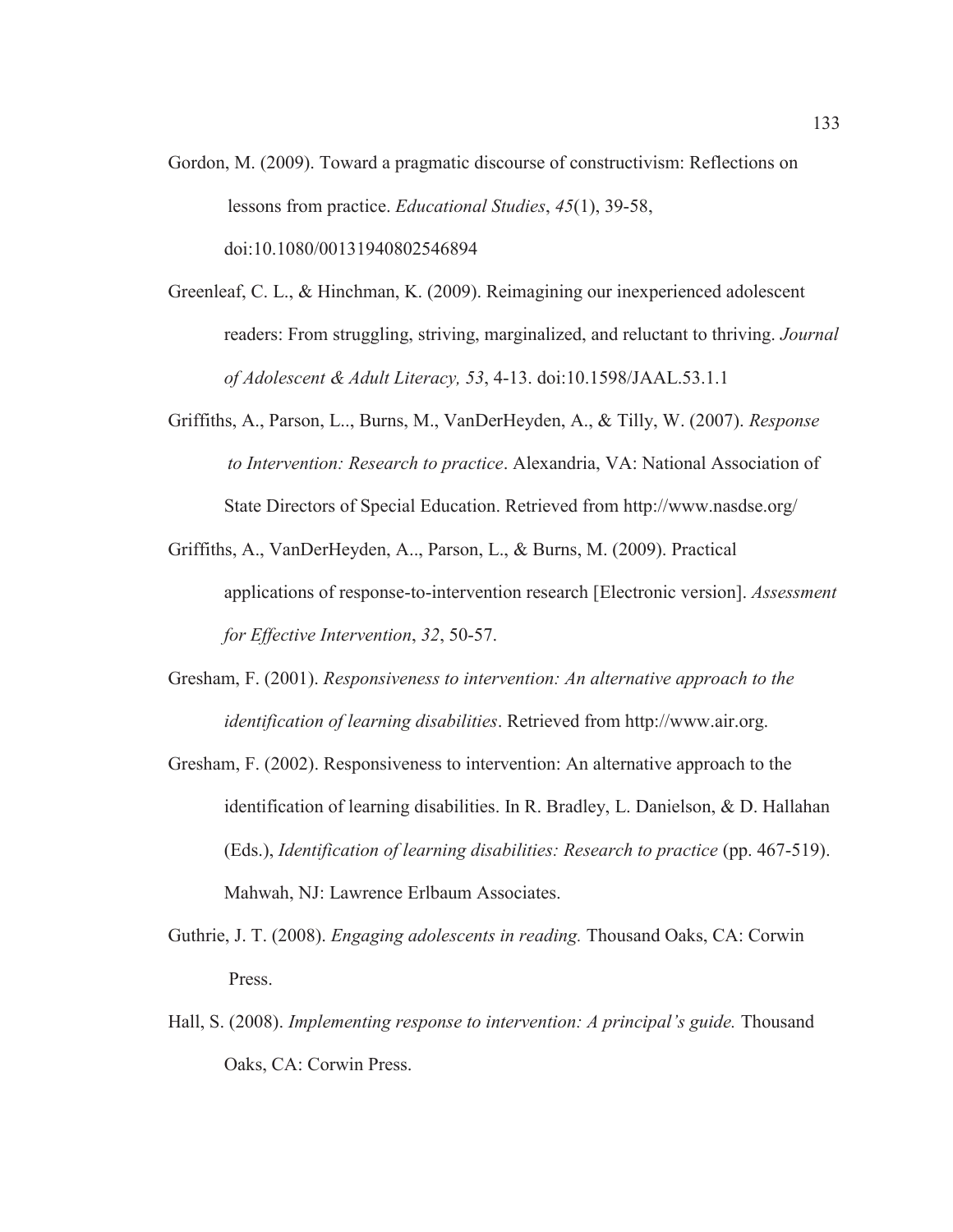- Hancock, D. R., & Algozzine, B. (2006). *Doing case research*. New York, NY: Teachers College, Columbia University.
- Hardcastle, B., & Justice, K. (2006). *RtI and the classroom teacher: a guide for fostering teacher buy-in and supporting the intervention process.* West Palm Beach, FL: LRP Publications.
- Hardman, M. L., & Dawson, S. (2008). The impact of federal public policy on curriculum and instruction for students with disabilities in the general classroom. *Preventing School Failure, 52*(2), 5-11. Retrieved from http://ezp.waldenulibrary.org/
- Hatch, J. A. (2002). *Doing qualitative research in education settings*. New York, NY: State University of New York Press.
- Hayes, D. M. (2005). Parents' ratings of involvement predict adolescents' achievement outcomes. Retrieved from ProQuest Digital Dissertations. (AAT 3210864)
- Hickman, G. P., & Crossland, G. L. (2004). The predictive nature of humor, authoritative parenting style, and academic achievement on indices of initial adjustment and commitment to college among college freshmen. *Journal of College Student Retention: Research, Theory and Practice*, *6*(2), 225-245.
- Hiebert, E. H., & Taylor, B. M. (1994). *Getting reading right from the start: Effective early literacy interventions*. Boston: Allyn & Bacon.
- Hollenbeck, A. (2007). From IDEA to implementation: A discussion of foundational and future responsiveness-to-intervention research. *Learning Disabilities Research & Practice*, 22, 137-146.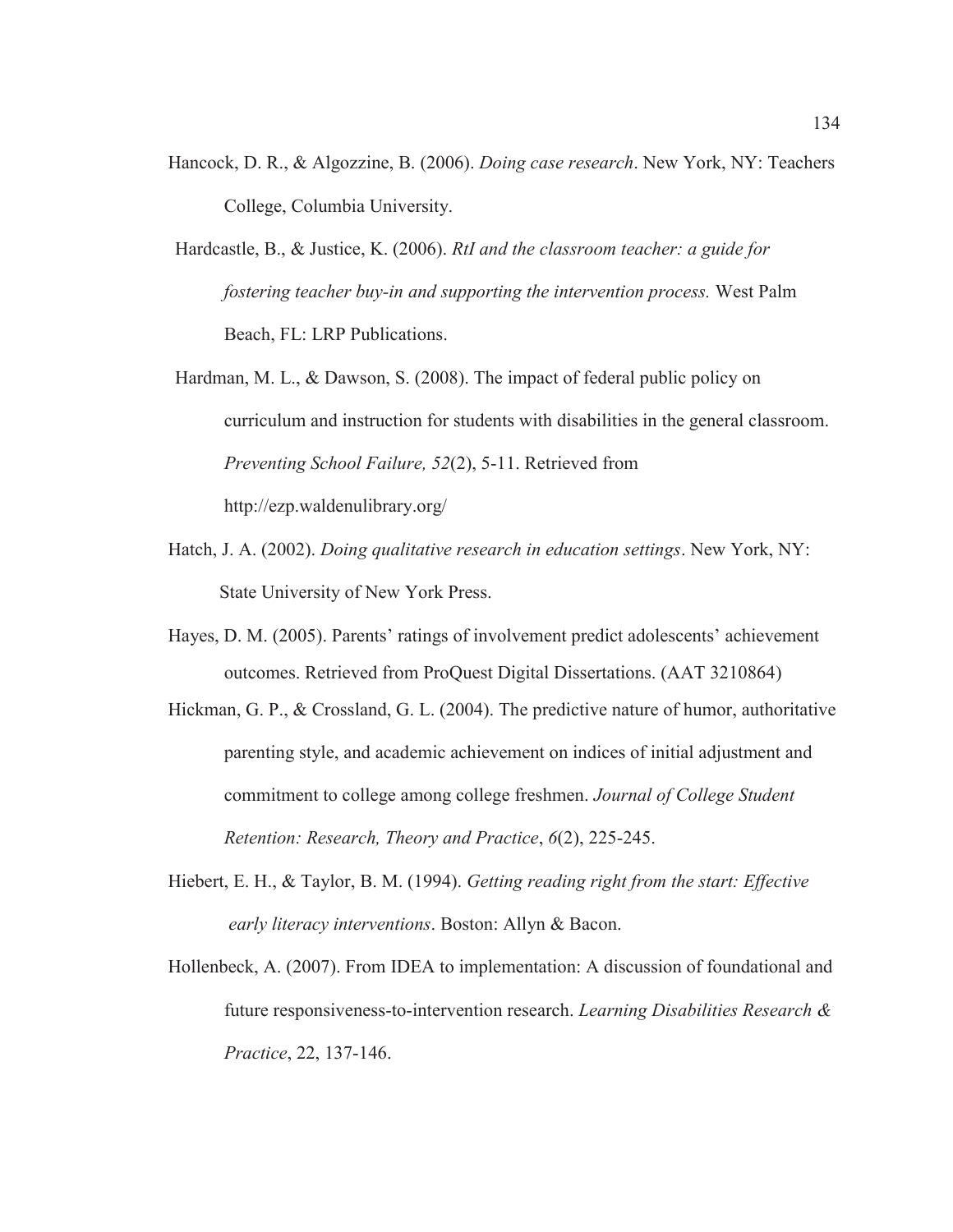- Houge, T. T., Geier, C., & Peyton, D. (2008). Targeting adolescents' literacy skills using one-to-one instruction with research-based practices. *Journal of Adolescent & Adult Literacy, 51*, 640-650. doi:10.1598/JAAL.51.8.3
- Ivey, G. (1999). A multicase study in the middle school: Complexities among young adolescent readers. *Reading Research Quarterly*, *34*(2), 172-192.
- Janesick, V. J. (2004). *"Stretching" exercises for qualitative researchers* (2<sup>nd</sup> ed). Thousand Oaks, CA: Sage.
- Jimerson, S. R., Burns, M. K., & VanDerHeyden, A. M. (2007). Response to intervention at school: The science and practice of assessment and intervention. In S. R. Jimerson, M. K. Burns, & A. M. VanDerHeyden (eds.), *Handbook of response to intervention: The science and practice of assessment and intervention (pp. 3-9).* New York, NY: Springer.
- Johnson, E., Mellard, D. F., & Byrd, S. E. (2005). Alternative models of learning disabilities identification: Considerations and initial conclusions [Electronic version]. *Journal of Learning Disabilities*, *38*, 569–572.
- Johnson, E. S. & Smith, L. (2008). Implementation of response to intervention at middle school: Challenges and potential benefits [Electronic version]. *Council for Exceptional Children*, *40*(3), 46-52.
- Johnston, P. (2010). Response to Intervention (RTI) in reading: An instructional frame for RTI. *Reading Teacher, 63*(7), 602-604. Retrieved from ERIC database.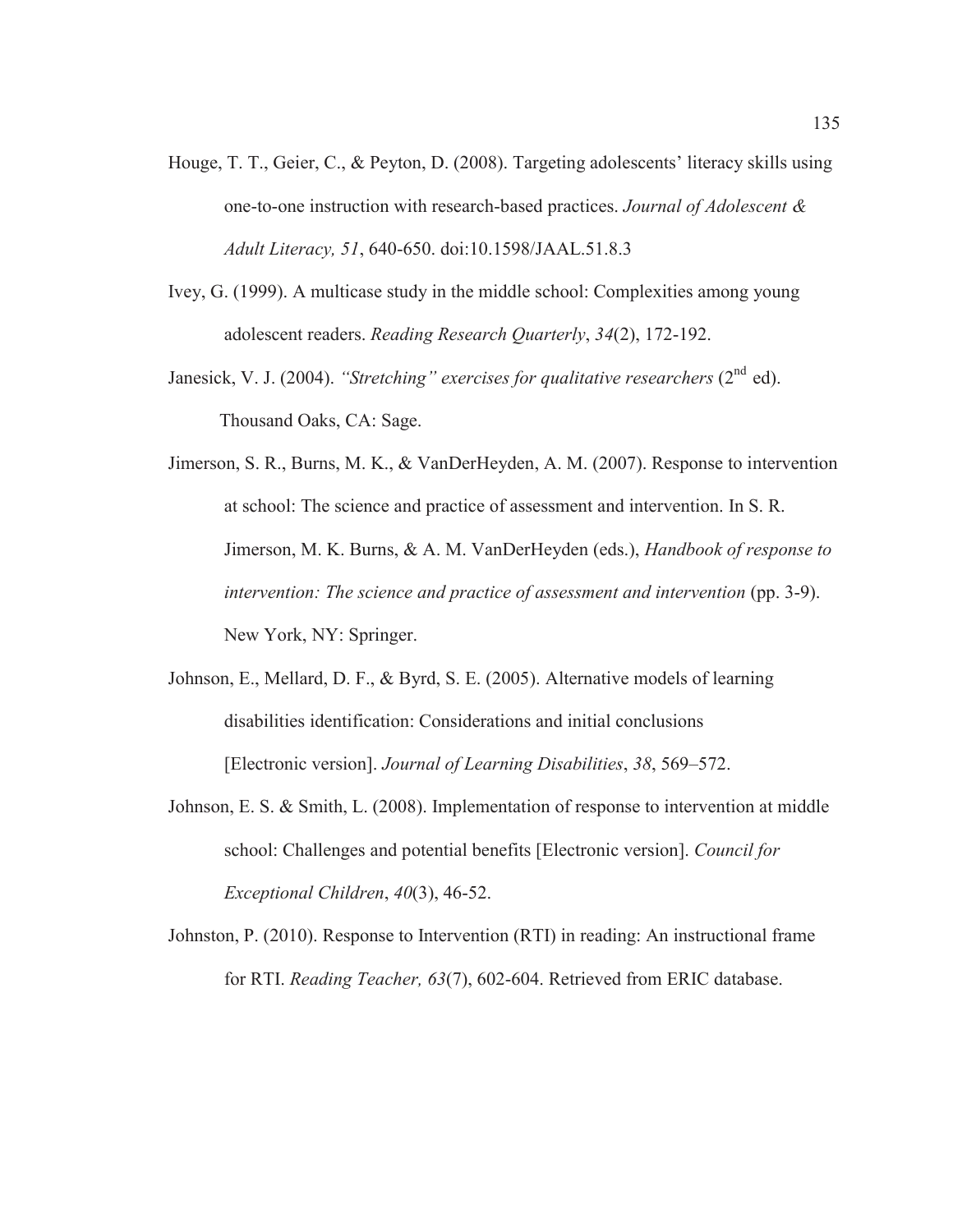- Katz, L. A., Stone, C. A., Carlisle, J. F., Corey, D. L., & Ji Zeng. (2008). Initial progress of children identified with disabilities in Michigan's Reading First schools. *Exceptional Children 74*(2), 235-256. Retrieved from http://ezp.waldenulibrary.org/login
- Kavale, K. A. (2005). Identifying specific learning disability: Is responsiveness to intervention the answer*. Journal of Learning Disabilities, 38*, 525-562.
- Kovaleski, J. F. (2007). Response to intervention: consideration for research and systems change. *School Psychology Review, 36*(4), 638-651.
- Kratochwill, T. R., Clements, M. A., & Kalymon, K. M. (2007). Response to intervention: Conceptual and methodological issues in implementation. In *handbook of response tointervention* (pp. 25-52). Springer: US.
- Kukic, S., Tilly, D., & Michelson, L. (Presenters). (2006). *Addressing the needs of students with learning difficulties through the Response to Intervention (RtI) strategies.* Retrieved from the National Association of State Directors of Special Education, Inc., Web site: http://www.nasdse.org/ publications.cfm
- Kyburz-Graber, R. (2004). Does case-study methodology lack rigor? The need for quality criteria for sound case-study research, as illustrated by a recent case in secondary and higher education. *Environmental Research, 10*(1), 53-65. Retrieved from http://web.ebscohost.com
- Lapp, D., Fisher, D., & Grant, M. (2008). You can read this text .I'll show you how: Interactive comprehension instruction. *Journal of Adolescent & Adult Literacy, 51*(5), 372-383. doi:10.1598/JAAL.51.5.1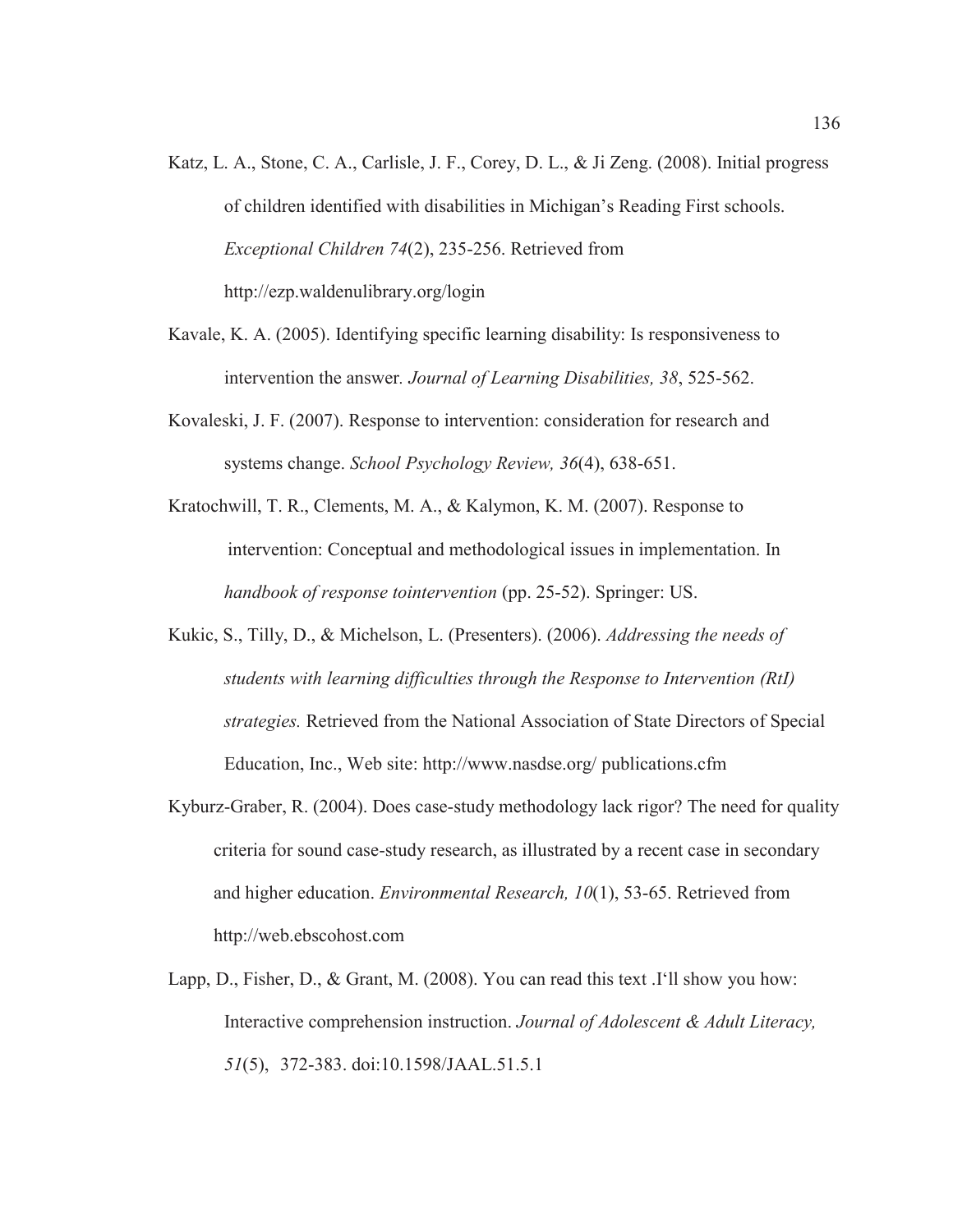Lesesne, T. S. (2006). *Naked reading*. Portland, ME: Stenhouse.

Lincoln, Y.S., & Guba, E.G. (1985). *Naturalistic inquiry.* Beverly Hills, CA: Sage.

- Margolin, J., Buchler, B., & Beghetto, R. (2004). Critical issue: Using scientifically based research to guide educational decisions. *Retrieved June*, *10*, 2010.
- Marston, D., Muyskens, P., Lau, M., & Canter, A. (2003). Problem-solving model for decision making with high-incidence disabilities: The Minneapolis experience*. Learning Disabilities Research & Practice, 18*(3), 187-200.

Mason, J. (2002*). Qualitative researching*. Thousand Oaks, CA: Sage.

Marston, D. (2005). Tiers of intervention in responsiveness to Intervention: Prevention outcomes and learning disability identification patterns. *Journal of Learning Disabilities, 38*(6), 539-544.

Marston, D., Lau, M., & Muyskens, P. (2007). Implementation of the problem solving

model in the Minneapolis Public Schools. In S. R. Jimerson, M. K.Burns, & A. M

- VanDerHeyden (Eds.). *Handbook of Response to Intervention: The Science and Practice of Assessment and Intervention (pp.279-288).* New York, NY: Springer.
- Mastropieri, M. A., & Scruggs, T. E. (2005). Feasibility and consequences of response to intervention: Examination of the issues and scientific evidence as a model for the identification of individuals with learning disabilities. *Journal of Learning Disabilities, 38*, 525-531.
- Maxwell, J. A. (2005). Qualitative research design: *An interactive approach* (2nd Ed.). Thousand Oaks, CA: SAGE Publications.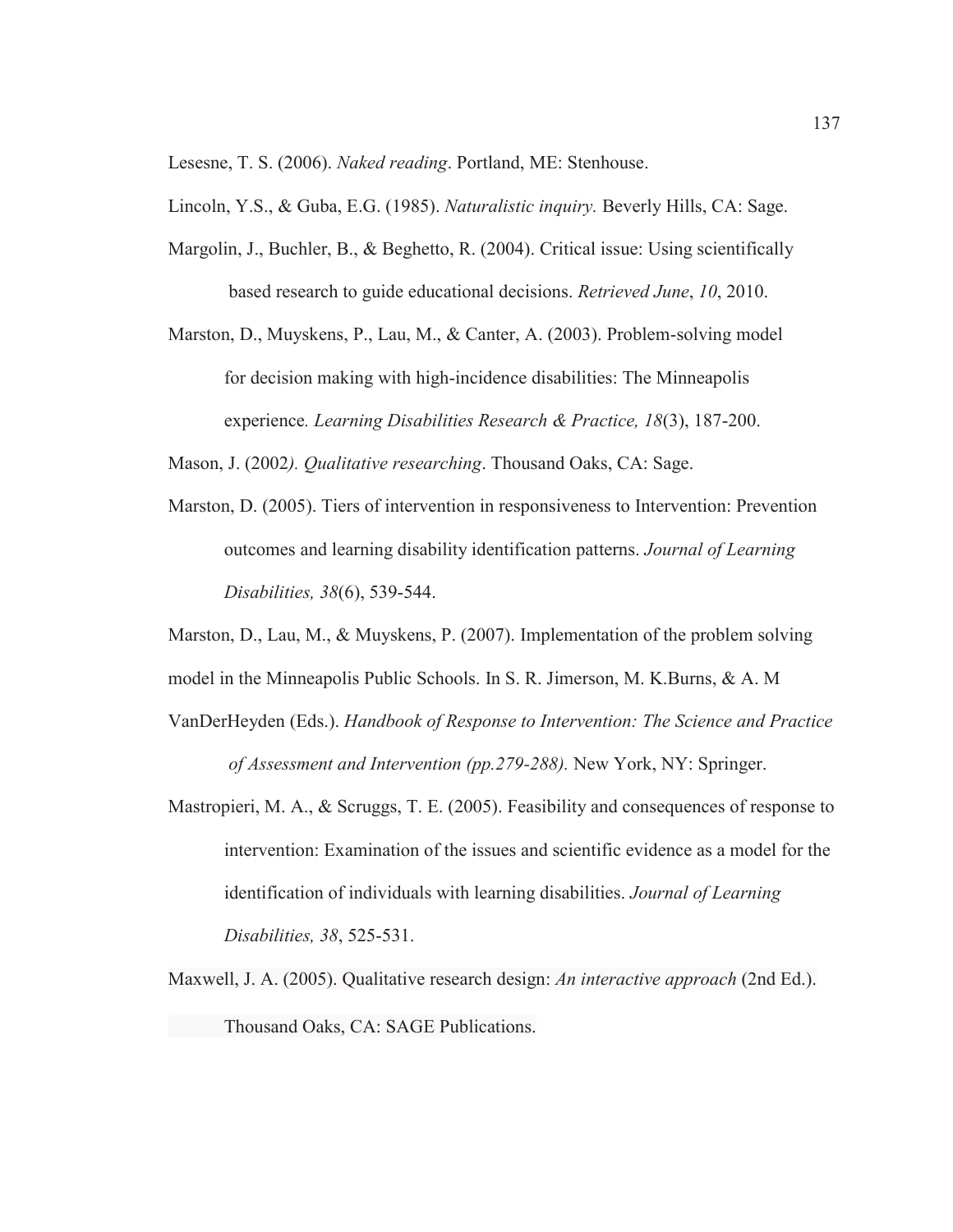- McCook, J. E. (2006). *The RTI guide: Developing and implementing a model in your schools*. Horsham, Pennsylvania: LRP Publications.
- McNamara, K, & Hollinger, C. (2003). Intervention-based assessment: Evaluation rates and eligibility findings. *Exceptional Children, 69*(2), 181-193.
- Mellard, D. F. & Johnson, E. (2008). *RTI: A practitioner's guide to implementing response to intervention*. Corwin Press.
- Meltzer, J. (2001). *Supporting adolescent literacy across the content areas: Perspectives on policy and practice*. Retrieved from http://www.eric.ed.gov/

Merriam, S. B. (2002)*. Qualitative research in practice: Examples for discussion and analysis.* San Francisco: Jossey-Bass

- Mills, G. E. (2003). *Action research: A guide for the teacher researcher* (2nd ed.). Upper Saddle River, NJ: Merrill-Prentice Hall.
- Muijs, D. (2004). *Doing quantitative research in education with SPSS*. Thousand Oaks, CA: Sage.

National Association of State directors of Special Education [NASDSE] (2005). *Response to intervention: Policy considerations and implementation*. Alexandria, VA: NASDSE.

National Association of Secondary School Principals [NASSP] (2009). *Creating aculture of literacy: A guide for middle and high school principals.* Reston, VA: Author.

National Center for Educational Statistics [NCES] (2007). *The nation's report card: Reading 2007*. Retrieved from http://nces.ed.gov/nationsreportcard/pdf/ main2007/2007496.pdf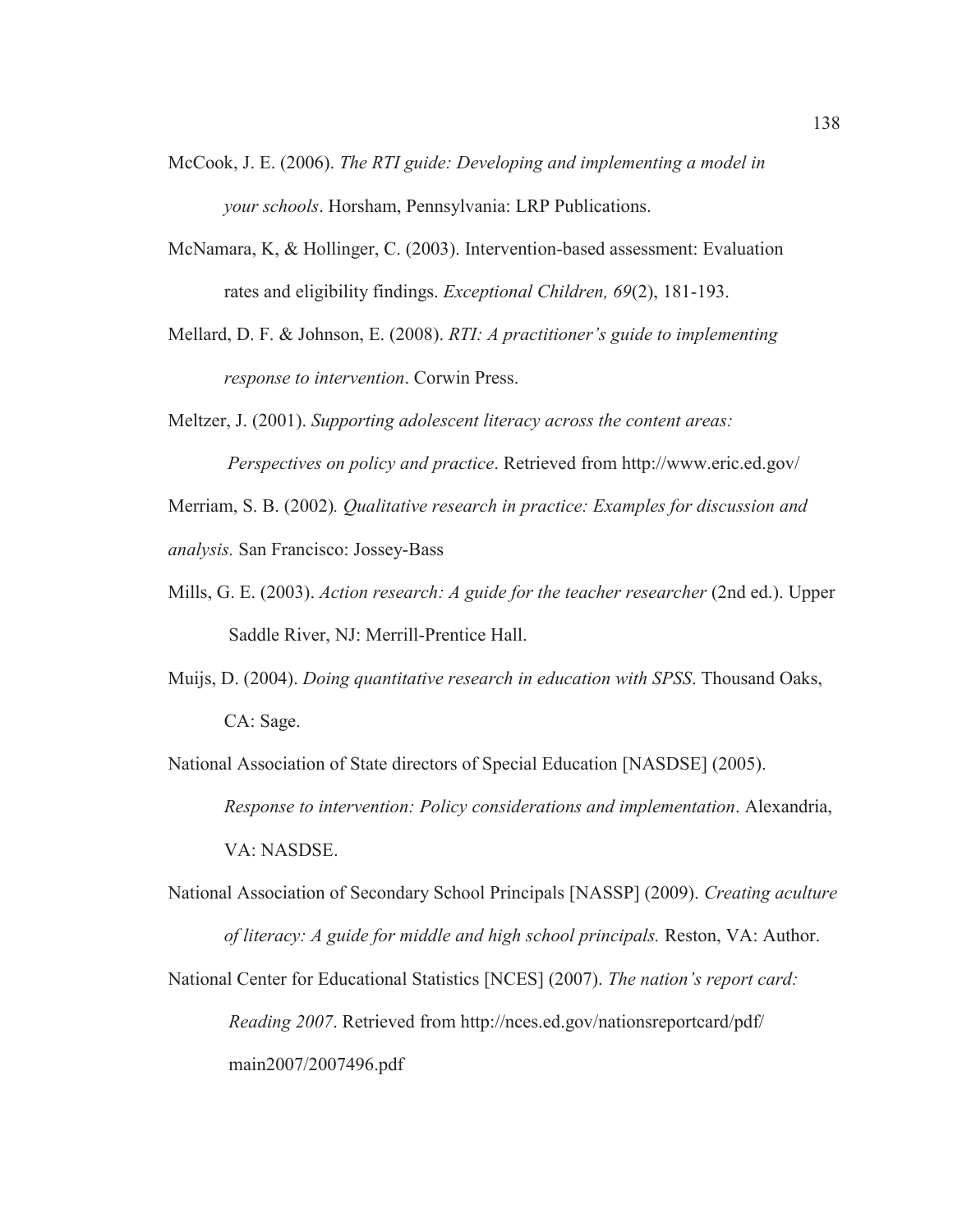- National Center on Response to Intervention. (2010). *Essential components of RtI: A closer look at Response to Intervention*. Retrieved from http://www.rti4success .org
- National Joint Committee on Learning Disabilities. (2005). Responsiveness to intervention and learning disabilities. *Learning Disabilities Quarterly, 28*(4), 249- 260.
- O'Brien, D., Stewart, R., & Beach, R. (2009). Proficient reading in school*.* In L. Christenbury, R. Bomer, & P. Smagorinsky (Eds.), *Handbook of adolescent literacy research* (pp. 80-97)*.* New York, NY: Guilford Press.
- Painter, B. & Painter, K. (2008). Response to intervention and constructivism: strange bedfellows? *Project Construct Connections*. Retrieved from www.projectconstruct.org .
- Park, C., & Lee, H. (2010) What makes a case study really qualitative? Show me your evidence please. *English Teaching, 65*(4), 79-101.Retrieved from http://web.ebscohost.com
- Piaget, J. (1971). *Genetic epistemology* (Transcript). New York: Norton.
- Piaget, J., & Inhelder, B. (1969). *The psychology of the child* (H. Weaver, Trans.). New York, NY: Basic Books.
- Pitcher, S. M., Albright, L. K., DeLaney, C. J., Walker, N. T., Seunarinesingh, K., Mogge, S. &Dunston, P. J. (2007). Assessing adolescents' motivation to read. *Journal of Adolescent & Adult Literacy, 50*, 378-396.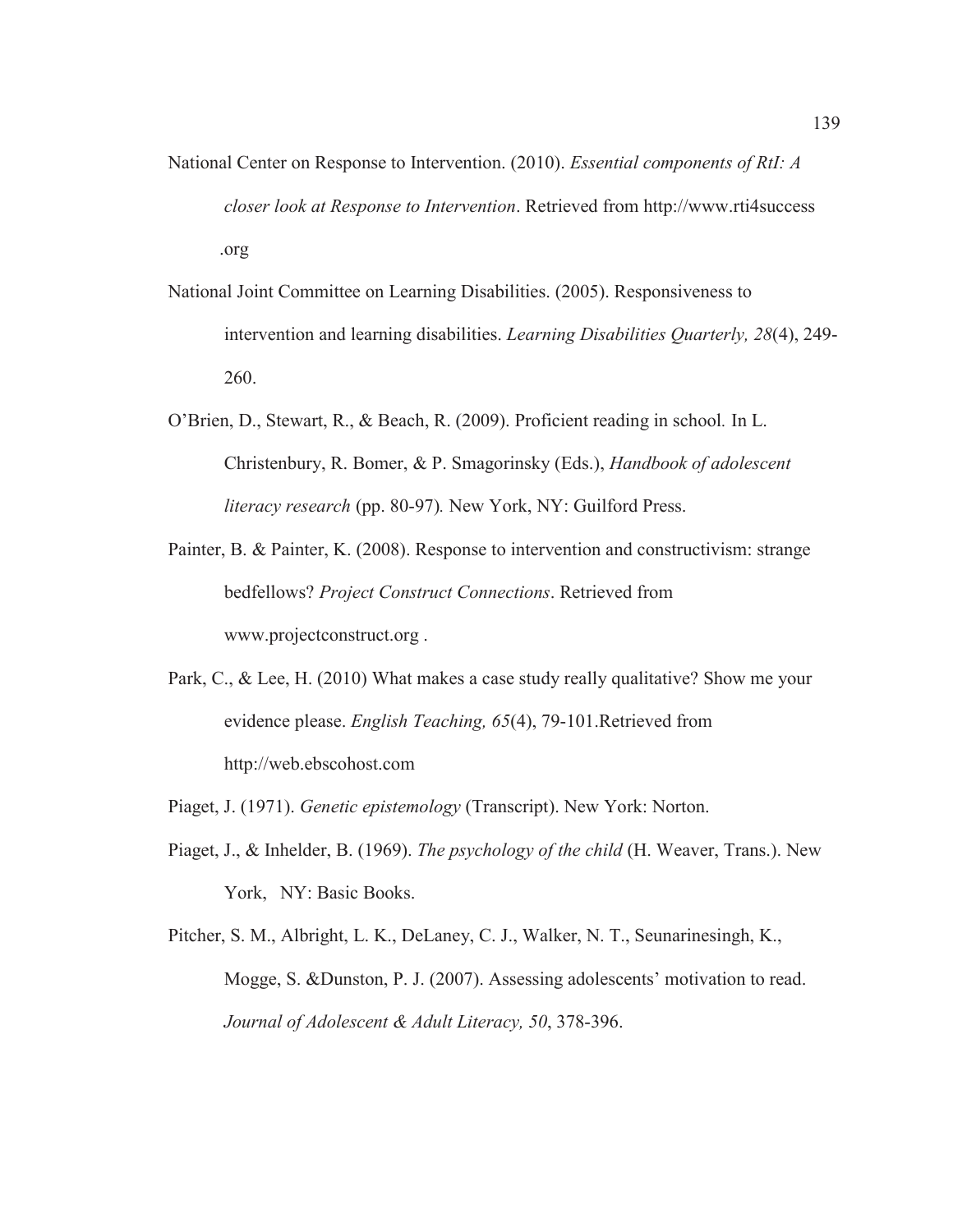- President's Commission on Excellence in Special Education (2002*). A new Revitalizing special education for children and their families.* Retrieved from www.ed.gov/inits/ commissionsboards/index.html
- Pressley, M., & Wharton-McDonald, R. (1997). Skilled comprehension and its development through instruction. *School Psychology Review*.
- Purcell-Gates, V., Degener, S. C., Jacobson, E., & Soler, M. (2002). Impact of authentic adult literacy instruction on adult literacy practices. *Reading Research Quarterly*, *37*(1), 70-92.
- Rampey, B.D., Dion, G.S., & Donahue, P.L. (2009). *The nation's report card: Trends in academic progress in reading and mathematics 2008*. Retrieved from nces.ed.gov/nations report card/pubs/main2008/2009479.asp
- Rance-Roney, J. (2010). Jump-starting language and schema for English-language learners: Teacher-composed digital jumpstarts for academic reading. *Journal of Adolescent & Adult Literacy, 53*, 376-385. doi:10.1598/JAAL.53.5.4
- Rasinski, T. V., Padak, N. D., McKeon, C. A., Wilfong, L. G., Friedauer, J. A., & Heim, P. (2005). Is reading fluency a key for successful high school reading? *Journal of Adolescent & Adult Literacy, 49*, 22-26. doi:10.1598/JAAL.49.1.3
- Reutebuch, C. K. (2008). Succeed with a response-to-intervention model. *Intervention School and Clinic, 44*(2), 126-128.

Richards, L. (2005). *Handling qualitative data: A practical guide.* London: Sage.

Riley-Tillman, T. C., Kalberer, S. M., & Chafouleas, S. M. (2005). Selecting the right tool for the job: A review of behavior monitoring tools used to assess student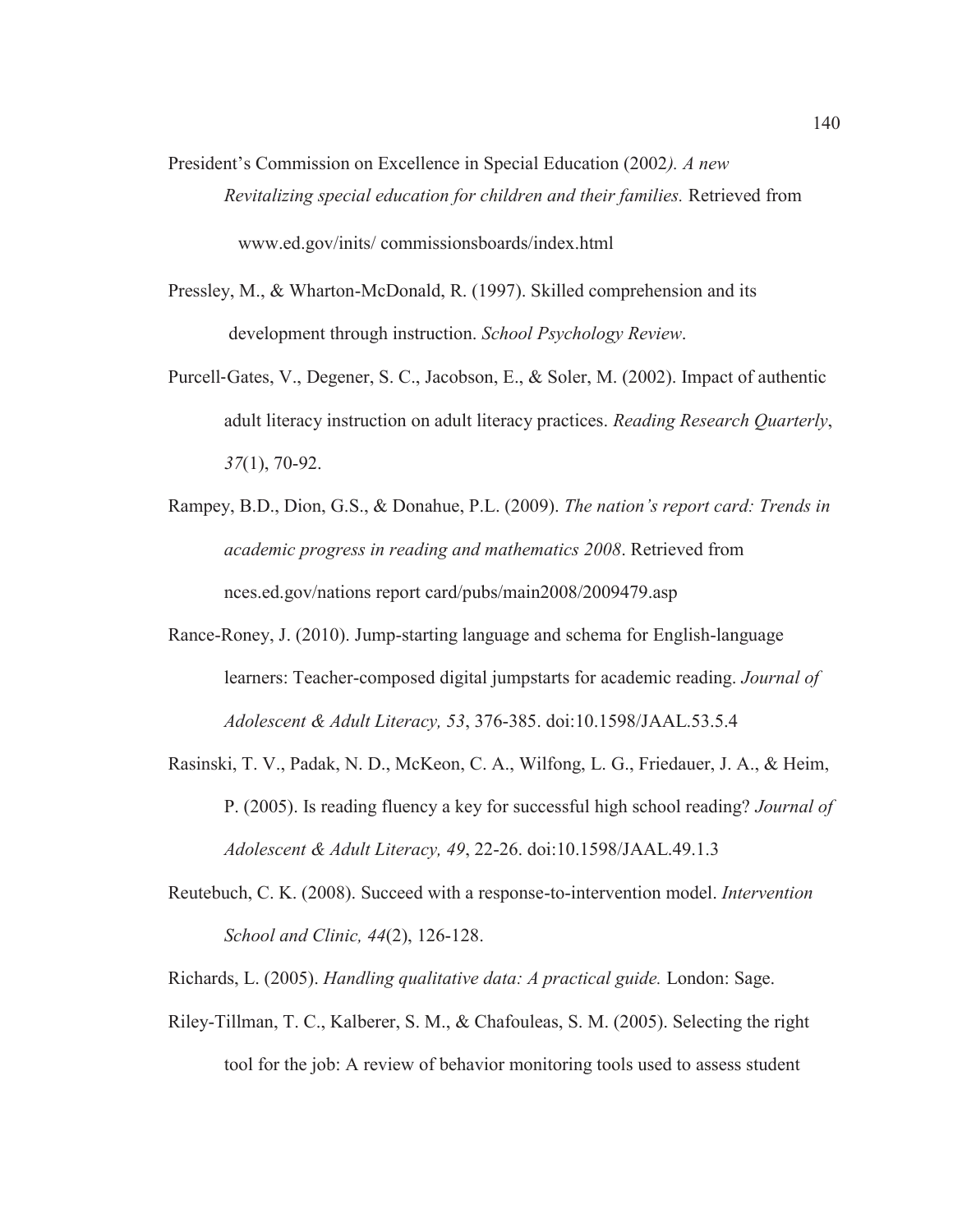response to intervention. *The California School Psychologist*, *10*(1), 81-91.

- Rubin, H. J., & Rubin, I. S. (2005). *Qualitative interviewing: The art of hearing data*  (2nd ed.). Thousand Oaks, CA: Sage.
- Samuels, C. A. (2009). High schools try out RTI [Electronic version]. *Education Week*, *28*(19), 20-22.
- Sansosti, F. J., Noltmeyer, A., & Goss, S. (2010). Principals' perceptions of the importance and availability of Response to Intervention practices within high school settings. *School Psychology Review, 39*(2), 286-295.
- Shores, C., & Bender, W. H. (2007). Response to intervention. In Bender, W. N., & Shores, C. (Eds.), *Response to intervention: A practical guide for every Teacher.* Thousand Oaks, CA: Corwin Press.
- Shores, C., & Chester, K. (2008). *Using RTI for school improvement: Raising every student's achievement scores*. Corwin Press.
- Silverman, D. (1995). *Interpreting qualitative data: Methods for analyzing talk, text, and interaction.* London: Sage.
- Smith, F. (2007). *Reading FAQ*. New York, NY: Teachers College Press.
- Snow, C. (2002). *Reading for understanding: Toward an R&D program in reading comprehension*. Rand Corporation.
- Spectrum K12 School Solutions. (2009). Response to Intervention adoption survey 2009. Retrieved from http://www.spectrumk12.com
- Stake, R. (1995).*The art of case study research*. Thousand Oaks, CA: Sage.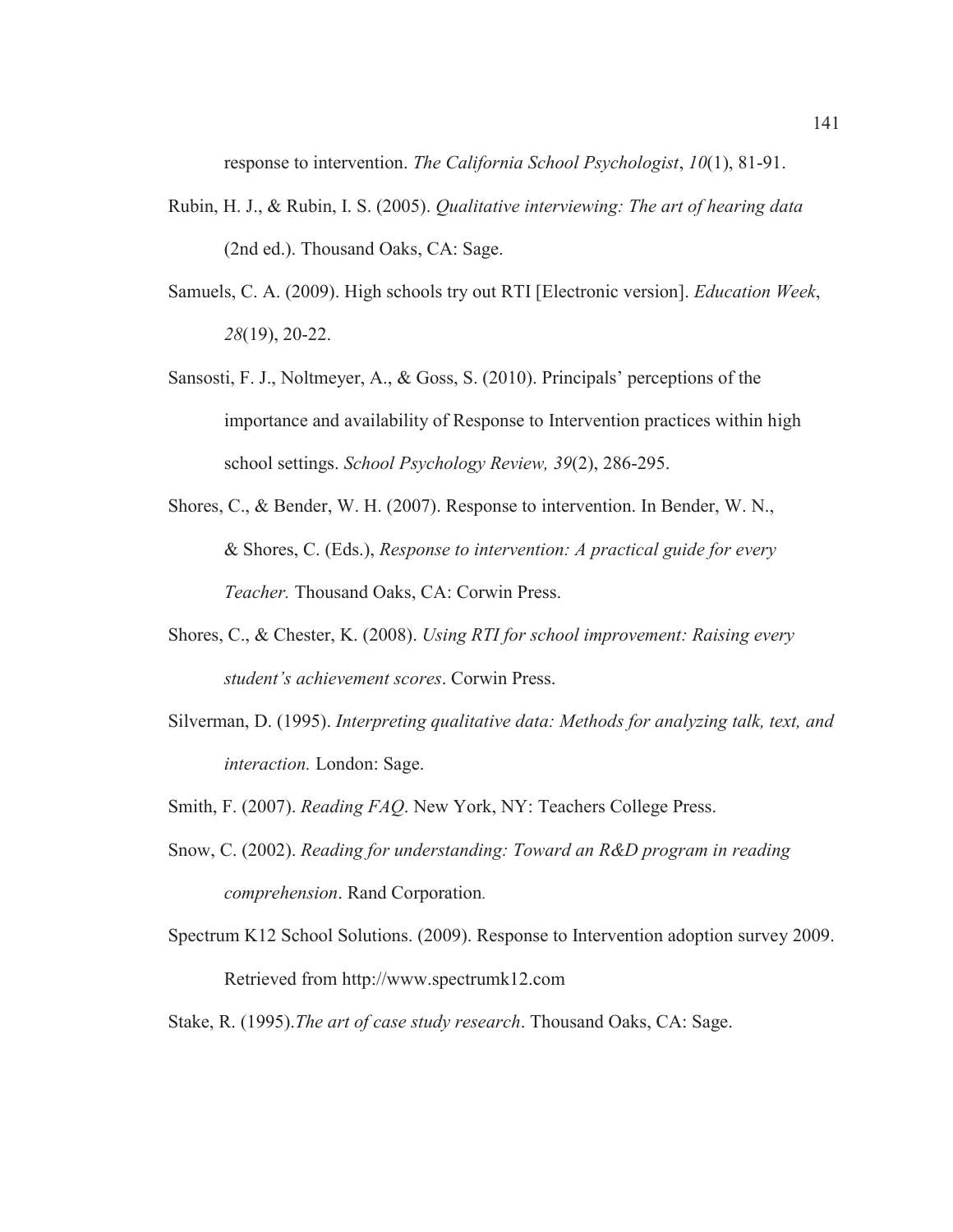- Stake, R. E. (2005). Qualitative case studies. In N. K. Denzin & Y. S. Lincoln (Eds.), *The sage handbook of qualitative research* (3rd ed., pp. 443-466). Thousand Oaks, CA: Sage.
- Stake, R. E. (2010). *Qualitative research: Studying how things work*. New York, NY: Guilford Press.
- Stecker, P. M., Fuchs, D., & Fuchs, L. S. (2008). Progress monitoring as essential practice within Response to Intervention. *Rural Special Education Quarterly*, *27*, 4.
- Steinberg, L., Lamborn, S. D., Dornbusch, S. M., & Darling, N. (1992). Impact of parenting practices on adolescent achievement: Authoritative parenting, school involvement, and encouragement to succeed. *Child Development*, *63*(5), 1266- 1281.
- Tilly, D. (2003). *Heartland area education agency's evolution from four to three tiers: Our journey – our results*. Paper presented at the National Research Center for Learning Disabilities Responsiveness-to-Intervention Symposium, Kansas City, MO.
- Tilly, W. D. (2006). Response to intervention: An overview. What is it? Why do it? Is it worth it? *The Special Edge, 19*(2), 1, 4-5, 10.
- Tilly, W. D., Harken, S., Robinson, W., & Kurns, S. (2008). Three tiers of intervention. School Administrator, *65*(8), 20-23. Retrieved from http://web.ebscohost.com
- Tomlinson, C. A. (2001). *How to differentiate instruction in mixed-ability classrooms*  (2nd ed.). Alexandria, VA: Association for Supervision and Curriculum Development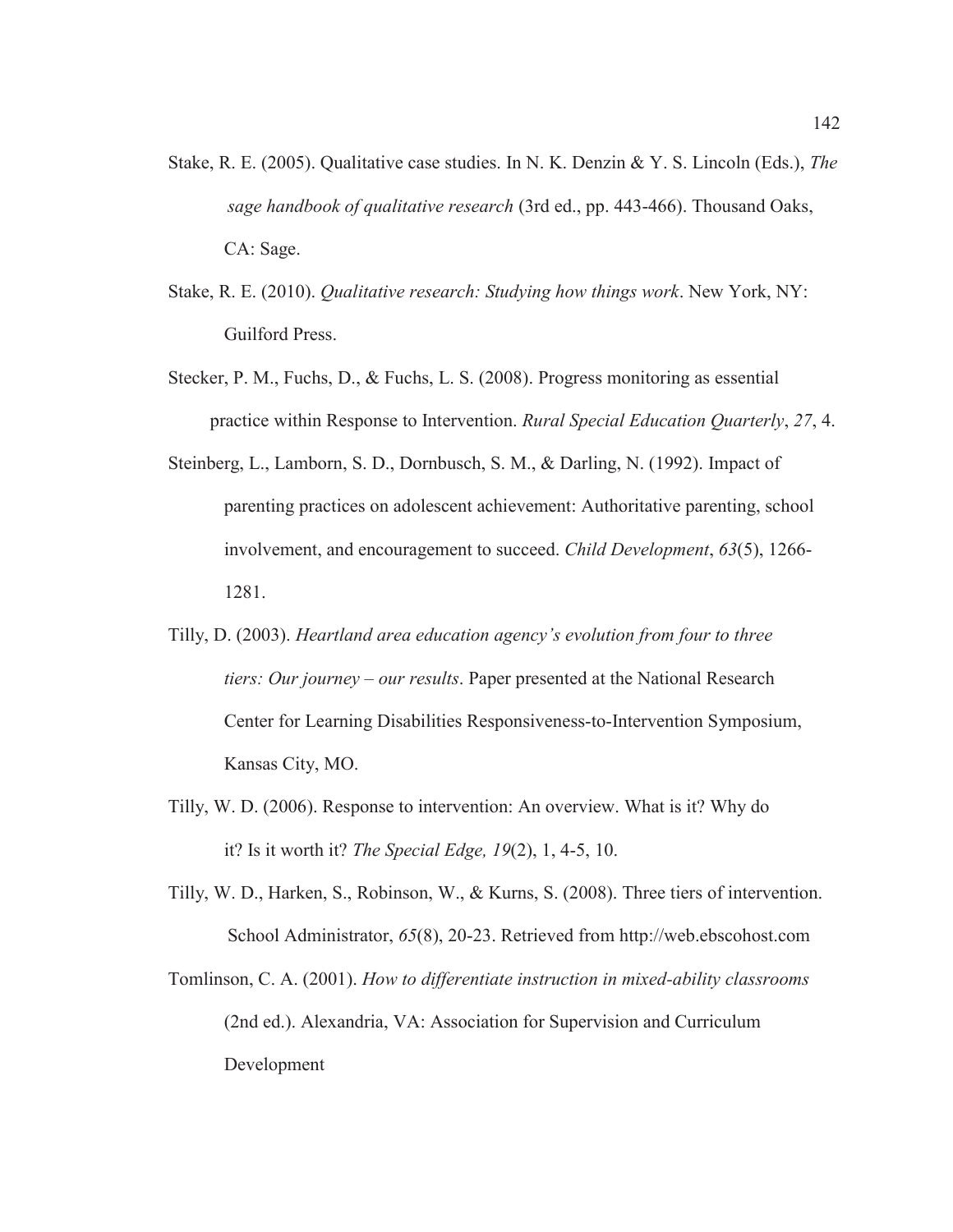- Tomlinson, C. A. & Eidson, C. C. (2003). *Differentiation in practice: A resource guide for differentiating curriculum grades 5-9*. Alexandria, VA: Association for Supervision and Curriculum Development.
- Torgesen, J. K. (2003*). Operationalizing the response to intervention model to identify Children with learning disabilities: Specific issues with older children*. Paper presented at the National Research Center on Learning Disabilities Responsiveness-to-Intervention Symposium, Kansas City, MO.
- Tovani, K. (2000). *I read, but I don't get it: Comprehension strategies for adolescent readers.* Portland, ME: Stenhouse.

Tovani, C. (2004). *Do I really have to teach reading?* Portland, ME: Stenhouse.

- U.S. Department of Education. (2009). *No Child Left Behind*. Washington D.C. Retrieved July 24, 2011 from http://www.ed.gov/index.jhtm.
- Vacca, R. T. (2006). They can because they think they can. *Educational Leadership, (63)*5, 56-59.
- VanDerHeyden, A. M., Witt, J. C., & Barnett, D. W. (2005). The emergence and possible futures of response to intervention. *Journal of Psychoeducational Assessment, 23*, 339-361.
- Vaughn, S., & Fuchs, L. S. (2003). Redefining Learning Disabilities as inadequate response to instruction: The promise and potential problems. *Learning Disabilities Research & Practice, 18*(2), 137-146.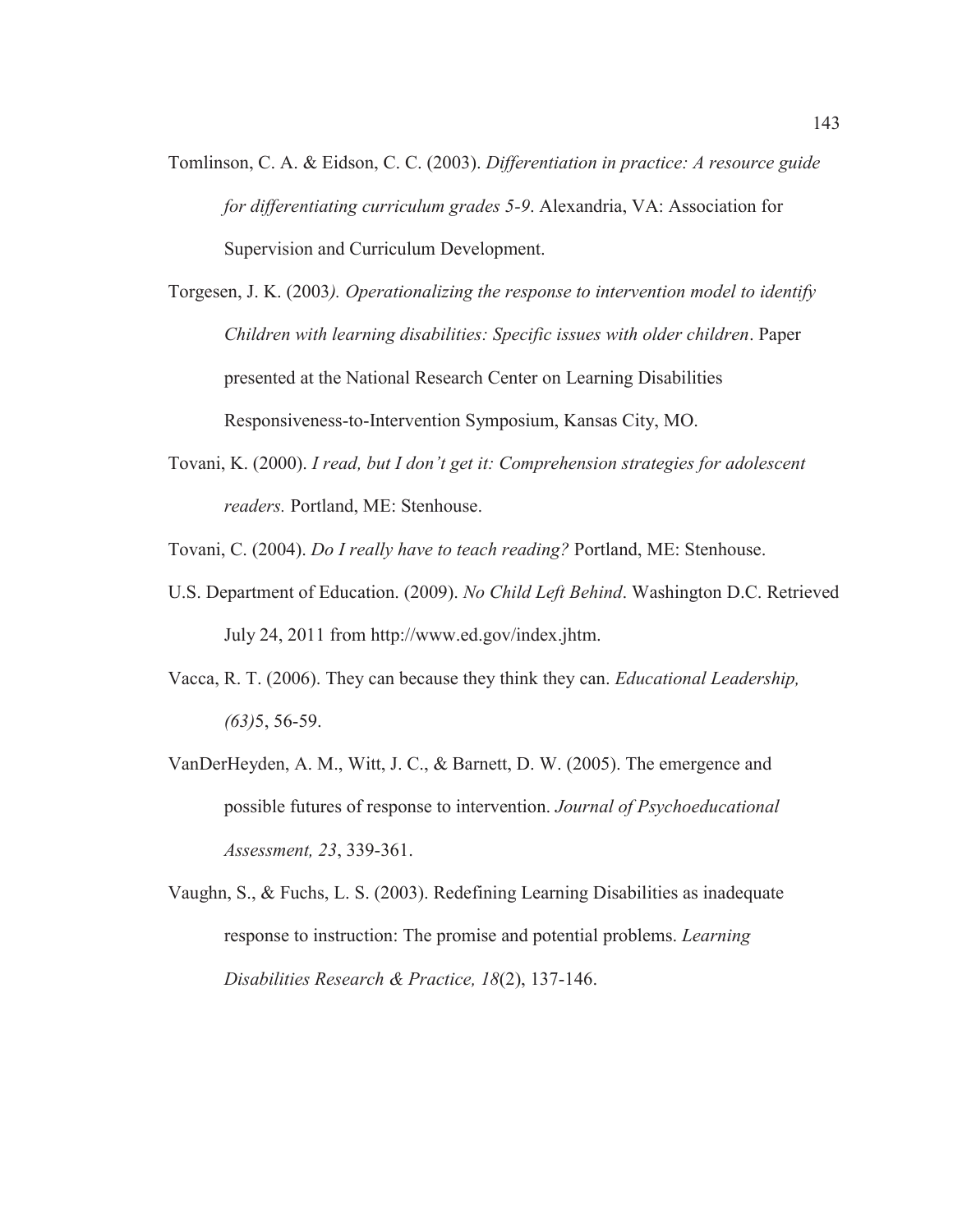- Vaughn, S., Linan-Thompson, S., & Hickman, P. (2003). Response to instruction as a means of identifying students with reading/learning disabilities. *Exceptional children*, *69*(4), 391-409.
- Vaughn, S., & Roberts, G. (2007). Secondary interventions in reading: Providing additional instruction for students at risk. *TEACHING Exceptional Children, 39*(5), 40-46.
- Vaughn, S., Wanzek, J., Wexler, J., Barth, A., Cirino, P. T., Fletcher, J. M., et al. (2009). The relative effects of group size on reading progress of older students with reading difficulties. *Reading and Writing.* doi: 10.1007/s/1145.009-9183-9
- Vellutino, F. R., Scanlon, D. M., Small, S., & Fanuele, D. P. (2006). Response to Intervention as a vehicle for distinguishing between children with and without reading disabilities. Evidence for the role of kindergarten and first-grade interventions. *Journal of learning disabilities*, *39*(2), 157-169.
- Vygotsky, L. (1978). *Mind in society: The development of higher psychological processes*. Cambridge, MA: Harvard University Press.
- Walker, D. (2002). Constructivist leadership: Standards, equity and learning. In *The constructivist leader* (2nd ed., pp. 1-33). New York, NY: Teachers College Press.
- Wiener, R. M., & Soodak, L. C. (2008). Special education administrators' perspectives on response to intervention. *Journal of Special Education Leadership*, *21*(1), 39- 45 Retrieved from http://web.ebscohost.com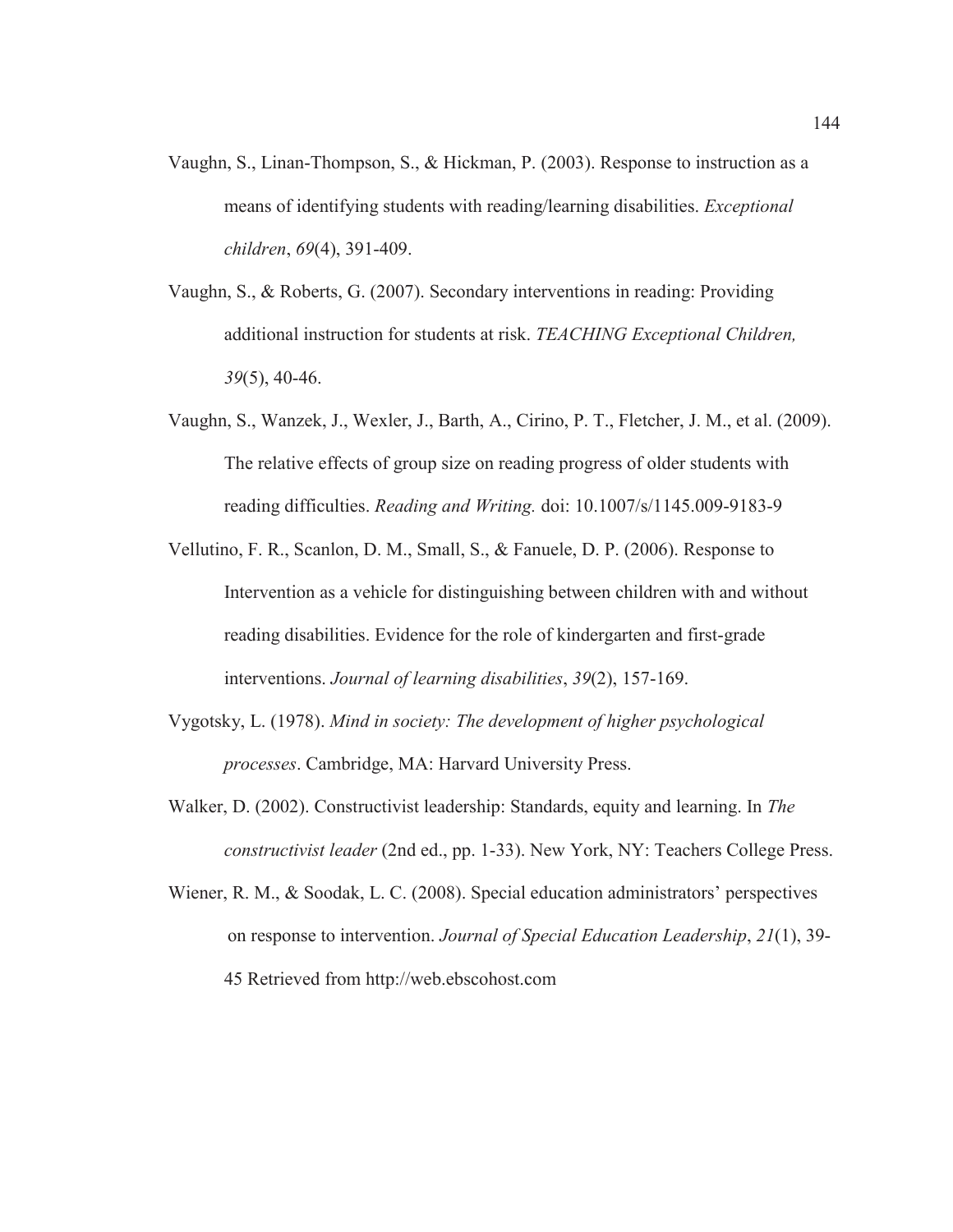- Wilson, E. A. (1999). *Reading at the middle and high school levels: Building active readers across the curriculum* (2nd ed.). Arlington, VA: Educational Research Service.
- Worthy, J., & McKool, S. (1996). Students who say they hate to read: The importance of opportunity, choice and access. In Leu, D., Kinzer, C. & Hinchman, K. (Eds.) *Literacies for the 21st century: Research and practice. 45th yearbook of The National Reading Conference* (pp. 245-256). National Reading Conference
- Yin, R. K. (2003). *Case Study Research Design and Methods*. (3rd ed.). Thousand Oaks, CA: Sage Publications.
- Yin, R. K. (2009). *Case study research design and methods* (4th ed.). Thousand Oaks, CA: Sage Publications.
- Ysseldyke, J. (2005). Assessment and decision making for students with learning disabilities: What if this is as good as it gets? *Learning Disability Quarterly, 28*,125-128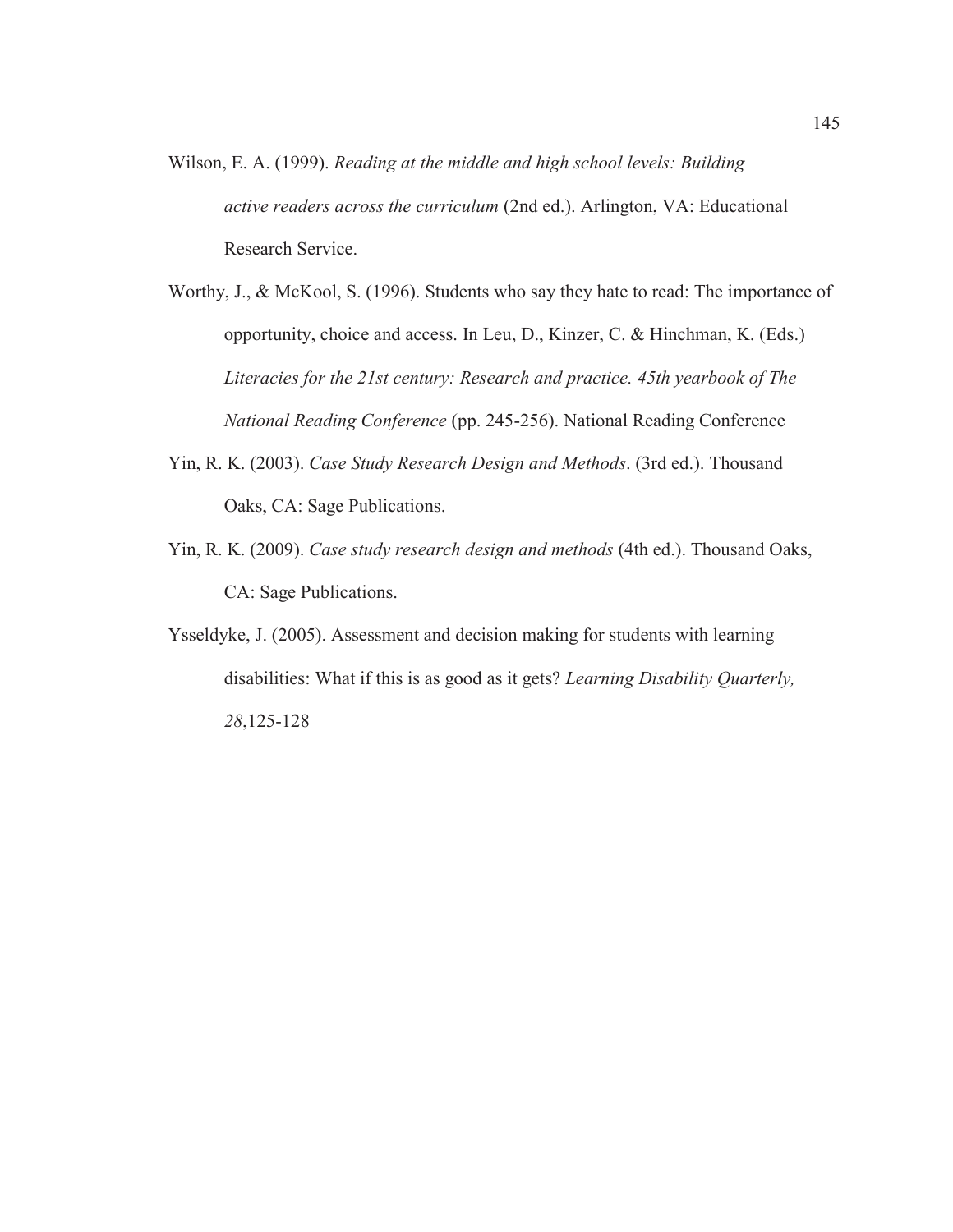#### APPENDIX A: SCHOOL DISTRICT APPROVAL

Leadership Services

February 16, 2012

Dear Ms. Popwell:

Your request to conduct research in our school system as part of a requirement to obtain your Ed.D in Educational Leadership from Waldon University has been reviewed. Specifically, consideration was given to the description of your research project, proposed data collection procedures, instruments and research timeline.

It is my understanding that you plan to determine whether there was an improvement in reading for students referred to a reading intervention class through the RTI process. Please note that all information obtained for this study must be completely voluntary and anonymous. To preserve the confidentiality of student and staff information, pseudonyms for teachers, students, schools, and this system must be used in all written reports. It is understood that you will not have access to teacher or student data that will specifically identify an individual. This data must be used solely for the purpose articulated in the research application.

After considering all of the information submitted, it appears that your research request meets the Frequirements of the monimum sound of Education policy KEBA, Solicitation of Information. I<br>am, therefore, approving your request to conduct the research in our school system as described<br>in your proposal. You must identif school principal(s) to schedule data collection for your study. I hope that your research project school principal(s) to schedule data collection for your study. I hope that your research projections and that the information you obtain will be beneficial to you and the students of County Schools.

Sincerely.

Superintendent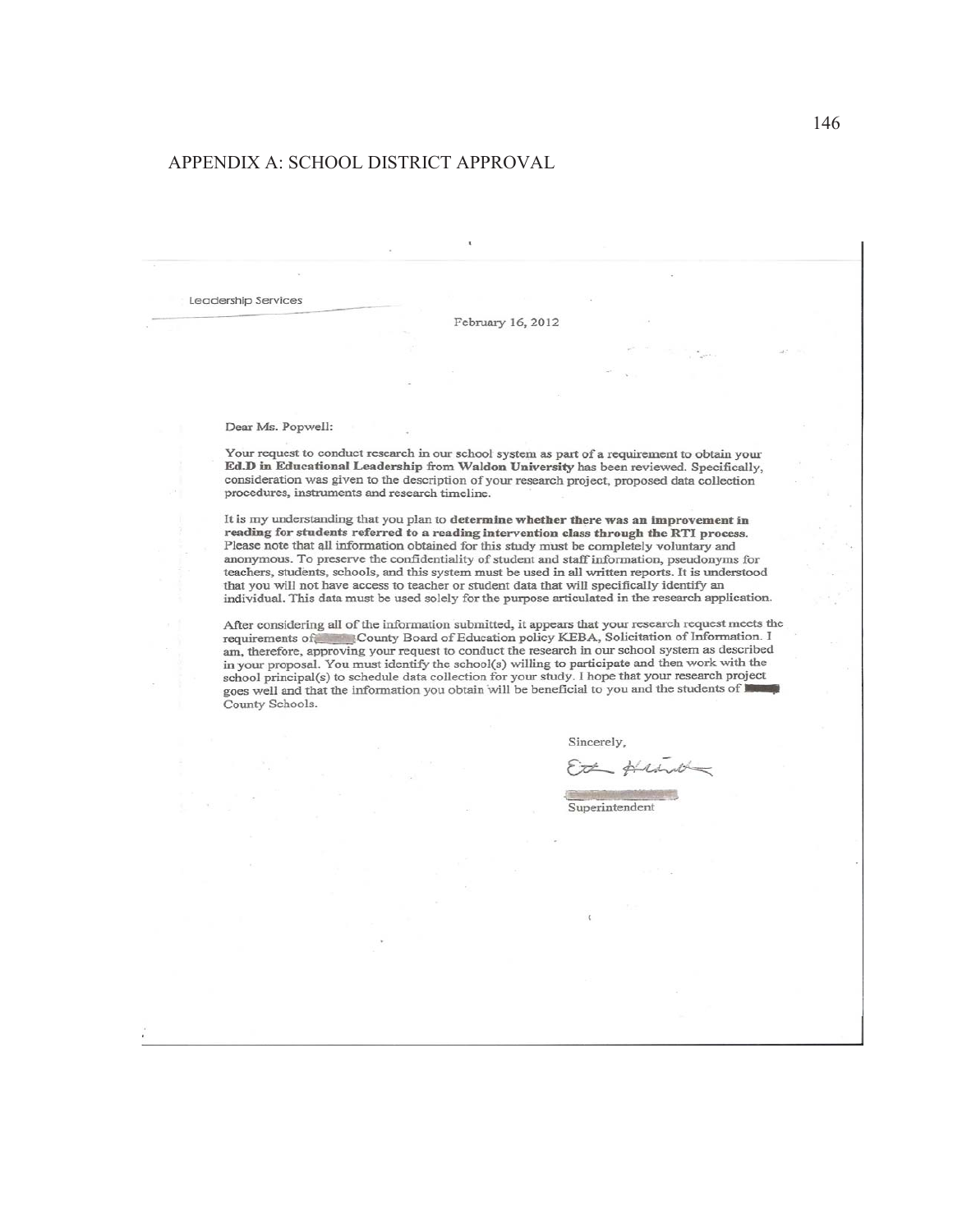#### **Appendix B**

#### **Letter of Cooperation**



Dear Mrs. Ann-Marie Popwell,

Based on my review of your research proposal, I give permission for you to conduct the study entitled The Effectiveness of Response to Intervention to Improve High School High School. As part of this study, I Students' Reading Skills within authorize you to recruit and interview staff members, collect students' work samples, RTI data team minutes, school documents related to RTI, and archival documents. I authorize you to use the school's facilities and resources for your research. Individuals' participation will be voluntary and at their own discretion.

I understand that the data collected will remain entirely confidential and may not be provided to anyone outside of the research team without permission from the Walden University IRB.

I confirm that I am authorized to approve research in this setting.

Sincerely,  $\frac{1}{\hbar}\frac{1}{\Delta t}$ u

Principal High School Fax

 $\overline{\mathbf{y}}$ 

"Ensuring Success for Each Student"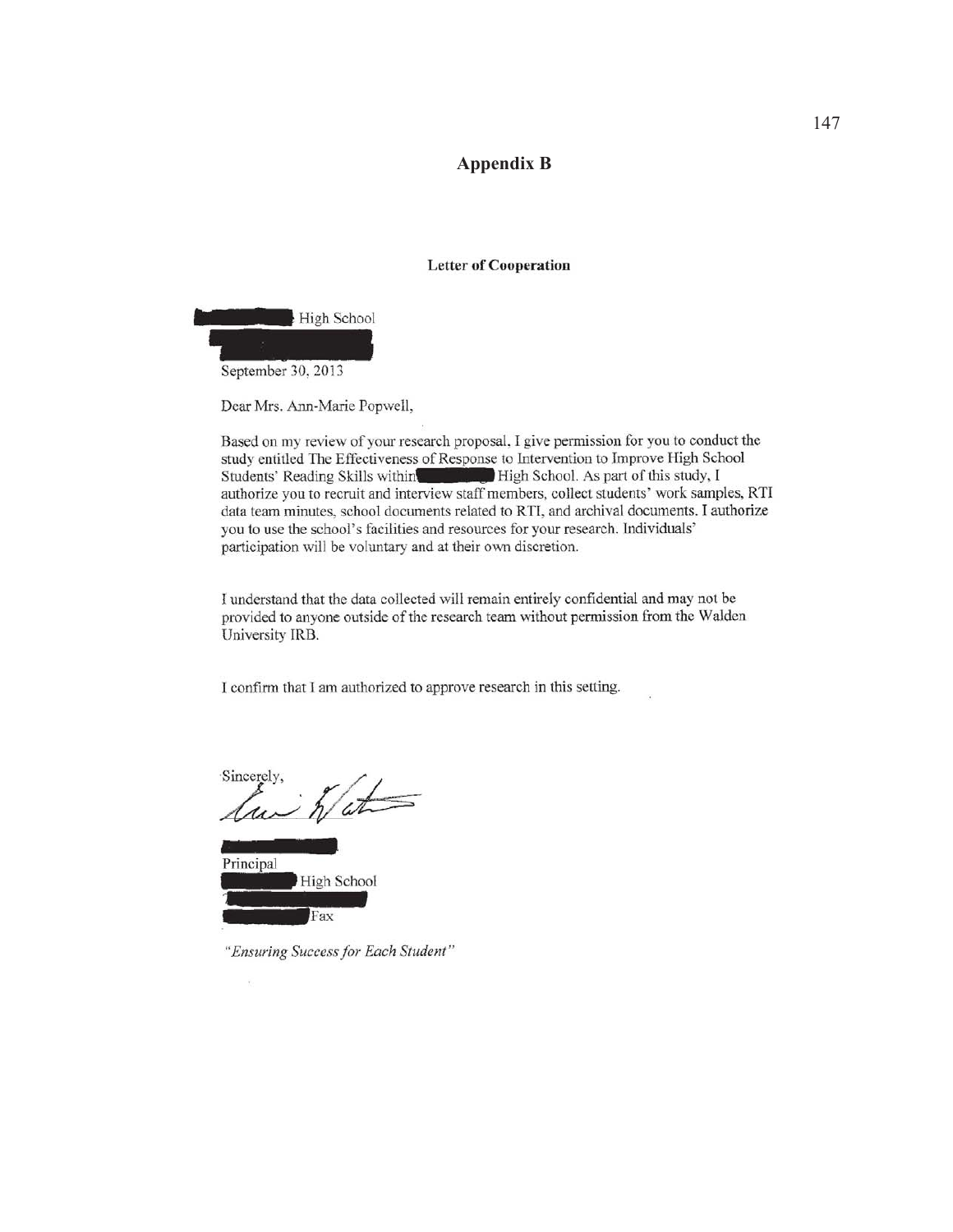# **APPENDIX C: NATIONAL INSTITUTE OF HEALTH CERTIFICATE**

**Topic: Certificate Showing the Completion of the National Institute of Health Course on the Ethical and Humane Treatment of Participants during a Research Stud** 

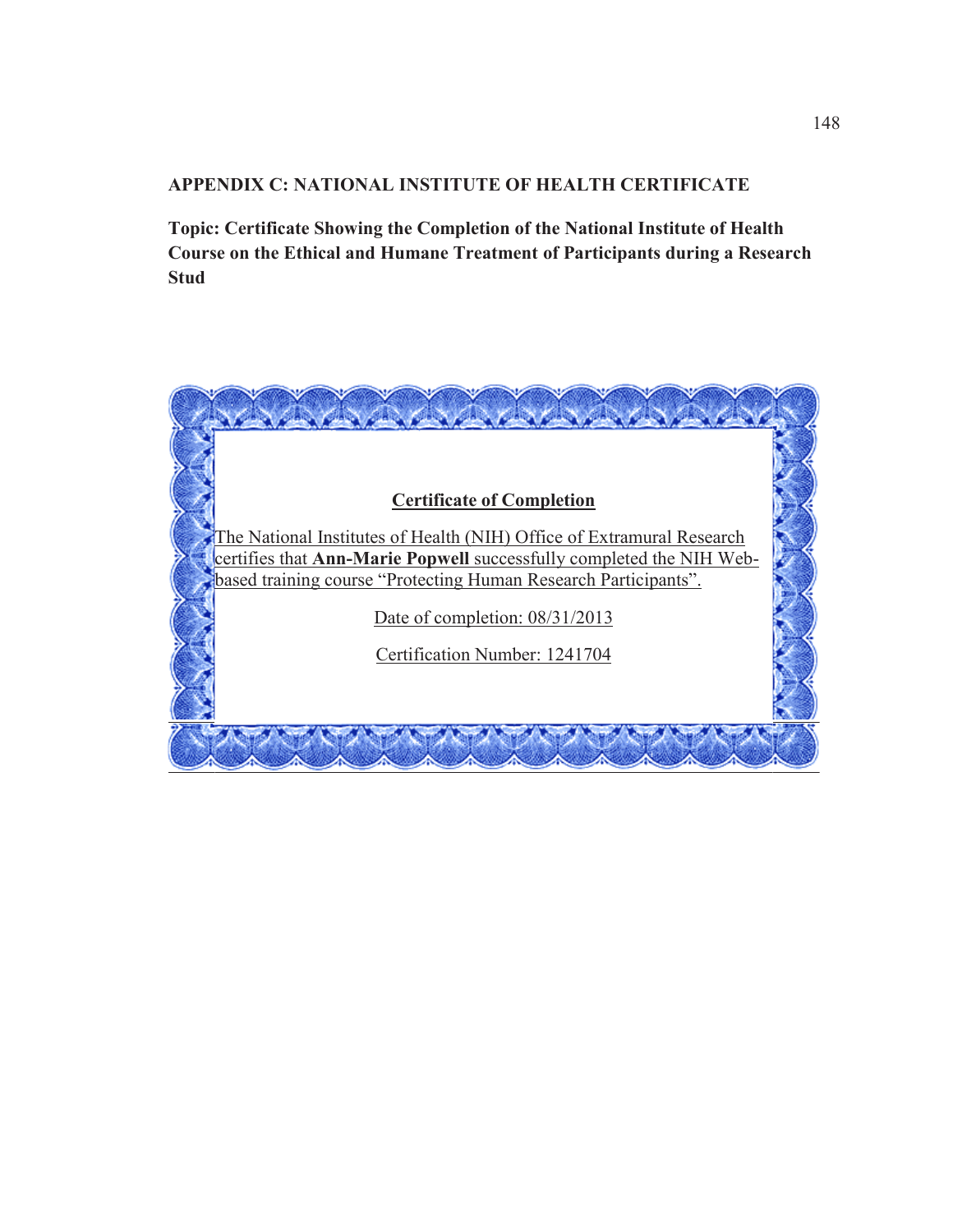#### **APPENDIX D: PARTICIPANTS' INFORMED CONSENT**

| Title:                  | The Effectiveness of Response to Intervention to            |
|-------------------------|-------------------------------------------------------------|
|                         | Improve High School Students' Reading Skills                |
|                         |                                                             |
| <b>Researcher:</b>      | Ann-Marie Popwell, Doctoral Candidate                       |
|                         | Administrative Leadership for Teaching and<br>Learning      |
|                         | <b>Walden University</b>                                    |
|                         |                                                             |
| <b>Faculty Advisor:</b> | Dr. David Weintraub, Committee Chairperson                  |
|                         | The Richard W. Riley College of Education and<br>Leadership |
|                         | <b>Walden University</b>                                    |

You are invited to take part in a research study to examine the effectiveness of Response to Intervention in improving reading skills for high school students. This study is being conducted by a researcher named Ann-Marie Popwell who is a doctoral student at Walden University. You may already know the researcher as a teacher, but this study is separate from that role. At the research site, some students who have difficulty with reading are given the opportunity to remedy the situation through a reading class. Some students embrace the opportunity, while others may not. My aim is to find out what role RTI played in improving students' reading from the perspectives of the participants. I am inviting teachers, administrators, graduation coach, counselor, and the school's RTI focus group to be in the study. This form is part of a process called "informed consent" to allow you to understand this study before deciding whether to participate.

#### **Background Information:**

Some students at this school are reading below grade level. These students usually have difficulty understanding content area text material and are at risk of falling behind. RTI intervention may be effective in improving reading skills through a reading class designed to help these students with reading difficulties attain reading strategies that will help them make gains toward higher achievement.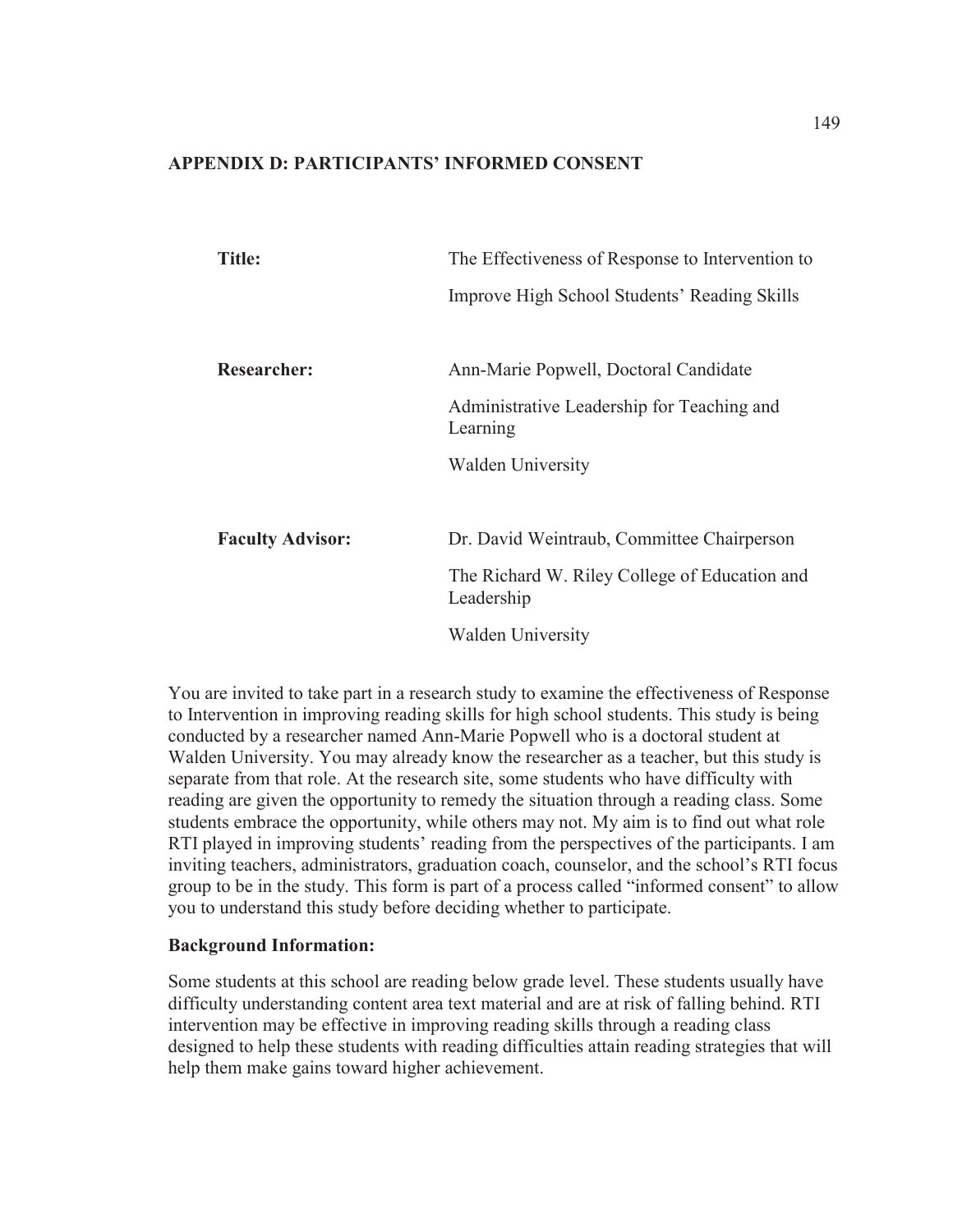## **Procedures:**

If you agree to be in this study, you will be asked to participate in a one-time 45-60 minute audio taped in-depth semi-structured interview over the phone at a date and time that is convenient to you. Some sample questions are:

- How does the school's RTI model meet the needs of at-risk students with reading difficulties?
- Is high school reading classes effective in improving at risk students' reading?
- Could the RTI tier model help improve the reading program?

# **Voluntary Nature of the Study:**

 Your participation is voluntary, and you will not receive monetary compensation for your time. Everyone will respect your decision of whether or not you choose to be in the study. No one at the research site will treat you differently if you decide not to be in the study. If you decide to join the study now, you can still change your mind later. You may stop at any time.

# **Risks and Benefits of Being in the Study:**

Being in this type of study involves some risk of the minor discomforts that can be encountered in daily life, such as work-related stress, fatigue after school, and family commitment. Being in this study would not pose risk to your safety or wellbeing. The potential benefits to this study would be that information in this research will be used to help at-risk students make gains in their coursework, thus increasing their chances of being successful. Next, the information will assist the school in identifying existing instructional weaknesses in the RTI reading class. Additionally, this study would be beneficial to schools, especially those who are in the initial stages of implementing RTI reading class.

# **Privacy:**

Any information you provide will be kept confidential. The researcher will not use your personal information for any purposes outside of this research project. Also, the researcher will not include your name or anything else that could identify you in the study reports. Data will be kept secure by being placed in a sealed envelope and stored in a secured file cabinet in the researcher's home until the researcher is ready to begin the data analysis portion of the study. Data will be kept for a period of at least 5 years, as required by the university.

# **Contacts and Questions:**

You may ask any questions you have now. Or if you have questions later, you may contact me via phone at xxx-xxx-xxxx or in person at the research site. You may also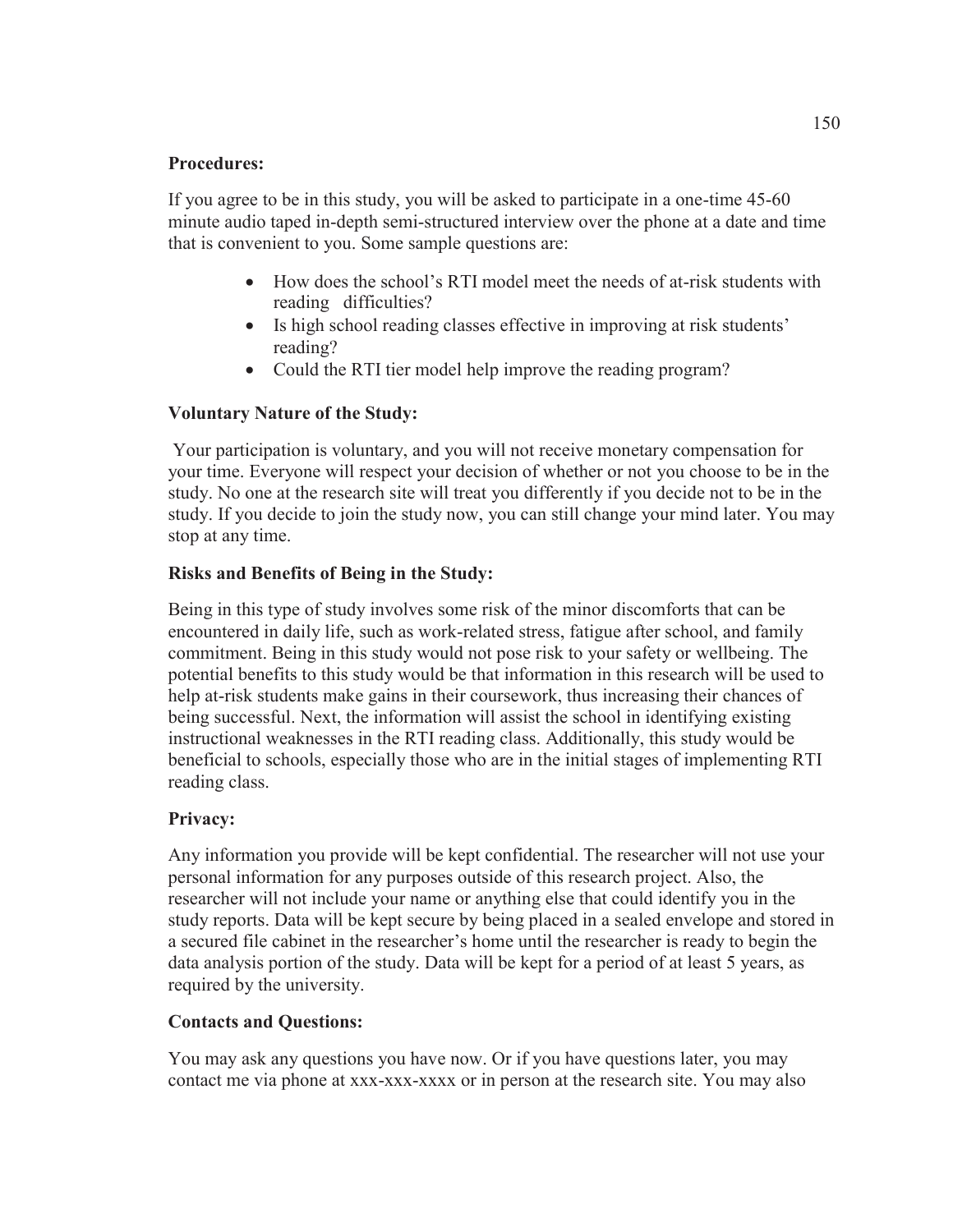contact my doctoral committee chairperson, Dr. David Weintraub at david.weintraub@waldenu.edu.

 If you want to talk privately about your rights as a participant, you can call Dr. Leilani Endicott. She is the Walden University representative who can discuss this with you. Her phone number is 800-925-3368, ext. 3121210 or irb@waldenu.edu . Walden University approval number for this study is **IRB will enter approval number here** and it expires on **IRB will enter expiration date.** You will be given a copy of this form to keep.

## **Statement of Consent**

I have read the above information and I feel I understand the study well enough to make a decision about my involvement. By signing below, I understand that I am agreeing to the terms described above.

| Printed Name of Participant |  |
|-----------------------------|--|
| Date of consent             |  |
| Participant's Signature     |  |
| Researcher's Signature      |  |
|                             |  |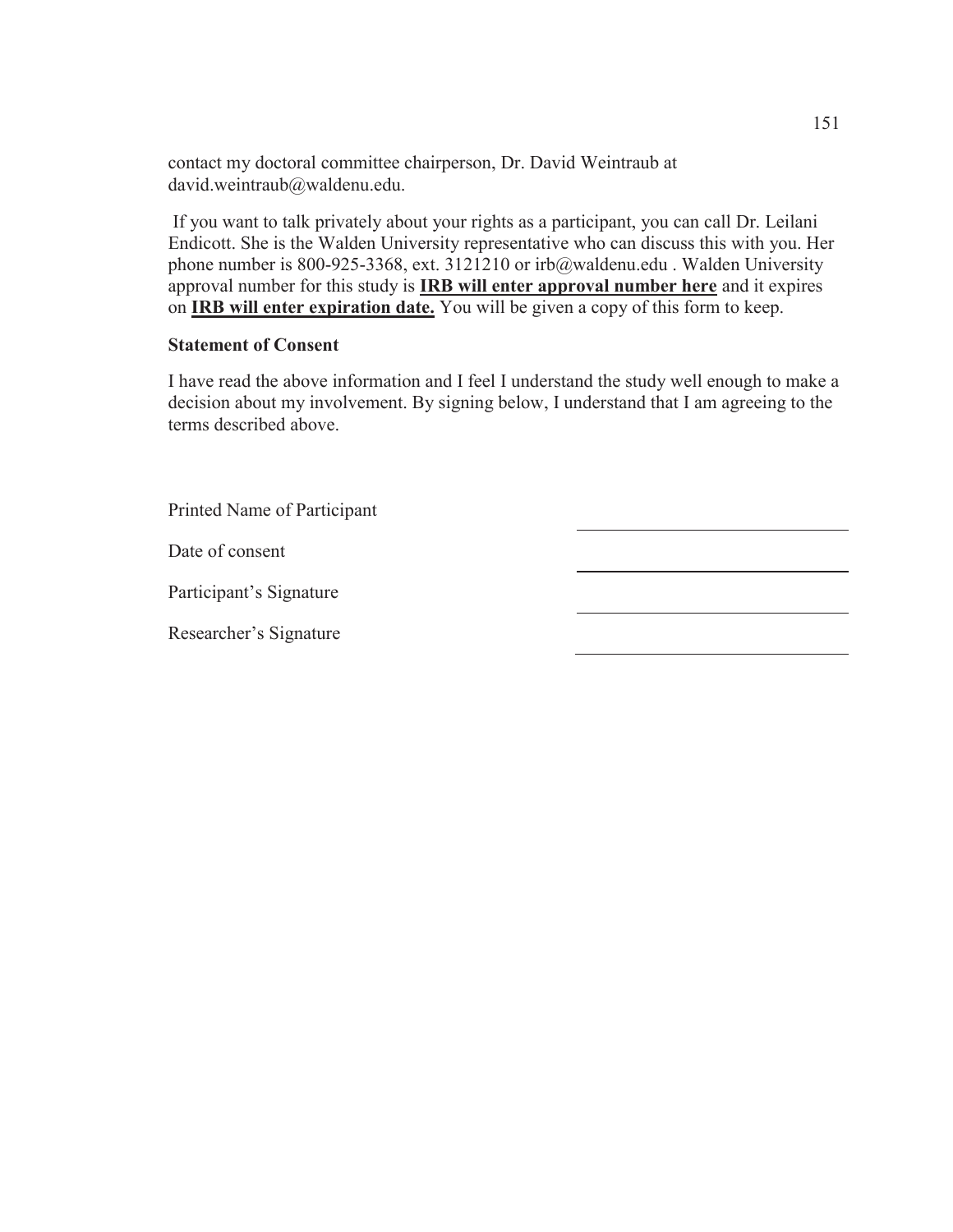## **APPENDIX E: TEACHER INFORMED CONSENT**

| Title:                  | The Effectiveness of Response to Intervention to            |
|-------------------------|-------------------------------------------------------------|
|                         | Improve High School Students' Reading Skills                |
|                         |                                                             |
| <b>Researcher:</b>      | Ann-Marie Popwell, Doctoral Candidate                       |
|                         | Administrative Leadership for Teaching and<br>Learning      |
|                         | <b>Walden University</b>                                    |
|                         |                                                             |
| <b>Faculty Advisor:</b> | Dr. David Weintraub, Committee Chairperson                  |
|                         | The Richard W. Riley College of Education and<br>Leadership |
|                         | <b>Walden University</b>                                    |

You are invited to take part in a research study to examine the effectiveness of Response to Intervention in improving reading skills for high school students. This study is being conducted by a researcher named Ann-Marie Popwell who is a doctoral student at Walden University. You may already know the researcher as a teacher, but this study is separate from that role. At the research site, some students who have difficulty with reading are given the opportunity to remedy the situation through a reading class. Some students embrace the opportunity, while others may not. My aim is to find out what role RTI played in improving students' reading from the perspectives of the participants. I am inviting teachers to be in the study, and teachers who will provide students' work samples and school documents. This form is part of a process called "informed consent" to allow you to understand this study before deciding whether to participate.

.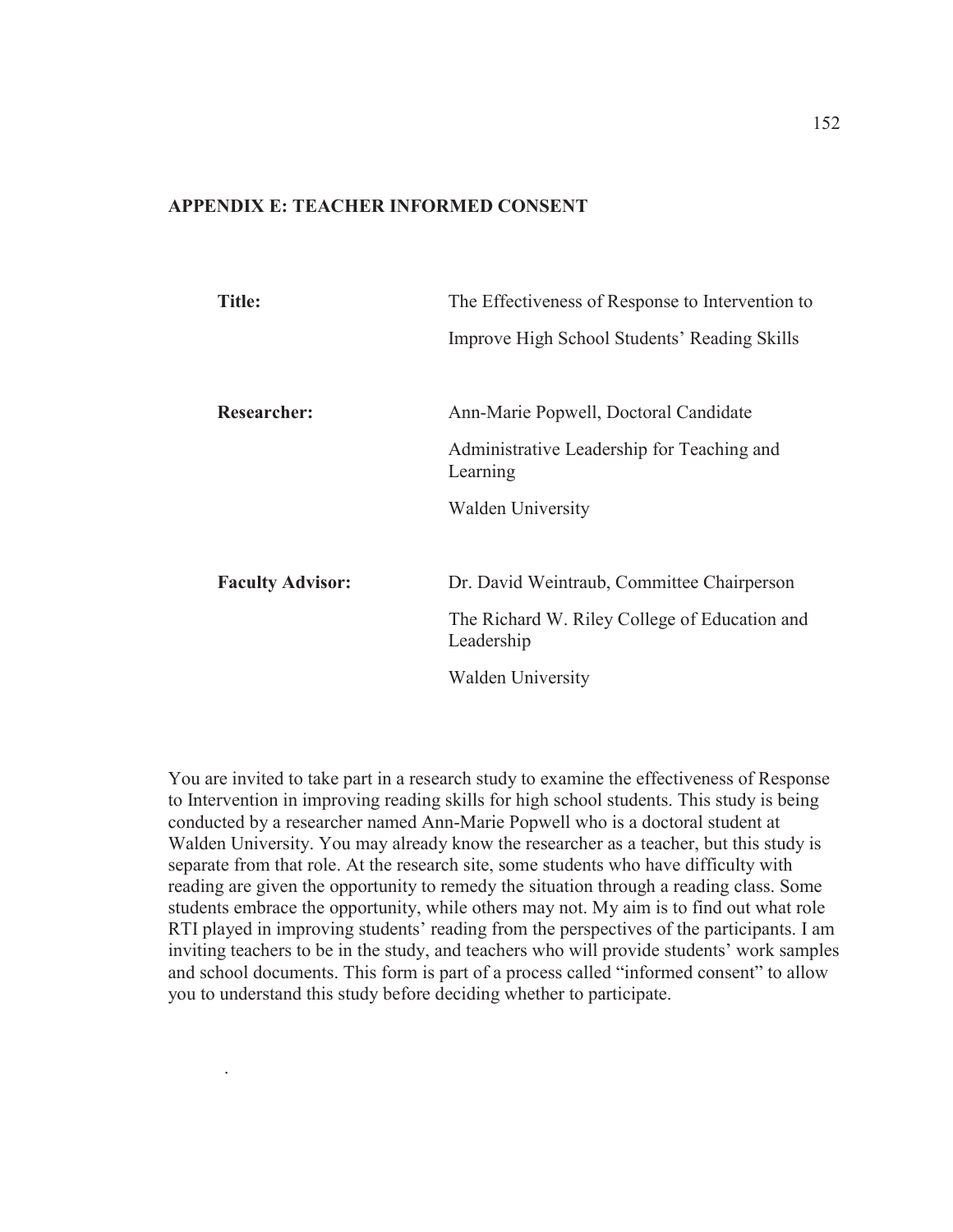## **Background Information:**

Some students at this school are reading below grade level. These students usually have difficulty understanding content area text material and are at risk of falling behind. RTI intervention may be effective in improving reading skills through a reading class designed to help these students with reading difficulties attain reading strategies that will help them make gains toward higher achievement.

## **Procedures:**

If you agree to be in this study, you will be asked to participate in a one-time 45-60 minute audio taped in-depth semi-structured interview over the phone at a date and time that is convenient to you. Some sample questions are:

- How does the school's RTI model meet the needs of at-risk students with reading difficulties?
- Is high school reading classes effective in improving at risk students' reading?
- Could the RTI tier model help improve the reading program?

# **Voluntary Nature of the Study:**

 Your participation is voluntary, and you will not receive monetary compensation for your time. Everyone will respect your decision of whether or not you choose to be in the study. No one at the research site will treat you differently if you decide not to be in the study. If you decide to join the study now, you can still change your mind later. You may stop at any time.

# **Risks and Benefits of Being in the Study:**

Being in this type of study involves some risk of the minor discomforts that can be encountered in daily life, such as work-related stress, fatigue after school, and family commitment. Being in this study would not pose risk to your safety or wellbeing. The potential benefits to this study would be that information in this research will be used to help at-risk students make gains in their coursework, thus increasing their chances of being successful. Next, the information will assist the school in identifying existing instructional weaknesses in the RTI reading class. Additionally, this study would be beneficial to schools, especially those who are in the initial stages of implementing RTI reading class.

# **Privacy:**

Any information you provide will be kept confidential. The researcher will not use your personal information for any purposes outside of this research project. Also, the researcher will not include your name or anything else that could identify you in the study reports. Data will be kept secure by being placed in a sealed envelope and stored in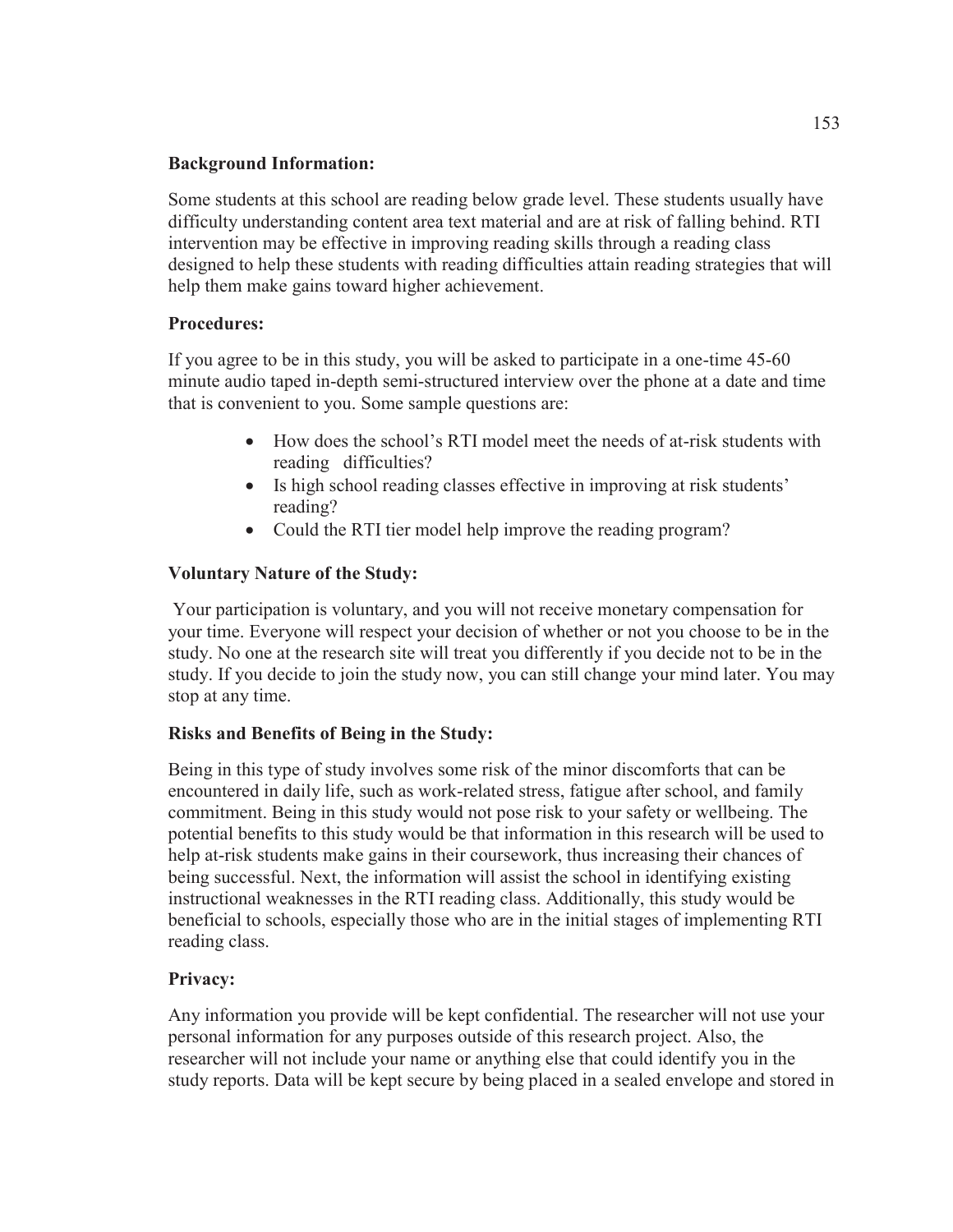a secured file cabinet in the researcher's home until the researcher is ready to begin the data analysis portion of the study. Data will be kept for a period of at least 5 years, as required by the university.

## **Contacts and Questions:**

You may ask any questions you have now. Or if you have questions later, you may contact me via phone at xxx-xxx-xxxx or in person at the research site. You may also contact my doctoral committee chairperson, Dr. David Weintraub at david.weintraub@waldenu.edu.

 If you want to talk privately about your rights as a participant, you can call Dr. Leilani Endicott. She is the Walden University representative who can discuss this with you. Her phone number is 800-925-3368, ext. 3121210 or irb@waldenu.edu . Walden University approval number for this study is **IRB will enter approval number here** and it expires on **IRB will enter expiration date.** You will be given a copy of this form to keep.

#### **Statement of Consent**

I have read the above information and I feel I understand the study well enough to make a decision about my involvement. By signing below, I understand that I am agreeing to the terms described above.

Printed Name of Teacher

Date of consent

Teacher's Signature

Researcher's Signature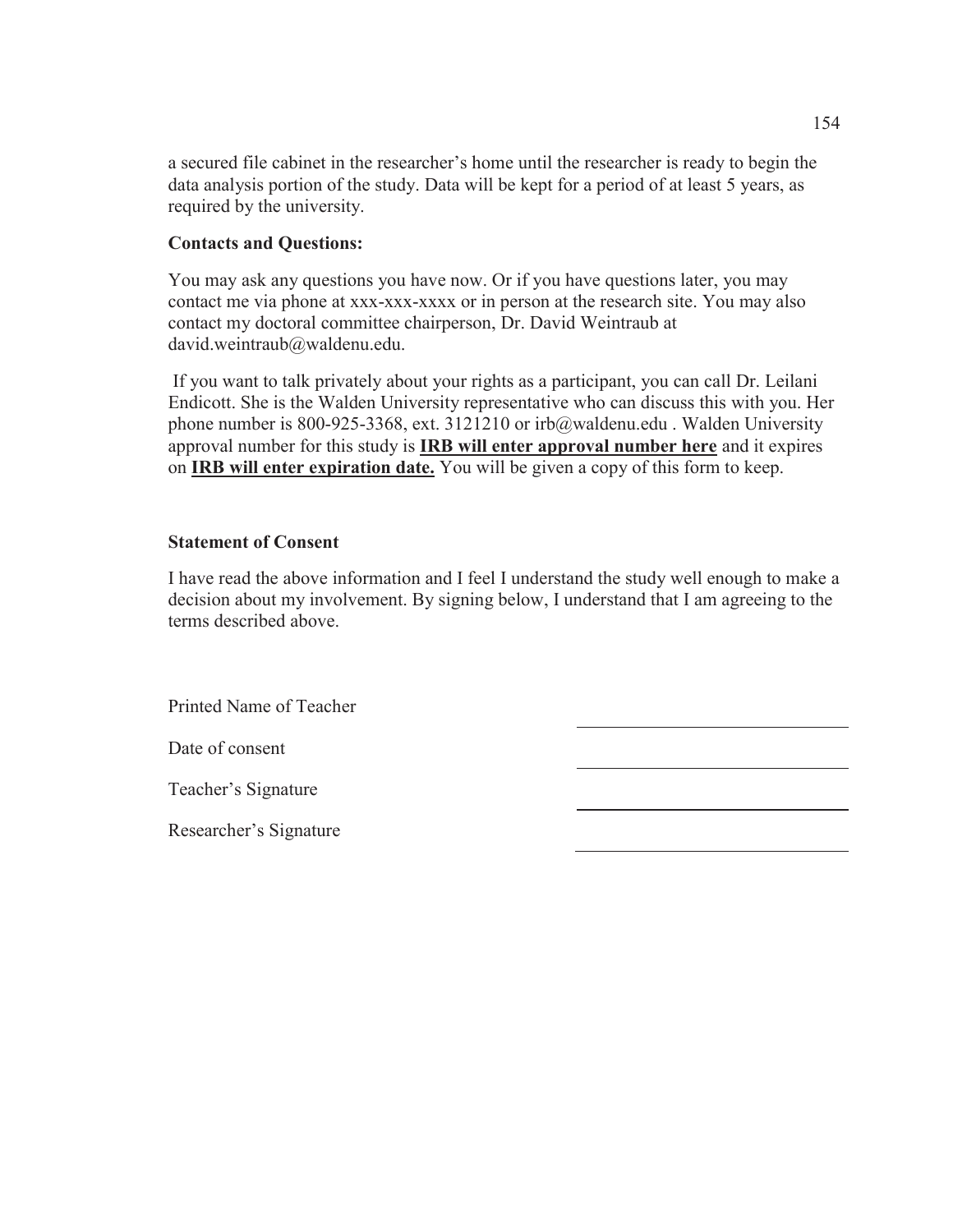## **APPENDIX F: ADMINISTRATOR INTERVIEW QUESTIONS**

1. Tell me about your current position and how long you have worked at this school.

2. How have you been responsible for the implementation of Response to Intervention (RTI) at your school?

- 3. How do you believe RTI tier model is helping teachers and students?
- 4. Why did the school implement RTI?
- 5. Describe the RTI process at your school.
- 6. Please give me details of the RTI training in your school?
- 7. In your opinion, how do teachers support the RTI model?

 8. Name one success that you have discovered while implementing RTI reading classes in your school.

9. Name one challenge that you face with RTI reading classes in your school.

- 10. How do you evaluate the RTI reading class results?
- 11. How will you know whether it's RTI (as compared to another variable) that is responsible for students' success in reading?

12. What would you do to improve RTI at your school if money and authority were no option?

13. Is there anything else about RTI and the reading intervention class we have not talked about that you think I should know?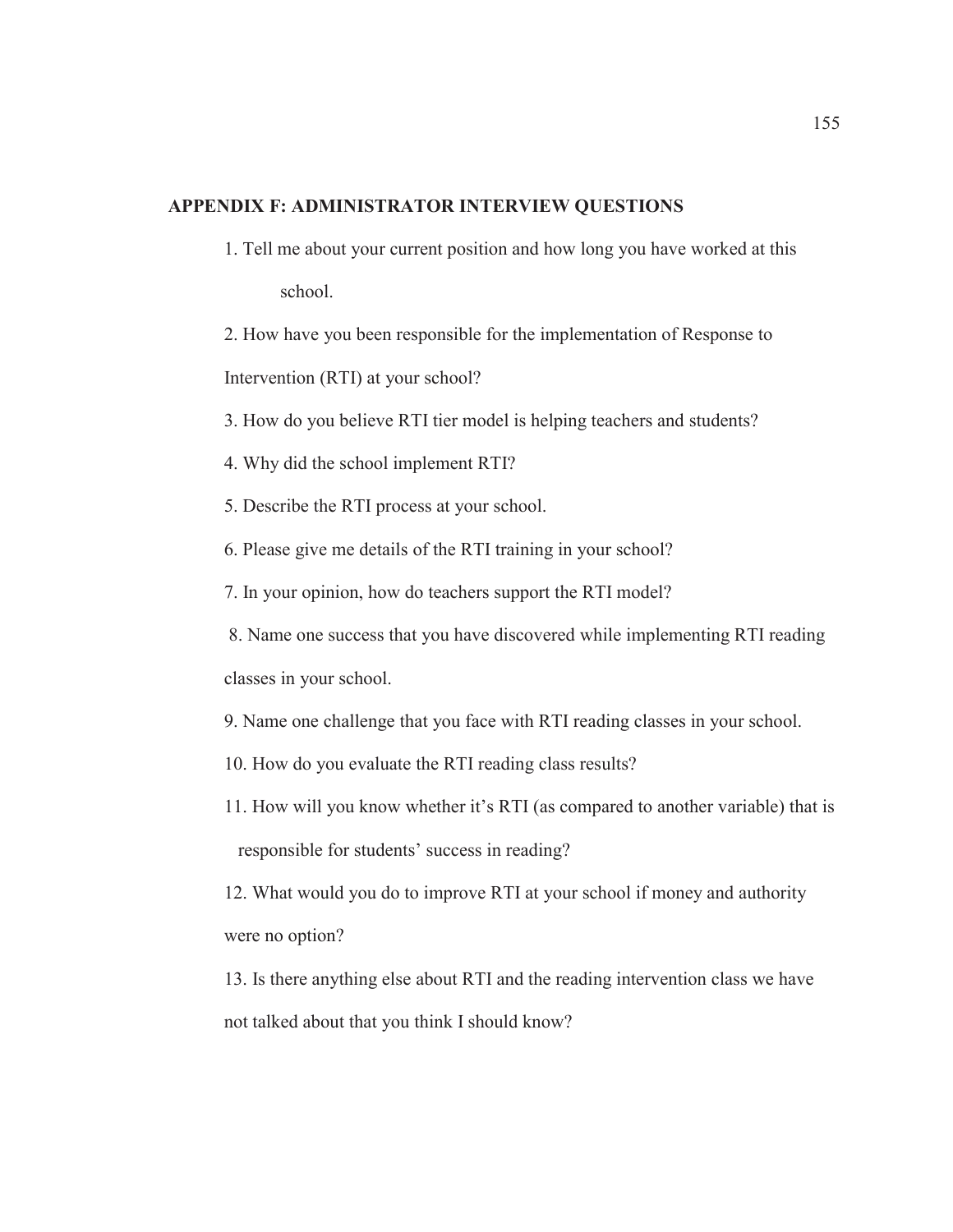#### **APPENDIX G: TEACHER INTERVIEW QUESTIONS**

- 1. What is your current position and how long you have worked at this school site?
- 2. In your own words, what is the goal of RTI at your school?
- 3. How knowledgeable are you about RTI and reading intervention? Explain.
- 4. What are your expectations for the reading class that uses the RTI approach?
- 5. How does the school's RTI model meet the needs of at-risk students?
- 6. What resources are in place to facilitate the use of RTI in your reading classes?
- 7. Describe how students' progress is monitored?
- 8. What are some formative assessments used to gauge students' progress?
- 9. What summative assessments are used to assess students' progress?
- 10. What reading methods do you find to be the most beneficial?
- 11. What level of success is derived from direct teaching instruction?
- 12. What level of success is derived from computer assisted instruction?
- 13. What level of success is derived from independent reading?
- 14. Name one challenge that you have discovered with the reading class?
- 15. What were some students' challenges with the reading class?
- 16. What reading resources were most challenging for the students with reading difficulties?
- 17. Is there anything else about RTI and the reading intervention class we have not talked about that you think I should know?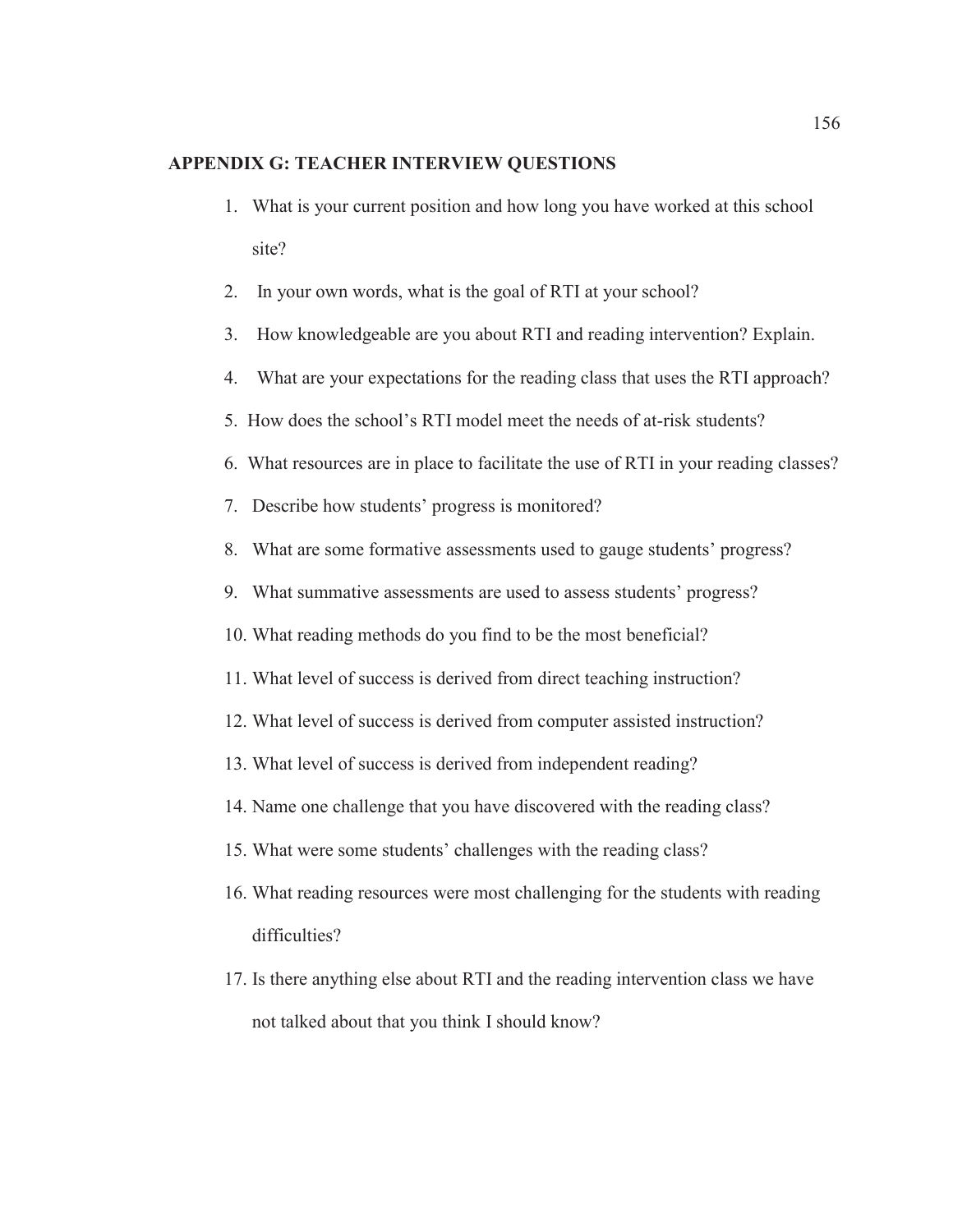#### **APPENDIX H: PARTICIPANTS' INTERVIEW QUESTIONS**

- 1. What is your current position and how long you have worked at this school site?
- 2. How are you involved with Response to Intervention (RTI)?
- 3. In your own words, what is the goal of RTI at your school?
- 4. How does the school's RTI model meet the needs of at-risk students?
- 5. How does the school's RTI model meet the needs of at-risk students with reading difficulties?
- 6. How is the progress of at-risk students monitored in the RTI model at this school?
- 7. Name one success that you have discovered with the implementation of the RTI reading class?
- 8. Name one success that the school has discovered since implementing RTI?
- 9. Name one success that the school has discovered since implementing the RTI reading class?
- 10. Name one challenge that the school has faced since implementing RTI and the reading class?
- 11. Who provides the teachers and other staff members with RTI training?
- 12. How has the schools' leadership contributed to the RTI program?
- 13. Do you think they could contribute more? If so, how?

14. Do you believe that most teachers support the use of RTI in reading classes? Please explain.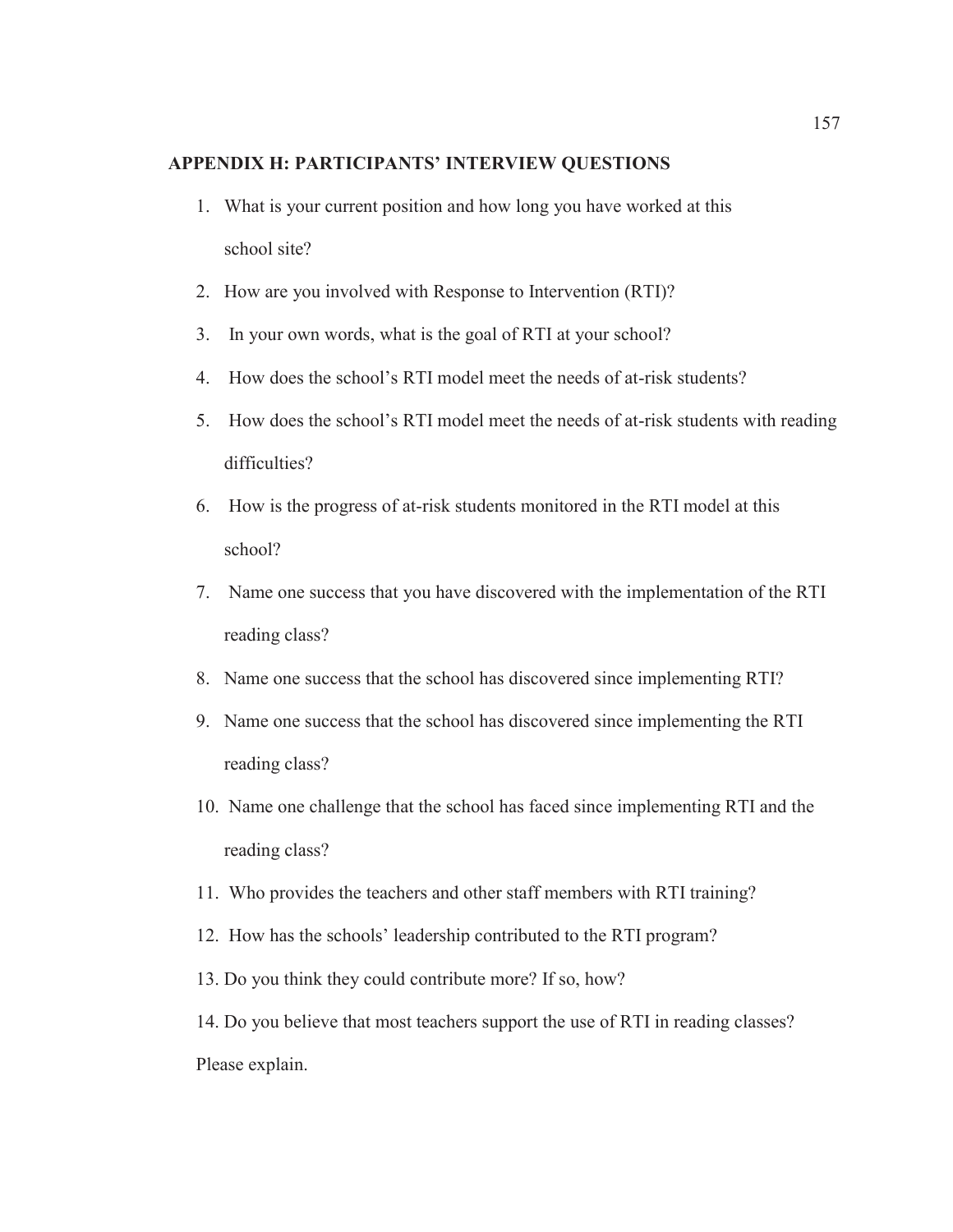- 15. What do you think should be done to make RTI and the reading class more successful here?
- 16. What methods or tools does the school use to evaluate the success of the RTI model?
- 17. Is there anything else about RTI we have not talked about that you think I should know?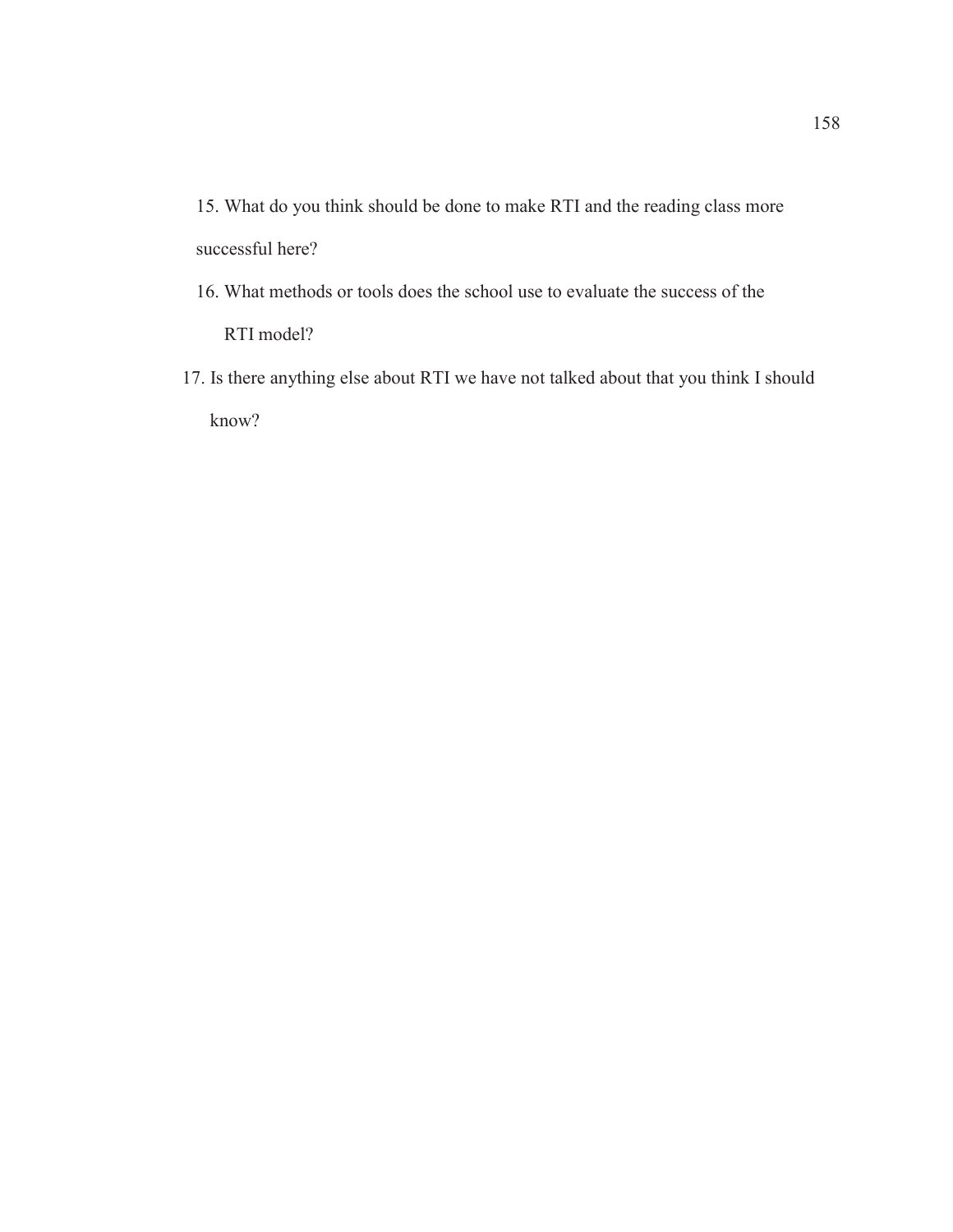#### **APPENDIX I: CODING**

#### **Categories and Codes Based on Interview Questions.**

#### *Research Question 1 (RQ1).How do teachers conceptualize RTI? CODE: R=Reading*

- RQ1. R G (Reading Goal)
- RQ1.R P (Reading Progress)
- RQ1.R T (Reading Training)
- RQ1.R R (Reading Resources)
- RQ1.R I (Reading Improvement)
- RQ1.R S (Reading Satisfaction)

#### *Research Question 2 (RQ2).How does the RTI team conceptualize the reading class?*

- RQ2. AP (Academic Performance)
- RQ2. SP (Student Progress)
- RQ2. FA (Formative Assessment)
- RQ2. SA (Summative Assessment)
- RQ2. RP (Reading Progress)
- RQ2. SD (Student Difficulty)
- RQ2. PM (Progress Monitoring)

#### *Research Question 3 (RQ3). What have been the benefits/challenges of the reading*

*class?* 

- RQ3. RS (Reading Success methods)
- RQ3. TI (Teacher Instruction)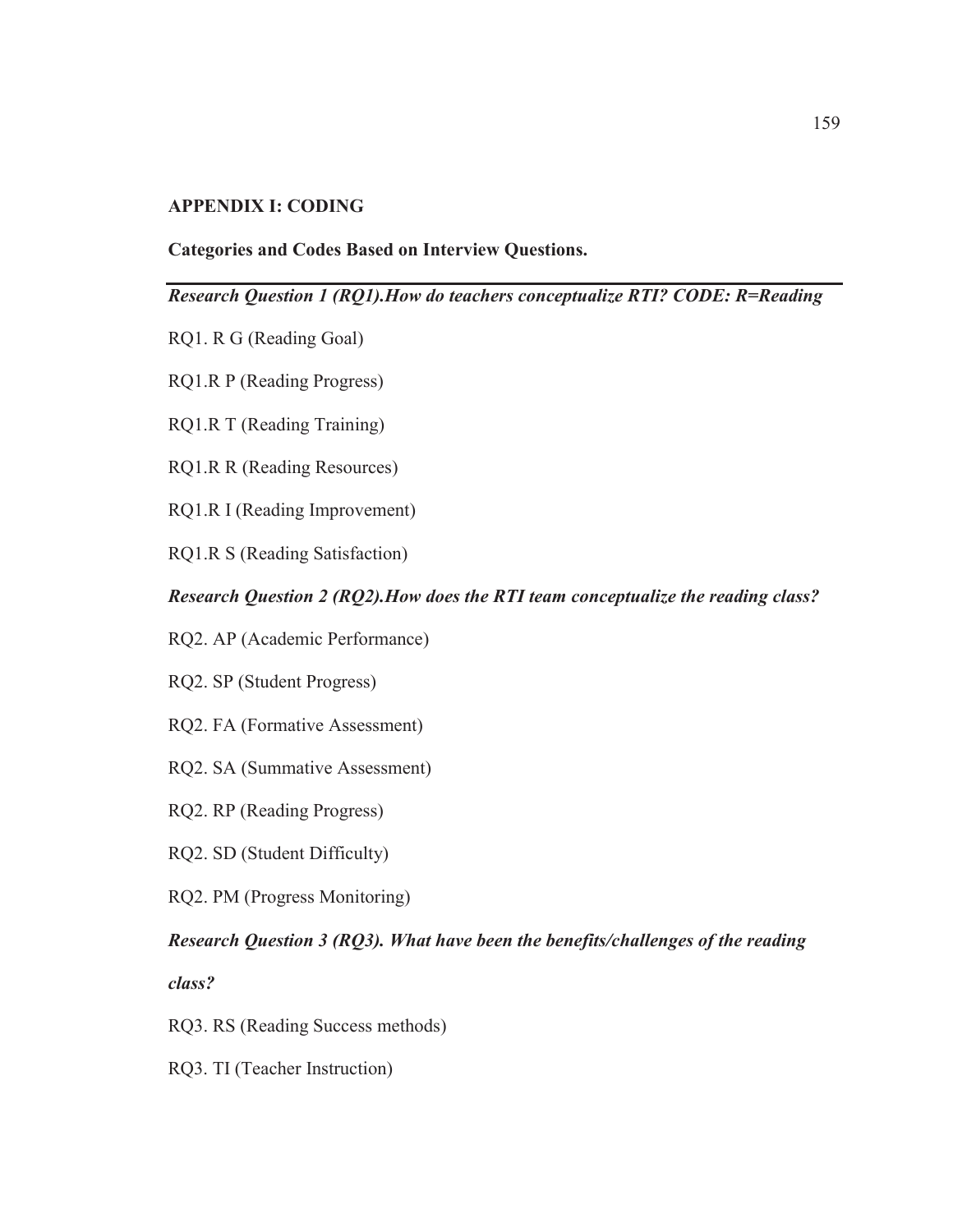- RQ3. CI (Computer-based Instruction)
- RQ3. IR (Independent Reading)
- RQ3. RC (Reading Challenges)
- RQ3. RR (Reading Resources)
- RQ3. AR (Adequate Resources)
- RQ3. PR (Preferred Resources)
- RQ3. PI (Performance Increase)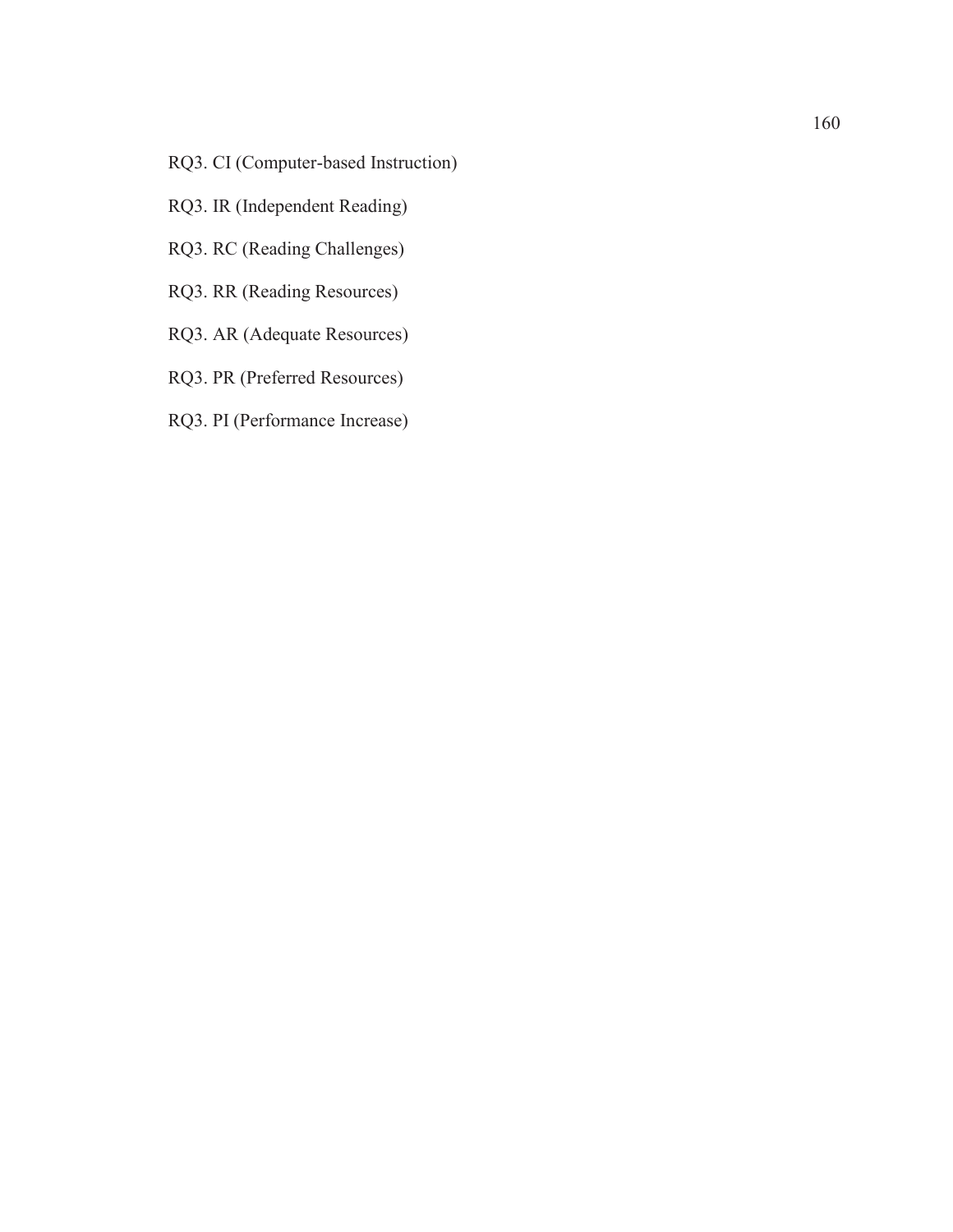#### **APPENDIX J: SAMPLE INTERVIEW TRANSCRIPT**

#### **How does the school's RTI model meet the needs of at-risk students?**

T2: I don't feel we are doing it. We are setting up a mentoring program and we want to do more evaluations.

T3: By successfully locating these students through initial teacher referrals and having SST meetings.

T4: They were put in study skills classes. Being grouped in study skills does not meet the needs. They need to be separated from study skills to gauge the various levels of their needs.

T5: Through intervention at Tier 2 level, teacher referrals, and monitoring students progress every 9 weeks.

#### **Please give me details of the RTI training in your school?**

P2: Professional development; Information the MTSS committee discusses at the monthly meetings are disseminated throughout the school via emails and through the departments.

#### **Are high schools reading classes effective in improving at risk students' reading?**

A1: We thought it was. We had reading class in some students schedule for the first implementation of the reading class but it was difficult to keep up with; but now with IF we are able to better schedule students, so it might be effective.

A2: Yes; if they are implemented properly. It should have consistency and relevancy to the students.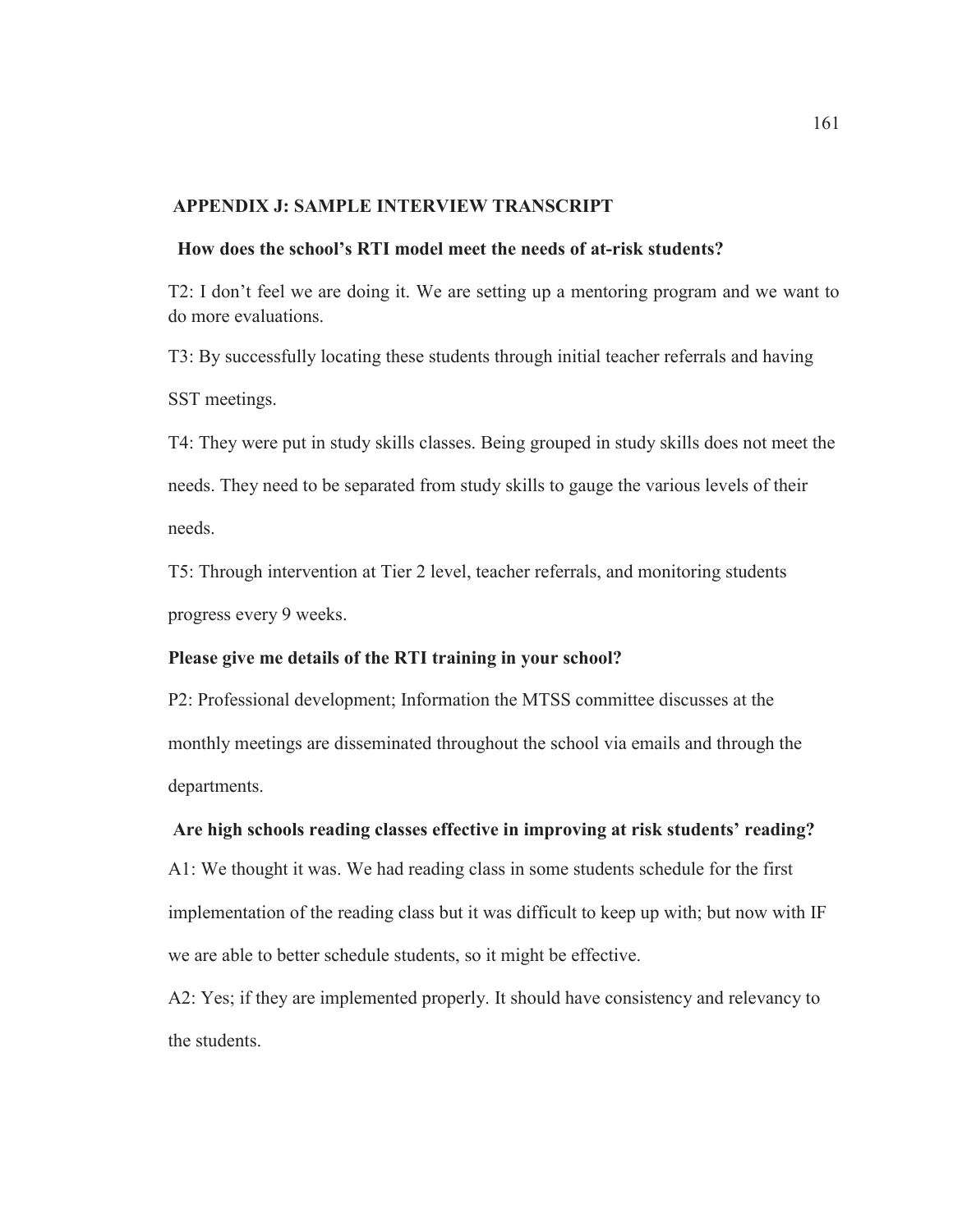#### **APPENDIX K: SAMPLE REFLECTIVE JOURNAL**

Reflective Journal

10/31/13: Today I got IRB approval to begin my study. I am so elated! My wait for this moment seemed like an eternity and now it feels like Christmas in October! Now that I've gotten approval, I can proceed to collect my data.

11/ 7/ 13: I met with the first reading teacher in the morning on her planning period to notify her that I got approval to collect data on students' work. She informed me that she had cleaned out her file cabinet and had disposed of most of the work samples since she was no longer teaching the class but she will check to see if she still had any. I felt disappointed. We discussed a time when we would have the phone interview and after looking at her calendar, she was free to do it on the Friday before Thanksgiving break.

I met with the second reading teacher in the afternoon after school to let her know that I would like to collect whatever students' work samples that she has, and that I would like her to obscure any identifiable information that would identify who the students are. She said she has some samples and she would need time to collect and de-identify the students, so getting them to me after the holiday break would be more practical for her. I agreed. I told her I was interviewing the former reading teacher (T2) Friday before the break and she agreed that it was also a good day for her, so we set a time for it to be done.

11/8/13: I'm on a roll! Since I met with 2 participants, I might as well get the others to commit to a day and time for the interviews. Fridays are mostly good days for everyone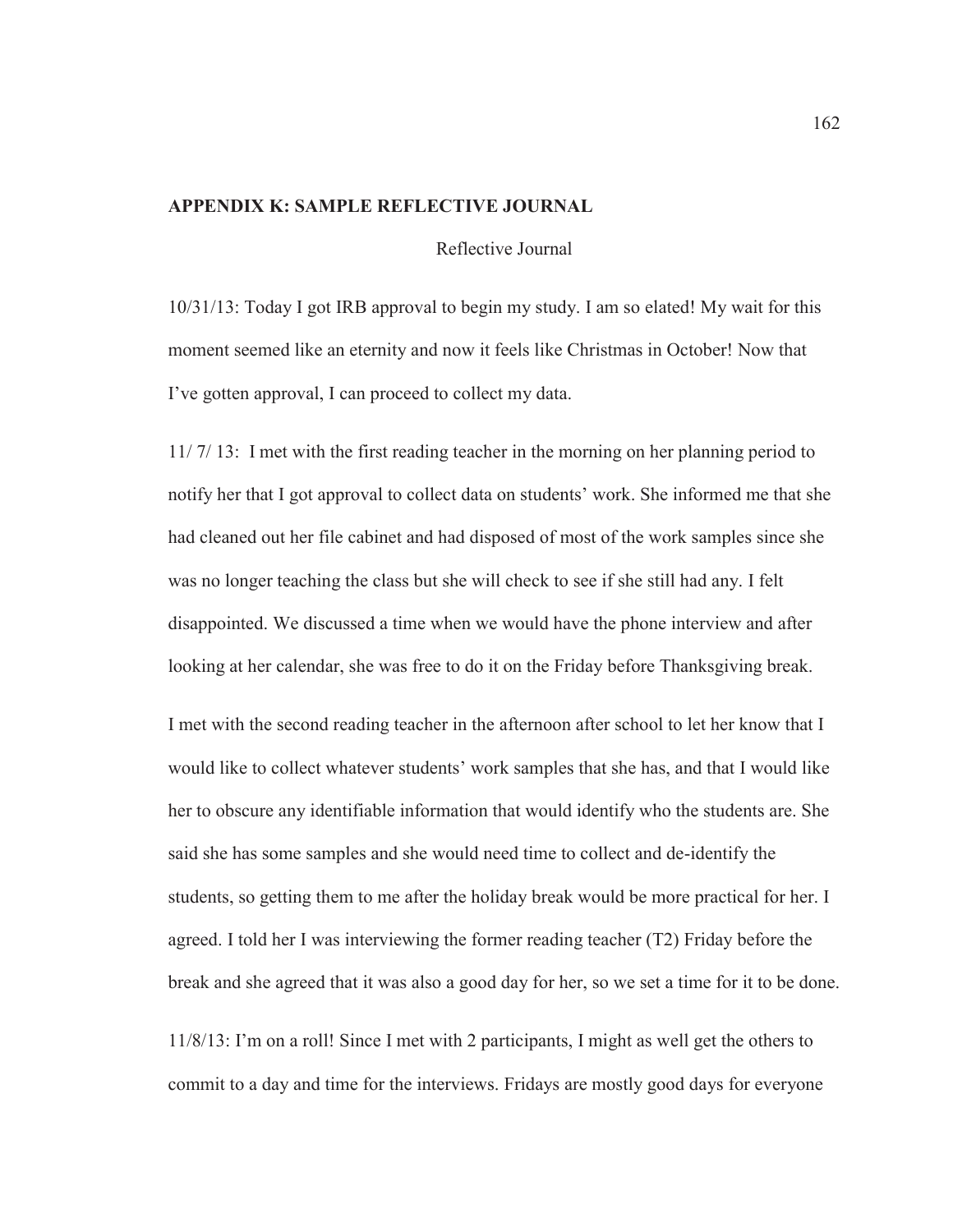since we don't have school the next day and we are more relaxed to talk without inhibition. I contacted the other participants during the course of the day and was able to secure the interviews. Mission accomplished!

11/15/13: I have 2 interviews scheduled today after school- T1 and A2. I reminded them of the time and they assured me that it was still as planned. The interviews went very smoothly. T1 answered all the questions without hesitation. She is extremely knowledgeable about RTI and I value her input. She has over twenty years teaching experience and has been at the school for eighteen years. She sends out RTI progress reports and student failure list every 9 weeks via email to the faculty. She is walking data. She opposes the dismantling of the  $9<sup>th</sup>$  grade teams who helped track students' need for intervention. She believes there are not enough reading classes and wants more teachers to be reading certified. A2 has worked at the school for ten years and has thirteen years teaching experience. A2 is new to RTI. He was deliberate with his answers making sure they were politically correct. He was transparent with his responses regarding keeping the students out of trouble. He is an advocate for mentoring which he believes is the first step in gaining students' trust. Once it is gained, they will listen and the transition to RTI academic interventions would be smoother.

11/16/13: My interviews today with T2 and T5 are on schedule. T2 works closely with T1 so I am looking forward to hear what's on her mind. When I contacted her, she had a situation to attend to, but she said she would still do the interview, only that it may be within a shorter time frame. I told her it was no problem since she did not want to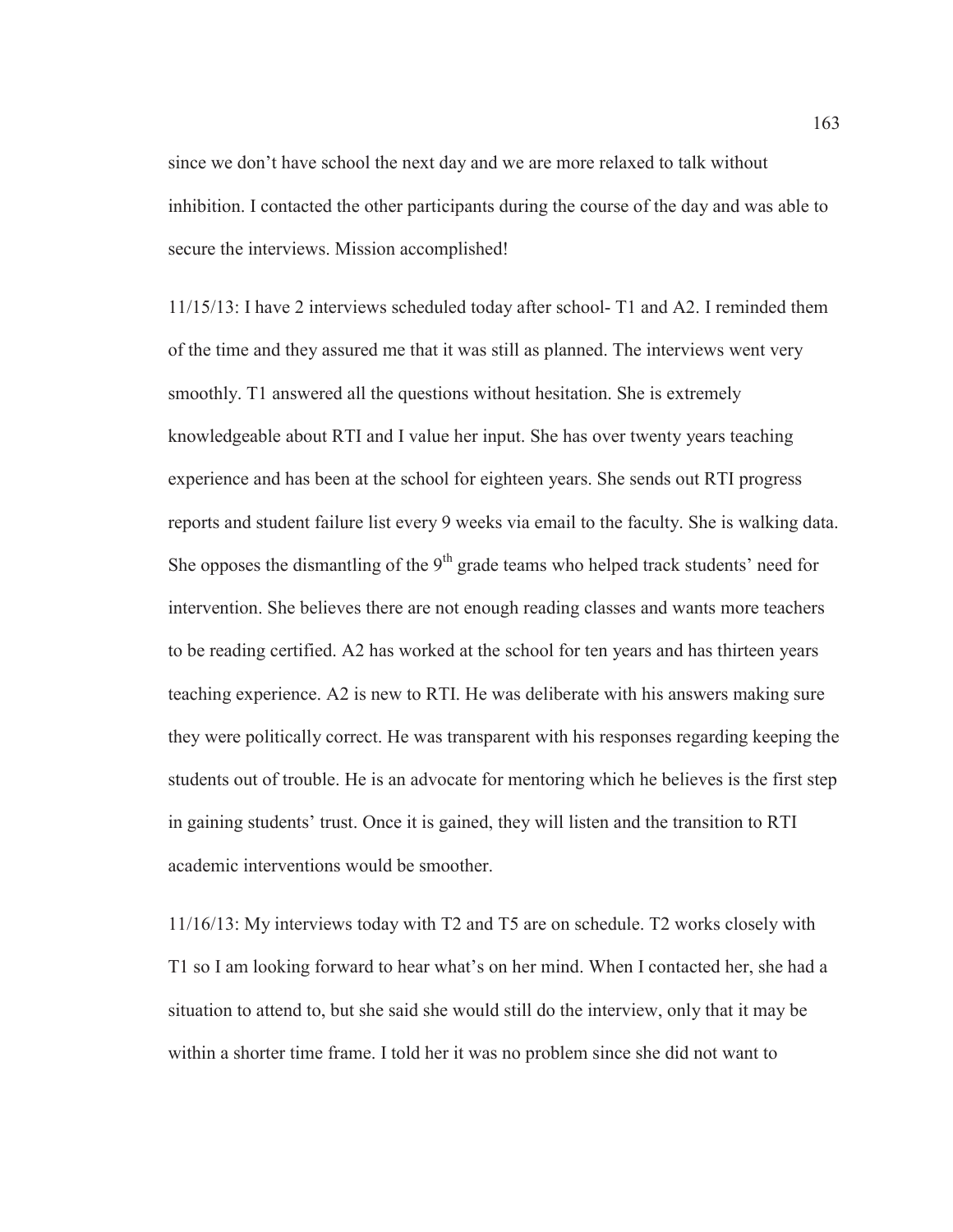reschedule. Just like T1, she is a walking encyclopedia on RTI/ MTSS. She has over twenty years of teaching experience and has been at the school over 15 years. She has been involved in RTI since the implementation so she has seen the ups and downs of it. She believes that RTI is not meeting the needs of at-risk students so the new MTSS focus team is setting up teacher/student mentoring which should meet the needs at hand. She uses Key Train regularly and vouches for its success. The interview lasted approximately 30 minutes which was within her time frame.